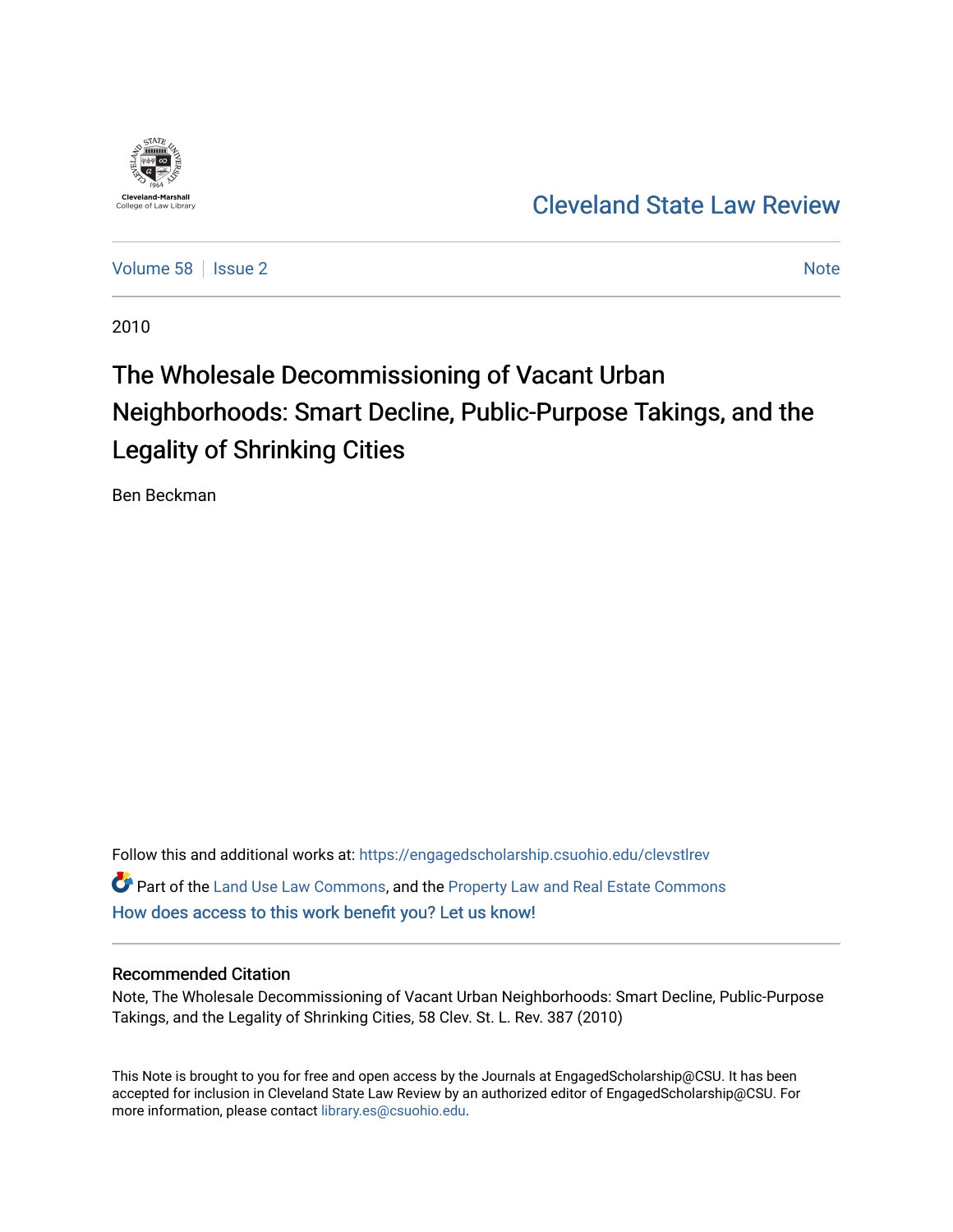# **THE WHOLESALE DECOMMISSIONING OF VACANT URBAN NEIGHBORHOODS: SMART DECLINE, PUBLIC-PURPOSE TAKINGS, AND THE LEGALITY OF SHRINKING CITIES**

BEN BECKMAN \*

| I. |                                                                 | 389 |
|----|-----------------------------------------------------------------|-----|
| П. | WHOLESALE DECOMMISSIONING AND RESPONSIBLE URBAN                 |     |
|    |                                                                 |     |
|    | The Emergence of the Urban Fiscal Mismatch 394<br>A.            |     |
|    | Smart Decline Helps Rectify the Fiscal Mismatch<br>B.           |     |
|    |                                                                 |     |
|    | Eminent Domain and the Case for Shrinking Vacant<br>$C_{\cdot}$ |     |
|    |                                                                 |     |
|    | Kaldor-Hicks Efficiency and the Legitimacy of<br>D.             |     |
|    |                                                                 |     |
| Ш. | PUBLIC-PURPOSE TAKINGS AND THE LEGALITY OF SHRINKING            |     |
|    |                                                                 |     |
|    | Public-Purpose Takings Are Consistent with American<br>A.       |     |
|    |                                                                 |     |
|    | Plain Meaning and Property Rights 403<br>$1_{-}$                |     |
|    | Public-Purpose Takings and Supreme Court<br>2.                  |     |
|    |                                                                 |     |
|    | The Supreme Court and the Promotion of<br>$a_{\cdot}$           |     |
|    |                                                                 |     |
|    |                                                                 |     |
|    | ii. Judicial Equation of Public Purpose and                     |     |
|    |                                                                 |     |
|    | A New Role for the Court-Economic<br>b.                         |     |
|    |                                                                 |     |
|    | c. Promoting Economic Growth and the Resulting                  |     |
|    |                                                                 |     |

-

 <sup>\*</sup> J.D., Cleveland-Marshall College of Law (expected May 2010). I welcome all comments at beckman12@gmail.com. This Note benefited immensely from comments by Professor Alan Weinstein and Professor Christopher Sagers. Professor Kunal G. Parker provided an engaging exploration of the topics in American intellectual history that appear in the paper. The deft editorial guidance of Margaret Sweeney and Emily White Kirsch was an immeasurable aid. I fleshed out the piece's central idea in several extremely helpful conversations with my good friend and classmate, Ed Herman. Lastly, this paper owes a great debt to my enduringly patient wife, Alison Day. Thank you all. All mistakes are mine alone.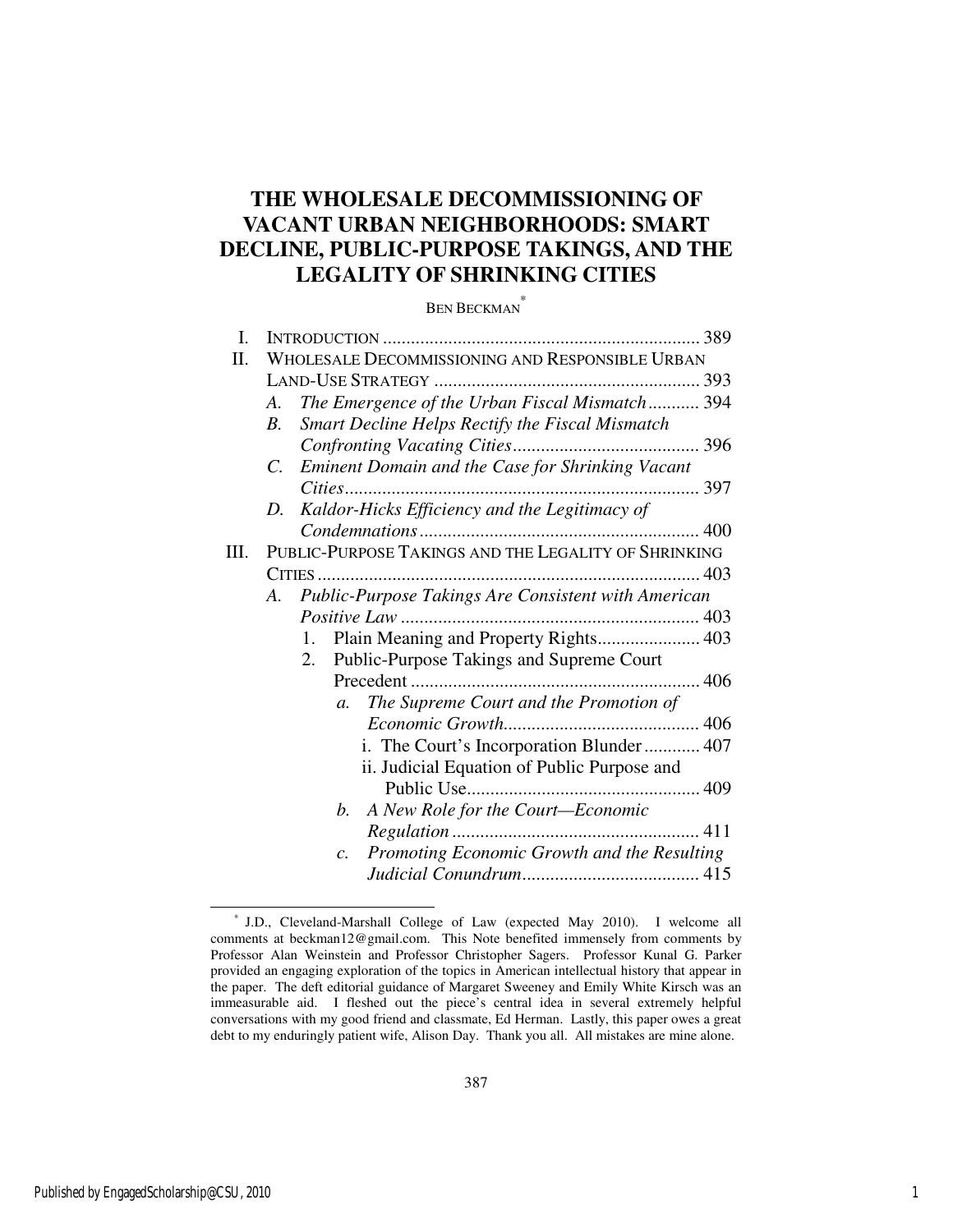388 *CLEVELAND STATE LAW REVIEW* [Vol. 58:387

| Natural Law Permits Public-Purpose Takings 417         |                                                                                                                                                                                                                                                                                                                                                                                  |
|--------------------------------------------------------|----------------------------------------------------------------------------------------------------------------------------------------------------------------------------------------------------------------------------------------------------------------------------------------------------------------------------------------------------------------------------------|
| Property Rights and Democratic Citizenship  418<br>1.  |                                                                                                                                                                                                                                                                                                                                                                                  |
| Property and Civic Identity 418<br>$a_{\cdot}$         |                                                                                                                                                                                                                                                                                                                                                                                  |
| b.                                                     |                                                                                                                                                                                                                                                                                                                                                                                  |
| American Republicanism in the Absence of a<br>c.       |                                                                                                                                                                                                                                                                                                                                                                                  |
|                                                        |                                                                                                                                                                                                                                                                                                                                                                                  |
|                                                        |                                                                                                                                                                                                                                                                                                                                                                                  |
| 3.                                                     |                                                                                                                                                                                                                                                                                                                                                                                  |
| The American Tradition Should Not Prevent Smart-       |                                                                                                                                                                                                                                                                                                                                                                                  |
|                                                        |                                                                                                                                                                                                                                                                                                                                                                                  |
| Public-Purpose Takings-The Public-Policy Concerns 429  |                                                                                                                                                                                                                                                                                                                                                                                  |
| 1.                                                     |                                                                                                                                                                                                                                                                                                                                                                                  |
| 2.                                                     |                                                                                                                                                                                                                                                                                                                                                                                  |
| 3.                                                     |                                                                                                                                                                                                                                                                                                                                                                                  |
|                                                        |                                                                                                                                                                                                                                                                                                                                                                                  |
|                                                        |                                                                                                                                                                                                                                                                                                                                                                                  |
| Public Use, Judicial Competence, and a Proposed        |                                                                                                                                                                                                                                                                                                                                                                                  |
|                                                        |                                                                                                                                                                                                                                                                                                                                                                                  |
|                                                        |                                                                                                                                                                                                                                                                                                                                                                                  |
| Identification and Resolution of the Dispositive Legal |                                                                                                                                                                                                                                                                                                                                                                                  |
|                                                        |                                                                                                                                                                                                                                                                                                                                                                                  |
| $1_{-}$                                                |                                                                                                                                                                                                                                                                                                                                                                                  |
| 2.                                                     |                                                                                                                                                                                                                                                                                                                                                                                  |
|                                                        |                                                                                                                                                                                                                                                                                                                                                                                  |
|                                                        | B.<br>Locke, Political Legitimacy, and Property  420<br>2. Property Rights, Natural Rights, and Natural Law  423<br>$C_{\cdot}$<br>D.<br>Procedure-Focused Policy Objections 429<br>SMART DECLINE, JUST COMPENSATION, AND KALDOR-HICKS<br>A.<br>The Political Utility of Smart-Decline Takings 445<br>$B_{\cdot}$<br>$C_{\cdot}$<br>Fair Remuneration for the Property Owner 450 |

*Rather than a permanent construction, one must take American urbanism as an essentially temporary, provisional, and continuously revised articulation of property ownership, speculative development, and mobile capital.* 

—Architects Charles Waldheim and Marilí Santos-Munné<sup>1</sup>

*Forget what you think you know about this place. Detroit is the most relevant city in the United States for the simple reason that it is the most unequivocally modern and therefore distinctive of our national culture: in other words, a total success. . . . This makes Detroit the revealed "Capital of the Twentieth Century," and likely the century ahead.* 

—Wayne State University Professor Jerry Herron<sup>2</sup>

*If they stay where they are I absolutely cannot give them all the services they require.* 

l

<sup>&</sup>lt;sup>1</sup> Charles Waldheim & Marilí Santos-Munné, *Decamping Detroit*, *in* STALKING DETROIT 104, 108 (George Daskalakis et. al. eds. 2001).

<sup>2</sup> Jerry Herron, *Three Meditations on the Ruins of Detroit*, *in* STALKING DETROIT, *supra*  note 1, at 33, 33.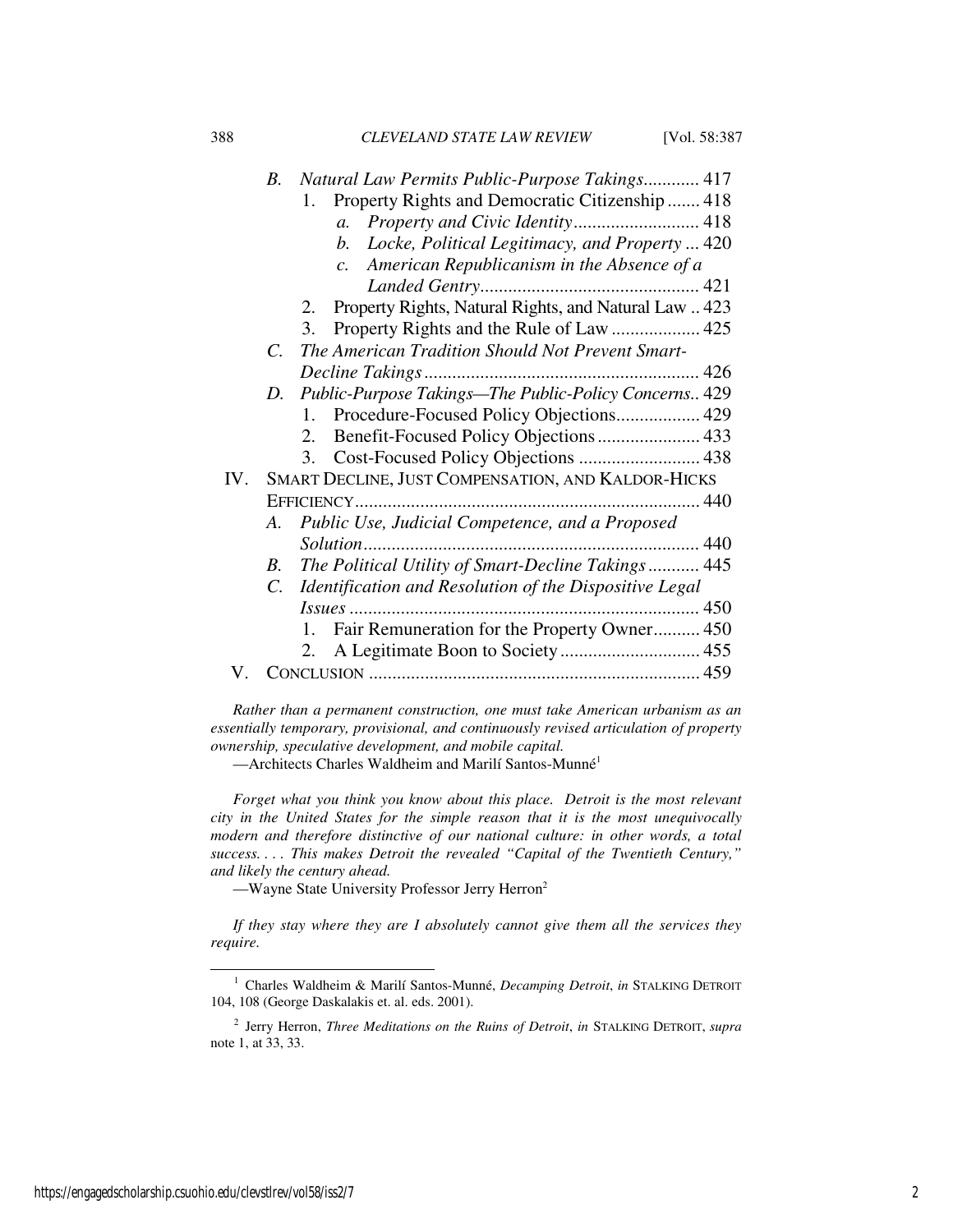-

—Detroit Mayor Dave Bing<sup>3</sup>

#### I. INTRODUCTION

Detroit has lost nearly one million residents since  $1950<sup>4</sup>$  and over one-third of its residential parcels languish unoccupied.<sup>5</sup> Mayor Dave Bing has publicly declared his intent to relocate residents from the most woefully vacant areas so that the city can direct its infrastructure and service investments to more-viable neighborhoods.<sup>6</sup> Should the law permit fiscally stressed cities like Detroit to shut down obsolete neighborhoods by compelling their citizens to move?

In a word, yes. When population density plummets and the available tax base can no longer support the oversized infrastructure of an earlier era, cities owe their citizenry a reorganized urban geography.

An analogy to commercial real estate is helpful.<sup>7</sup> Faced with rising vacancy rates and falling demand for retail space, smart shopping-mall owners consolidate their remaining tenants into adjacent suites and shutter or demolish the vacant portion of the property.<sup>8</sup> Landlords hope that these measures will align supply with demand and promote synergies among the remaining tenants.<sup>9</sup> Unlike private landlords, city officials typically respond to rising vacancy rates and falling demand for urban real estate by raising taxes, cutting back on basic services, or both. Tax increases are no longer an effective option for cities struggling with outmigration-induced<sup>10</sup> budget

4 *See* U.S. BUREAU OF THE CENSUS, RANK BY POPULATION OF THE 100 LARGEST URBAN PLACES, LISTED ALPHABETICALLY BY STATE: 1790-1990 (1998), http://www.census.gov/population/www/ documentation/twps0027/tab01.txt.

5 John Gallagher, *Many Are Gone, But More Remain*, DETROIT FREE PRESS, Feb. 20, 2010, at A9.

6 Alex P. Kellogg, *Detroit's Smaller Reality: Mayor Plans to Use Census Tally Showing Decline as Benchmark in Overhaul*, WALL ST. J., Feb. 27, 2010, at A3; MacDonald, *supra*  note 3.

 $7$  The analogy between the operational context of a shrinking city and the management imperatives of a shopping-mall landlord is Rybczynski and Linneman's. Witold Rybczynski & Peter D. Linneman, *How to Save Our Shrinking Cities*, 135 PUB. INT. 30, 35-36 (1999) [hereinafter *Shrinking Cities*].

8 *See, e.g.*, Jesse Tinsley, *New Look, Stores Boost Center: Wal-Mart Store Joins the Lineup at Severance Mall*, PLAIN DEALER (Cleveland), Jan. 30, 1999, at B1 (highlighting the renaissance of a formerly troubled shopping mall after a substantial demolition and reconfiguration).

9 *Shrinking Cities*, *supra* note 7, at 35-36; *see also* Jesse Tinsley, *Chain Stores Say Mall Isn't in Their Plans: Future Uncertain for Severance Town Center 3 Years After Anchors Left*, PLAIN DEALER (Cleveland), Apr. 2, 1997, at A1 (discussing the economic interdependence of shopping mall tenants, the detrimental effect of vacancies, and the mall manager's awareness of the issue).

 $10$  The Oxford English Dictionary defines the intransitive verb "outmigrate" to mean "[t]o leave one country or place to make one's home in another." OXFORD ENGLISH DICTIONARY 1025 (J.A. Simpson & E.S.C. Weiner eds., 2d ed. 1989). I use "outmigration" in this sense but specifically use it to refer to the population exodus from vertical cities—both to those

<sup>3</sup> Christine MacDonald, *Bing: I'll Move Some Residents*, DETROIT NEWS, Feb. 25, 2010, at A4.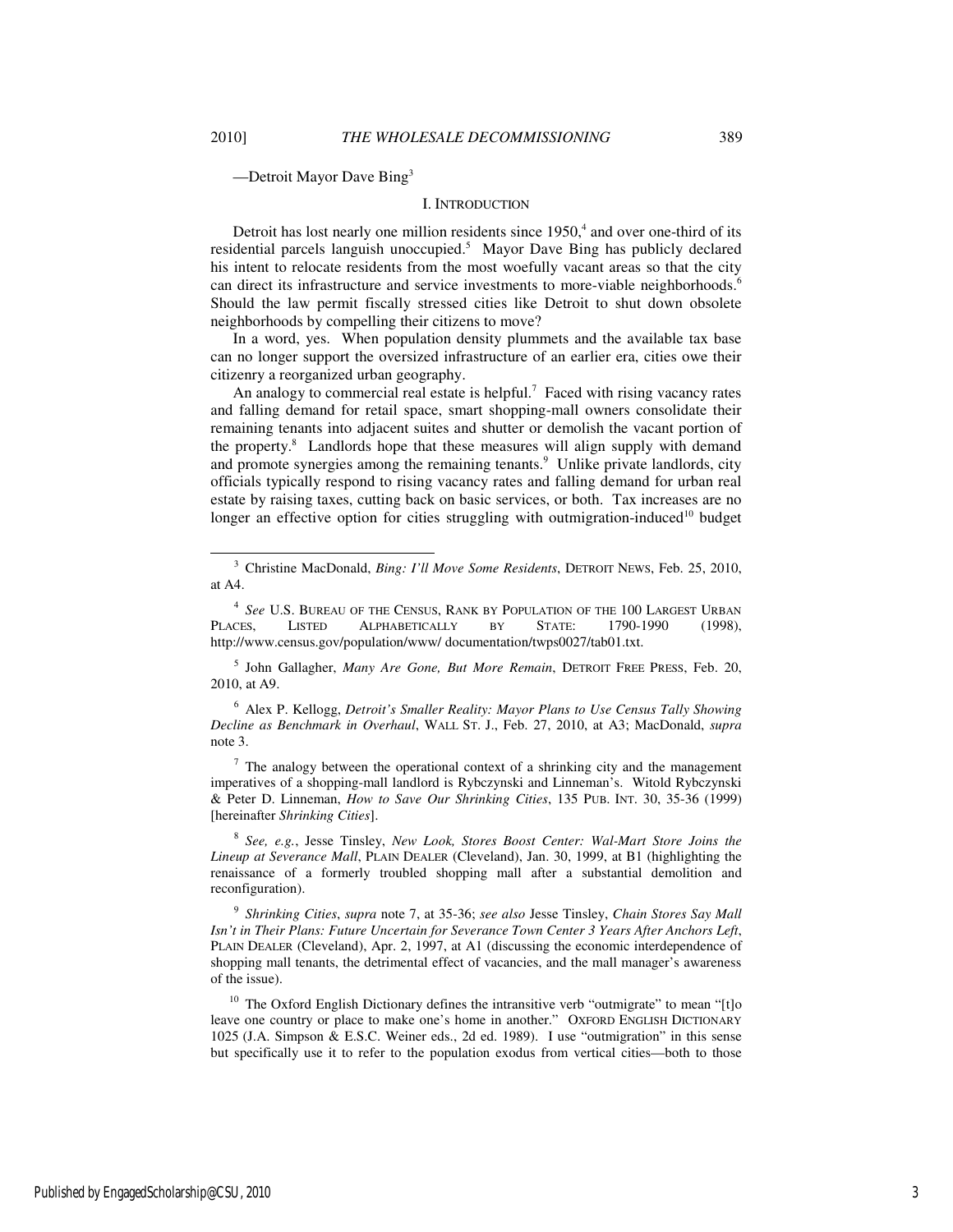gaps, just as landlords in weak markets cannot sustainably redistribute fixed operating costs by raising rents.<sup>11</sup> Similarly, service cutbacks exacerbate the exodus from central cities in the same way that a nonresponsive landlord drives tenants away. These municipal responses further skew the already troublesome supply/demand imbalance in the urban land market, stranding remaining occupants in deepening geographic isolation.<sup>12</sup>

Accepting that population does not inexorably increase over time, proponents of smart decline argue that the scope of government should contract when population levels fall.<sup>13</sup> Professors Deborah E. Popper and Frank J. Popper define "smart decline" as "leaving behind assumptions of growth and finding alternatives to it."<sup>14</sup> They also state that "smart decline requires thinking about who and what remains. It may entail reorganizing or eliminating some services and providing different ones. It may involve promoting certain land uses and landmarks more as historical remnants than as sources of growth."<sup>15</sup>

One example of smart decline is the proposal that we shrink central cities that exhibit significant vacancy rates.<sup>16</sup> Professors Witold Rybczynski and Peter D. Linneman argue that the geographic size of older American cities is no longer sustainable, given today's low demand for urban land.<sup>17</sup> In cities with significant vacancy problems, shrinking the municipal jurisdiction would conserve public resources by streamlining service delivery and reducing oversized infrastructure systems.<sup>18</sup>

<sup>12</sup> *See* Olivera Perkins & Tom Breckenridge, *Our Shrinking City Looks Down the Road*, PLAIN DEALER (Cleveland), Aug. 19, 2007, at A1 (telling the story of one city block's only remaining resident in a neighborhood that was once a densely populated, mixed use community).

<sup>13</sup> *See generally* Deborah E. Popper & Frank J. Popper, *Small Can Be Beautiful*, PLANNING, July 2002, at 20.

 $15$  *Id.* 

-

cities' suburbs and to the horizontal cities of the demographically growing American South and West.

<sup>11</sup> *Shrinking Cities*, *supra* note 7, at 36; *see also* Ebony Reed, *East Side Vote Can't Carry School Tax; Pinkney Advises Against Trying for Tax Again in February*, PLAIN DEALER (Cleveland), Nov. 6, 2004, at B1 (quoting campaign manager who suspected that earlier police and fire department layoffs contributed to defeat of municipal school tax request); Mike Tobin, *Campbell Plans to Cut 700 Jobs*, PLAIN DEALER (Cleveland), Nov. 24, 2003, at A1 (reporting mayoral intent to lay off police, fire, and EMS workers because of falling municipal revenues and loss of population); Mike Tobin & Lila J. Mills, *Layoff Talk Took Toll on Tickets: Some Arrests Fell, Sick Time Soared Before Safety Forces Lost Jobs*, PLAIN DEALER (Cleveland), Mar. 7, 2004, at A1 (discussing decline in quality of safety services resulting from layoffs in public safety department).

<sup>14</sup> *Id.* at 21-22.

<sup>16</sup> *See generally Shrinking Cities*, *supra* note 7.

<sup>17</sup> *Id.* at 31, 34.

<sup>18</sup> *Id.* at 36-37.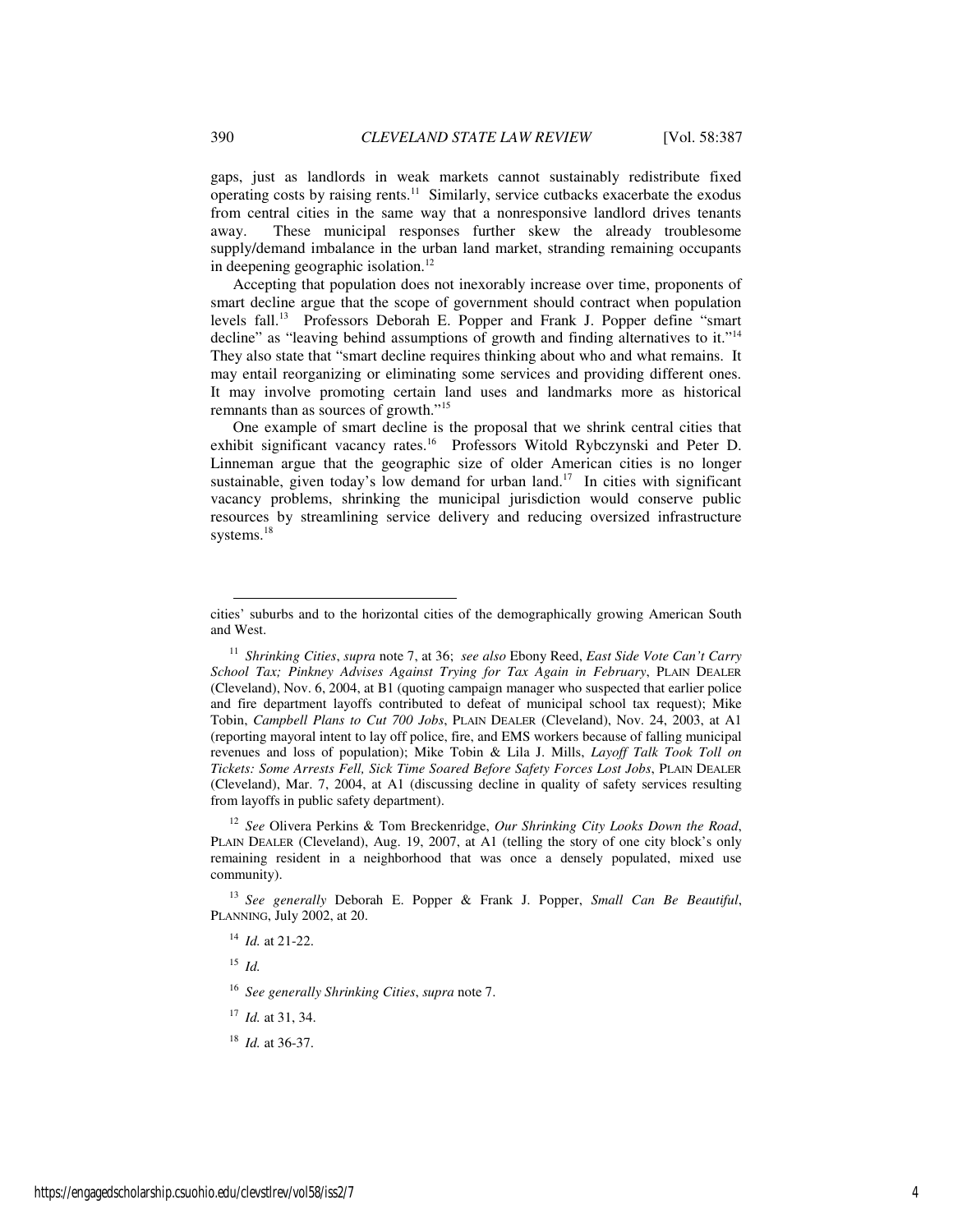The contradiction between smart decline and the American infatuation with growth often breeds resistance to the prospect of shrinking our vacant cities.<sup>19</sup> For instance, despite some observers' approbation of Mayor Bing's announcement,<sup>20</sup> cynics have already accused him of bad faith.<sup>21</sup> But smart decline has a strong internal logic, and a few American cities have preceded Detroit in considering municipal contraction as a smart-decline strategy.<sup>22</sup> For instance, officials and local stakeholders in Youngstown, Ohio have collaboratively developed a plan to shrink the urban footprint through voluntary owner relocation and targeted municipal investment.<sup>23</sup> With any municipal-contraction plan, however, a small number of unwilling owners could destroy the projected efficiency gains by refusing to relocate.

Eminent domain is a legitimate last-resort strategy in support of well-conceived plans to contract municipal boundaries. By raising the possibility of eminent domain, the proposal that we shrink our cities does more than merely challenge

<sup>21</sup> MacDonald, *supra* note 3 (quoting Ron Scott, a community activist who contends that the mayor is working to provide business interests with large tracts of urban land); David Whitford, *Postcard: Downsizing Detroit*, TIME, Mar. 29, 2010, at 4 (reporting that a Michigan newspaper likened Bing's plan to the removal of the Cherokee nation across the Trail of Tears).

j

<sup>19</sup> *See, e.g.*, Ken Dilanian, *Some Voice Concern Over Mayor's Priorities*, PHILA. INQUIRER, Jan. 24, 2001, at B1 (chronicling criticisms of Philadelphia mayor for spending on blight removal rather than emphasizing population growth to increase municipal tax yields); Tony Dokoupil, *Cutting Down to Size*, NEWSWEEK, Nov. 27, 2009, http://www.newsweek.com/id/224646 (describing public castigation of Genesee County Treasurer Dan Kildee, a prominent advocate for decommissioning of abandoned buildings through land banking); Brentin Mock, *Can They Save Youngstown?*, NEXT AM. CITY, Fall 2008, http://americancity.org/magazine/article/ can-they-save-youngstown/.

<sup>&</sup>lt;sup>20</sup> Editorial, *Bing's Detroit: An End to Illusions, But Room for Hope*, DETROIT FREE PRESS, Mar. 24, 2010, at A8; Editorial, *Bing's Vision*, DETROIT NEWS, Mar. 24, 2010, at A12; Daniel Howes, *Bing Sets Sights on 4 Detroit Priorities*, DETROIT NEWS, Mar. 25, 2010, at B4; Kellogg, *supra* note 6 (quoting Rip Rapson, president of a national foundation active in community-development work in Detroit, in support of Mayor Bing); Darren A. Nichols & Leonard N. Fleming, *Mayor Bing: "Together We Can Reinvent Detroit*,*"* DETROIT NEWS, Mar. 24, 2010, at A1 (noting that a majority of the Detroit City Council support the mayor's land-use vision); Rochelle Riley, *Detroit Missing a Larger-Than-Life Leader*, DETROIT FREE PRESS (Mar. 24, 2010), at A2; *Thinking About Shrinking: Detroit's Future*, ECONOMIST, Mar. 27, 2010, at 36.

<sup>22</sup> *See, e.g.*, Tom Breckenridge, *A New Take on Urban Renewal; Plans Build on Anchor Projects in 6 Parts of City*, PLAIN DEALER (Cleveland), Nov. 25, 2007, at B1 (describing targeted community investment in Cleveland); Cynthia Burton, *City Spells Out Plan to Take Philadelphia Beyond Blight: Demolition of Eyesores, Better Neighborhood Maintenance, and Community Involvement Are Part of a \$250 Million Effort*, PHILA. INQUIRER, Nov. 2, 2000, at A1 (describing massive demolition initiative in Philadelphia); Thomas A. Finnerty, Jr., *Youngstown Embraces Its Future*, PLANNING, Aug./Sept. 2003, at 14, 14 (describing planned voluntary obsolescence of vacant neighborhoods in Youngstown, Ohio); Carolina Reid, *Neighborhoods in Bloom: Measuring the Impact of Targeted Community Investments*, COMMUNITY INVESTMENTS, Winter 2006, at 24, 24 (describing targeted community investment in Richmond, Va.).

<sup>23</sup> Finnerty, *supra* note 22, at 14.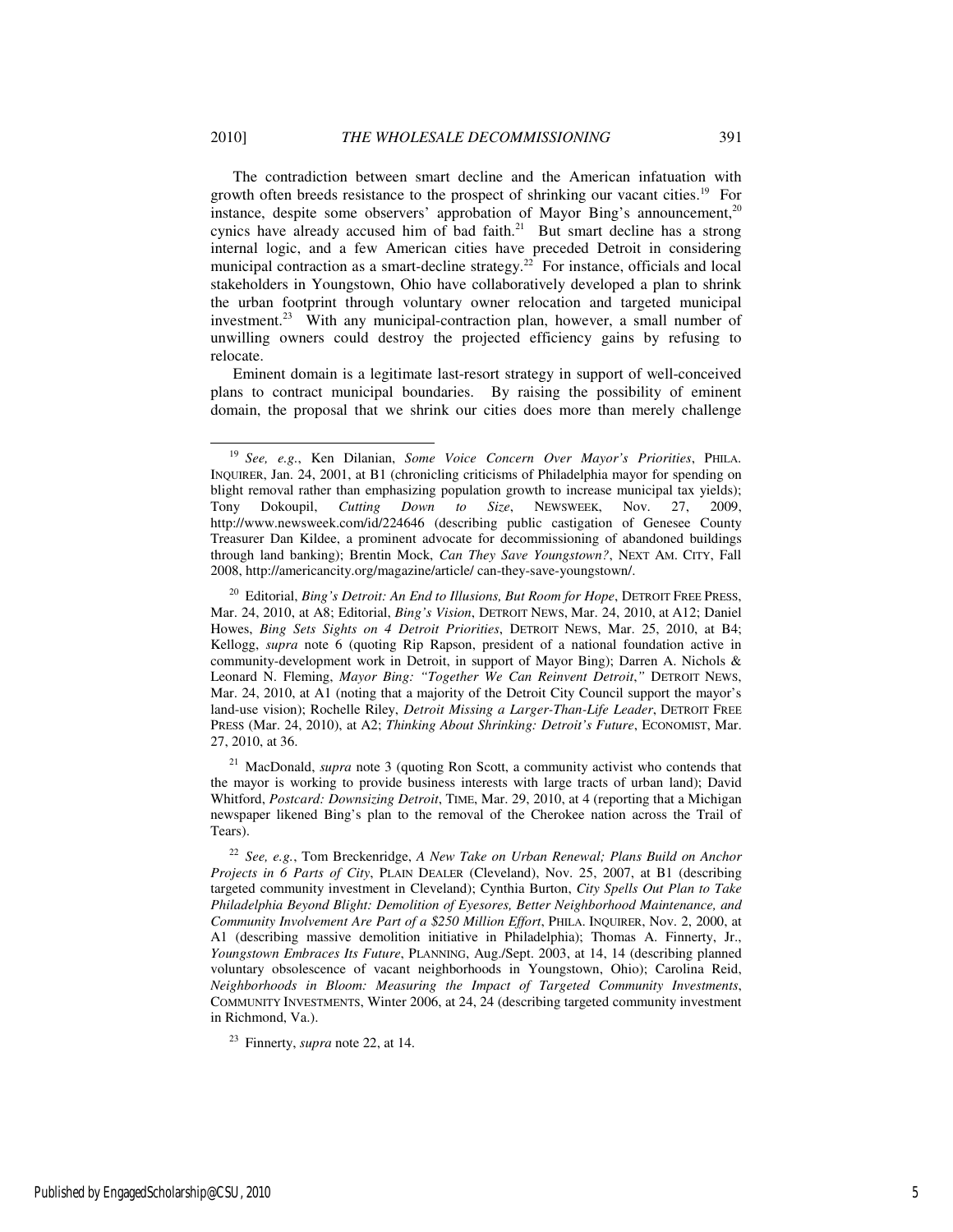American assumptions about growth. $24$  Such municipal-contraction proposals also threaten cherished understandings of property rights, particularly thoughts about the sanctity of the home.<sup>25</sup> Nonetheless, in appropriate urban contexts, smart decline through municipal contraction is good policy, and eminent domain is needed to execute it.

A few words on vocabulary are in order. In legal discourse, the terms "eminent domain," "condemnation," "expropriation," and "compulsory purchase" are synonymous.<sup>26</sup> "Expropriation" and "compulsory purchase" are primarily used in British English, while "eminent domain" and "condemnation" are exclusively American phrasings.<sup>27</sup> I use all of these synonyms interchangeably.

"Municipal contraction" means the reduction of the city's jurisdictional authority by "deannexing" portions of its present land area. In legal discourse, "annexation" refers to "[a] formal act by which a nation, state, or municipality incorporates land within its dominion."<sup>28</sup> Urban planners and land-use lawyers use "deannexation" as its antonym.<sup>29</sup>

"Wholesale decommissioning" refers to the geographically targeted comprehensive extinguishment of private ownership. Wholesale decommissioning makes municipal contraction possible by enabling the city to relinquish jurisdiction over the now-vacant land area. The phrase intends to evoke an image of the city shutting down an entire neighborhood, albeit a virtually empty one.<sup>30</sup>

A "smart-decline taking" is an exercise of eminent domain that furthers a wholesale-decommissioning strategy. Professor Frank Michelman has defined a "taking" as "constitutional law's expression for any sort of publicly inflicted private injury for which the Constitution requires payment of compensation."<sup>31</sup> This Note is principally concerned with those takings that arise from the State's exercise of eminent domain, either directly or through the State's designee. To put a finer point

 $^{26}$  Bryan A. Garner, A Dictionary of Modern Legal Usage 189, 195-96, 312, 342 (2d ed. 1995).

 $27$  *Id.* 

-

<sup>28</sup> BLACK'S LAW DICTIONARY 104 (9th ed. 2009).

<sup>30</sup> *See, e.g.*, Waldheim & Santos-Munné, *supra* note 1, at 105.

<sup>31</sup> Frank I. Michelman, *Property, Utility, and Fairness: Comments on the Ethical Foundations of "Just Compensation" Law*, 80 HARV. L. REV. 1165, 1165 (1967).

 $24$  For a discussion of the ways in which municipal contraction challenges American assumptions about growth, see Popper & Popper, *supra* note 13, at 21-22 and see also *Shrinking Cities*, *supra* note 7, at 40, 43-44.

<sup>25</sup> *See* D. Benjamin Barros, *Home as a Legal Concept*, 46 SANTA CLARA L. REV. 255, 295- 300 (2006) (discussing impact of eminent domain in the residential context); *see also Supreme Court's* Kelo *Decision and Potential Congressional Responses: Hearing Before the Subcomm. on the Constitution of the H. Comm. on the Judiciary*, 109th Cong. 74 (2005) [hereinafter *H. Hearings*] (email from Margaret Cobb, Atlanta, Ga.) (invoking the sanctity of the home as a source of comfort in a post-9/11 world).

<sup>29</sup> *See, e.g.*, Rural Water Dist. No. 4 v. City of Eudora, 604 F. Supp. 2d 1298 *passim* (D. Kan. 2009); Michael B. Kent, Jr., *Public Utilities, Eminent Domain, and Local Land Use Regulations: Has Texas Found the Proper Balance?*, 16 TEX. WESLEYAN L. REV. 29, 35 (2009); *Shrinking Cities*, *supra* note 7, at 41.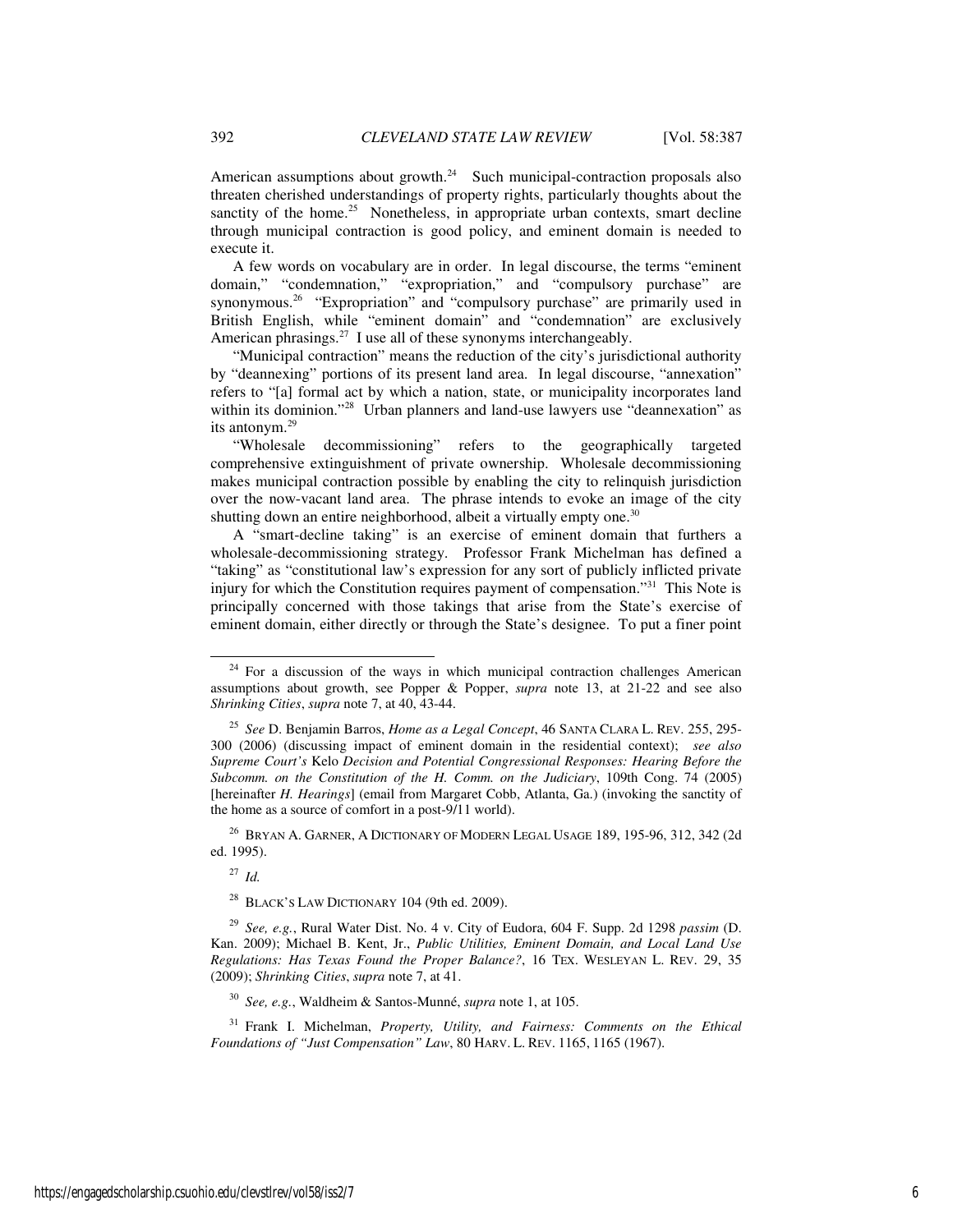on it, this Note addresses the distinction that property-rights advocates have developed to delegitimize certain types of takings. This distinction divides condemnations into disfavored-yet-legitimate takings—the direct-government-use and common-carrier takings—and ostensibly illegitimate public-purpose takings. The property-rights movement unequivocally places economic-development takings in the illegitimate category. The status of blight-remediation takings is ambiguous

In locating smart-decline takings in this landscape, I treat them as a form of economic-development taking. While it is possible that a city might characterize its smart-decline takings as blight remediation, this rhetorical move smacks of a cynical formalism that exploits—rather than transforms—the ambiguities that riddle current American takings law. Following the U.S. Supreme Court's very deferential decision in *Kelo v. City of New London*, <sup>32</sup> state restrictions on eminent domain will provide the principal obstacles to proponents of smart-decline takings.<sup>33</sup> In some states, legislative action may be needed to remove particularly constricting limitations adopted in *Kelo*'s wake.<sup>34</sup> But repeal of overly stringent state restrictions on eminent domain will founder without a viable alternate method of preventing abuse. Accordingly, clearing the path for smart-decline takings in some states will require a comprehensive solution to the problem of eminent-domain abuse. The ideal solution to that problem is to include reasonable subjective value in justcompensation awards and to evaluate the public-use requirement using a Kaldor-Hicks efficiency standard.<sup>35</sup> These measures prevent both unjust governmental seizure of private property and selfish exploitation of the public fisc by economicrent-seeking holdout owners.

Part II of this Note argues that wholesale decommissioning of declining urban neighborhoods, including smart-decline takings, is the appropriate policy response in cities that have experienced decimating population losses. Part III addresses the four principal arguments that eminent-domain opponents advance to show that publicpurpose takings—of which smart-decline takings are a variant—are illegal. These arguments involve policy concerns, interpretations of American law, notions of natural or universal law, and the role of that set of cultural ideals most aptly described as the American tradition. Part IV explores the ways in which the wholesale-decommissioning concept opens new avenues for a lasting resolution of the American eminent-domain controversy. Part V contains some concluding reflections, especially regarding the fate of the decommissioned land.

#### II. WHOLESALE DECOMMISSIONING AND RESPONSIBLE URBAN LAND-USE STRATEGY

Over the past sixty years, a persistent mismatch has emerged between falling municipal revenues and rising municipal expenses. Smart-decline policy provides a

but tends toward legitimacy.

-

 $32$  Kelo v. City of New London, 545 U.S. 469 (2005).

<sup>33</sup> John J. Costonis, *New Orleans, Katrina and* Kelo*: American Cities in the Post-*Kelo *Era*, 83 TUL. L. REV. 395, 412-20 (2008).

<sup>34</sup> For a discussion of the legal impediments and citations to the relevant state law, see *id.*

 $35$  For a fuller discussion of Kaldor-Hicks efficiency and its application to the eminent domain controversy, see *infra* Part II.D.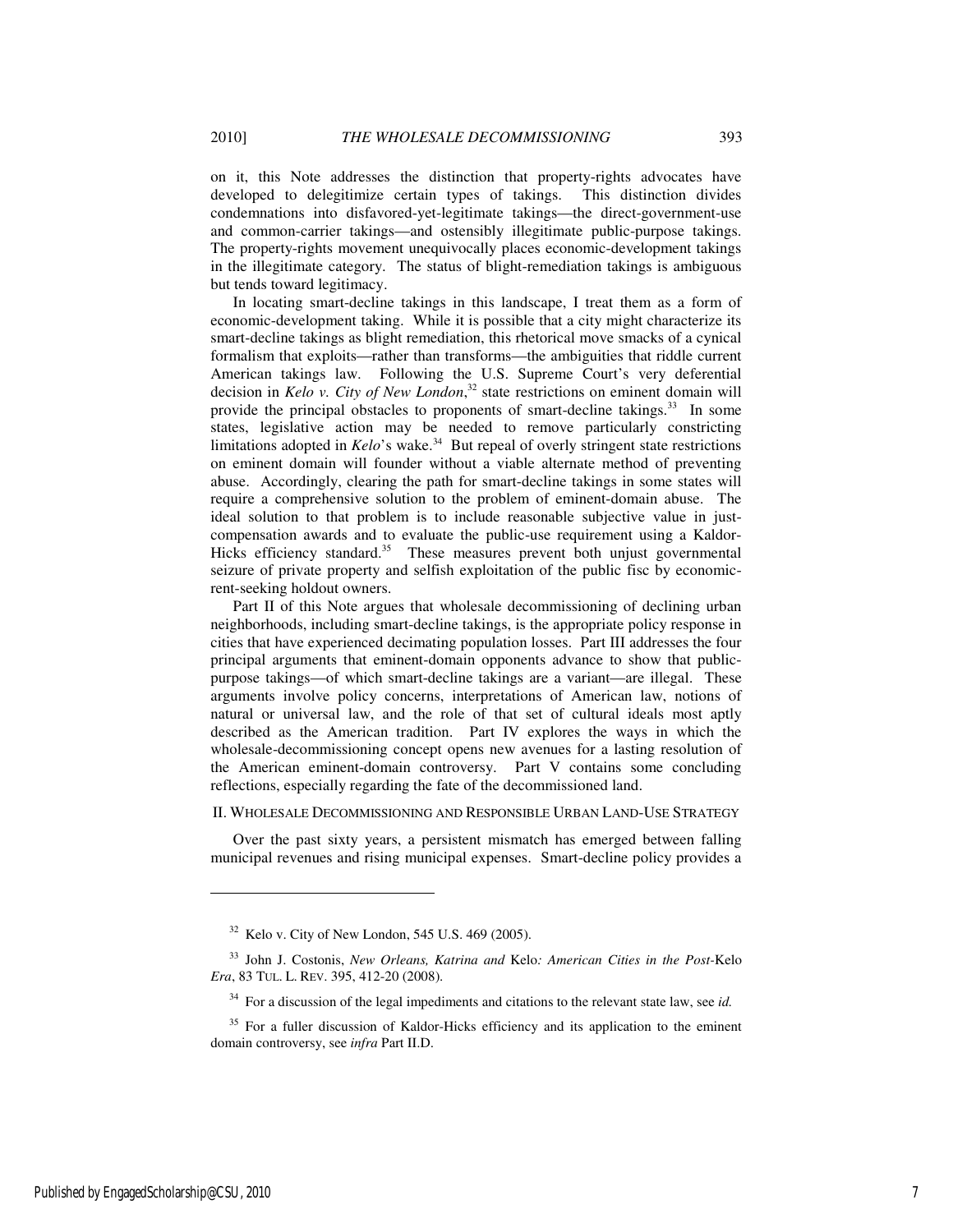necessary alternative to the failed attempts to resolve this financial conundrum. In particular, municipal contraction through wholesale decommissioning offers the most responsible land-use strategy in vacant urban neighborhoods. To achieve the fiscal benefits of this approach, however, municipalities may need to expropriate the property of unreasonable holdout landowners.

#### *A. The Emergence of the Urban Fiscal Mismatch*

Historically, American cities coalesced in response to the scarcity of transportation. The physical character of older American cities reflects this nowoutdated principle. Professors Rybczynski and Linneman have labeled these older urban aggregations "vertical cities," perhaps because of the densely packed multistory downtown buildings that the surface-transportation challenge engendered.<sup>36</sup> In vertical cities, workforce housing is situated close to workplaces and to the retail outlets serving the family's daily needs. Businesses cluster together in a central district to facilitate communication on foot. Public institutions and cultural assets are centrally located and connected to neighborhood districts by arterial transportation links, particularly mass transit. $37$  In contrast, so-called "horizontal" cities" developed after the automobile provided private ground transportation to the broad spectrum of Americans. Horizontal cities are characterized by automobilefocused transportation infrastructure, spatial segregation of differing land uses, and geographic dispersion of community assets and business activity.<sup>38</sup>

In the middle of the twentieth century, cheap automobiles,  $39$  rising wages,  $40$  and countervailing government policies<sup> $41$ </sup> shattered the spatial imperative that created the older vertical cities. But distasteful urban realities such as racial tension,<sup>42</sup> crime,<sup>43</sup>

-

<sup>40</sup> *Shrinking Cities*, *supra* note 7, at 30 (discussing the decimation of the manufacturing capacity of international industrial rivals during the Second World War and America's postwar prosperity).

<sup>41</sup> Federal and state land-use policies supported outmigration by subsidizing the costs of suburban real estate developers. MYRON ORFIELD, METROPOLITICS: A REGIONAL AGENDA FOR COMMUNITY STABILITY 35-46 (1997). Federal tax policy encouraged sprawl by rewarding families for buying rather than renting a home, 26 U.S.C. § 163(h)(2)(D) (2006), and encouraging homebuyers to purchase increasingly larger homes as their economic circumstances improved, 26 U.S.C. § 121 (2006); 26 U.S.C. § 1034 (repealed 1997).

<sup>42</sup> *See, e.g.*, DOUGLAS S. MASSEY & NANCY A. DENTON, AMERICAN APARTHEID: SEGREGATION AND THE MAKING OF THE UNDERCLASS 88-96 (1993) (reporting on persistent racism and its impact on regional housing choices in Detroit); Peter H. Rossi, *Urban Revolts and the Future of American Cities*, *in* CITIES UNDER SIEGE: AN ANATOMY OF THE GHETTO RIOTS, 1964-1968, at 405, 408 (David Boesel & Peter H. Rossi eds., 1971) (discussing white dismay at urban race riots in the wake of the civil rights movement).

<sup>43</sup> *See* TEAFORD, *supra* note 39, at 134-36.

<sup>36</sup> *Shrinking Cities*, *supra* note 7, at 33-34.

<sup>37</sup> *Id.* at 34.

<sup>38</sup> *Id.* 

<sup>39</sup> *See, e.g.*, JON C. TEAFORD, THE TWENTIETH-CENTURY AMERICAN CITY 98-99 (2d ed. 1993) (discussing the meteoric increase in American automobile ownership after 1950 and the elimination of the traditional necessity that workers live within walking distance of the worksite).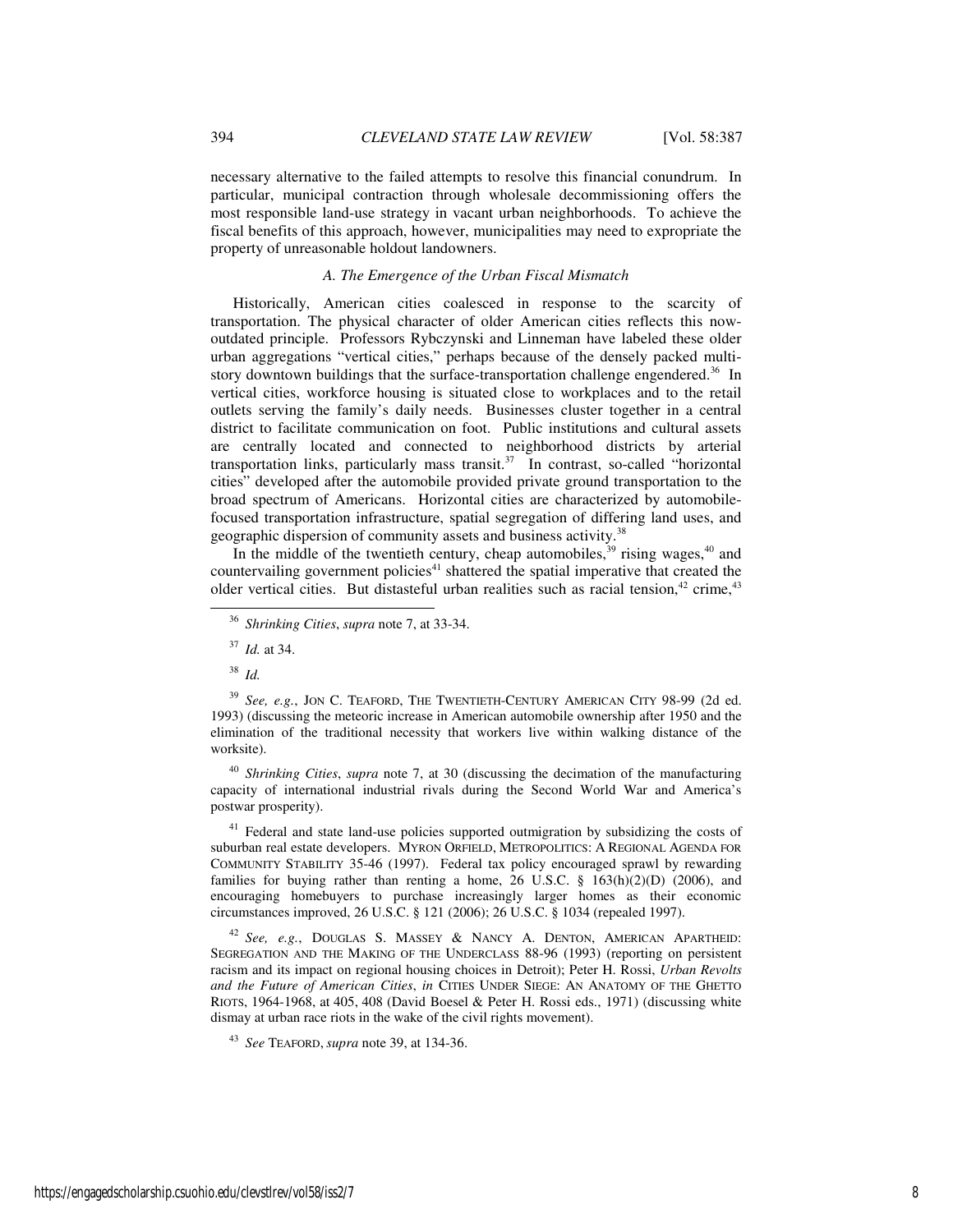poor schooling,<sup>44</sup> lack of green space,<sup>45</sup> and overcrowding<sup>46</sup> persisted. Advances in personal transportation eliminated the centripetal force holding vertical cities together and left these pre-existing centrifugal forces unchecked. When retreat from these negative elements became an option, many vertical-city households decamped for more palatable lifestyles in the suburbs.<sup>47</sup> As their customers and employees opted to move, urban businesses found it convenient, or even essential, to follow.<sup>48</sup> These recent developments are in marked contrast to the urban explosion of the prior seventy-five years.<sup>49</sup> Rising vacancy in core cities is particularly striking because every metropolitan region in America increased its population in the latter half of the twentieth century.<sup>50</sup>

Because the urban built environment<sup>51</sup> developed to support populations much larger than present levels, abandoned buildings and vacant lots have become the archetypal manifestation of vertical-city decline.<sup>52</sup> Today, most vertical cities are plagued by tremendous overcapacity in both land area and infrastructure.<sup>53</sup> Significantly, the individualized nature of relocation decisions rendered urban population and job losses discontinuous within the geography of the affected cities.<sup>54</sup> The patchwork of vacancies scattered across the municipal fabric make the city's outsized, aging infrastructure increasingly inefficient to operate and creates a significant drain on municipal resources.<sup>55</sup>

Outmigration of residents and companies also creates a challenging mismatch between tax receipts and municipal outlays. As affluent individuals and profitable

<sup>48</sup> *Id.* at 105-07.

l

- <sup>49</sup> *See* U.S. BUREAU OF THE CENSUS, *supra* note 4.
- <sup>50</sup> *Shrinking Cities*, *supra* note 7, at 33.

<sup>51</sup> The "built environment" is "[t]hat portion of the physical surroundings created by humans as opposed to the natural environment." DICTIONARY OF BUILDING PRESERVATION 71 (Ward Bucher ed. 1996).

<sup>52</sup> Christina Lindsey, *Smart Decline*, PANORAMA, 2007, at 17, 18. *available at* http://www.design.upenn.edu/new/cplan/panorama2007\_files/articles/pdfs/lindsey.pdf; ANN O'M. BOWMAN & MICHAEL A. PAGANO, TERRA INCOGNITA: VACANT LAND AND URBAN STRATEGIES 1-2, 91-93 (2004).

<sup>53</sup> Popper & Popper, *supra* note 13, at 21.

<sup>54</sup> *Shrinking Cities*, *supra* note 7, at 37.

<sup>55</sup> Timothy Moss, *"Cold Spots" of Urban Infrastructure: "Shrinking" Processes in Eastern Germany and the Modern Infrastructural Ideal*, 32.2 INT'L J. URB. & REGIONAL RES. 436, 436-37 (2008).

See, e.g., JONATHAN KOZOL, SAVAGE INEQUALITIES: CHILDREN IN AMERICA'S SCHOOLS 120 (2d ed., Harper Perennial 1992) (1991) (discussing the educational funding disparities between cities and their suburbs).

<sup>45</sup> JOEL GARREAU, EDGE CITY: LIFE ON THE NEW FRONTIER 363-64 (1991) (sketching the connection between sprawl and the American longing for a connection to nature).

<sup>&</sup>lt;sup>46</sup> JANE JACOBS, THE DEATH AND LIFE OF GREAT AMERICAN CITIES 268-71 (Modern Library 1993) (1961).

<sup>47</sup> TEAFORD, *supra* note 39, at 98.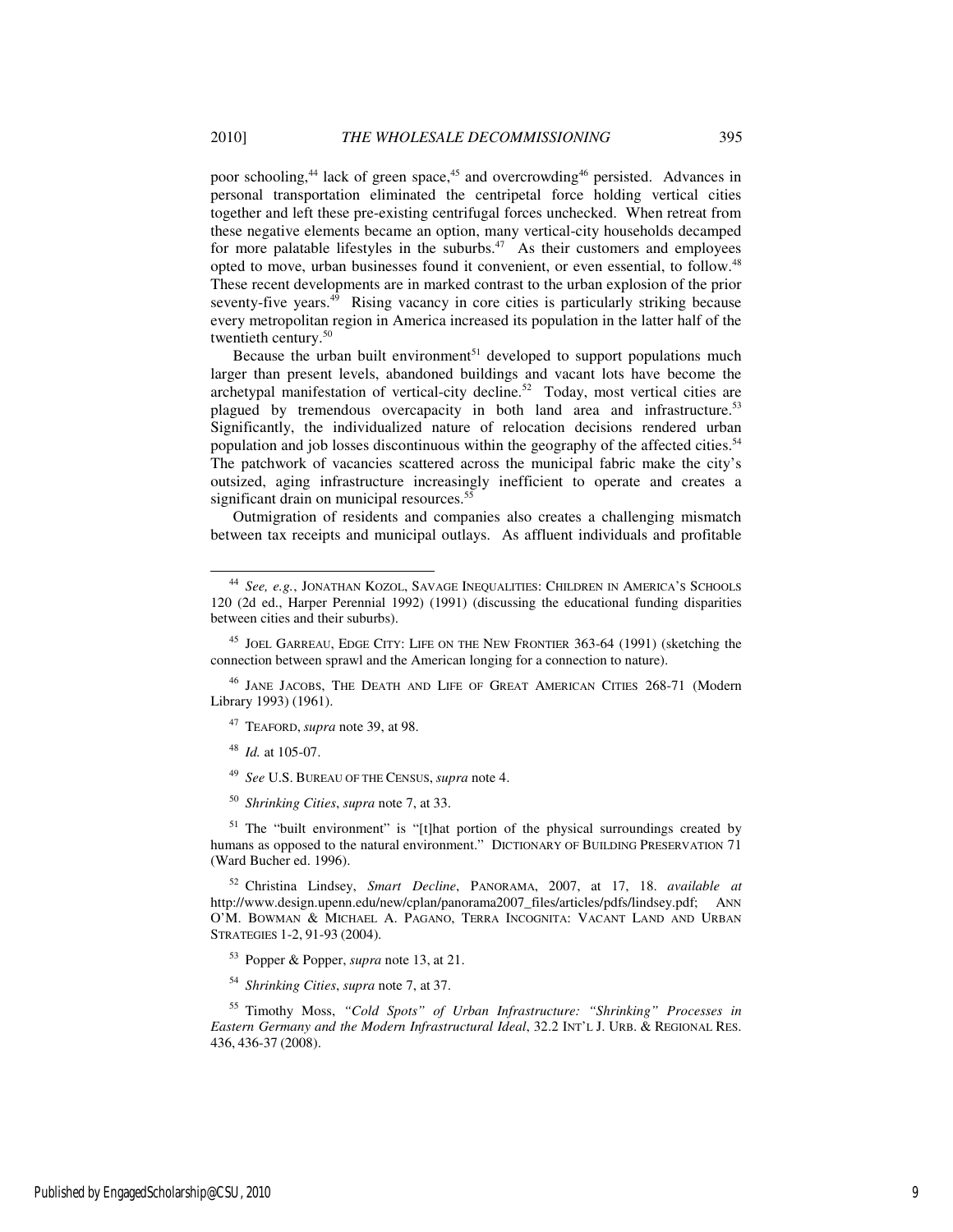businesses depart, property values fall, and cities experience revenue losses.<sup>56</sup> Simultaneously, the remaining urban population, being poorer, is in greater need of economic assistance.<sup>57</sup> This combination of lower municipal revenues and increased municipal expenses raises the cost of government per citizen.<sup>58</sup> Core cities become less competitive than suburbs on tax rates and service quality, which induces further departures in a vicious cycle of abandonment and decline.<sup>59</sup>

# *B. Smart Decline Helps Rectify the Fiscal Mismatch Confronting Vacating Cities*

The self-reinforcing momentum of outmigration dooms any hoped-for return to the prototypical vertical city of historical memory.<sup>60</sup> The bustling American metropolises of yesteryear reached their zenith in a postwar economic environment where the United States was the only global industrial power that retained its manufacturing capacity.<sup>61</sup> In hindsight, these cities were themselves temporary phenomena destroyed by changed economic circumstances.<sup>62</sup> Ignoring this macroeconomic reality, municipal officials typically respond to worsening fiscal realities by developing aggressive economic-development agendas. For instance, Mayor Eddie A. Perez argued before Congress that "[o]ne of the most important responsibilities of any local city government is to provide for economic and cultural growth of that community."<sup>63</sup> And proponents of urban eminent domain routinely invoke the prospect of municipal growth to legitimize condemnations.<sup>64</sup> Mayor Bart Peterson went so far as to say that "the availability of eminent domain has probably led to more job creation and home ownership opportunities than any other tool that there is at the local level."<sup>65</sup>

l

<sup>60</sup> *See* ROBERT M. FOGELSON, DOWNTOWN: ITS RISE AND FALL, 1880-1950, at 6-7 (Yale Univ. Press 2003) (2001); *Shrinking Cities*, *supra* note 7, at 34-35.

<sup>61</sup> *See Shrinking Cities*, *supra* note 7, at 30.

<sup>62</sup> *See* FOGELSON, *supra* note 60, at 5-8; TEAFORD, *supra* note 39, at 6, 96, 168-69; *Shrinking Cities*, *supra* note 7, at 30, 39.

<sup>63</sup> *The* Kelo *Decision: Investigating Takings of Homes and Other Private Property: Hearing Before the S. Comm. on the Judiciary*, 109th Cong. 11(2005) [hereinafter *S. Hearings*] (testimony of Mayor Eddie A. Perez, Hartford, Conn.).

<sup>64</sup> *See, e.g.*, Gregory V. Jolivette, Jr., Note, Kelo v. City of New London*: A Reduction of Property Rights but a Tool to Combat Urban Sprawl*, 55 CLEV. ST. L. REV. 103 (2007).

<sup>65</sup> *H. Hearings*, *supra* note 25, at 31 (testimony of Mayor Bart Peterson, Indianapolis, Ind.); *see also id.* at 40 (prepared statement of Mayor Bart Peterson, Indianapolis, Ind.) (arguing that eminent domain was needed to prevent owners' economic capture of publicly funded development subsidy in Smyrna, Ga.); *S. Hearings*, *supra* note 63, at 135 (testimony of Mayor Eddie A. Perez, Hartford, Conn.) (arguing that eminent domain for economic development enhances opportunities for individuals to enter the "ownership society," thereby assisting people in their realization of the American Dream).

<sup>56</sup> *Shrinking Cities*, *supra* note 7, at 36.

<sup>57</sup> *Id.* at 35.

<sup>58</sup> *Id.* at 37.

<sup>59</sup> *Id.* at 36-37.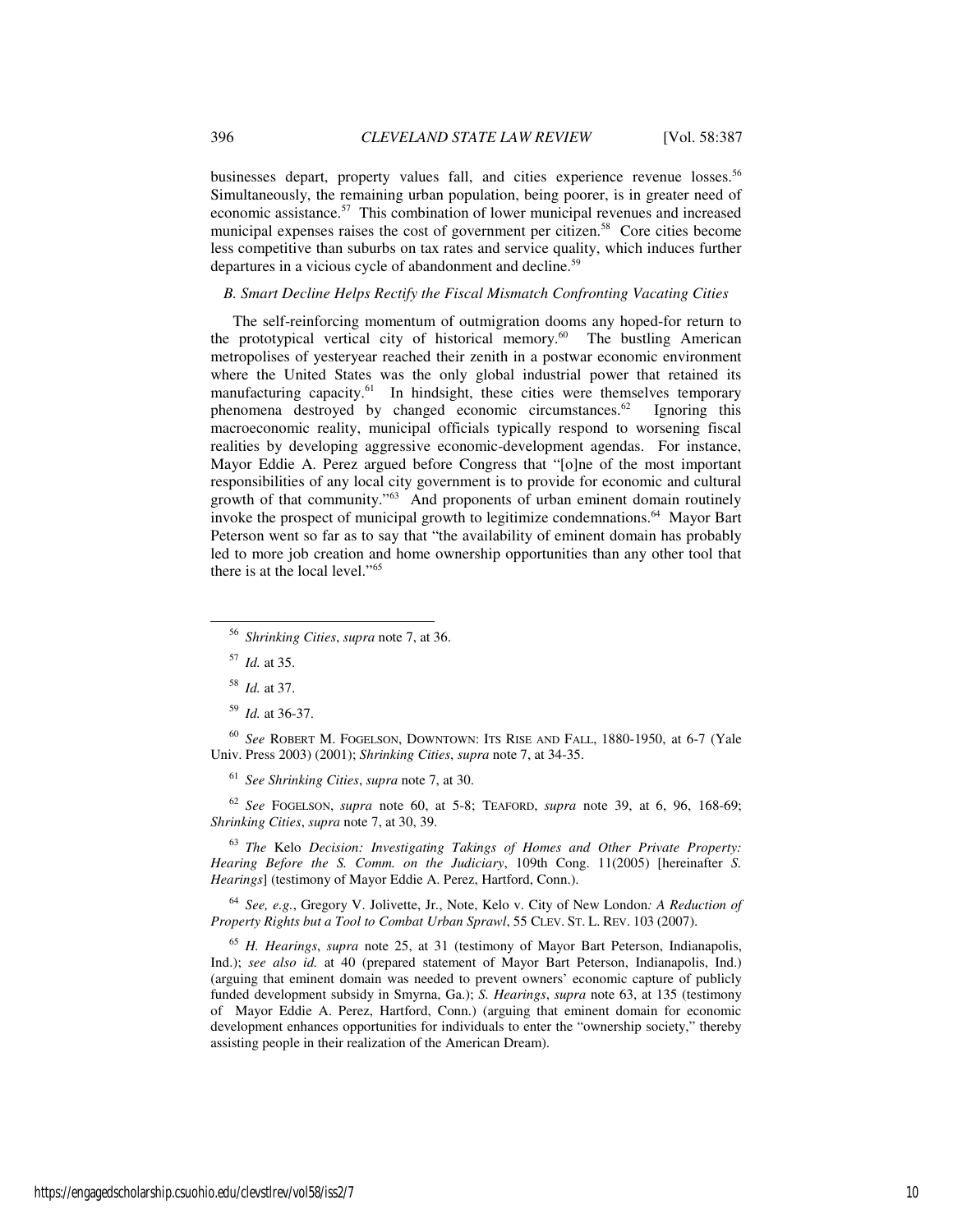For the most part, though, growth-oriented economic-development initiatives spend current revenue in an attempt to recreate the population growth that was the *sine qua non* of America's great historical cities. Tax abatement, gentrification, slum clearance, urban-growth boundaries, urban homesteading, land banks, aggressive annexation, and the formation of regional governments have all been advocated as ways to subsidize central-city growth. To preserve urban living as a desirable option for the affluent, planners use their eminent-domain authority to selectively remove unsightly aspects of the urban experience. If an opportunity to attract a blockbuster commercial or mixed-use real estate development project appears, municipal land-use officials often use compulsory purchase to assemble the

#### *C. Eminent Domain and the Case for Shrinking Vacant Cities*

Professors Rybczynski and Linneman break with current planning orthodoxy by disparaging the headlong scramble for chimerical additional growth.<sup>66</sup> Instead, we should recognize that the attractiveness of vertical-city landownership has fallen precipitously.<sup>67</sup> Once we forsake the unrealistic growth aspirations of conventional municipal boosterism, wholesale decommissioning offers several practical benefits to struggling central cities. Shrinking the municipal geography to comport with current demand will consolidate the scope of the city's service obligations.<sup>68</sup> The resultant reduction in expenses may be the most effective means of correcting urban fiscal imbalances and increasing the quality of life for municipal citizens.<sup>69</sup>

Ultimately, Rybczynski and Linneman envision deannexation of the affected area—and perhaps its eventual sale to a private developer.<sup>70</sup> But the wholesale decommissioning of an urban neighborhood will require either the revocation of all occupancy permits in the affected area or the extinguishment of all private title. Revocation of occupancy permits—which can be viewed as a "regulatory decommissioning"—has significant strategic disadvantages. Individual citizens do not generally bargain away rights to the government in negotiated exchanges. Accordingly, regulatory decommissioning offers far less opportunity for market solutions as an alternative to governmental compulsion. A mere revocation of occupancy rights does not provide authority to demolish the vacated structures. And vacant buildings degrade urban communities while municipalities struggle to enforce the building code and other laws against absent owners.<sup>71</sup> Extinguishment of private title is the better course because it enables the demolition of all improvements, which, in turn, facilitates governmental supervision of the decommissioned area. Finally, a regulatory decommissioning does not block potential compensation claims

<sup>67</sup> *Id.* at 34.

l

- <sup>68</sup> *Id.* at 41-42.
- <sup>69</sup> *See generally id.*
- <sup>70</sup> *Id*. at 41-42.

<sup>71</sup> Becky Gaylord, Editorial, *How City is Losing Fight Against Blight*, PLAIN DEALER (Cleveland), June 8, 2008, at G1; Matthew J. Samsa, Note, *Reclaiming Abandoned Properties: Using Public Nuisance Suits and Land Banks to Pursue Economic Redevelopment*, 56 CLEV. ST. L. REV. 189, 191-92 (2008).

required contiguous acreage.

<sup>66</sup> *Shrinking Cities*, *supra* note 7, at 38.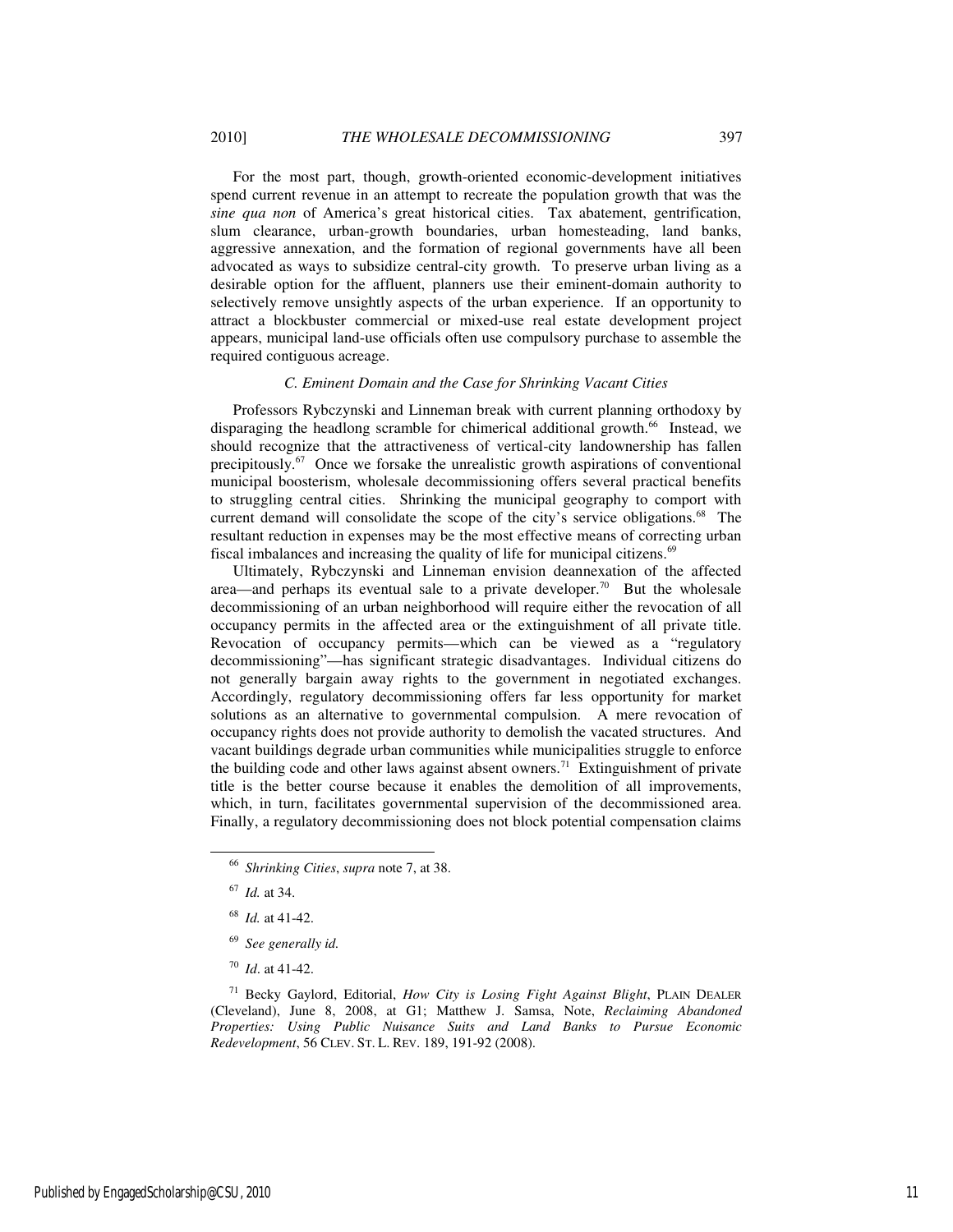because affected owners can seek to recover for the effective denial of all economically viable use of their property. $72$ 

The tax savings, service improvements, and other benefits of smart decline can be threatened by holdout problems as readily as recalcitrant owners can thwart conventional development agendas. If cities wish to reap the full benefit of a municipal contraction strategy, compulsory purchase may be unavoidable. Eminent domain allows proactive, geographically targeted acquisitions within a timeframe that minimizes municipal holding costs. While the city must compensate owners in the decommissioned area and pay to demolish the affected structures, service delivery costs would be much reduced in the absence of occupancy.

More importantly, the efficiency of municipal service delivery would increase as the city removed fatally empty neighborhoods from the service area.<sup>73</sup> For instance, portions of the municipal water system could be shut down.<sup>74</sup> Relocating property owners to occupied neighborhoods will allow city departments to be more responsive to the same number of constituents without requiring additional municipal revenues.<sup>75</sup> By accepting the irreversible decline of some neighborhoods, municipalities can focus their redevelopment efforts on filling the vacant properties in viable neighborhoods, thereby, strengthening those neighborhoods.<sup>76</sup> Furthermore, economic development in the vibrant parts of the city presents greater opportunities for public-private partnerships with existing stakeholders.<sup>77</sup> It will also be easier to attract new private enterprise to these fortified neighborhoods.<sup>78</sup>

Admittedly, it is psychologically unsatisfying to dispossess individual property owners solely because the government that supports their claim of title is abandoning the neighborhood. These owners kept faith with the city as an engine of civic virtue when their neighbors or predecessors-in-interest departed. It seems cruel to dispossess owners who have already suffered the grinding despair that accompanies the deterioration of once-vibrant urban neighborhoods when the constituent residents, businesses, and civic institutions depart.<sup>79</sup> It is also true that some businesses and organizations will be unlikely to prosper in a shift to more densely occupied neighborhoods. In relocating to more vibrant neighborhoods, businesses may lose a locational monopoly that is critical to their competitive advantage. And churches and other member-based neighborhood organizations may have a difficult time maintaining a cohesive membership if that membership disperses to different neighborhoods.

- <sup>75</sup> *See Shrinking Cities*, *supra* note 7, at 37.
- <sup>76</sup> *See id.* at 42.
- <sup>77</sup> *See, e.g.*, Reid, *supra* note 22, at 24-25.
- <sup>78</sup> *Id.*

j

<sup>79</sup> *See* Sandra Livingston, Sam Fulwood III, & Bob Paynter, *A "Suburban Paradise" Lost: Bustling and Full of Life, Mount Pleasant Once Was a Family-Oriented, Friendly Place to Live*, PLAIN DEALER (Cleveland), Dec. 9, 2007, at A16.

<sup>72</sup> Lucas v. S.C. Coastal Council, 505 U.S. 1003 (1992); *see also* Tahoe-Sierra Pres. Council, Inc., v. Tahoe Reg'l Planning Agency, 535 U.S. 302 (2002).

<sup>73</sup> *See Shrinking Cities*, *supra* note 7, at 37.

<sup>74</sup> *See* Moss, *supra* note 55.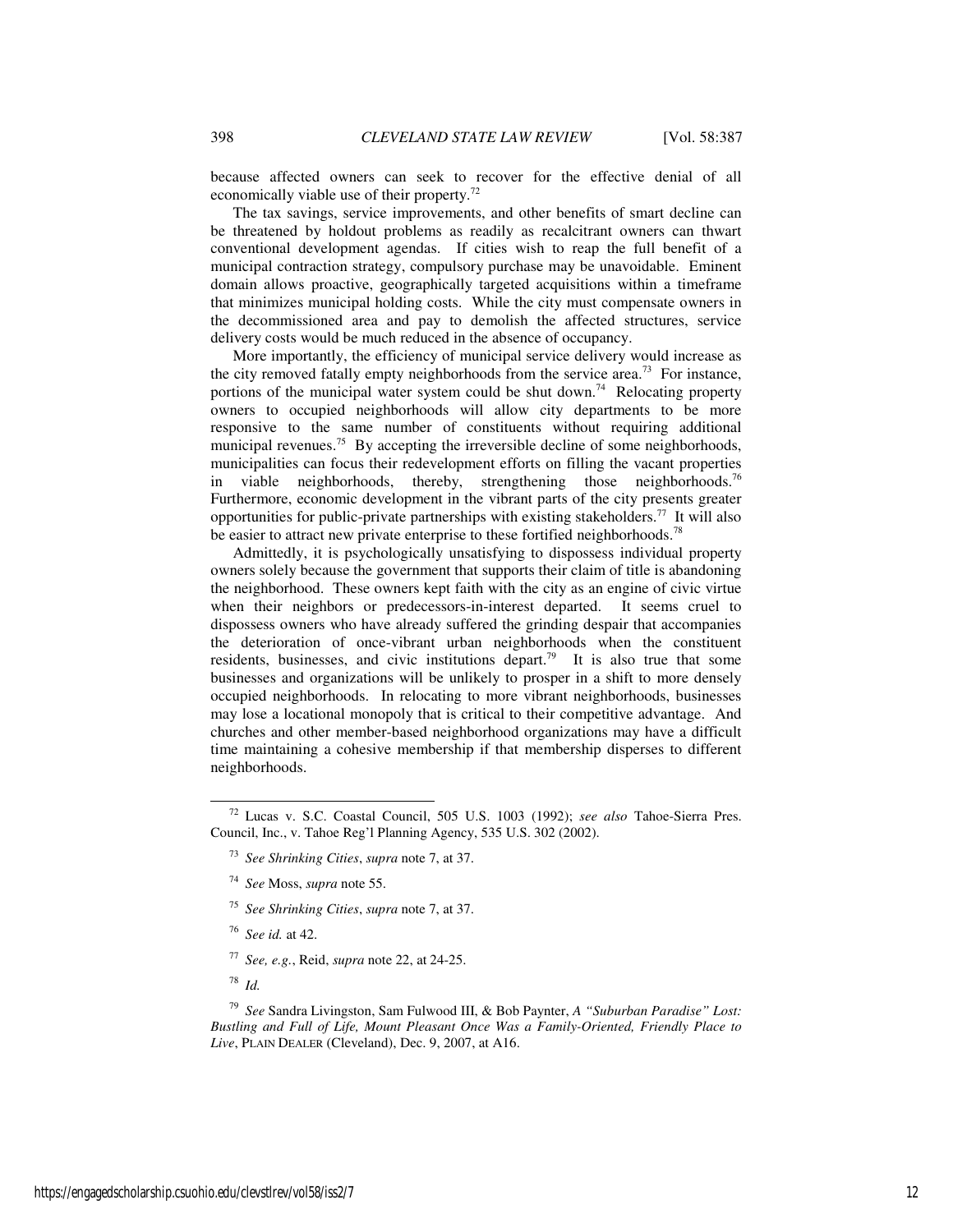Nonetheless, there is a significant free-rider problem associated with allowing owners to remain in an area where municipal service delivery is drastically inefficient. Other members of the community suffer a reduction in service quality and an increase in taxes to subsidize services to geographically isolated owners.<sup>80</sup> Conversely, the benefits of relocation for both the individual and the community would be significant. Individuals relocating to other municipal neighborhoods would benefit from the safety, vitality, and amenities of fully occupied neighborhoods.<sup>81</sup> If the displaced owners chose new sites within the shrunken city limits, the municipal efficiencies gained from the contraction would benefit these transplants as much as the existing occupants of the viable neighborhoods.

More research is needed to develop a specific understanding of the financial and geographic preconditions that render a municipal-contraction proposal socially efficient. Analyzing the existing cost data to attribute current service and infrastructure costs to discrete urban geographies is a critical first step.<sup>82</sup> City officials will also need to develop reasonably accurate data on vacancy levels within those geographies.<sup>83</sup> If a neighborhood has both high municipal costs and high vacancy, the second level of investigation will involve appraising the fair market value of all privately held real estate in the potential decommissioned area.

 If the neighborhood's share of municipal costs, capitalized over some appropriate period, exceeds the fair market value of the neighborhood's real estate by a large margin, the neighborhood might be a candidate for decommissioning. The final step in the analysis will be to project the level of heightened compensation that the municipality might expect to pay to implement its decommissioning strategy. To accurately project these subjective costs, the planning team should determine which neighborhood owners have a legitimate claim to heightened compensation, estimate the size of the idiosyncratic-value premium for those owners, and determine the likelihood that each owner will refuse a negotiated sale. If the net social benefit remains high after deducting these estimated subjective-value costs, the wholesaledecommissioning strategy is Kaldor-Hicks efficient and should be pursued.<sup>84</sup>

l

<sup>83</sup> Interested persons in Detroit have undertaken some elements of this analysis already. *See, e.g.*, Whitford, *supra* note 21.

<sup>84</sup> Even if the cost-benefit analysis suggests that wholesale decommissioning is not a prudent strategy, the data produced can be put to other good uses by the municipality. In one intriguing option, establishing the per-property costs of the status quo would enable a system of user fees to be created as an alternative to municipal contraction through condemnation. (I thank Prof. Alan Weinstein of Cleveland-Marshall College of Law for conveying the germ of this idea.) With clear data on the costs of service delivery and infrastructure maintenance to a particular address, such a system of user fees could reduce or replace the current property-tax system. The fees of landholders who, for idiosyncratic reasons, desire to remain in isolated urban areas could be increased to offset the additional costs that they currently impose on the majority as free riders. This user-fee system for municipal revenues might also be selectively

<sup>80</sup> *Shrinking Cities*, *supra* note 7, at 37.

<sup>81</sup> JACOBS, *supra* note 46, at 44-53.

 $82$  In Ohio, a useful data source is CMTY. RES. PARTNERS & REBUILD OHIO, \$60 MILLION AND COUNTING: THE COST OF VACANT AND ABANDONED PROPERTIES TO EIGHT OHIO CITIES  $(2008)$ 

http://communityresearchpartners.org/uploads/publications//FullReport\_everythingbutcitysecti ons.pdf.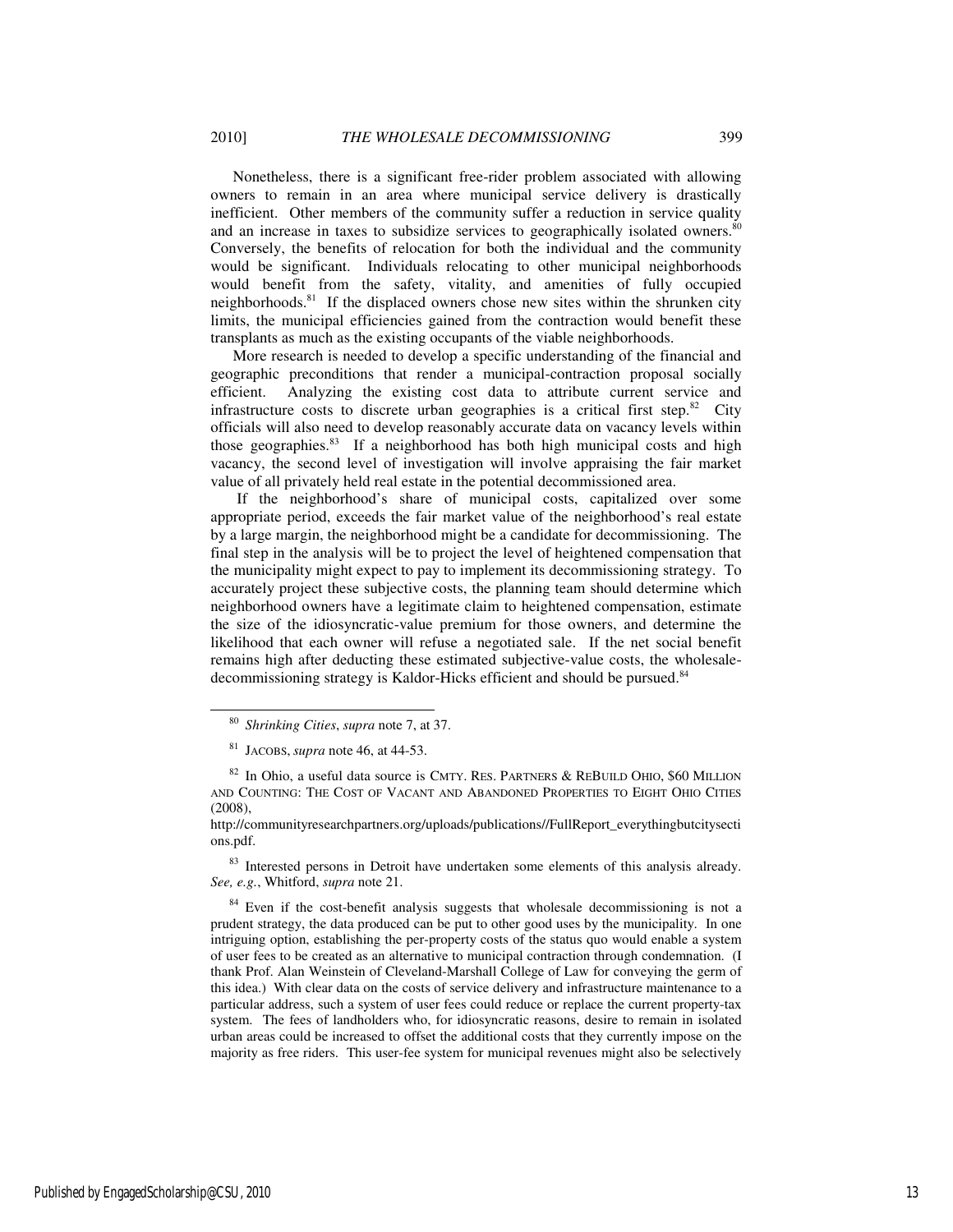#### *D. Kaldor-Hicks Efficiency and the Legitimacy of Condemnations*

Professors Nicholas Kaldor and J.R. Hicks were both eminent twentieth-century economists. In 1939, each scholar separately published an article in *The Economic Journal* addressing one of the foremost debates in contemporary economics.<sup>85</sup> Both Kaldor and Hicks were responding to a problem explored by Professor Lionel Robbins in an earlier *Economic Journal* article.<sup>86</sup>

Professor Robbins was troubled by the assumption inherent in utilitarian economics that every human being has an equal capacity for economic satisfaction.<sup>87</sup> Economists studying the social utility of economic arrangements—most notably Professor A.C. Pigou in his landmark book on utilitarian economics, *The Economics of Welfare*<sup>88</sup>—assumed that all human beings possessed the same ability to appreciate the satisfaction of their individual tastes.<sup>89</sup> Those individual tastes might differ, but each person's potential for happiness was the same.<sup>90</sup> Professor Robbins' trouble was that this assumption—which Professor Pigou deemed essential to the utilitarian economists' normative assessment of competing economic policies<sup>91</sup>— "rested upon ethical principle rather than upon scientific demonstration."<sup>92</sup> For Professor Robbins, acknowledging the value-laden nature of the equal-capacity-forsatisfaction assumption meant "that economics as a science could say nothing by way of prescription. . . . It was not possible to say that economic science showed that free trade was justifiable, that inequality should be mitigated, that the income tax should be graduated, and so forth."<sup>93</sup> In an era marked by an abiding enthusiasm for scientific advancement, Professor Robbins and other economists preferred normative claims that carried the imprimatur of scientific validity.<sup>94</sup>

Initially crestfallen, Professor Robbins realized upon reflection that he had merely rendered explicit a normative assumption that undergirded the economicpolicy arguments he was making.<sup>95</sup> He conceded that human beings are—strictly

l

<sup>95</sup> *Id.* at 638.

employed in areas where the forecasted benefits of neighborhood decommissioning fall short of the substantial net social gain needed to justify eminent domain proceedings.

<sup>85</sup> J.R. Hicks, *The Foundations of Welfare Economics*, 49 ECON. J. 696 (1939); Nicholas Kaldor, *Welfare Propositions of Economics and InterPersonal Comparisons of Utility*, 49 ECON. J. 549 (1939).

<sup>86</sup> Lionel Robbins, *Interpersonal Comparisons of Utility: A Comment*, 48 ECON. J. 635 (1938).

<sup>87</sup> *Id.* at 636.

<sup>88</sup> A.C. PIGOU, THE ECONOMICS OF WELFARE (1920).

<sup>89</sup> Hicks, *supra* note 85, at 697.

<sup>90</sup> Robbins, *supra* note 86, at 636.

<sup>91</sup> Hicks, *supra* note 85, at 697-98; Robbins, *supra* note 86, at 636-37.

<sup>92</sup> Robbins, *supra* note 86, at 637.

<sup>93</sup> *Id.*

<sup>94</sup> *Id.*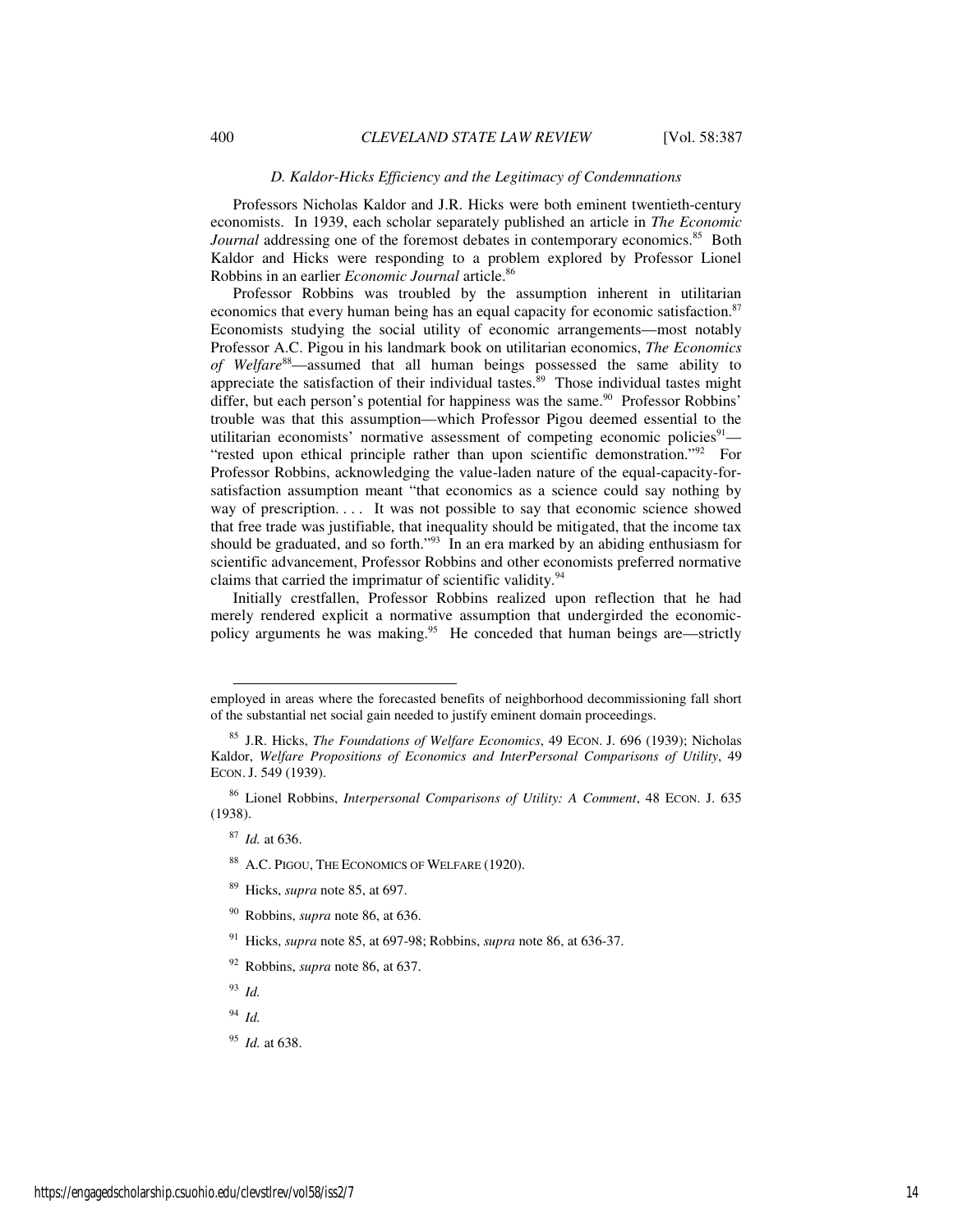speaking—unequal in both endowments and desires.<sup>96</sup> He also felt, however, that, "in most cases, political calculations which do not treat them *as if* they were equal are morally revolting." $97$  By treating this normative assumption—and the assumption of equal capacity for satisfaction that flows from it—as an article of faith that motivated his scientific inquiries, Professor Robbins salvaged all he thought he could of the scientific in his approach. If others disagreed with his normative premise, he would have to meet them with the tools of normative inquiry, not with the scientific method.<sup>98</sup> Accordingly, Professor Robbins responded to Professor Pigou by propounding "the necessity for independent and systematic study of the ends which prescriptions based on economics might serve," for which he was roundly—and, he hoped to show, undeservedly—condemned.<sup>99</sup> Professor Robbins summed up his 1938 *Economic Journal* rebuttal essay by saying, "I think that the assumption of equality comes from outside, and that its justification is more ethical than scientific."<sup>100</sup> He ended by saying that "the real difference of opinion is not between those who dispute concerning the exact area to be designated by the adjective scientific, but between those who hold that human beings should be treated as if they were equal and those who hold that they should not."<sup>101</sup>

Professor Kaldor's piece appeared the following September. Even as he agreed with Professor Robbins that the claim of equal capacity for satisfaction was nonscientific, Professor Kaldor questioned an assumption shared by both Professor Robbins and his critics. Before Professor Kaldor's article, economists on both sides of the social-utility debate agreed "that the scientific justification of [social-utility] comparisons determines whether 'economics as a science can say anything by way of prescription."<sup>102</sup> Professor Kaldor argued, instead, that it was possible to show even absent proof that all citizens possess equal capacity for satisfaction—that certain economic policies should be pursued and others discontinued.<sup>103</sup> For example, policies that increase physical production moot the issue of equal capacity for satisfaction because such policies create new wealth to compensate persons negatively affected by the policy change.<sup>104</sup> As Professor Kaldor put it, the economist does not need to show that "nobody in the community is going to suffer. In order to establish his case, it is quite sufficient for him to show that even if all those who suffer as a result are fully compensated for their loss, the rest of the community will still be better off than before."<sup>105</sup> Professor Kaldor specifically sought to redeem the prescriptive capacity of economists, despite uncertainty about

<sup>97</sup> *Id.*

-

- <sup>99</sup> *Id.* at 639-40.
- <sup>100</sup> *Id.* at 641.

<sup>101</sup> *Id.*

<sup>102</sup> Kaldor, *supra* note 85, at 549 (quoting Robbins, *supra* note 86, at 637).

- <sup>103</sup> *Id.* at 550.
- $104$  *Id.*

 $105$  *Id.* 

<sup>96</sup> *Id.* at 635.

<sup>98</sup> *Id.* at 638-39.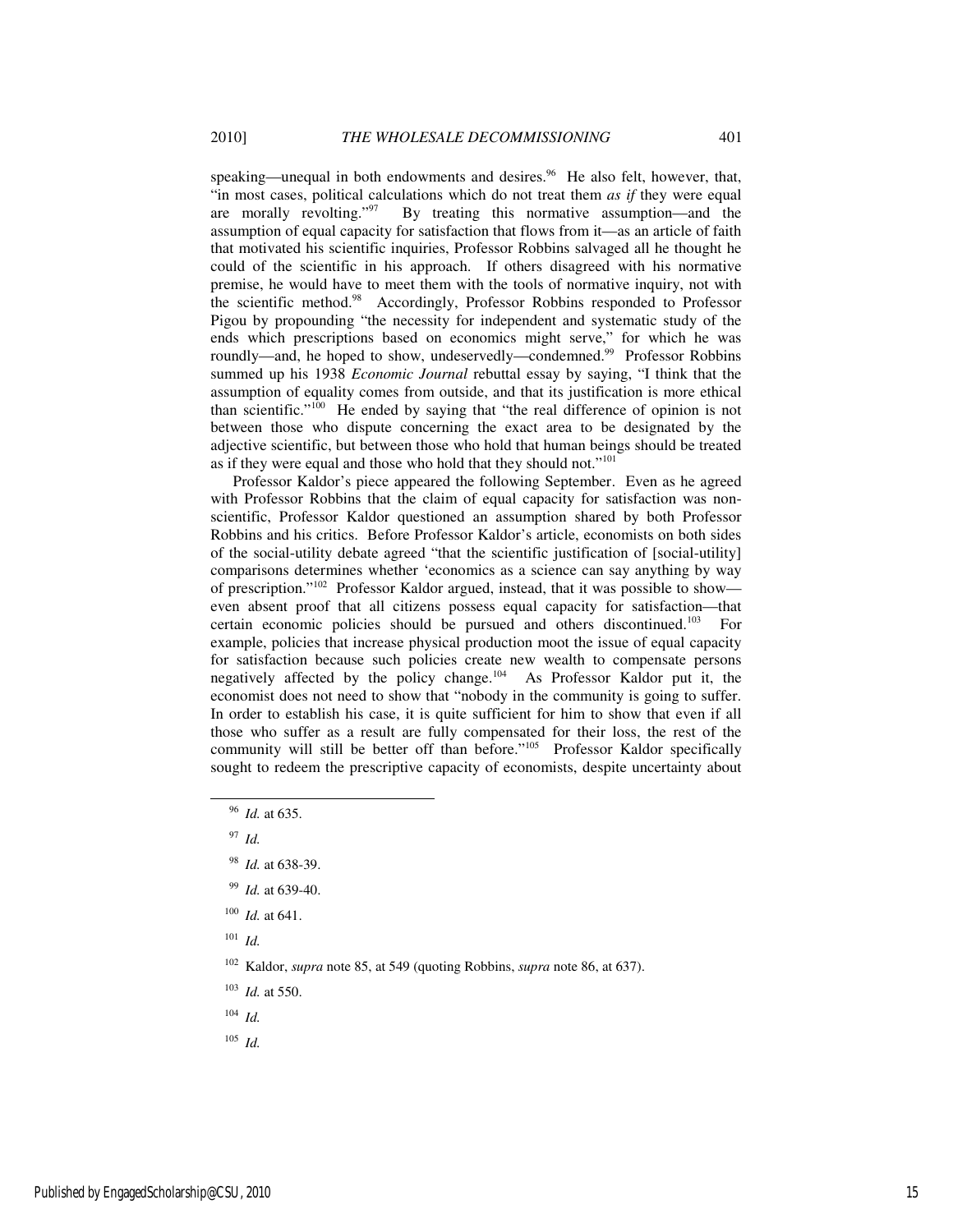human beings' relative capacity for happiness. The genius of his solution is that it applies to many economic-policy issues, including the legitimacy of governmental condemnation of private property.

Professor Hicks published a slightly longer piece in the very next issue of *The Economic Journal*. <sup>106</sup> Following critiques of Professor Pigou's book, Professor Hicks' article incorporated Professor Kaldor's elegant resolution of Professor Robbins' specific problem into a broader rehabilitation of the social-utility tradition. Professor Hicks sought to rescue the social-utility tradition from the marginalized status to which Professor Robbins reluctantly condemned it—that of a mere "interesting ethical postulate."<sup>107</sup>

Social-utility theorists, as Professor Hicks understood them, are concerned with the relative economic efficiency of various economic systems in maximizing the quantity of satisfaction available to individuals and to society as a whole.<sup>108</sup> But it is precisely in making such evaluations that the assumption of an equal capacity for satisfaction injects the subjective values of the investigator into the analysis.<sup>109</sup> For Professor Hicks, Professor Kaldor's great achievement was in demonstrating that the question of individuals' relative capacity for satisfaction is actually irrelevant to many evaluations of the relative efficiency of economic systems.<sup>110</sup> The critical insight is that, regarding individuals, satisfaction is not always a zero-sum game.<sup>111</sup> Certainly there are situations where an increase in one individual's satisfaction will cause a simultaneous decrease in satisfaction for someone else. But in other instances, an individual's satisfaction can increase without a negative impact on anyone else.<sup>112</sup>

Professor Hicks extended Professor Kaldor's observation to define the set of "optimum" economic systems, each characterized by the absence of no-cost opportunities to improve any individual's satisfaction.<sup>113</sup> There is a multiplicity of such systems—each manifesting a different distribution of the total available wealth.<sup>114</sup> But each optimum system shares the essential characteristic that "every individual is as well off as he can be made, subject to the condition that no reorganisation [sic] permitted shall make any individual worse off."<sup>115</sup> In a suboptimal system, by contrast, "[s]ome at least of the individuals in the system can have their wants satisfied better, without anyone having to make a sacrifice in order to achieve that end."<sup>116</sup>

<sup>111</sup> *Id.* 

j

- <sup>112</sup> *Id.* at 700-01.
- <sup>113</sup> *Id.* at 701.
- <sup>114</sup> *Id.*
- <sup>115</sup> *Id.*
- <sup>116</sup> *Id.*

<sup>106</sup> *See* Hicks, *supra* note 85.

<sup>107</sup> *Id.* at 698.

<sup>108</sup> *Id.* at 698-99.

<sup>109</sup> *Id.* at 699.

<sup>110</sup> *Id.* at 700.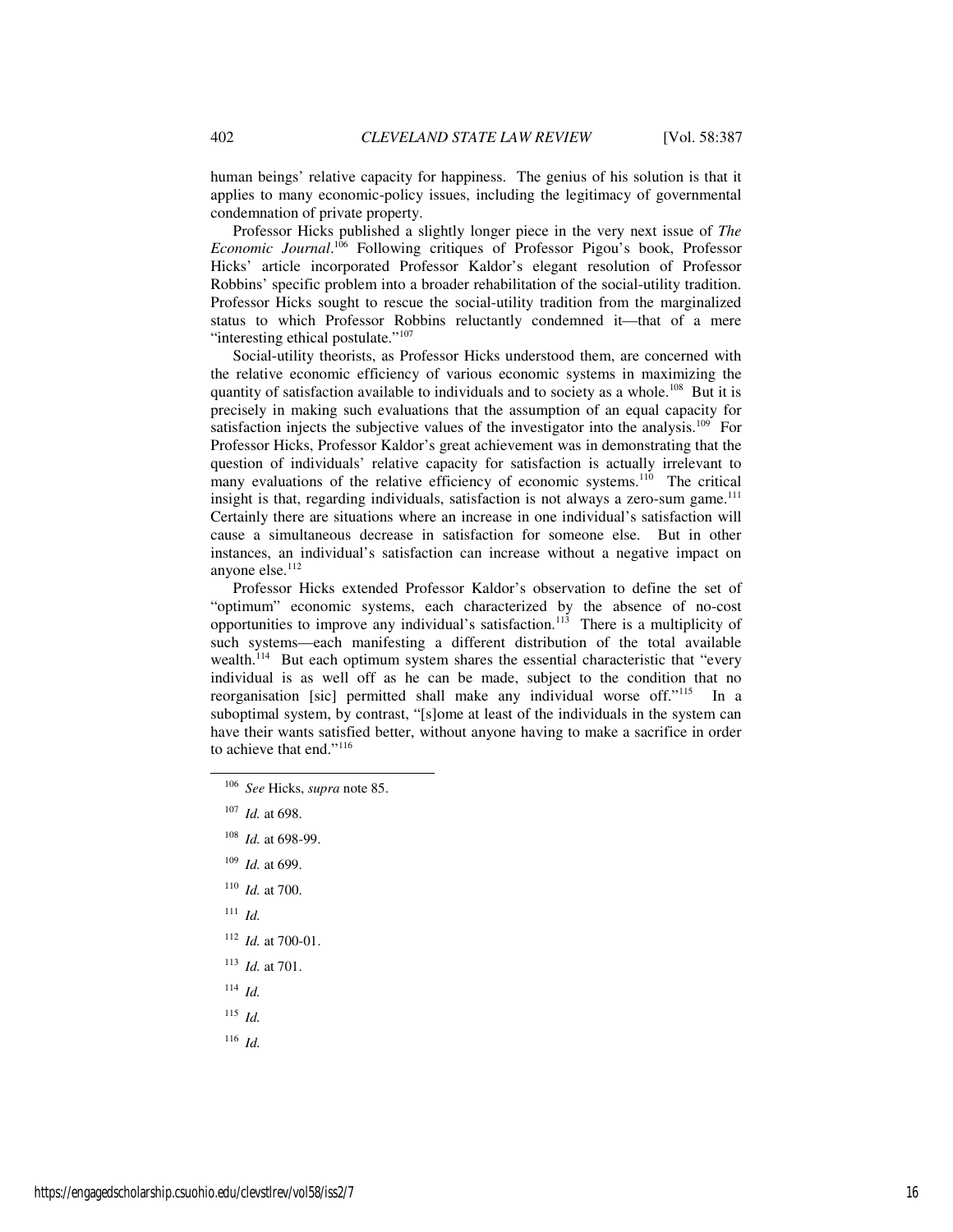Professor Hicks noted that in pre-existing economies, "no simple economic reform can be a permitted reorganisation [sic] in [the economic] sense, because it always inflicts a loss of some sort upon some people."<sup>117</sup> To resolve this difficulty, Professor Hicks—and Professor Kaldor before him<sup>118</sup>—postulated a hypothetical comprehensive just-compensation regime, saying that "we can always suppose that special measures are taken through the public revenue to compensate those people who are damaged."<sup>119</sup> In words that provide the essential germ of the test that the American judiciary should adopt in the eminent-domain context, Professor Hicks summed up by saying, "A 'permitted reorganisation' [sic] [in economic terms] must thus be taken from now on to mean a reorganisation [sic] which will allow of compensation being paid, and which will yet show a net advantage. The position is not optimum so long as such reorganisation [sic] is possible."<sup>120</sup> To adopt this economic test, judges evaluating the legitimacy of a contested condemnation would do well to require a showing that the taking will provide a quantifiable net public benefit, even after the owner is justly compensated. Because of the consequences for the private individual and the potential for abuse, courts should require the

#### III. PUBLIC-PURPOSE TAKINGS AND THE LEGALITY OF SHRINKING CITIES

condemning authority to prove this point by clear and convincing evidence.

Public-purpose takings are challenged on four key grounds: purported violations of the positive law of the United States, purported violations of universal natural law, non-conformity with the American tradition, and incompatibility with sound public policy. Of these objections, the first three are erroneous.<sup>121</sup> The policy-based critiques have the greatest merit, but they can be addressed by just-compensation reform and a requirement that government prove the Kaldor-Hicks efficiency of the condemnation by clear and convincing evidence.<sup>122</sup>

#### *A. Public-Purpose Takings Are Consistent with American Positive Law*

Eminent-domain opponents argue that public-purpose takings violate the plain meaning of the U.S. Constitution and the legitimate Supreme Court precedents. Both arguments disregard the complex interplay between American law and the economic health of the nation.

#### 1. Plain Meaning and Property Rights

The Takings Clause of the Fifth Amendment to the U.S. Constitution addresses the federal power to take private property through eminent domain: "nor shall private property be taken for public use without just compensation."<sup>123</sup> The phrase "public use" is not defined in the Constitution, and its ambiguity is the source of the

-

<sup>120</sup> *Id.* at 706.

- <sup>121</sup> *See* discussion *infra* Part III.A-C.
- <sup>122</sup> *See* discussion *infra* Part III.D.
- <sup>123</sup> U.S. CONST. amend. V; Barron v. Mayor of Balt., 32 U.S. 243, 250-51 (1833).

<sup>117</sup> *Id.* at 706.

<sup>118</sup> Kaldor, *supra* note 85, at 551 n.1.

<sup>119</sup> Hicks, *supra* note 85, at 706.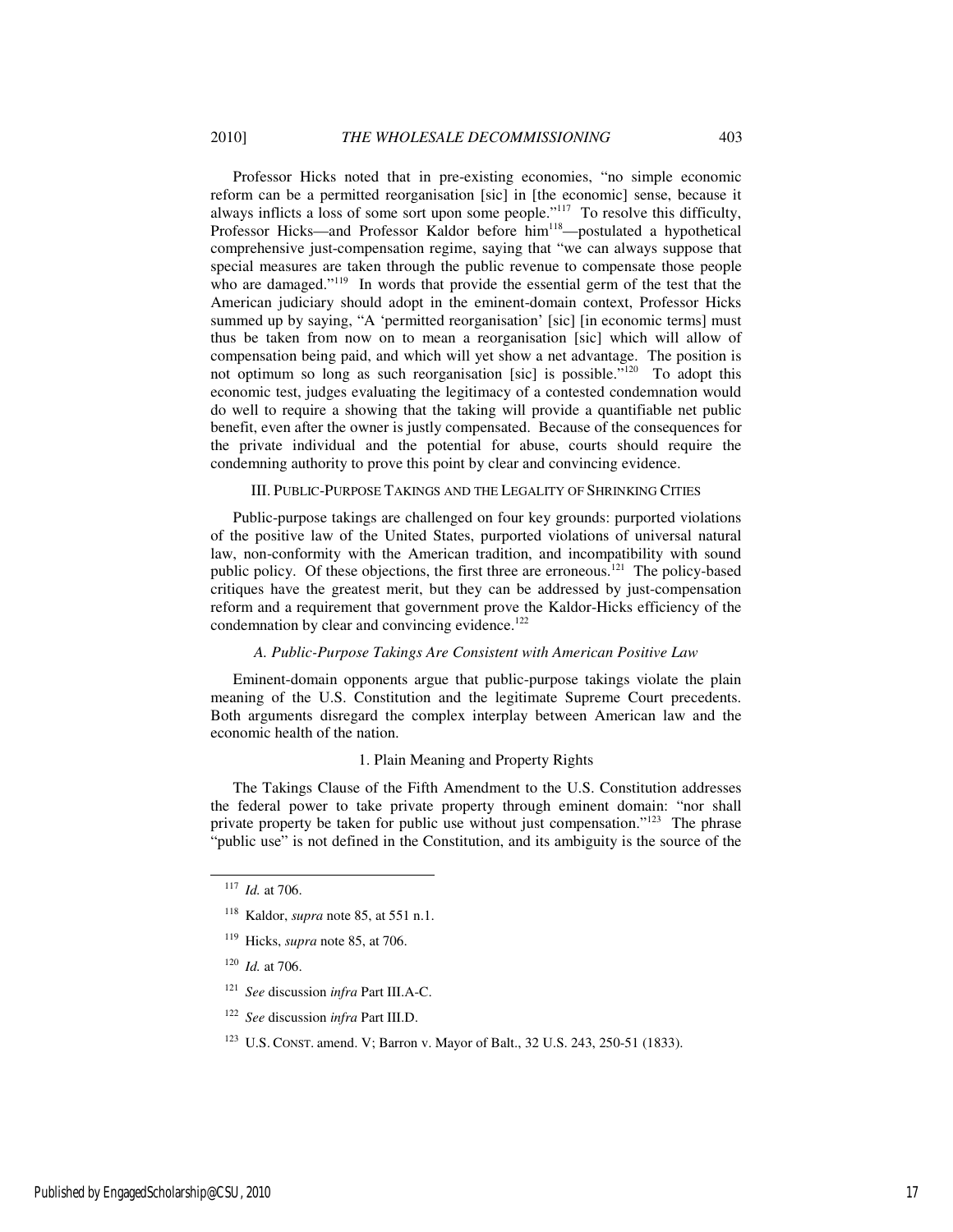eminent-domain controversy. Some opponents of public-purpose takings argue that the Constitution's requirement of public use bars all government takings that are justified solely in terms of economic benefit.<sup>124</sup> These critics often insist that the public-use requirement restricts takings to situations involving direct use of the land by a government entity following the expropriation.<sup>125</sup> They quote Justice Samuel Chase's memorable chestnut from *Calder v. Bull*<sup>126</sup>—that "a law that takes property from A and gives it to B: It is against all reason and justice, for a people to entrust a Legislature with SUCH powers; and, therefore, it cannot be presumed that they have done it" $127$ —as support for a strict reading of the public-use requirement.<sup>128</sup> What is rarely noted, however, is that Justice Chase's epigram is dictum in an estate dispute.<sup>129</sup> He made the remark to illustrate a general point about due process of law, not to precisely delineate the limits of the government's power of eminent domain.<sup>130</sup>

Senator John Cornyn has stated that "the protection of homes, small businesses and other private property rights against government seizure and other unreasonable government interference is a fundamental principle and core commitment of our Nation's Founders."<sup>131</sup> But economic growth was the vital concern of the Framers, not the affirmation of fixed property rights in any absolute sense. The Framers wanted a federal government with sufficient power to overrule the growth-retarding practices of particular colonial and state governments. At the same time, they sought to prevent the national government from enacting economically repressive measures of its own.<sup>132</sup> After independence, barriers to economic prosperity developed under the ineffectual Articles of Confederation, such as debilitating interstate tariffs and the inability to satisfy national debts. Often, these barriers resulted from state political elites exploiting the weakness of the Articles of Confederation for local advantage; a sort of state-level rent-seeking that is loosely analogous to the behavior of unreasonable holdout owners in the urban land-assembly context. The desire to

-

<sup>124</sup> *See, e.g.*, *H. Hearings*, *supra* note 25, at 115 (prepared statement of Dr. Roger Pilon, Cato Institute, Washington, D.C.); *id.* at 51 (testimony of Rep. Trent Franks, Ariz.); *id.* at 50 (testimony of Dana Berliner, Institute for Justice, Washington, D.C); *S. Hearings*, *supra* note 63, at 26 (testimony of Sen. Jon Kyl, Ariz.); *id.* at 25 (testimony of Sen. Jeff Sessions, Ala.); *see also id.* at 6 (statement of Susette Kelo, New London, Conn.) (arguing that the plain meaning of the Constitution bars the taking of homes in situations like hers).

<sup>125</sup> *See, e.g.*, Kelo v. City of New London, 545 U.S. 469, 510 (2005) (Thomas, J., dissenting).

<sup>&</sup>lt;sup>126</sup> Calder v. Bull, 3 U.S. 386 (1798).

<sup>127</sup> *Id.* at 388.

<sup>128</sup> *See, e.g.*, *Kelo*, 545 U.S. at 494, 502 (O'Connor, J., dissenting); Davidson v. New Orleans, 96 U.S. 97, 102 (1878); *H. Hearings*, *supra* note 25, at 73 (email from Leon Howlett, Glendale, Ky.).

<sup>129</sup> *Calder*, 3 U.S. at 386-87.

<sup>130</sup> *See id.* at 387-89.

<sup>131</sup> *S. Hearings*, *supra* note 25, at 5 (statement Sen. John Cornyn, Tex.); *see also id.* at 64 (testimony Prof. Steven J. Eagle, George Mason University School of Law, Arlington, Va.).

<sup>&</sup>lt;sup>132</sup> JAMES W. ELY, JR., THE GUARDIAN OF EVERY OTHER RIGHT: A CONSTITUTIONAL HISTORY OF PROPERTY RIGHTS 43-45 (3d ed. 2008).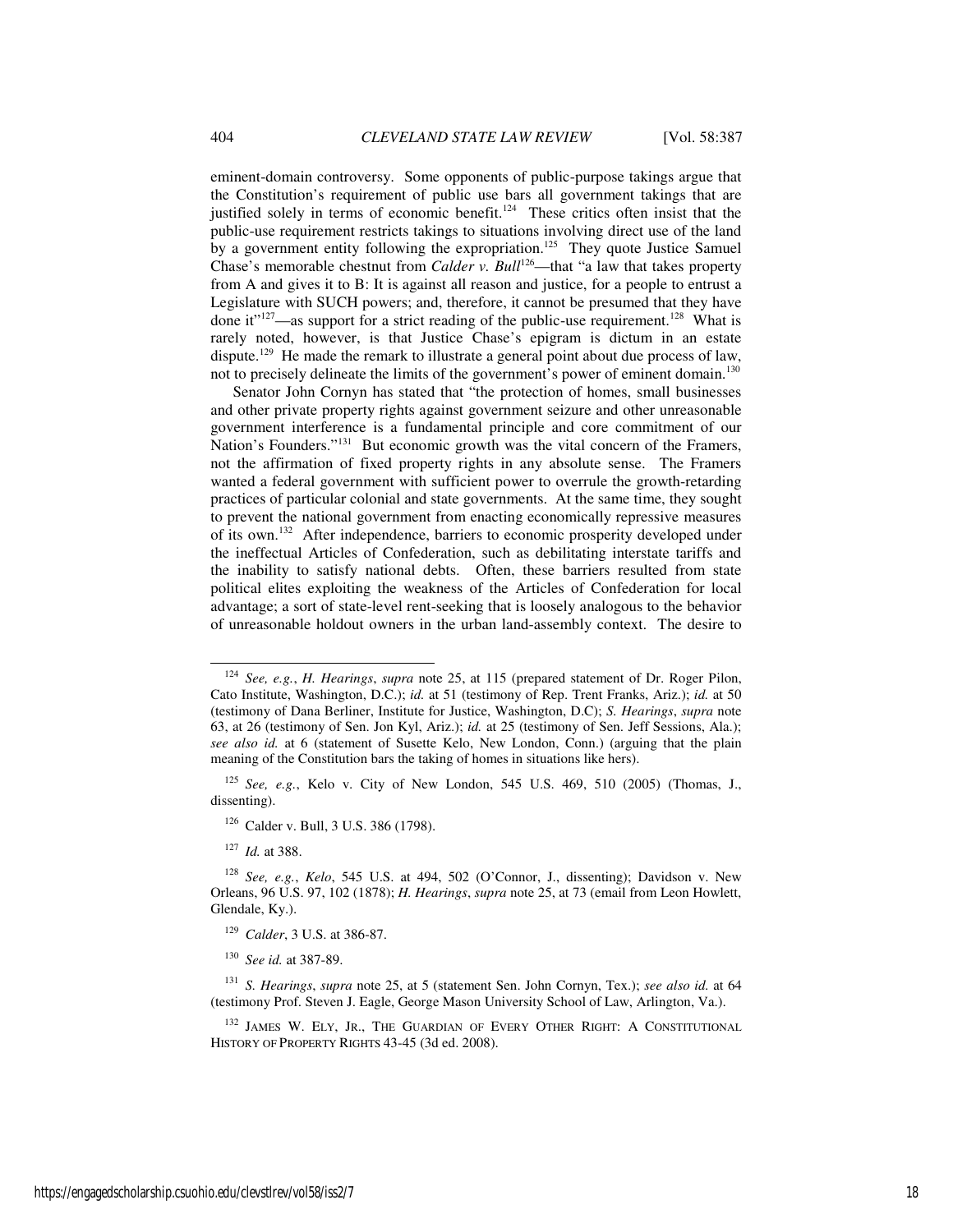remedy the economic defects of the Articles of Confederation was a major impetus for the federal Constitution.<sup>133</sup>

A narrow reading of the public-use requirement denies the legislature the power to subordinate private property rights to collective economic needs.<sup>134</sup> But governmental mediation of individual and communal interests has shaped the American economy from its very beginnings. For example, the Commerce Clause gives Congress overarching authority to regulate interstate commerce for the benefit of the national economy, even if its enactments are adverse to particular citizen interests.<sup>135</sup> The Constitution explicitly empowers Congress to modify individual property interests in other instances as well, most notably in bankruptcy.<sup>136</sup>

Expounding on the scope of the Commerce Clause in *Gibbons v. Ogden*,<sup>137</sup> Chief Justice John Marshall, a noted Federalist during and after the ratification period, used judicial review to prevent individual rights from imposing an undue burden on community interests. In *Gibbons*, the plaintiff sought enforcement of a Hudson River ferry-service monopoly granted by the state of New York against a rival operator based in New Jersey.<sup>138</sup> The case is most frequently cited for the proposition that Congress has plenary power to regulate interstate commerce. But Chief Justice Marshall also stated that the community's interest in a flourishing commercial life was of sufficient importance to justify depriving the monopoly holder of his legislatively granted right.<sup>139</sup> Chief Justice Marshall confirmed the Federalist commitment to governmental involvement in communal economic advancement, stating:

Over whatever other interests of the country this government may diffuse its benefits, and its blessings, it will always be true, as matter of historical fact, that it had its immediate origin in the necessities of commerce; and, for its immediate object, the relief of those necessities . . . by establishing a uniform and steady system.<sup>140</sup>

Opponents of public-purpose takings mistakenly characterize Justice Chase's Due Process argument as an interpretation of the Takings Clause. They also ignore the central importance of economic rationality to the national project conceived by the Federalists during the Revolution and successfully implemented with the

-

<sup>136</sup> *See, e.g.*, *id.* at cl. 4 (granting Congress the power to enact bankruptcy laws).

<sup>137</sup> Gibbons v. Ogden, 22 U.S. 1 (1824) (voiding state grant of monopoly right to individual).

<sup>138</sup> *Id.* at 1-2.

<sup>139</sup> *Id.* at 66. For a modern exposition of the connection between wealth in the form of government largess, like the ferry monopoly, and traditional property, see Charles A. Reich, *The New Property*, 73 YALE L.J. 733, 778-79 (1964). Professor Reich also offers some interesting insights into the consequences of regarding property as merely a form of government largess. *See id.* at 779.

<sup>133</sup> *Id.* at 38-39.

<sup>&</sup>lt;sup>134</sup> *But cf.* Haw. Hous. Auth. v. Midkiff, 467 U.S. 229 (1984) (redistributing title from lessor to lessee to effect a greater diversity of land ownership).

 $135$  U.S. CONST. art. I,  $88$ , cl. 3.

<sup>140</sup> *Gibbons*, 22 U.S. at 13.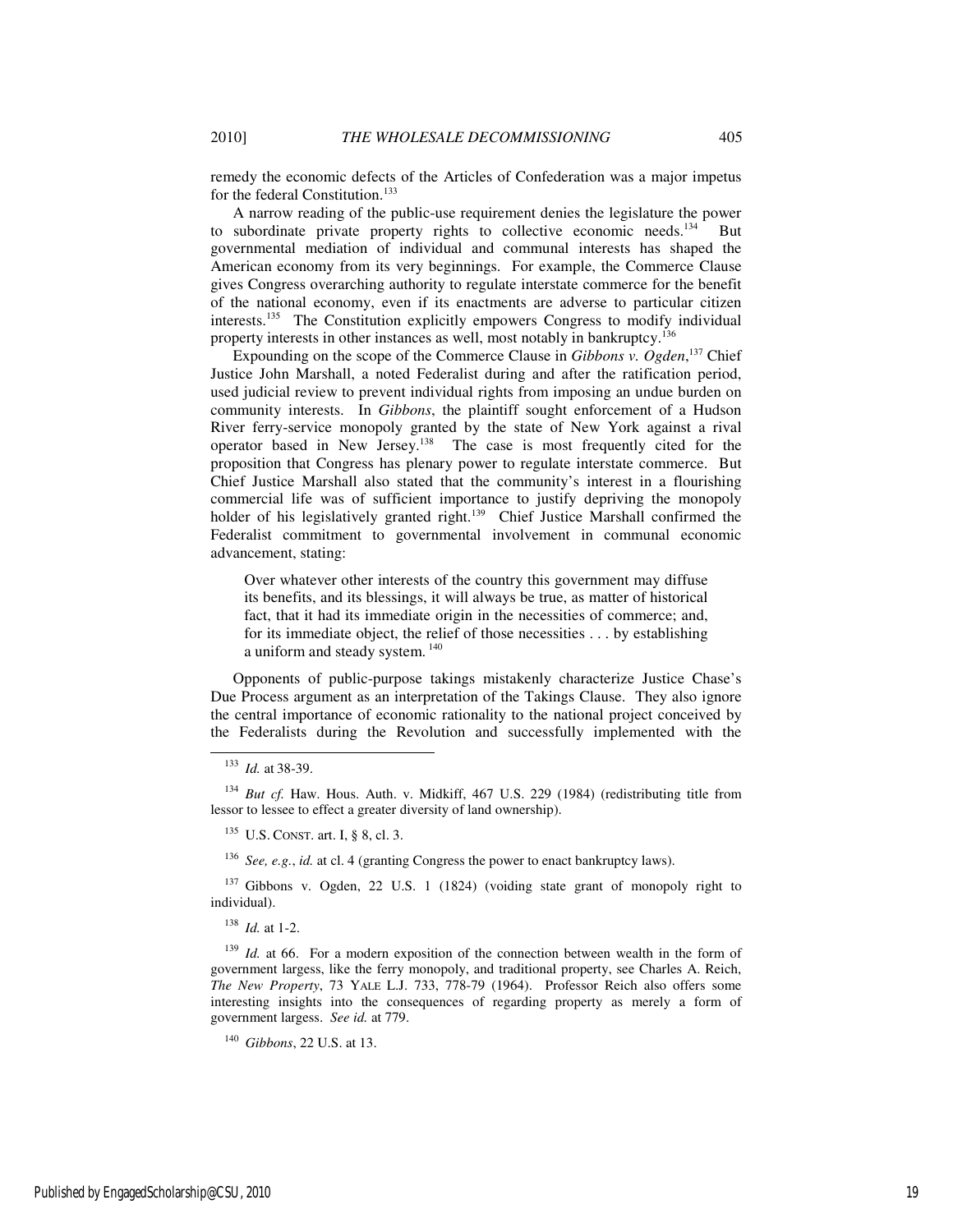ratification of the federal Constitution. Accordingly, the argument that publicpurpose takings offend the plain meaning of the U.S. Constitution is mistaken.

#### 2. Public-Purpose Takings and Supreme Court Precedent

Eminent-domain opponents also argue that public-purpose takings are contrary to Supreme Court precedent. But these precedent-based objections misplace the origin of the public-purpose-takings doctrine. For instance, Dana Berliner—a lawyer for the Institute for Justice, the pre-eminent property-rights advocacy group erroneously told the Senate Committee on the Judiciary that "[t]he expansion of the public use doctrine began with the urban renewal movement of the 1950s."<sup>141</sup> Contrary to Ms. Berliner's assertion, the Supreme Court conflated public use and public purpose as early as  $1896$ <sup>142</sup>

The distinction between public use and mere public benefit restrained the governmental exercise of eminent domain for roughly a century. Starting in the late 1800s, the growing infrastructure needs of economically important, wholly private industries—such as mining and agriculture—prompted a nascent public-purpose interpretation of the public-use requirement. The earliest public-purpose cases approved condemnations to facilitate the expansion of infrastructure for activities that judges considered beneficial to the broader community. These cases explicitly viewed the takings issue through the lens of economic growth. $^{143}$  As a jurisprudential matter, it is a small step from these economic-growth takings to the economic-redevelopment takings condoned after 1954.<sup>144</sup>

# *a. The Supreme Court and the Promotion of Economic Growth*

*Fallbrook Irrigation District v. Bradley*<sup>145</sup> opened a new era in Takings Clause jurisprudence, asserting that the Fifth Amendment's public-use requirement is met if the resulting change in land use produces a significant social benefit. In *Bradley*, a California landowner—Ms. Bradley—refused to pay an assessment levied by the

<sup>144</sup> For the chain of precedent from *Berman* to *Bradley*, see *Berman v. Parker*, 348 U.S. 26, 35-36 (1954) (urban renewal as economic development) (citing *United States* ex rel. *Tenn. Valley Auth. v. Welch*, 327 U.S. 546, 552, 555 (1946) (hydroelectric dam as economic development) (citing *Hairston*, 208 U.S. at 607 (1908) (rail freight facilities as economic development) and *Strickley*, 200 U.S. at 531 (mining as economic development) (citing *Clark*, 198 U.S. at 361 (1905) (irrigation ditch as economic development)) (citing in turn *Bradley*, 164 U.S. at 159 (1896) (comprehensive irrigation project as economic development))))).

<sup>145</sup> *Bradley*, 164 U.S. at 112.

j

<sup>141</sup> *S. Hearings*, *supra* note 25, at 37 (prepared statement of Dana Berliner, Institute for Justice, Washington, D.C.).

<sup>142</sup> *See* Fallbrook Irrigation Dist. v. Bradley, 164 U.S. 112 (1896).

<sup>143</sup> *See, e.g.*, Mt. Vernon-Woodberry Cotton Duck Co. v. Ala. Interstate Power Co., 240 U.S. 30, 32, 36 (1916) (approving state eminent domain proceeding transferring the water rights of a business with water-intensive manufacturing processes to a hydroelectric power company preparing to construct a dam on the ground that the power generated provides a public benefit of the highest order); Hairston v. Danville & W. Ry. Co., 208 U.S. 598, 608 (1908) (approving state eminent domain proceeding compelling a landowner to cede ownership to a railroad for an extension of track to reach a single private industrial customer on the ground that the local mercantile community would benefit from the expanded loading facilities that would result).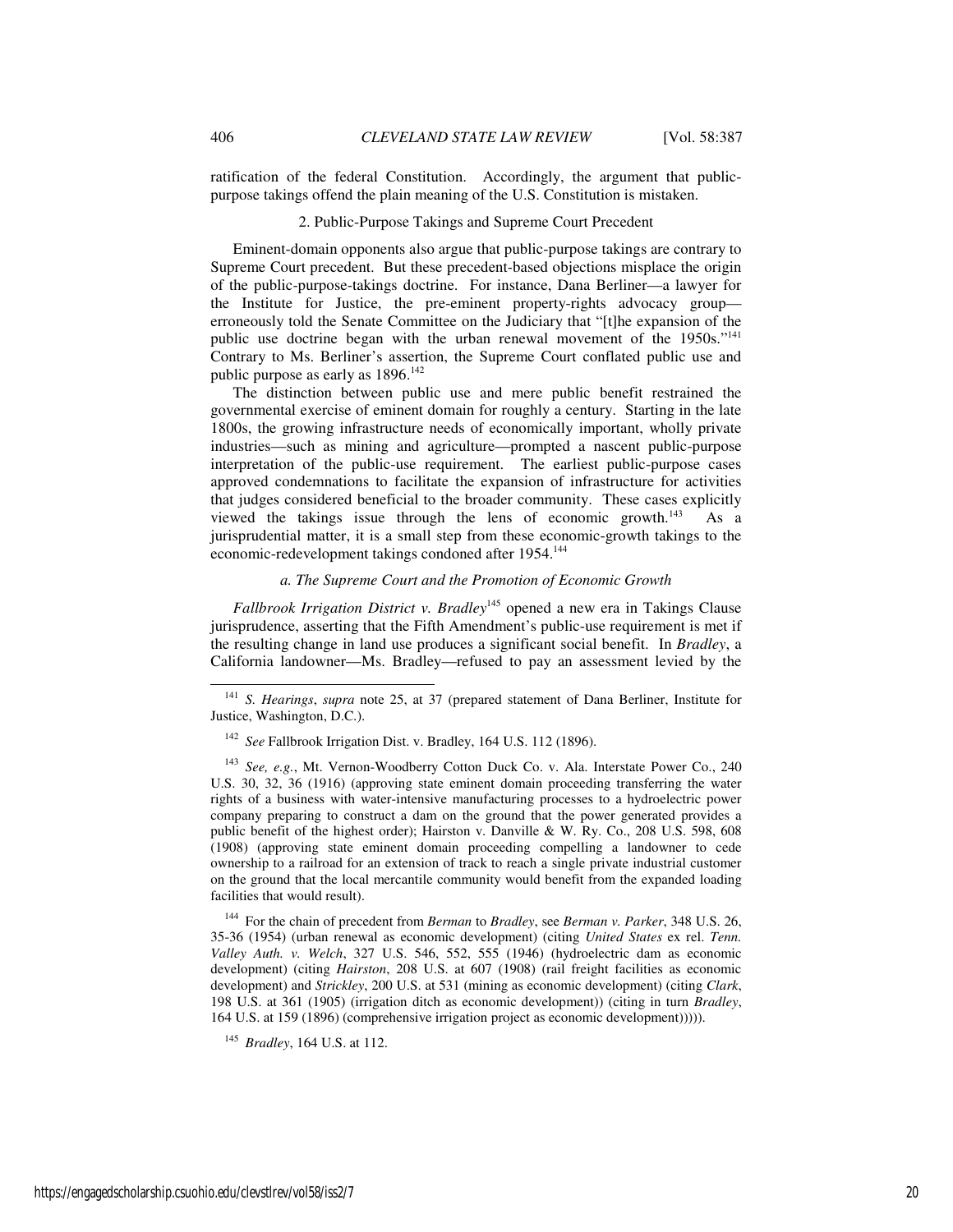local irrigation district and the district foreclosed on her property.<sup>146</sup> In the resulting U.S. Supreme Court case, Ms. Bradley argued that "the use for which the water is to be procured is not in any sense a public one, . . . and *the interest of the public is nothing more than that indirect and collateral benefit that it derives* from every improvement of a useful character that is made in the State."<sup>147</sup> Thus, the meaning of the phrase "public use" in the Fifth Amendment's Takings Clause determined the

#### i. The Court's Incorporation Blunder

proper judicial resolution of Ms. Bradley's federal constitutional claim.

In 1896, the Fifth Amendment did not protect Ms. Bradley against a state eminent domain action because the Court had not yet incorporated the Takings Clause against the States.<sup>148</sup> Before the ratification of the Fourteenth Amendment,<sup>149</sup> the federal constitutional limitations on eminent domain, like all of the Bill of Rights' protections for individuals, did not apply to state- and local-government actions.<sup>150</sup> In fact, the Supreme Court did not extend the Takings Clause to cover state expropriations until 1897.<sup>151</sup>

The establishment of irrigation as a public use in California by state constitution, state statute, and state judicial decision could have made *Bradley* a very simple case. In addition to these favorable elements, the California Supreme Court had already approved the use of eminent domain in the irrigation context.<sup>152</sup> On a strict reading, the California statute would have satisfied the requirements of the Fourteenth Amendment's Due Process Clause. In *Davidson v. New Orleans*, <sup>153</sup> the Court noted:

If private property be taken for public uses without just compensation, it must be remembered that, when the [F]ourteenth [A]mendment was adopted, the provision on that subject, in immediate juxtaposition in the

<sup>148</sup> *See id.* at 158; *see also* Chi., Burlington & Quincy R.R. Co. v. Chicago, 166 U.S. 226, 241 (1897).

<sup>149</sup> U.S. CONST. amend. XIV, § 1.

<sup>150</sup> *Compare* Custiss v. Georgetown & Alexandria Tpk. Co., 10 U.S. 233 (1810), *with* Barron v. Mayor of Balt., 32 U.S. 243 (1833).

j

<sup>146</sup> *Id.* at 154, 159. For a fascinating general history of the *Bradley* litigation and its precipitating events, see Kay Russell, *The* Fallbrook Irrigation District *Case*, 21 J. SAN DIEGO HIST. 23 (1975), *available at* https://www.sandiegohistory.org/journal/75spring/fallbrook.htm (last visited Apr. 8, 2010).

<sup>&</sup>lt;sup>147</sup> *Bradley*, 164 U.S. at 156 (Peckham, J., majority opinion) (paraphrasing plaintiff's argument in Court's opinion) (emphasis added).

<sup>151</sup> *Chi., Burlington & Quincy R.R. Co.*, 166 U.S. at 241 (incorporating the Takings Clause as a restriction on state power through the Fourteenth Amendment's Due Process Clause); *see also* United Bldg. & Constr. Trades Council of Camden County v. Camden, 465 U.S. 208, 215 (1984) (stating that "a municipality is merely a political subdivision of the State from which its authority derives . . . what would be unconstitutional if done directly by the State can no more readily be accomplished by a city deriving its authority from the State" (citation omitted)).

<sup>152</sup> *Bradley*, 164 U.S. at 159.

<sup>153</sup> Davidson v. New Orleans, 96 U.S. 97 (1878).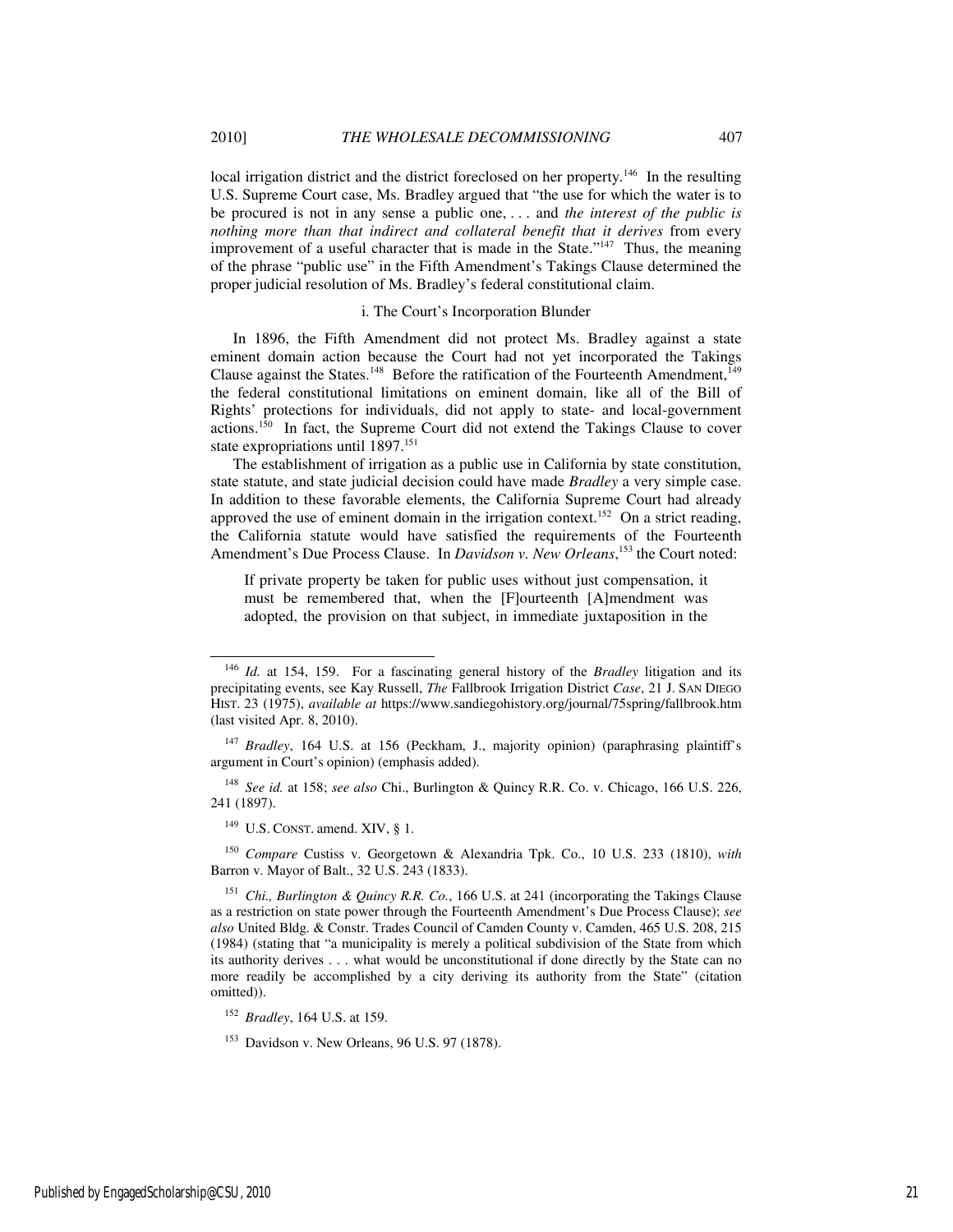[F]ifth [A]mendment with the one we are construing [i.e., the Fourteenth Amendment], was left out, and this [due process language] was taken.<sup>154</sup>

Thus, *Davidson* explicitly bars the application of the federal Takings Clause to state condemnation actions because the Fourteenth Amendment paraphrases the Fifth Amendment's Due Process Clause, but omits the latter's Takings-Clause language. And Justice Rufus W. Peckham, writing for the *Bradley* majority, cited *Davidson* multiple times in *Bradley*. 155

The *Davidson* Court did admit that some state condemnations might be so egregious as to violate the Fourteenth Amendment's Due Process Clause, echoing Justice Chase's language describing the federal Due Process standard almost eighty years earlier:

It seems to us that a statute which declares in terms, *and without more*, that the full and exclusive title of a described piece of land, which is now in A., shall be and is hereby vested in B., would, if effectual, deprive A. of his property without due process of law, within the meaning of the constitutional provision.<sup>156</sup>

The Court seems to contemplate—just as Justice Chase likely did in *Calder*—a private law enacted by the legislative body to transfer title in land without any assertion of broader social benefit. Even the most ardent eminent-domain proponents would condemn this sort of blatant legislative chicanery.

In any event, the centrality of the textual comparison between the Fifth and Fourteenth Amendments to the *Davidson* holding suggests that—at least as of 1877—the Fourteenth Amendment's Due Process Clause did not extend the Takings Clause to the states. In fact, the Court did not explicitly incorporate the Takings Clause against the states until *Chicago, Burlington & Quincy Railroad Co. v. Chicago* in 1897.<sup>157</sup>

It is perhaps overly technical to insist that *Bradley*'s extension of the Takings Clause to the states through the Due Process Clause of the Fourteenth Amendment lacks sound doctrinal basis because *Bradley* preceded *Chicago, Burlington & Quincy Railroad Co.* by one year. Nonetheless, property-rights advocates might justifiably attack *Bradley*'s disregard of precedent and reliance on the as-yet-unarticulated incorporation of the Takings Clause. Justice Peckham ascended to the Supreme Court on January 6, 1896,<sup>158</sup> only months before the *Bradley* opinion's release on November 16.<sup>159</sup> Thus, critics might minimize the *Bradley* holding as sloppy jurisprudence by a novice Associate Justice. To the extent that property-rights advocates are motivated by a libertarian worldview, however, they should refrain

l

<sup>158</sup> 2 ENCYCLOPEDIA OF THE U.S. SUPREME COURT 705 (Thomas T. Lewis & Richard L. Wilson eds. 2001).

<sup>159</sup> *Bradley*, 164 U.S. at 112.

<sup>154</sup> *Id.* at 105.

<sup>155</sup> *Bradley*, 164 U.S. at 157-58, 170, 177.

<sup>156</sup> *Davidson*, 96 U.S. at 102 (emphasis added).

<sup>157</sup> Chi., Burlington & Quincy R.R. Co v. Chicago, 166 U.S. 226, 241 (1897) (applying the Takings Clause as a restriction on state power through the Fourteenth Amendment's Due Process Clause).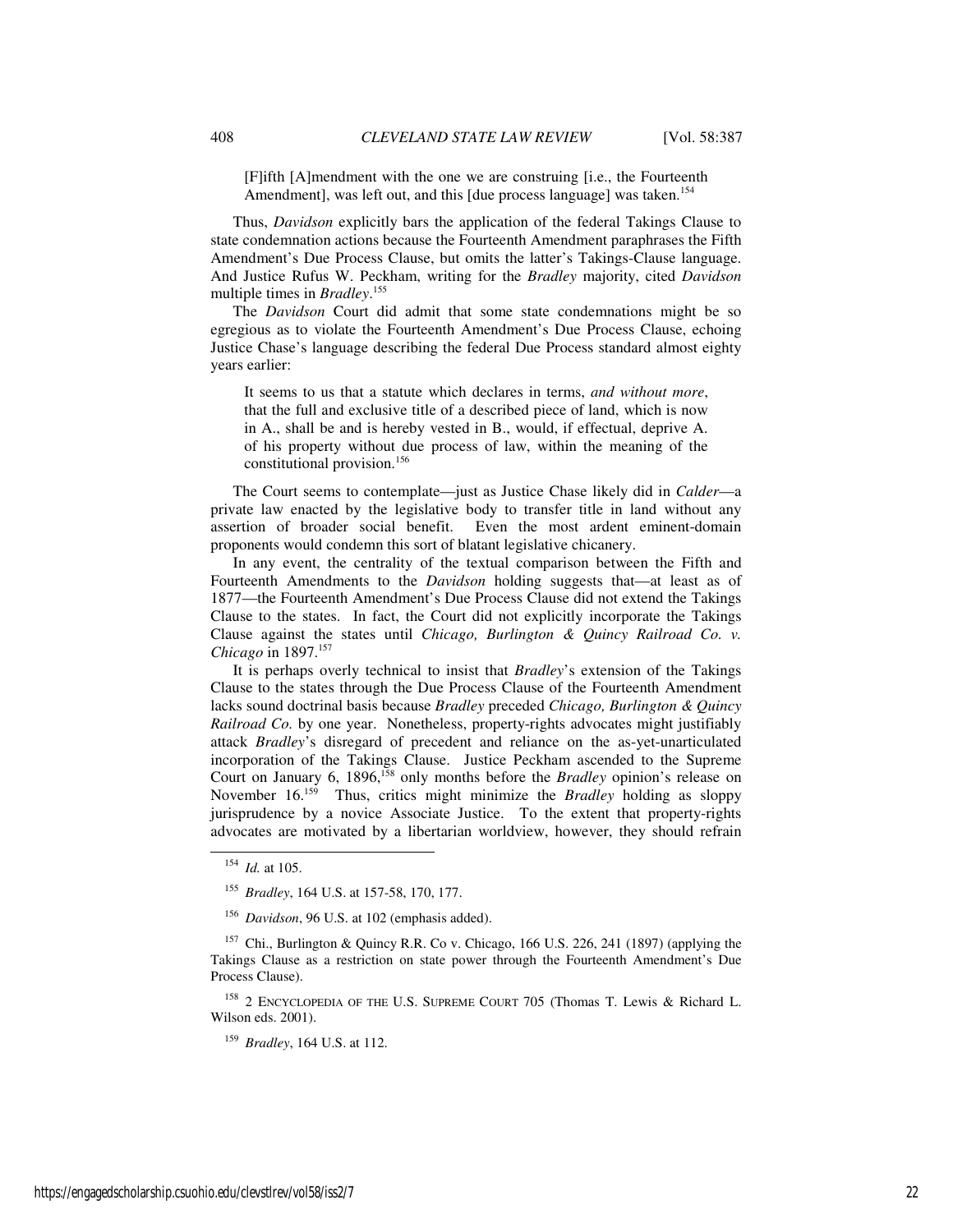from a general disparagement of Justice Peckham's jurisprudence. Nine years after *Bradley*, he wrote the majority opinion in *Lochner v. New York*, <sup>160</sup> the keystone of the libertarian substantive-due-process doctrine.

# ii. Judicial Equation of Public Purpose and Public Use

The Supreme Court had no occasion to directly interpret the public-use requirement until 1875.<sup>161</sup> Condemnations by the federal government in the early nineteenth century rarely caused controversy. During this period, federal authorities primarily used eminent domain to acquire property for direct government use.<sup>162</sup> The constitutionality of these takings was beyond reproach, and there was correspondingly little reason for litigation regarding the issue to reach the Supreme Court.<sup>163</sup> States were far more active users of eminent domain at this time, but they were not bound by the Takings Clause until 1897.<sup>164</sup> Consequently, it was not until Kohl v. United States<sup>165</sup> that the Court asserted that only direct government use justified a taking. There, the Court stated that "[t]he proper view of the right of eminent domain seems to be, that it is a right belonging to a sovereignty to take private property for its own public uses, and not for those of another. Beyond that, there exists no necessity; which alone is the foundation of the right."<sup>166</sup>

In 1885, the Court indirectly reaffirmed this doctrinal boundary in *Cole v. La*  Grange.<sup>167</sup> Parsing a Takings Clause analogue in the Missouri State Constitution,<sup>168</sup> Justice Horace Gray stated that the clause "clearly presupposes that private property cannot be taken for private use. Otherwise, as it makes no provision for compensation except when the use is public, it would permit private property to be taken or appropriated for private use without any compensation whatever."<sup>169</sup>

In *Bradley*, the Court abruptly changed course. Justice Peckham asserted that direct government use of an improvement, such as the irrigation system at issue, is not a necessary condition for a finding of public use.<sup>170</sup> This statement directly

<sup>162</sup> *See, e.g.*, United States v. Gettysburg Electric Ry. Co., 160 U.S. 668 (1896) (approving federal government condemnation to secure the site of the Gettysburg National Historic Battlefield); Custiss v. Georgetown & Alexandria Tpk. Co., 10 U.S. 233 (1810).

<sup>163</sup> Philip Nichols, Jr., *The Meaning of Public Use in the Law of Eminent Domain*, 20 B.U. L. REV. 615, 617-18 (1940).

 $164$  Chi., Burlington & Quincy R.R. Co. v. Chicago, 166 U.S. 226, 241 (1897) (holding just compensation to be part of the due process of law incorporated against the states by the Fourteenth Amendment); *cf.* Barron v. Mayor Balt., 32 U.S. 243 (1833).

<sup>165</sup> *Kohl*, 91 U.S. at 367.

<sup>166</sup> *Id.* at 373-74.

j

<sup>167</sup> Cole v. La Grange, 113 U.S. 1, 7-8 (1885).

<sup>168</sup> *Compare* MO. CONST. of 1865, art. 16 ("[N]o private property ought to be taken or applied to public use without just compensation"), *with* U.S. CONST. amend. V, cl. 4 ("[N]or shall private property be taken for public use without just compensation").

<sup>169</sup> *Cole*, 113 U.S. at 8 (citations omitted).

<sup>&</sup>lt;sup>160</sup> Lochner v. New York, 198 U.S. 45 (1905).

<sup>161</sup> *See* Kohl v. United States, 91 U.S. 367 (1876).

<sup>170</sup> *Bradley*, 164 U.S. at 161-62.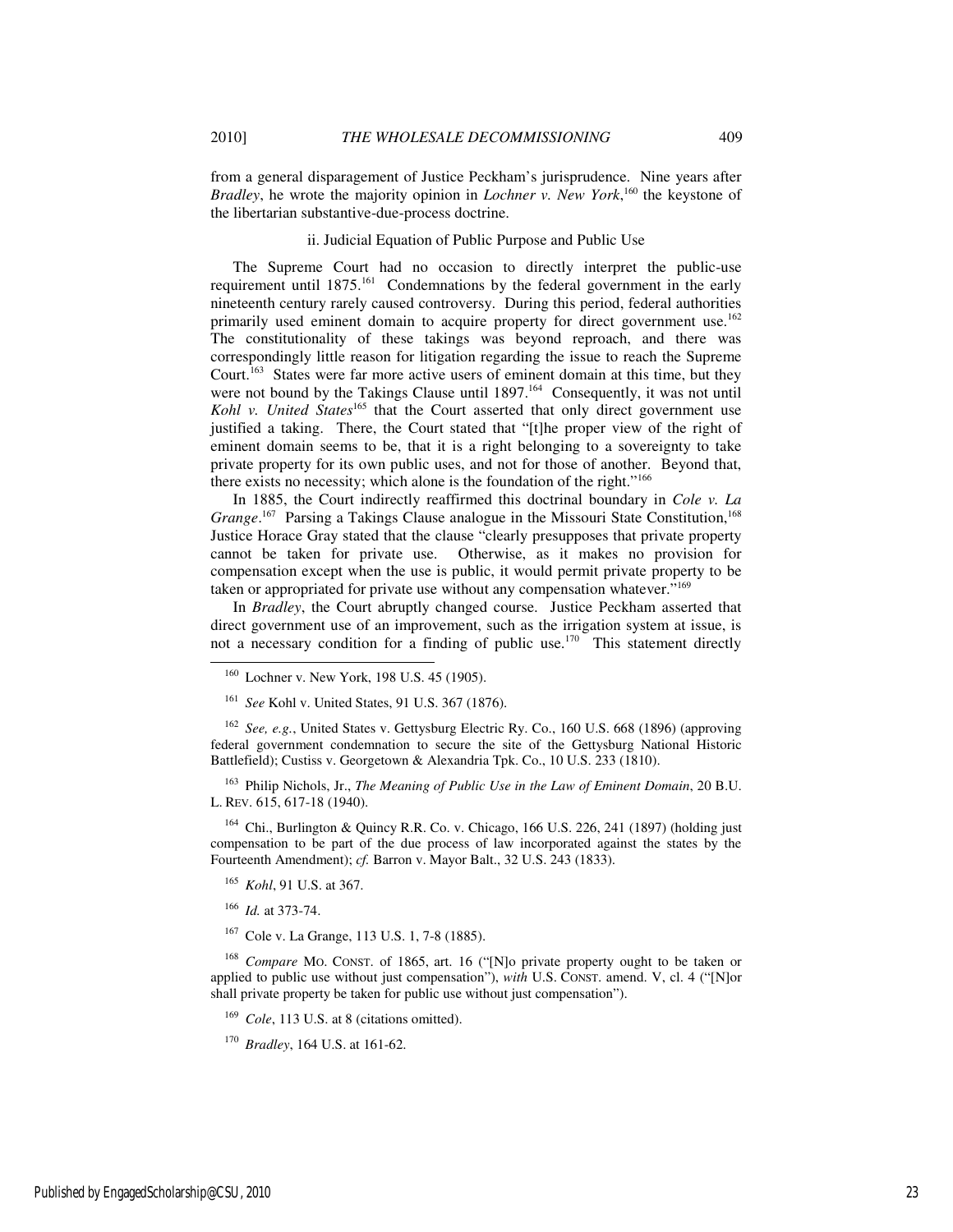contradicts the standard of direct governmental use enunciated in *Kohl* and *Cole*, yet Justice Peckham provided no analysis to justify his rejection of the precedent.<sup>171</sup> The California State Constitution explicitly defined the "sale, rental or distribution" of water "to be a public use," and the California Supreme Court had already declared the irrigation statute compatible with the state constitution.<sup>172</sup> Thus, denied any other constitutional claim, Ms. Bradley asserted that the California statute violated federal Due Process:

It is claimed, . . . that the citizen is deprived of his property *without due process of law*, if it be taken by or under state authority for any other than a public use, either under the guise of taxation or by the assumption of the right of eminent domain. *In that way the question whether private property has been taken for any other than a public use becomes material in this court, even where the taking is under the authority of the State instead of the Federal government.*<sup>173</sup>

Having laid out Ms. Bradley's claim and established the Court's jurisdiction, Justice Peckham then asked, "Is this assessment, for the non-payment of which the land of the plaintiff was to be sold, levied for a public purpose?"<sup>174</sup> It is the first of several instances in which he interchangeably used "public purpose," "public use," and "public interest."<sup>175</sup>

The *Bradley* majority framed the case as a conflict between overall economic growth and individual property rights.<sup>176</sup> Justice Peckham worked hard to convey the importance of the economic opportunity at hand:

While the consideration that the work of irrigation must be abandoned if the use of the water may not be held to be or constitute a public use is not to be regarded as conclusive in favor of such use, yet that fact is in this case a most important consideration. Millions of acres of land otherwise cultivable must be left in their present arid and worthless condition, and an effectual obstacle will therefore remain in the way of the advance of a large portion of the State in material wealth and prosperity. To irrigate and thus to bring into possible cultivation these large masses of otherwise worthless lands would seem to be a public purpose and a matter of public interest, not confined to the landowners, or even to any one section of the State.<sup>177</sup>

The Court concluded that all California landowners should pay to create an irrigation system to serve particular private parties. It reasoned that forgoing the economic activity that the irrigation would generate was unthinkable and held that

-

- <sup>174</sup> *Bradley*, 164 U.S. at 158.
- <sup>175</sup> *See generally id.* at 158-61.
- <sup>176</sup> *Id.* at 152-53.
- <sup>177</sup> *Id.* at 161.

<sup>171</sup> *Id.* at 158-62.

<sup>172</sup> *Id.* at 159.

<sup>173</sup> *Id.* at 158 (emphasis added); *see also* U.S. CONST. amend. XIV, § 1.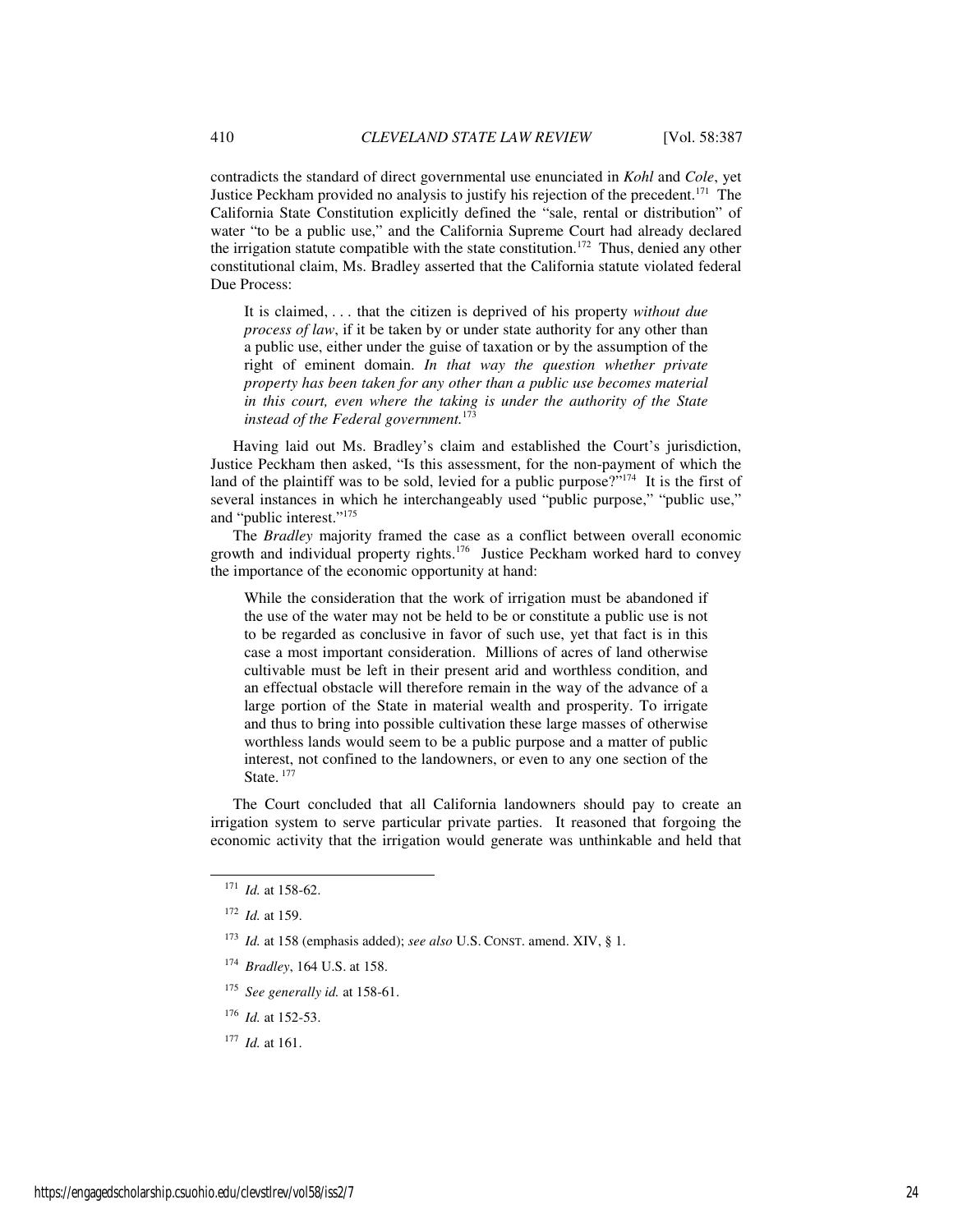"we have no doubt that the irrigation of really arid lands is a *public purpose*, and the water thus used is put to a *public use*."<sup>178</sup> Despite the fact that the local irrigation district served other private individuals at a cost to Ms. Bradley, the U.S. Supreme Court found that the taking was justified because the resulting agriculturalproductivity gains fostered economic activity and augmented the food supply.<sup>179</sup>

In subsequent eminent-domain decisions, the Court subordinated individual ownership rights by applying *Bradley*'s public-purpose rationale in diverse factual circumstances to satisfy the exigencies of a growing economy.<sup>180</sup> For instance, in the twenty years following *Bradley*, public-purpose doctrine greatly expanded the power of eminent domain for irrigation purposes.<sup>181</sup> In 1896, the Court broke with precedent and compelled Ms. Bradley to help finance construction of a comprehensive system of irrigation on the property of others.<sup>182</sup> Nine years later, the Court employed the same rationale to force an owner to permit alteration of an existing irrigation ditch on his property to benefit unrelated parties.<sup>183</sup> After two decades, the Court had sufficiently expanded the doctrine to require an owner to accept construction of a drainage ditch across his own previously undisturbed land for the economic benefit of others.<sup>184</sup>

#### *b. A New Role for the Court—Economic Regulation*

The Supreme Court's takings jurisprudence in support of socially beneficial private infrastructure presaged the expansion of the public-purpose rationale to serve the emerging discipline of urban planning. That discipline arose in response to the

-

<sup>181</sup> *See* O'Neill v. Leamer, 239 U.S. 244, 254 (1915) (approving state eminent domain proceeding compelling one landowner to grant an easement for construction of a new drainage ditch across his land to reclaim wetlands owned by others on the ground that draining the affected area would benefit multiple landowners and improve public health and welfare); Clark v. Nash, 198 U.S. at 370-71 (1905) (approving state eminent domain proceeding compelling one landowner to expand his existing irrigation ditch to serve one adjacent landowner on the ground that supporting the value and fertility of the second parcel constituted a public use).

<sup>183</sup> *Clark*, 198 U.S. at 370-71.

<sup>&</sup>lt;sup>178</sup> *Id.* at 164 (emphasis added).

<sup>179</sup> *Id.* at 161, 164.

<sup>180</sup> *See, e.g.*, Rindge Co. v. County of Los Angeles, 262 U.S. 700, 707 (1923) (upholding an eminent domain action to dispossess an owner of land used to build a scenic highway spur despite the fact that the highway stopped abruptly at the county line and hence was useless as a public thoroughfare); Mt. Vernon-Woodberry Cotton Duck Co. v. Ala. Interstate Power Co., 240 U.S. 30, 32, 36 (1916) (examining a hydroelectric power case); Hairston v. Danville & W. Ry. Co., 208 U.S. 598, 606-07 (1908) (explaining a railway siding case); Strickley v. Highland Boy Gold Mining Co., 200 U.S. 527, 531 (1906) (allowing an eminent domain action to compel a property owner to grant an easement to enable mining companies to bring lucrative mineral deposits to market efficiently).

<sup>182</sup> *Bradley*, 164 U.S. at 161.

<sup>184</sup> *O'Neill*, 239 U.S. at 254.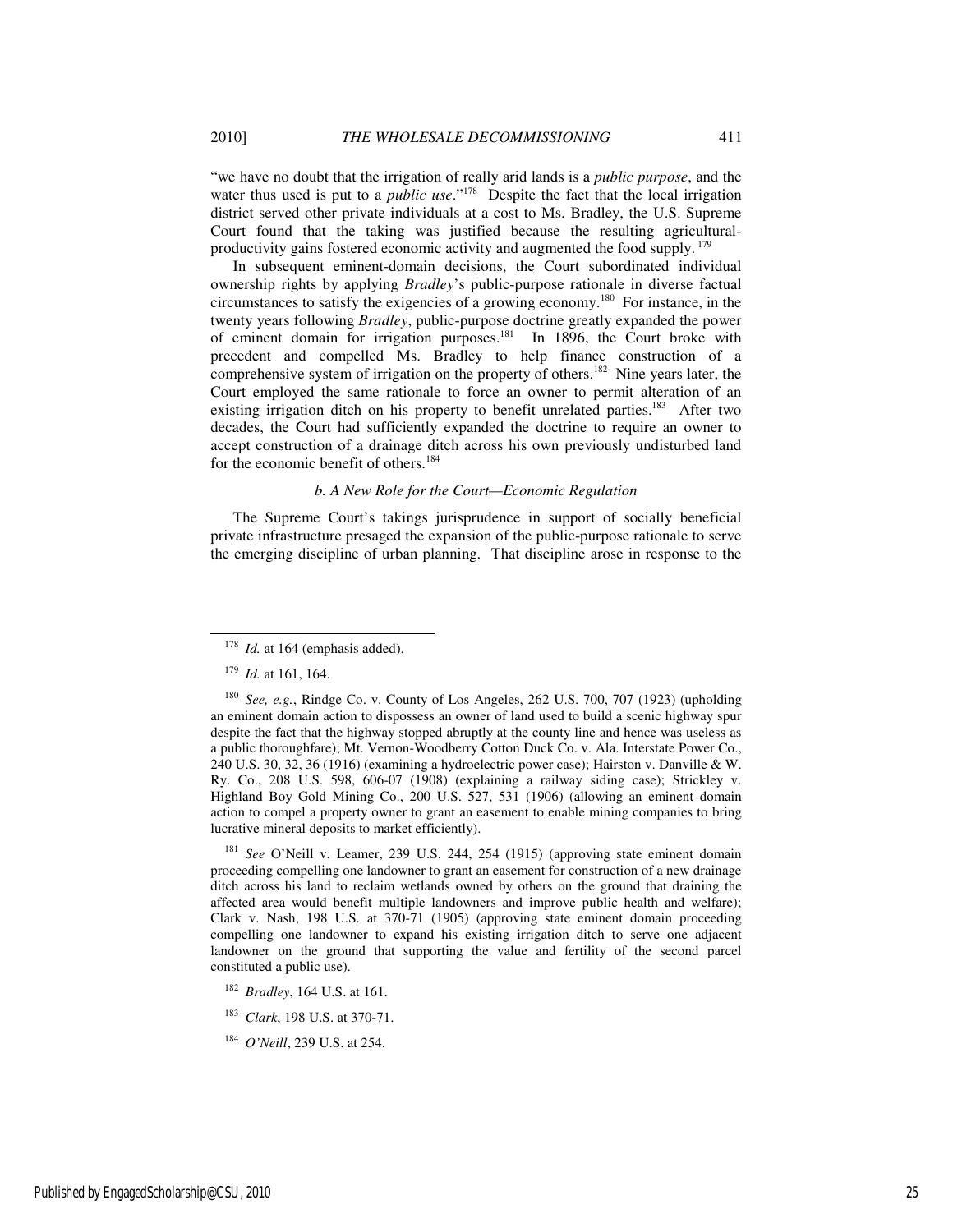runaway growth of American cities in the late nineteenth century.<sup>185</sup> One of the most daunting political tasks of the urban heyday was the creation of a new legal order to mitigate the harmful excesses of this demographic and economic growth.<sup>186</sup> Justified as a means to regulate—rather than to solely promote—economic growth, the new rules significantly impacted American property rights.<sup>187</sup>

The most significant municipal effort to regulate the physical growth of cities in this period was the enactment of municipal zoning laws. Before zoning ordinances, the common law of nuisance constrained a property owner in a less absolute manner by preventing owners from using their property in ways that interfered with the quiet enjoyment of their neighbors.<sup>188</sup> Nuisance cases are decided after a case specific facts-and-circumstances inquiry. Ordinances codifying the categorical Ordinances codifying the categorical pronouncements of a professional class of land-use planners gave municipal officials a powerful new tool to comprehensively direct the physical development of their cities. Governments justified compulsory zoning laws and the discretionary power of unelected planners by saying that scientific application of universal planning principles could prevent "undesirable" land-use patterns. Modern-day eminentdomain critics frequently question whether public officials actually know better than private users when it comes to land-use planning.<sup>189</sup>

Private-autonomy concerns notwithstanding, the Supreme Court supported the extension of planning authority over private owners in *Village of Euclid v. Ambler Realty*. <sup>190</sup> In *Ambler*, the property owner alleged significant real-estate depreciation after the city enacted zoning legislation that barred a more lucrative industrial use on

<sup>186</sup> ELY, *supra* note 132, at 8.

<sup>187</sup> *Id.*

l

<sup>188</sup> *See, e.g.*, Hadacheck v. Sebastian, 239 U.S. 394 (1915).

<sup>189</sup> *See, e.g.*, *H. Hearings*, *supra* note 25, at 77 (email from Mary Cortes, Camden, N.J.) (arguing that Camden, N.J. residents know better than the city's planners what is best for their neighborhood); *S. Hearings*, *supra* note 63, at 143 (statement of Hilary O. Shelton, National Association for the Advancement of Colored People, Washington, D.C.) (recounting experience of Lawnside, N.J. residents—an historic black community dating back to the 1700s—who were "pretty happy with the lives we've carved out for ourselves" and dismayed that the planning authorities never consulted them during the planning process); *id.* at 72 (testimony Prof. Steven J. Eagle, George Mason University School of Law, Arlington, Va.) (quoting Justice Stevens, author of the *Kelo* majority, as saying, essentially, that the market knows best); *id.* at 25 (testimony of Sen. Jeff Sessions, Ala.) ("Sometimes, those good mayors out there who are determined to move their cities forward become less concerned about a person's constitutional right to their property and more concerned about making the city a better place to live, *in their idea of what is best*." (emphasis added)). For a seminal argument in the modern property-rights movement's assault on the wisdom of planners, see generally BERNARD H. SIEGAN, LAND USE WITHOUT ZONING (1974).

Village of Euclid v. Ambler Realty Co., 272 U.S. 365 (1926).

<sup>&</sup>lt;sup>185</sup> For the argument that the nineteenth-century American city was an engine of economic and physical growth driven by unrestrained private choice, see SAM BASS WARNER, JR., THE PRIVATE CITY: PHILADELPHIA IN THREE PERIODS OF ITS GROWTH 4 (1968).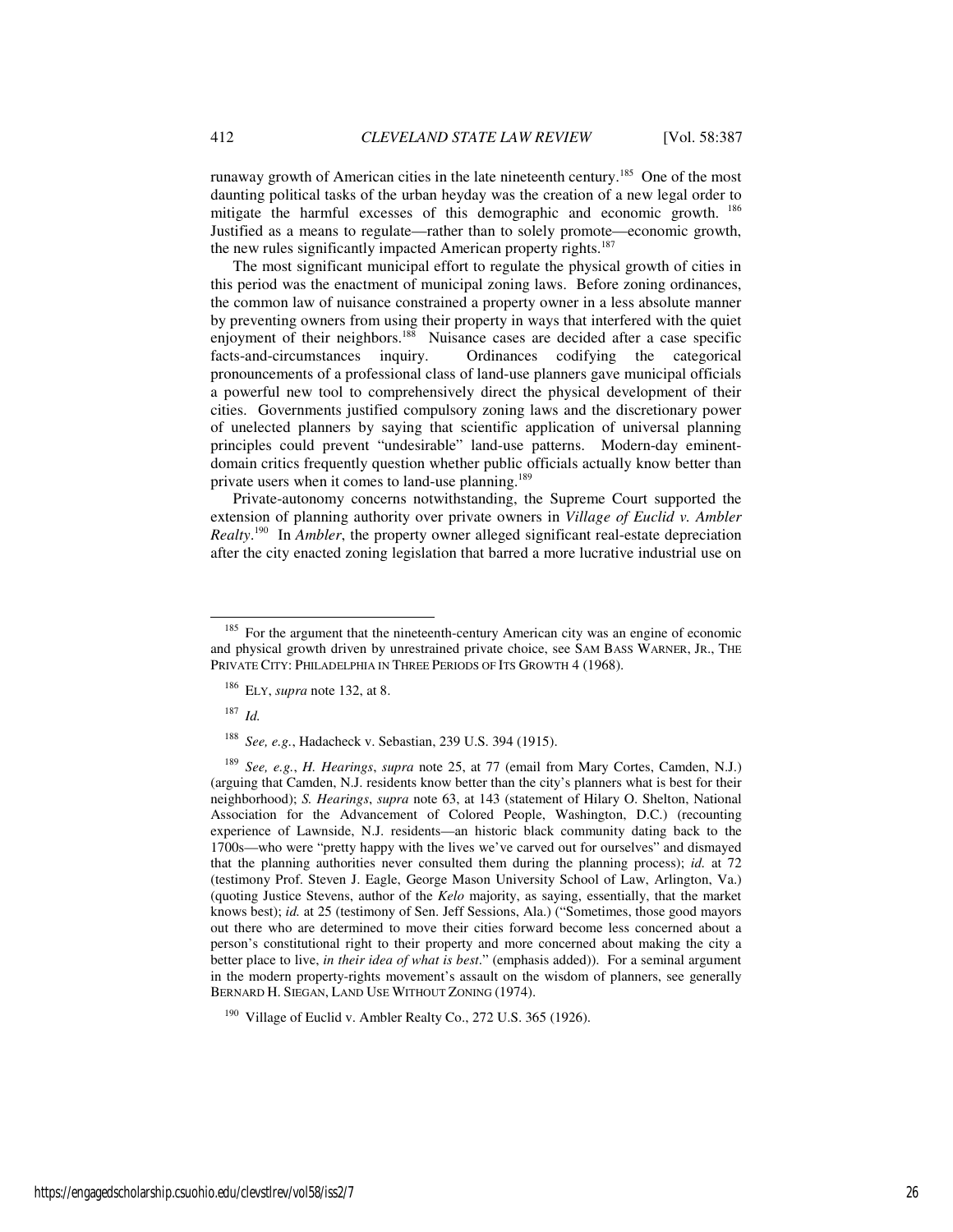the land in favor of less profitable residential uses.<sup>191</sup> The Court upheld the zoning

regulation because it was substantially related to the public's general welfare.<sup>192</sup> Despite this victory for growth regulation, zoning laws failed to prevent the fiscal

mismatch now gripping many vertical cities.<sup>193</sup> Zoning laws are a passive control on property, inoperative until private actors seek to alter existing land uses. Thus, zoning as a land-use control depends upon growth and investment. The passivity of zoning controls explains why they are unable to address the disinvestment that characterizes urban decline.

To address urban disinvestment, planners developed a slum-clearance model that involved the condemnation and demolition of unmaintained buildings.<sup>194</sup> In *Berman v. Parker*, <sup>195</sup> the Supreme Court considered the sufficiency of a comprehensive blight-removal plan as a public-purpose rationale for the taking of private property. A group of private owners objected to the condemnation of their department store, which was well-maintained despite being located within the blighted area.<sup>196</sup>

For the Supreme Court, the legislature's assertion that reversing neighborhood decline required comprehensive slum clearance provided a valid public purpose that trumped the interests of the individual owners.<sup>197</sup> Justice William O. Douglas, substituting the phrase "public welfare" for Justice Peckham's "public interest" and "public purpose," eloquently captured the expansiveness of the public-purpose requirement:

The concept of the *public welfare* is broad and inclusive. The values it represents are spiritual as well as physical, aesthetic as well as monetary. It is within the power of the legislature to determine that the community should be beautiful as well as healthy, spacious as well as clean, wellbalanced as well as carefully patrolled. In the present case, the Congress and its authorized agencies have made determinations that take into account a wide variety of values. It is not for us to reappraise them. If those who govern the District of Columbia decide that the Nation's Capital should be beautiful as well as sanitary, there is nothing in the Fifth Amendment that stands in the way.<sup>198</sup>

This highly permissive approach to governmental takings is a long way from the *Kohl* Court's early holding that eminent domain was legitimate only if the

-

<sup>194</sup> *See generally* Joseph Heathcott, *The City Quietly Remade: National Programs and Local Agendas in the Movement to Clear the Slums, 1942-1952*, 34 J. URB. HIST. 221 (2008).

<sup>196</sup> *Id.* at 31.

<sup>197</sup> *Id.* at 34.

<sup>198</sup> *Id.* at 33 (emphasis added) (citation omitted).

<sup>191</sup> *Id.* at 384.

<sup>192</sup> *Id.* at 395.

 $193$  For the argument that lawmakers enacted—and judges upheld—zoning laws to reinforce geographic inequality between cities and suburbs, see generally David Dante Troutt, *Ghettoes Made Easy: The Metamarket/Antimarket Dichotomy and the Legal Challenges of Inner-City Economic Development*, 35 HARV. C.R.-C.L. L. REV. 427 (2000).

<sup>195</sup> Berman v. Parker, 348 U.S. 26 (1954).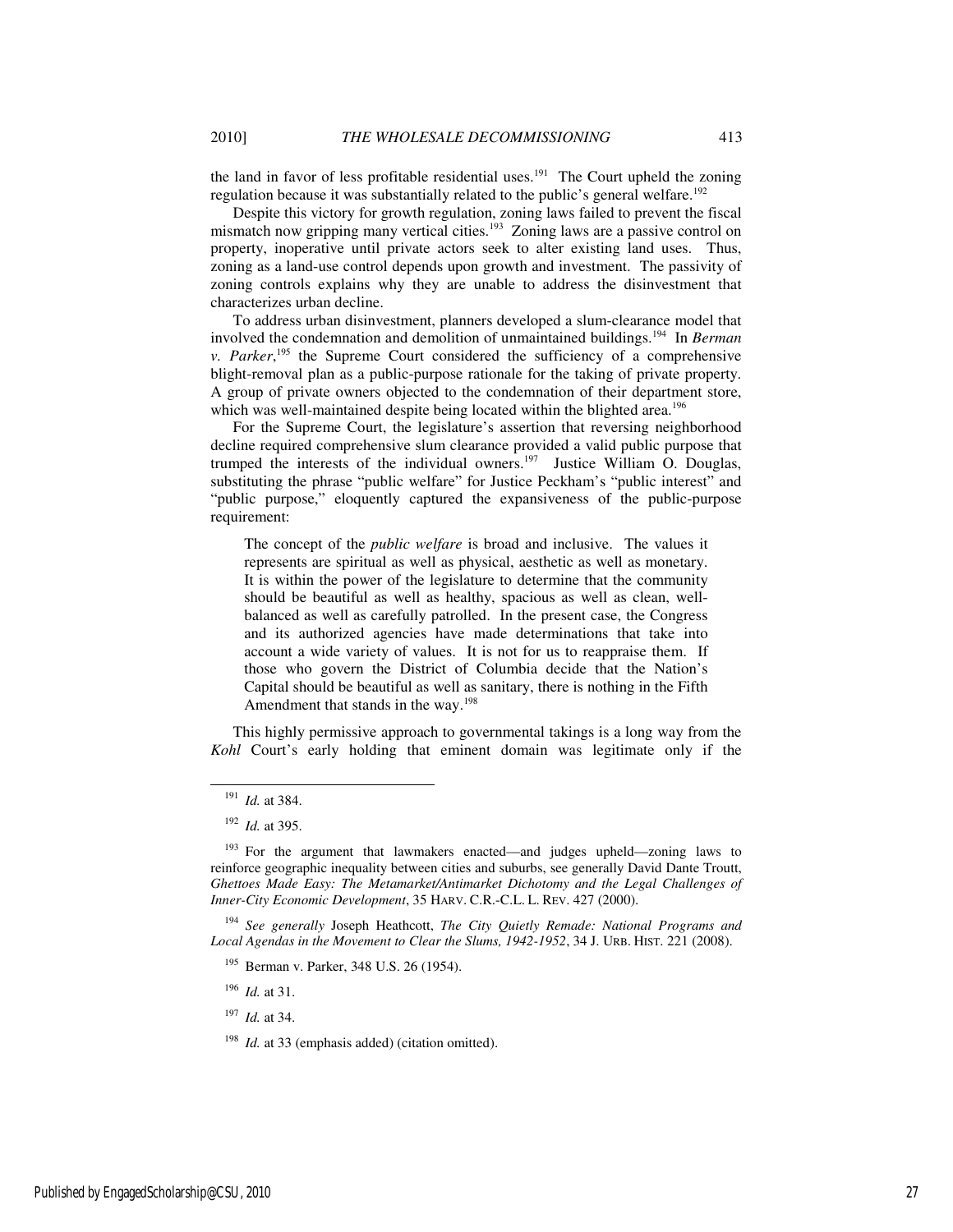government employed the citizen's property for its direct use.<sup>199</sup> But Justice Douglas' analysis is only a short distance from the *Bradley* Court's equation of public benefit and public use. $200$ 

In *Kelo*, the Supreme Court reiterated that the ostensible public purposes advanced by the legislature to support an eminent domain action are not susceptible to substantive judicial review. $201$  The case involved the taking of non-blighted residences in an economically depressed, but unblighted, neighborhood in conjunction with a comprehensive economic-redevelopment plan for the area.<sup>202</sup> The majority of the contested properties were in the right-of-way of planned new roadways and, therefore, might have been justifiably condemned under the directgovernment-use test first enunciated in *Kohl*. The City of New London's attorneys downplayed this argument to provide the Court with an opportunity to rule on whether economic-development plans permit the taking of property from one private party for transfer to another.<sup>204</sup> The Court obliged, holding such takings constitutional provided that the redevelopment plan emerges from an inclusive planning process,<sup>205</sup> bears no indication of an illegitimate attempt to benefit specific private parties, $206$  and state law does not restrict public-purpose takings. $207$ 

Writing for the majority, Justice John Paul Stevens made what prospectively appeared to be a commonplace observation about condemnations for economicdevelopment purposes: "[N]either precedent nor logic supports [the contention that economic development is not a public use]. Promoting economic development is a traditional and long-accepted function of government."<sup>208</sup> Justice Stevens explicitly cited *Bradley* and several of its progeny in support of these assertions.<sup>209</sup>

<sup>203</sup> George Lefcoe, *Redevelopment Takings After* Kelo*: What's Blight Got to Do with It?*, 17 S. CAL. REV. L. & SOC. JUST. 803, 808-09, 809 n.22 (2008).

<sup>204</sup> *Id.*

-

- <sup>205</sup> *Kelo*, 545 U.S. at 484.
- <sup>206</sup> *Id.* at 486-87.
- <sup>207</sup> *Id.* at 489.
- <sup>208</sup> *Id.* at 484.

In *Kelo*, Justice Stevens cited Mt. Vernon-Woodberry Cotton Duck Co. v. Ala. Interstate Power Co., 240 U.S. 30, 32 (1916) (cited at *Kelo*, 545 U.S. at 480 n.10); O'Neill v. Leamer, 239 U.S. 244, 253 (1915) (cited at *Kelo*, 545 U.S. at 483 n.11); Hairston v. Danville & W.R. Co., 208 U.S. 598, 606-07 (1908) (cited at *Kelo*, 545 U.S. at 482); Strickley v. Highland Boy Gold Mining Co., 200 U.S. 527, 531 (1906) (cited at *Kelo*, 545 U.S. at 480, 483 n.11, 484, 486 n.16); Clark v. Nash, 198 U.S. 361, 367-68 (1905) (cited at *Kelo*, 545 U.S. at 480 n.9, 483 n.11); and Fallbrook Irrigation Dist. v. Bradley, 164 U.S. 112, 158-64 (1896) (cited at *Kelo*, 545 U.S. at 480).

<sup>199</sup> Kohl v. United States, 91 U.S. 367, 373-74 (1875).

<sup>200</sup> Fallbrook Irrigation Dist. v. Bradley, 164 U.S. 112, 157-58, 163 (1896).

<sup>&</sup>lt;sup>201</sup> Kelo v. City of New London, 545 U.S. 469, 487-89 (2005).

<sup>202</sup> *Id.* at 483-84.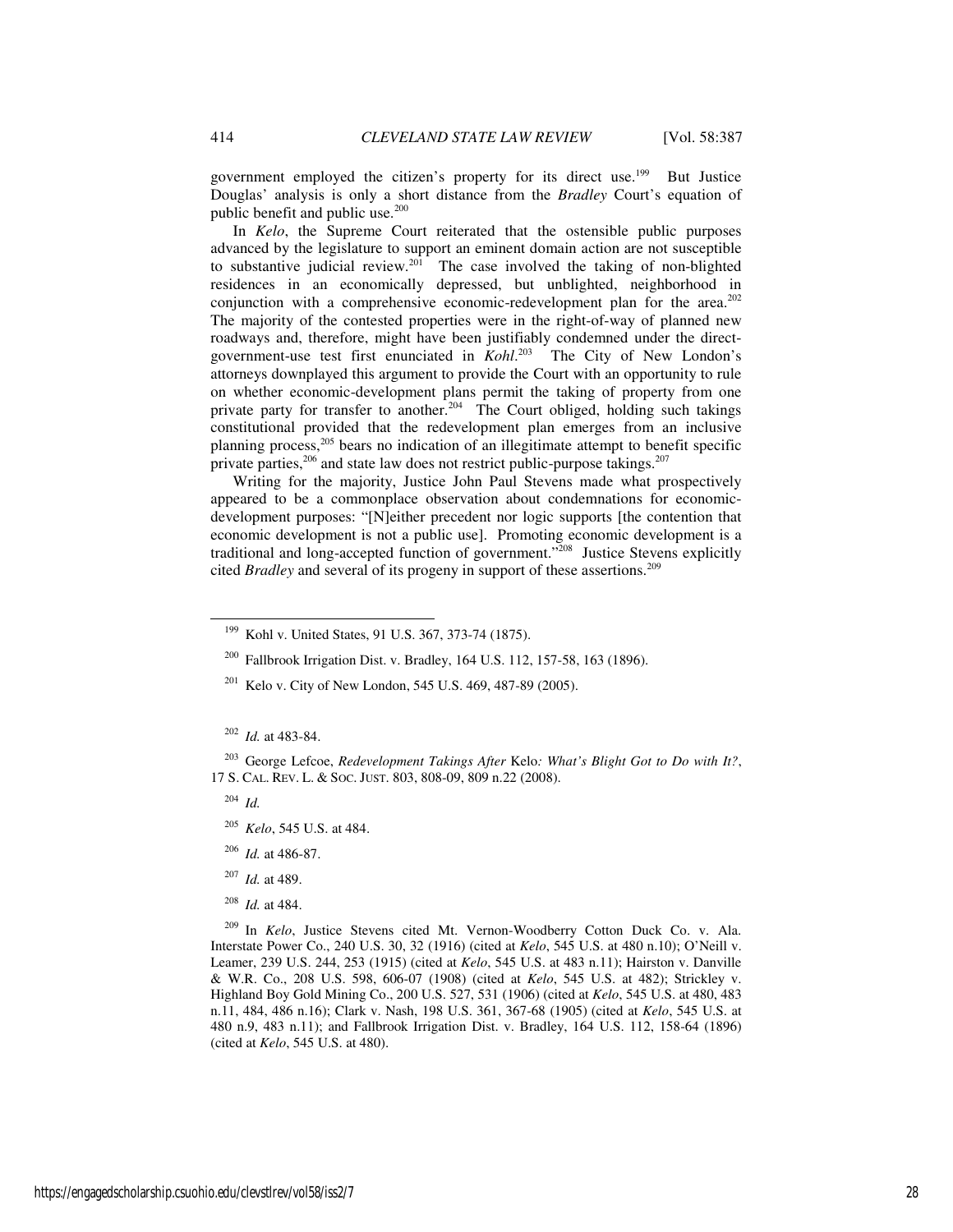Although *Kelo* broke little new doctrinal ground,<sup>210</sup> the decision generated an unexpected firestorm of controversy.<sup>211</sup> Responding to the outcry, virtually every state considered whether to restrict public-purpose takings.<sup>212</sup> Some states rejected the deferential *Kelo* approach.<sup>213</sup> There are several possible explanations for the divergence of state and federal law. State actors may have proven more sympathetic to incorrect formulations of the philosophy of property rights advanced by eminentdomain opponents.<sup>214</sup> The expansionist mythology of the American frontier may be more sacrosanct in the eyes of states, the majority of which owe their existence to national expansion.<sup>215</sup> Finally, the pragmatic concerns attendant upon every exercise of eminent domain may loom larger in the minds of state officials.<sup>216</sup> Lawmakers seeking to curb eminent-domain abuse often focused on compensation reform.<sup>217</sup> States that instead fixated on a category-based approach to public use merely revived the theoretical difficulties that accompany any effort to narrowly define "public use" in a post-*Bradley* world.<sup>218</sup>

#### *c. Promoting Economic Growth and the Resulting Judicial Conundrum*

As discussed above, Justice Peckham's *Bradley* opinion elides the distinction between "public use," public benefit," and "public purpose." We have also seen that the *Bradley* Court cites the practical needs of a growing economy, rather than precedent or legal reasoning, as justification for the expropriation of private property. Despite the weaknesses of the *Bradley* opinion that created the public-

<sup>212</sup> Costonis, *supra* note 33, at 399*; see also* Steven J. Eagle & Lauren A. Perotti, *Coping with* Kelo*: A Potpourri of Legislative and Judicial Responses*, 42 REAL PROP. PROB. & TR. J. 799 (2008); Christopher W. Smart, *Legislative and Judicial Reactions to* Kelo*: Eminent Domain's Continuing Role in Redevelopment*, PROB. & PROP., Mar.-Apr. 2008, at 60-62.

<sup>213</sup> *See, e.g.*, OR. REV. STAT. § 195.305 (2009); County of Wayne v. Hathcock, 684 N.W.2d 765 (Mich. 2004); City of Norwood v. Horney, 853 N.E.2d 1115 (Ohio 2006); Shelby C. Stone, Comment, *Two Tales of One City: Eminent Domain Post-Katrina and a Response to*  Kelo, 53 LOY. L. REV. 115, 142-47 (2007) (discussing Louisiana constitutional amendments passed in response to *Kelo*); *see also* Costonis, *supra* note 33, at 412-20; Eagle & Perotti, *supra* note 212, *passim*; Smart, *supra* note 212, at 60-62.

<sup>214</sup> *See infra* Part III.B.

-

<sup>215</sup> *See infra* Part III.C.

<sup>216</sup> *See infra* Part III.D.

<sup>217</sup> *See, e.g.*, Harris K. Weiner, *Eminent Domain and Economic Development: Rhode Island General Assembly Addresses* Kelo v. City of New London, 57 R.I.B.J. 13, 13 (describing Rhode Island's choice to impose just-compensation minimum of 150% of fair market value for economic-development takings).

<sup>210</sup> Thomas W. Merrill, *Six Myths About* Kelo, 20 PROB. & PROP. 19, 19-20 (2006).

<sup>211</sup> For one admission of surprise at the outcry provoked by the *Kelo* opinion, see *S. Hearings*, *supra* note 63, at 14 (testimony of Prof. Thomas W. Merrill, Columbia University School of Law, New York, N.Y.). For a representative cross-section of the voluminous post-*Kelo* debate, see generally AM. BAR ASS'N, SECTION OF STATE AND GOV'T LAW, EMINENT DOMAIN USE AND ABUSE: *KELO* IN CONTEXT (Dwight H. Merriam & Mary Massaron Ross eds., 2006).

<sup>218</sup> Costonis, *supra* note 33, at 409-10.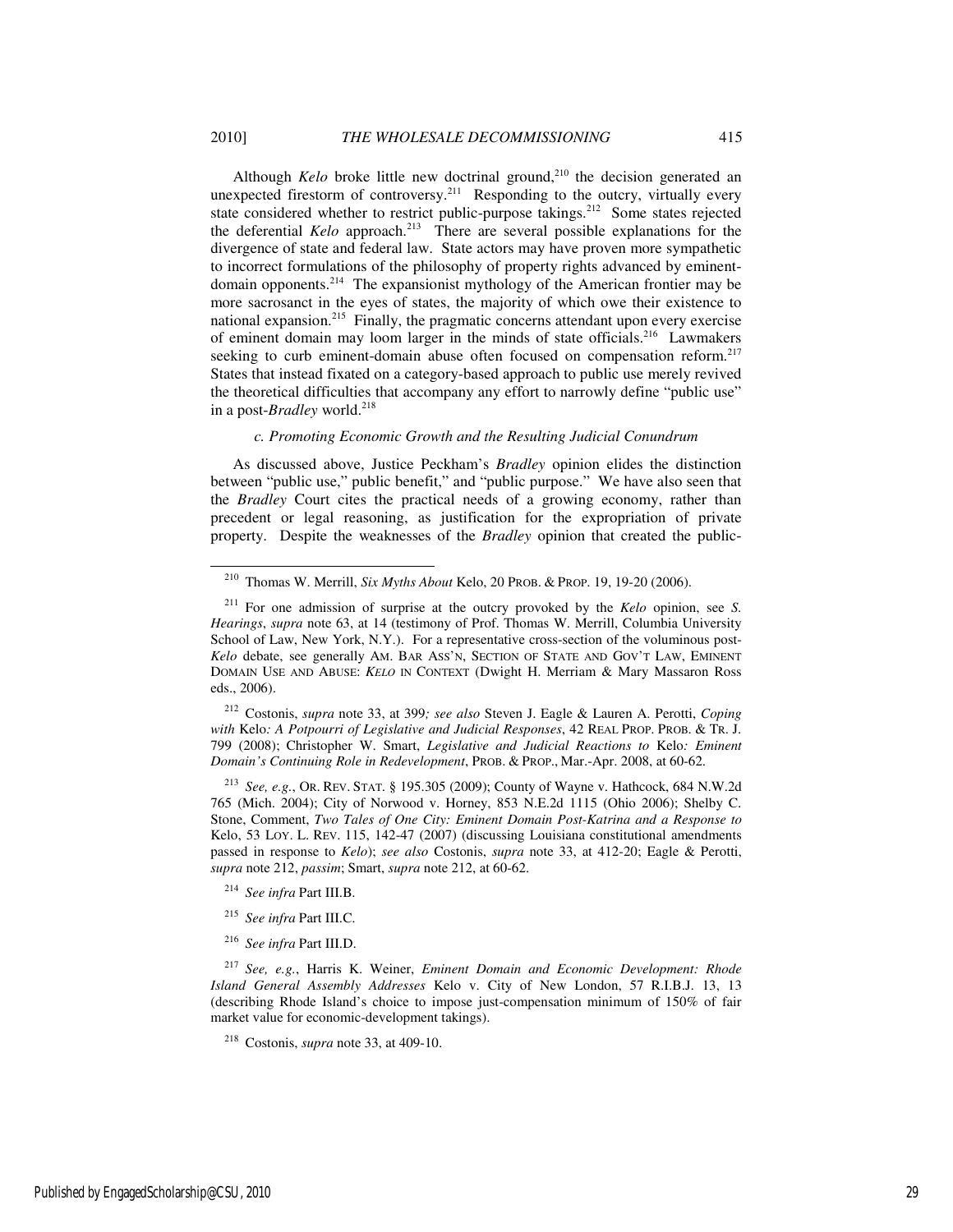purpose justification, its longevity offers the best available explanation for the *Kelo*  majority's portrayal of the precedent as incontrovertible. One of the curiosities of the *Kelo* opinion is that the Court's more-liberal members took an uncharacteristically rigid approach to the relevant precedent, while its moreconservative members downplayed the importance of that prior case law in their dissents. Some time after the decision, in a highly unusual public comment, Justice Stevens stated that he disfavored the practical consequences of his own judicial opinion.<sup>219</sup> For Stevens, *Bradley*'s persistence dictated an inescapable result despite his personal misgivings.

The attractiveness of the economic-growth idiom explains *Bradley*'s endurance as legal precedent. Appeals to social utility hold powerful rhetorical force, especially when an economic-growth opportunity is involved. Consider Justice Oliver Wendell Holmes, Jr.'s disposition of an eminent-domain case benefiting a private utility company:

In the organic relations of modern society it may sometimes be hard to draw the line that is supposed to limit the authority of the legislature to exercise or delegate the power of eminent domain. But to [generate electricity] is to supply what, next to intellect, is the very foundation of all our achievements and all our welfare. *If that purpose is not public, we should be at a loss to say what is*. 220

To further buttress his legal conclusion, Justice Holmes cited a string of cases that themselves rely upon *Bradley* as precedent.<sup>221</sup>

It is tempting to reject *Bradley* and its progeny because of this policy-based jurisprudence. In pursuit of the commendable goal of ending eminent domain abuse, such a rejection of judicial precedent would upend previously settled questions about the legitimacy of condemnations to support power generation, railroad transportation, and other key segments of the American economy.<sup>222</sup> Uprooting so much precedent is a daunting prospect for judges, not to be undertaken lightly. In the 1980s, Professor Bernard H. Siegan—one of the progenitors of the propertyrights movement—lost a federal appellate judgeship largely because he advocated a

-

<sup>219</sup> Tony Mauro, *Five Ways Appellate Courts Can Help the News Media*, 9 J. APP. PRAC. & PROCESS 311, 315 (2007).

<sup>220</sup> Mt. Vernon-Woodberry Cotton Duck Co. v. Ala. Interstate Power Co., 240 U.S. 30, 32 (1916) (emphasis added).

<sup>221</sup> In *Mt. Vernon-Woodberry*, 240 U.S. at 32, Justice Holmes cited O'Neill v. Leamer, 239 U.S. 244, 253 (1915); Hairston v. Danville & W.R. Co., 208 U.S. 598, 607 (1908); Strickley v. Highland Boy Gold Mining Co., 200 U.S. 527, 531 (1906); and Clark v. Nash, 198 U.S. 361, 367-68 (1905).

<sup>222</sup> *H. Hearings*, *supra* note 25, at 78 (prepared statement of Edward H. Comer, Edison Electrical Institute, Washington, D.C.) (warning Congress not to disturb "traditional" definitions of "public use" in ways that would forestall land assembly by utility companies, arguing among other things that "electricity is closely tied to growth in the economy, not only paralleling that growth, but facilitating it through improvements in workplace and energy efficiency").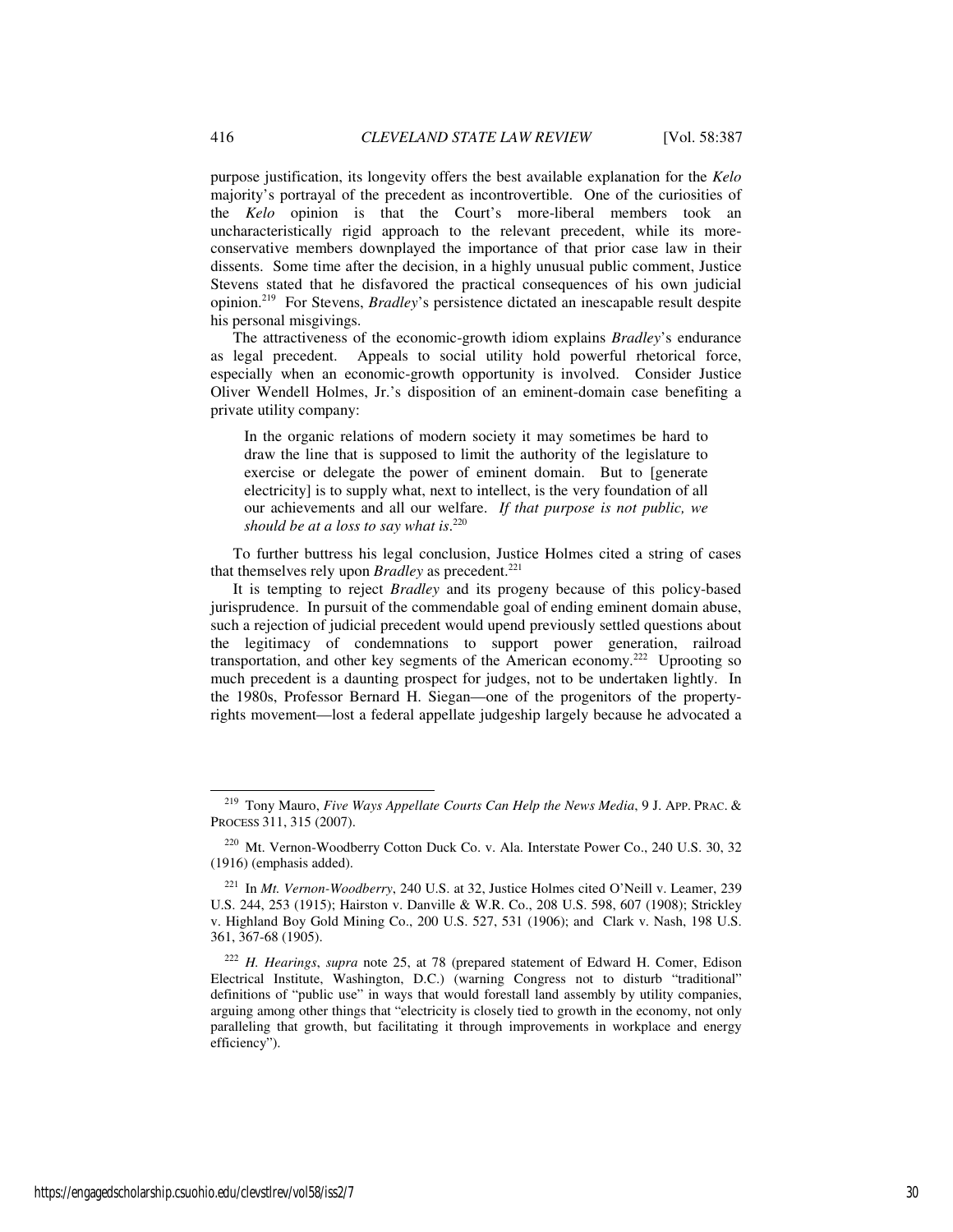judicial rejection of decades of precedent to resurrect the *Lochner* era's substantivedue-process doctrine.<sup>223</sup>

Excising the pre-*Berman* cases from the public-purpose debate conveniently avoids the confrontation between the growth facilitation so central to American expectations of government and the equally important emphasis in American thought on individual autonomy. In her testimony before the House Subcommittee on the Constitution, Ms. Berliner illustrated the conflict between defining public use in absolute terms and preserving the power of eminent domain where its use is vital to economic growth.<sup>224</sup> She initially contended that "public use" means public ownership, saying, "Public use is—most people find it to be fairly clear, and to mean use and ownership by the public as opposed to some sort of possible public benefit."<sup>225</sup> When pressed, however, she offered a more expansive view of the requirement, saying, "I think that the kinds of things that eminent domain could be used for would be actual public ownership, public utilities, common carriers and to deal with things like abandoned property or public nuisances, but not for private commercial development beyond that."<sup>226</sup>

But thorough analysis of precedent prevents selective reading of the Supreme Court's pronouncements on the public-purpose takings question. Reconsidering the critique of *Berman*-style economic-redevelopment takings, the true objection is to the government's assertion of net social gain rather than a claim that eminentdomain disputes should not be subjected to this sort of economic calculus. Economic redevelopment lacks the unalloyed excitement that accompanies economic-growth proposals in previously undeveloped areas. Many times, a proposed land-use plan shuffles around a few streets and consolidates some parcels—all to facilitate the replacement of the existing structures with some highervalue use. It is easier to regard power generation, irrigation, and the like as socially beneficial, perhaps because Americans view a redevelopment proposal as an admission that the first attempt to order the social consumption of land was a failure. Irrigation plans and redevelopment plans are both grounded in economic-efficiency concerns, but only the redevelopment plan carries with it this taint of defeat. The claim that the Supreme Court misread the relevant case law is untenable to anyone unwilling to reject our modern economy. Rather, the argument should be that the Court improperly calculated condemnation's social benefits in certain eminentdomain cases. Compensation that properly values the loss to displaced owners and a Kaldor-Hicks-efficiency analysis of those purported social benefits preserves needed flexibility for condemning authorities while preventing injustice to individual landholders.

## *B. Natural Law Permits Public-Purpose Takings*

The most philosophically profound argument against public-purpose takings is that they violate the natural law of property. This argument appears in three

l

<sup>223</sup> Margalit Fox, *Bernard Siegan, 81, Legal Scholar and Reagan Nominee, Dies*, N.Y. TIMES, Apr. 1, 2006, at B8.

<sup>224</sup> *H. Hearings*, *supra* note 25, at 46, 53 (testimony of Dana Berliner, Institute for Justice, Washington, D.C.).

<sup>225</sup> *Id.* at 46.

<sup>226</sup> *Id.* at 53.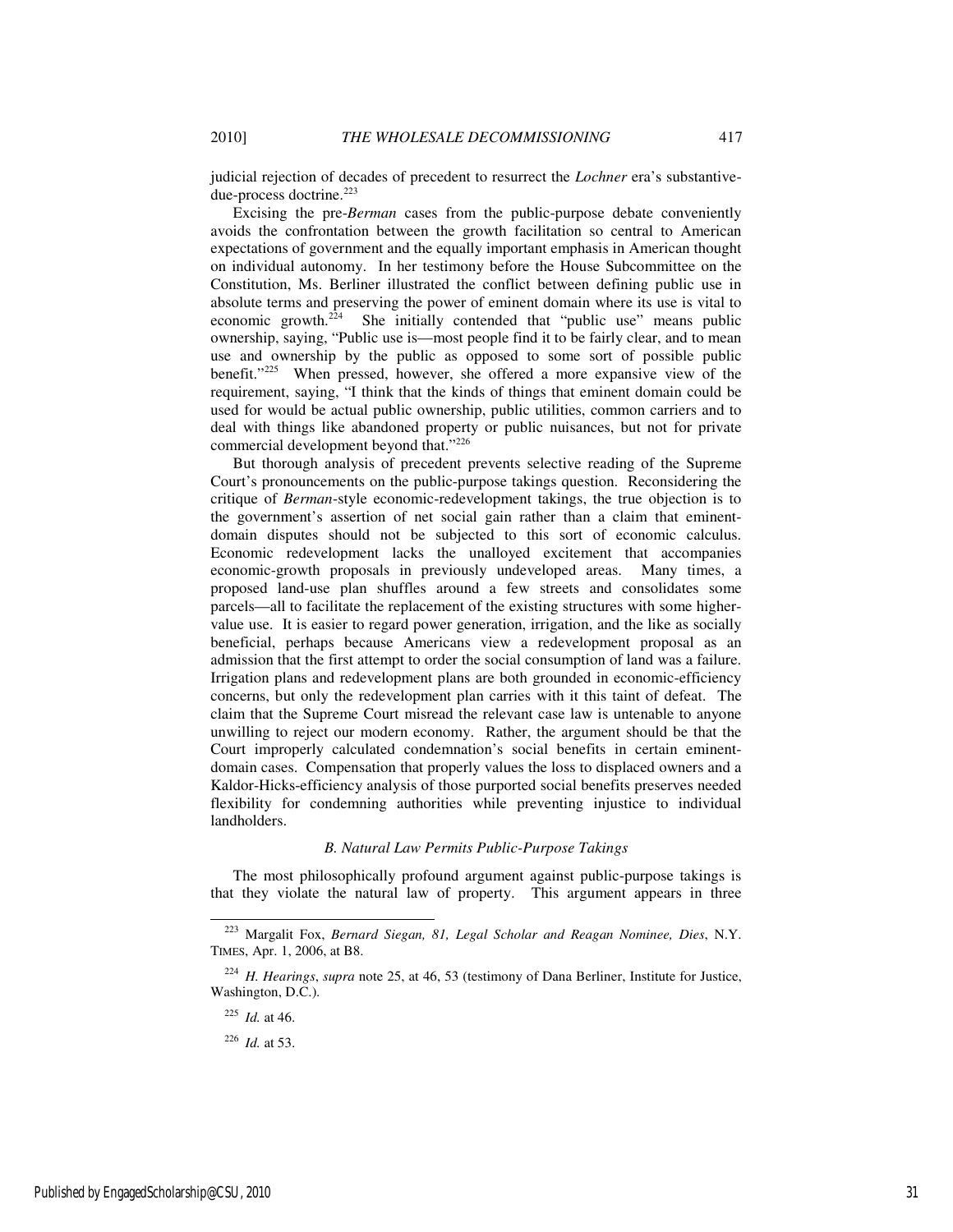variations, each fatally flawed. First, the argument that property rights are essential to democracy contradicts the modern understanding of political participation, an understanding that John Locke's writings on consent fostered in pre-Revolutionary American thought. Second, the assertion that property rights are inviolable natural rights blurs the distinction between English "ancient rights" and universal rights grounded in natural law. Moreover, it proves too much, for if private property rights were inviolable, *no* exercise of eminent domain would be justifiable. Third, the claim that property rights are inherent in the rule of law proves too little because a legal regime can support private property rights in every way necessary for maximum social utility without rendering them absolute. Accordingly, the naturallaw objections to public-purpose takings are founded in error.

## 1. Property Rights and Democratic Citizenship

Proponents and opponents of public-purpose takings agree that people have "important autonomy interests" in their property.<sup>227</sup> Opponents go farther, however, and suggest that property ownership is essential to independent democratic citizenship. Professor Steven J. Eagle, for instance, states that "[o]wnership of one's home, and also ownership of one's business, gives a sense of independence that permits and encourages participation in civic and political life as a full member of the community, and not as a supplicant dependent upon government largess."<sup>228</sup>

# *a. Property and Civic Identity*

In the English common-law tradition, property was the source of autonomous civic identity. Common law theorists thought independent property rights safeguarded the capacity for resistance to autocratic royal power and created individual agency in more mundane political activities. As Professor Hendrik Hartog noted:

In the seventeenth and eighteenth centuries property was defined not simply as material possessions but as all the attributes of personality that created individuality. . . . It was the quality, the permanence, and the security of an individual's property rights that gave him political significance.

Property, then, was a guarantee of independence. Without it there was no protection from "the political dependence upon others which constitutes corruption." The autonomy that property made possible was not simply a form of resistance to interference or intervention. It was closely tied to the very possibility of an individualized personality, to a classical notion of citizenship. $229$ 

-

<sup>227</sup> *S. Hearings*, *supra* note 63, at 15 (testimony of Prof. Thomas W. Merrill, Columbia University School of Law, New York, N.Y.) (testifying as a proponent of public-purpose takings); *accord H. Hearings*, *supra* note 25, at 25 (prepared statement of Michael Cristofaro, New London, Conn.) (testifying as an opponent of public-purpose takings); *S. Hearings*, *supra* note 63, at 29 (written response of Prof. Steven J. Eagle, George Mason University School of Law, Arlington, Va. to a question submitted by Sen. John Cornyn, Tex.).

<sup>228</sup> *S. Hearings*, *supra* note 63, at 63 (prepared statement of Prof. Steven J. Eagle, George Mason University School of Law, Arlington, Va.).

<sup>&</sup>lt;sup>229</sup> HENDRIK HARTOG, PUBLIC PROPERTY AND PRIVATE POWER: THE CORPORATION OF THE CITY OF NEW YORK IN AMERICAN LAW, 1730-1870, at 23-24 (1983) (citation omitted); *see also*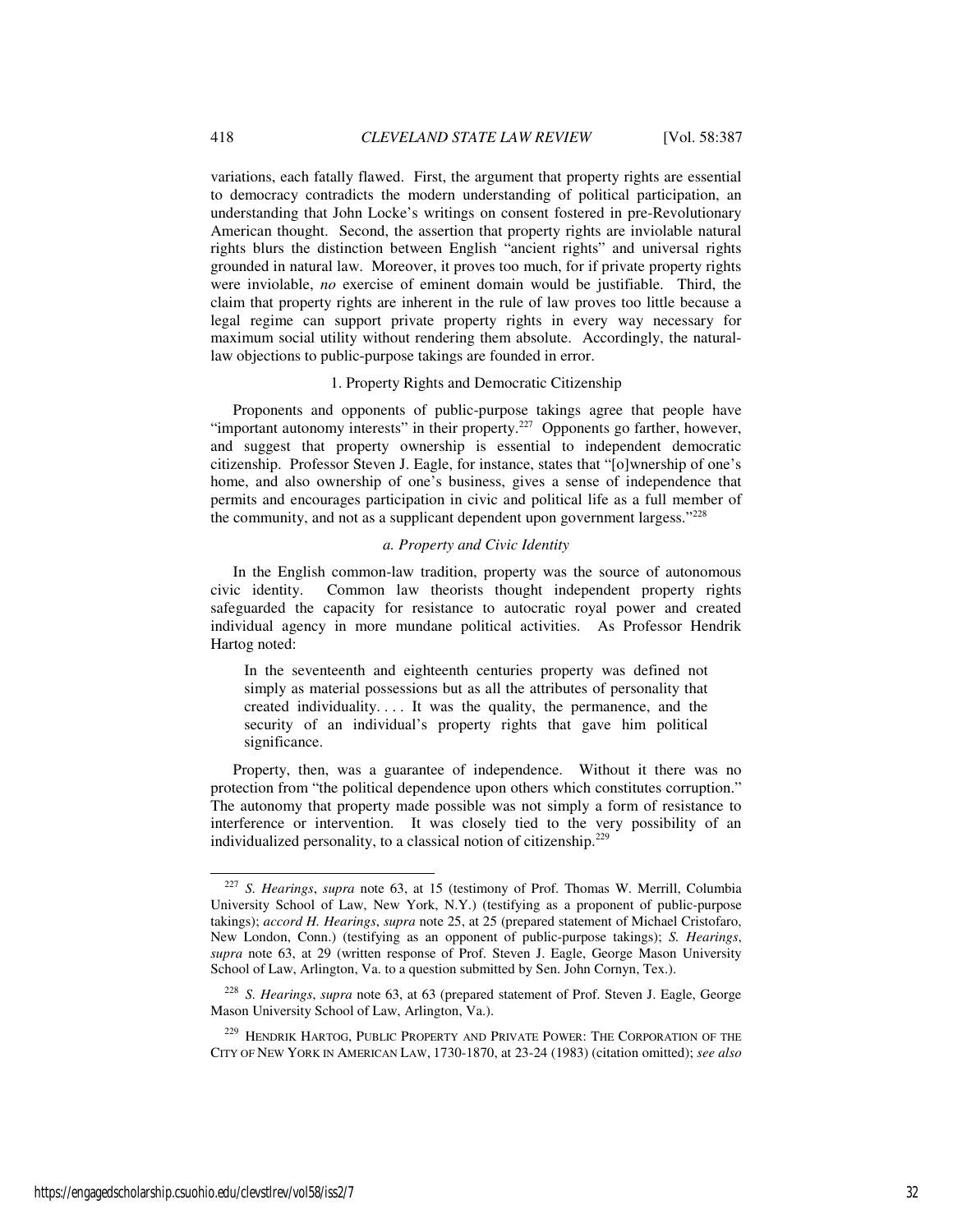These pre-Revolutionary notions of property differ greatly from the modern understanding. During that time, one's inherited social standing was a part of one's property. Contemporary theorists saw an individual's property and his civic personality, in the sense of his capacity for individual political action, as conterminous.<sup>230</sup>

Some participants in early debates over American suffrage used the physical dependency inherent in propertylessness to justify restricting the franchise. Political theorists thought that individuals without property were vulnerable to pressure from their providers.<sup>231</sup> More fundamentally, thinkers such as John Adams saw these individuals as "incapable of making independent, rational decisions."<sup>232</sup> Locke subverted this paradigm by suggesting that individual agency depends upon rational understanding, not property ownership. Professor Holly Brewer traces the radicalism of Locke in this regard, noting, for instance, that Locke "gave examples of women who, based on their experience, used their reason well. . . . In short, his argument was that a 'country gentle-woman' has greater understanding than a learned clergyman versed in syllogisms."<sup>233</sup> Experience, not property, is the source of reason in the Lockean formulation.<sup>234</sup> As Professor Brewer says, "Locke clearly accentuated reason, or mental independence, as critical to freedom, but he correlated this mental independence only weakly with physical independence, or property ownership."235

Furthermore, property ownership might create political sycophancy rather than a salutary independence from government. Tracing the connection between ownership and submission to authority, Locke wrote that "every man, that hath any Possession, or Enjoyment, of any part of the Dominions of any Government, doth thereby give his *tacit Consent*, and is as far forth obliged to Obedience to the Laws of that Government, during such Enjoyment, as any one under it."<sup>236</sup> Property ownership might also press owners toward corrupted servility to despotic power.<sup>237</sup> For instance, the country gentry that opposed royal power in eighteenth-century England was dependent upon Royal and Parliamentary power to enforce its prerogatives against the lower classes.<sup>238</sup> This dependence restrained the radicalism of English dissident elites.<sup>239</sup> In America, by contrast, local elites maintained their privileges

 $^{231}$  *Id.* 

l

<sup>232</sup> HOLLY BREWER, BY BIRTH OR CONSENT: CHILDREN, LAW, AND THE ANGLO-AMERICAN REVOLUTION IN AUTHORITY 43 (2003); *see also* HARTOG, *supra* note 229, at 24.

<sup>233</sup> BREWER, *supra* note 232, at 96-97.

<sup>234</sup> *Id.*

<sup>235</sup> *Id.* at 92.

<sup>236</sup> PETER LASLETT, TWO TREATISES OF GOVERNMENT: A CRITICAL EDITION WITH AN INTRODUCTION AND APPARATUS CRITICUS 336 (1963).

<sup>237</sup> POCOCK, *supra* note 229, at 508.

<sup>238</sup> *Id.* at 508-09.

<sup>239</sup> *Id.* at 508.

J.G.A. POCOCK, THE MACHIAVELLIAN MOMENT: FLORENTINE POLITICAL THOUGHT AND THE ATLANTIC REPUBLICAN TRADITION 507 (1975).

<sup>230</sup> HARTOG, *supra* note 229, at 24.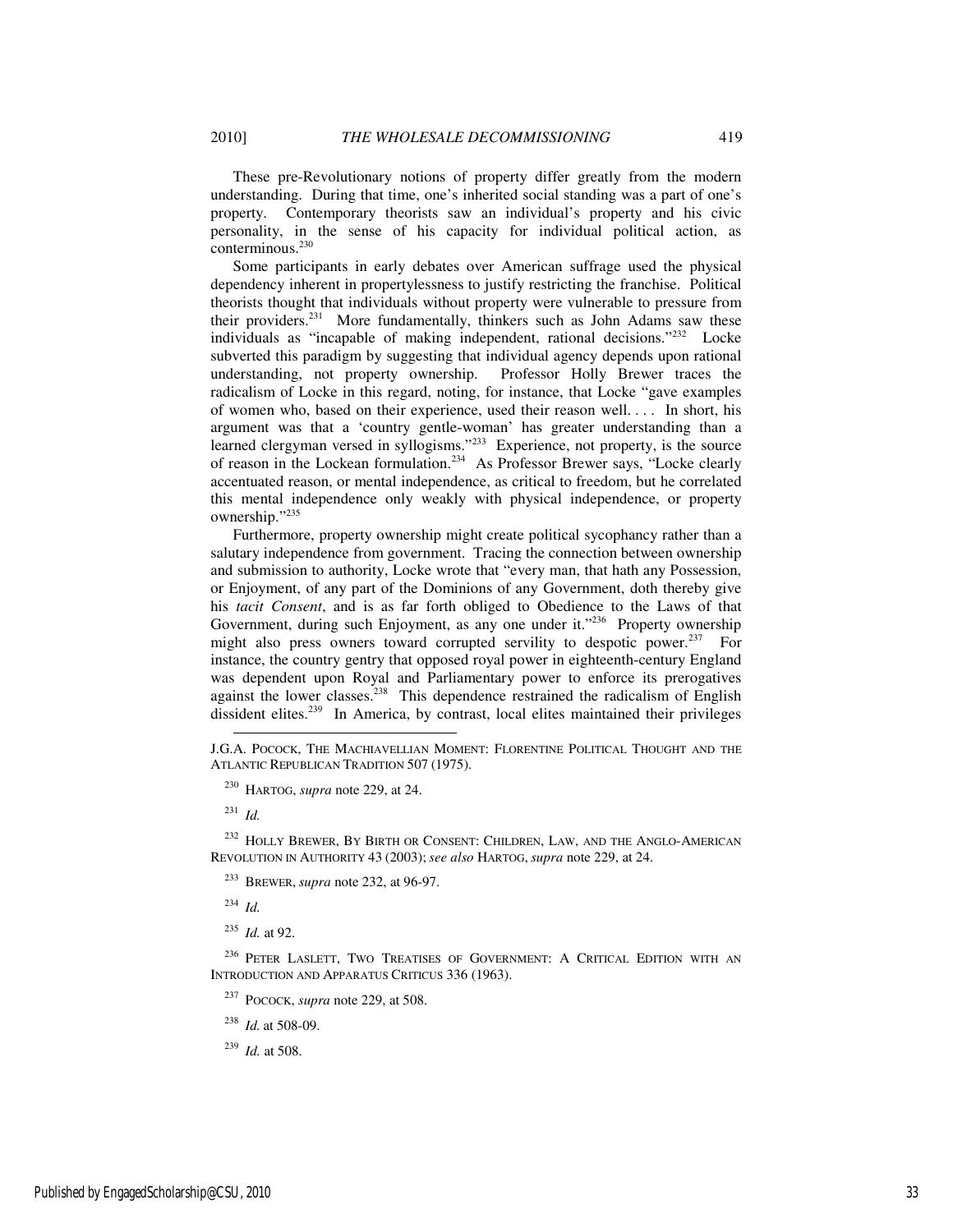within colonial society with less assistance from the distant power of the Crown.<sup>240</sup> It is no coincidence that American elites were correspondingly more prone than their English peers to a radicalization of political views. $241$ 

# *b. Locke, Political Legitimacy, and Property*

Some modern defenders of private property claim that the Lockean social contract gives rise to an absolute right to private property. $242$  Numerous commentators favorably quote Locke's statement, "Lives, Liberties, and Estates, which I call by the general Name, Property" as evidence that the philosopher's compact theory of government represents an eighteenth-century wellspring of property rights.<sup>243</sup> Roger Pilon—a Cato Institute scholar—uses Locke's formulation of the social contract to argue that the power of eminent domain has no valid source in a contract theory of government.<sup>244</sup> One modern day eminent-domain opponent quoted Samuel Adams, who justified colonial resistance to the Crown in seemingly Lockean terms when he said, "Among the natural rights of the colonists are these: first, a right to life; secondly, to liberty; thirdly to property; together with the right to support and defend them in the best manner they can."<sup>245</sup>

Locke was unquestionably a part of the intellectual milieu of the Revolutionary generation.<sup>246</sup> But his primary contribution to Revolutionary political theory was to provide justifications for the rejection of the British monarchy and a philosophical source for the new states' sovereignty. $247$  Locke secularized the doctrine of consent, a means of legitimating political authority that John Milton and others derived from Protestant theology.<sup>248</sup> These thinkers developed the doctrine from the principle that all people were born equal and, therefore, were free to choose obedience to a just ruler and—more pertinently for contemporary Anglo-American dissidents resistance to an unjust one.<sup>249</sup> Consent theory deemphasized the connection between

-

<sup>243</sup> *See, e.g.*, *S. Hearings*, *supra* note 63, at 63 (testimony of Prof. Steven J. Eagle, George Mason University School of Law, Arlington, Va.) (quoting Locke's SECOND TREATISE OF GOVERNMENT without citation); *see also H. Hearings*, *supra* note 25, at 112 (prepared statement of Dr. Roger Pilon, Cato Institute, Washington, D.C.) (contending that Locke reduces all rights to property).

<sup>244</sup> *H. Hearings*, *supra* note 25, at 112 (prepared statement of Dr. Roger Pilon, Cato Institute, Washington, D.C.).

<sup>245</sup> *Id.* at 92 (prepared statement of Scott A. Mahan, Ardmore, Pa.) (citation omitted).

<sup>246</sup> Donald S. Lutz, *The Relative Influence of European Writers on Late Eighteenth-Century American Political Thought*, 78 AM. POL. SCI. REV. 189, 189-90 (1984). *But see*  James Philip Reid, *The Irrelevance of the Declaration*, *in* LAW IN THE AMERICAN REVOLUTION AND THE REVOLUTION IN AMERICAN LAW 46, 71 (Hendrik Hartog ed., 1981).

<sup>247</sup> BREWER, *supra* note 232, at 97; Lutz, *supra* note 246, at 192-93.

<sup>248</sup> BREWER, *supra* note 232, at 101.

<sup>249</sup> *Id.* at 92, 101.

<sup>240</sup> *Id.* at 507-09.

<sup>241</sup> *Id.* at 509.

<sup>&</sup>lt;sup>242</sup> See, e.g., RICHARD A. EPSTEIN, TAKINGS: PRIVATE PROPERTY AND THE POWER OF EMINENT DOMAIN 7-18 (1985).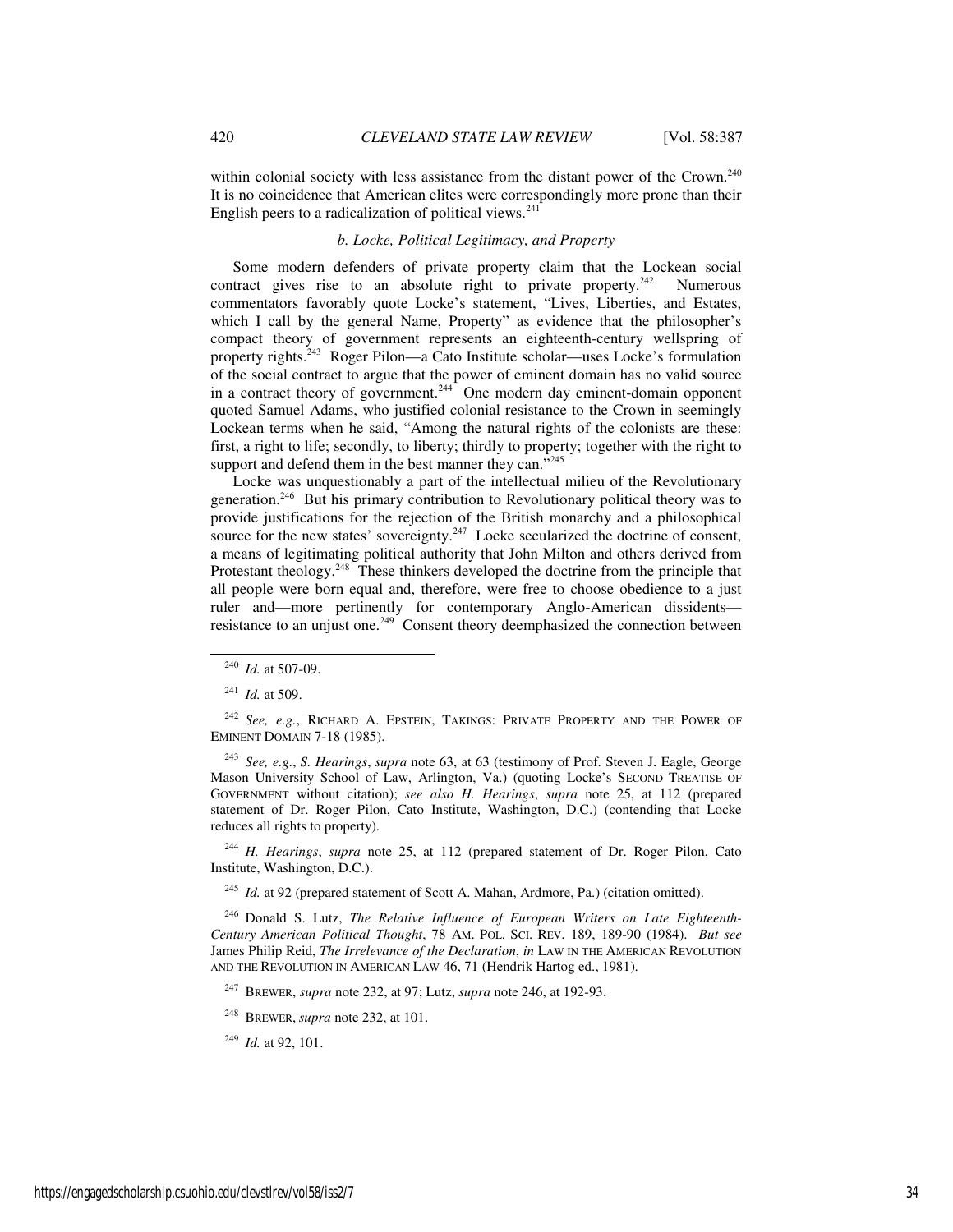property ownership and political participation, significantly reducing the role of property in the maintenance of individual freedom.<sup>250</sup> The conclusion that even the propertyless were capable of both agency and resistance exploded "the fragile connection between property, independence, and reason."<sup>251</sup> By doing so, consent theory discredited classical thinkers' attempts to justify hierarchical political relationships on the basis of property ownership. Thus, contrary to the assertions of property-rights advocates, Locke's work—particularly his writings on the role of consent in legitimating the sovereignty of government—reduced the importance of property ownership for democratic citizenship.

#### *c. American Republicanism in the Absence of a Landed Gentry*

Revolutionary leaders valued Locke's contribution to consent theory, but Montesquieu was more influential than Locke in the development of American constitutional thought.<sup>252</sup> As Professor Brewer noted, "In eighteenth-century North America, students were more likely to be familiar with [Locke's] *Essay concerning Human Understanding* and *Some Thoughts concerning Education* than with his treatises on government."<sup>253</sup> After using Locke to establish political legitimacy, state leaders structured their new governments in classical republican—not Lockean terms.<sup>254</sup> Largely through the writings of Montesquieu, Machiavellian ideas about the tension between virtue and corruption became fundamental tenets of American Revolutionary politics.<sup>255</sup> Machiavelli explained the failure of the Roman Republic as the triumph of political corruption—itself caused by imperial expansion—over the public virtue that was necessary for republicanism to persist.<sup>256</sup>

The self-restraint that constitutes public virtue in the classical republican theory of government requires each citizen to acknowledge his membership in the class of either the One, the Few, or the Many.<sup>257</sup> The republican citizen is expected to temper his individual self-interest to actualize his class-determined role in civil society, while leaving to the other classes those activities and expressions inherent in their role within the polity.258 Corruption begins when members of any class place selfinterest over the fulfillment of their appointed roles. And classical theory held that corruption, if left unchecked, would lead to the downfall of the republic.

Colonial Americans were predisposed to anxiety about corruption and its consequences.<sup>259</sup> After all, the presence of native communities within and beyond

j

<sup>252</sup> POCOCK, *supra* note 229, at 527; Lutz, *supra* note 246, at 190, 192-93; *see also*  POCOCK, *supra* note 229, at 518 (noting that Federalist ideas about representative government were Hobbesian rather than Lockean).

<sup>253</sup> BREWER, *supra* note 232, at 97.

<sup>254</sup> POCOCK, *supra* note 229, at 527; Lutz, *supra* note 246, at 192-93.

- <sup>255</sup> POCOCK, *supra* note 229, at 527, 545; Lutz, *supra* note 246, at 192-93.
- <sup>256</sup> POCOCK, *supra* note 229, at 510.
- <sup>257</sup> *Id.* at 516-17.
- <sup>258</sup> *Id.* at 515-16.
- <sup>259</sup> *Id.* at 509.

<sup>250</sup> *Id*. at 44.

<sup>251</sup> *Id.*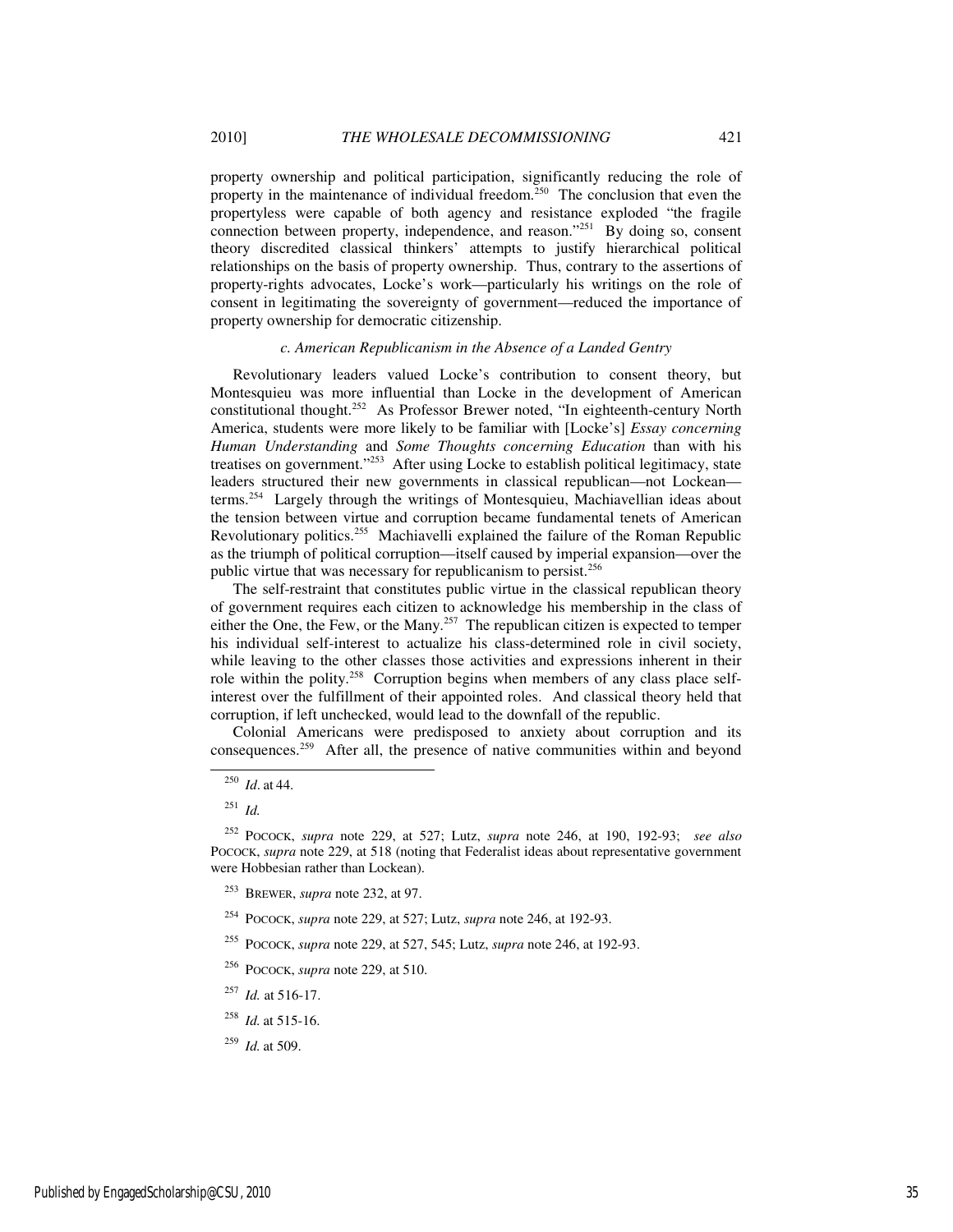colonial borders provided a ready analogue for the Germanic barbarians that emerged from the wilderness to sack the corrupted Roman Empire.<sup>260</sup> And the combination of physical isolation from Great Britain and increasingly active attempts by the Crown to project imperial power across that divide only increased the colonists' sense that American civic virtue lay besieged.<sup>261</sup> Revolutionary intellectuals imagined that the political model of the free republic would prevent the overreaching that had corrupted the mother country.<sup>262</sup>

The American Revolutionaries hoped that an aristocratic few would emerge naturally in post-colonial society.<sup>263</sup> The colonies lacked an existing class of nobility because "an ancient aristocracy was hard to establish in a new society and a manorial nobility did not seem to thrive under settler conditions."<sup>264</sup> The consensus among American political thinkers was that any artificially created aristocracy would be a captive agent of the appointing governor.<sup>265</sup> The obsequiousness of such a false aristocracy would render it incapable of providing the independent check on the one that republican theory demanded.<sup>266</sup> When the natural aristocracy presupposed by republican theorists failed to emerge, however, it precipitated a crisis in American political thought.<sup>267</sup>

Undergirding the classical conception of republican socio-political balance was the understanding that one's property was the indicator of one's class. The Federalist response to the absence of aristocrats in the New World republic was to argue for an undifferentiated body politic governed on Lockean consensual principles.<sup>268</sup> As we have seen, those principles reject any link between property ownership and civic capacity.269 Because the class deference inherent in classicalrepublican virtue was absent from this model, the architects of the new national government anticipated the unrestrained expression of factional ambition by erecting structural safeguards to prevent the dominance of any one faction.<sup>270</sup> Importantly,

- <sup>261</sup> POCOCK, *supra* note 229, at 509.
- <sup>262</sup> *Id.* at 511.
- <sup>263</sup> *Id.* at 514.
- <sup>264</sup> *Id.*

j

- <sup>265</sup> *Id.* at 514-15.
- <sup>266</sup> *Id.*
- <sup>267</sup> *Id.* at 515-17.
- <sup>268</sup> *Id.* at 520-21.
- <sup>269</sup> *See* discussion *supra* Part III.B.1.a.

<sup>270</sup> POCOCK, *supra* note 229, at 522 (citing THE FEDERALIST NO. 10 as the "locus classicus" of this structural shift).

<sup>&</sup>lt;sup>260</sup> PETER SILVER, OUR SAVAGE NEIGHBORS: HOW INDIAN WAR TRANSFORMED EARLY AMERICA 40-41, 45-46, 66 (2008) (describing colonists' fear of native attack); *see also*  MICHAEL L. NUNNALLY, AMERICAN INDIAN WARS: A CHRONOLOGY OF CONFRONTATIONS BETWEEN NATIVE PEOPLES AND SETTLERS AND THE UNITED STATES MILITARY, 1500S-1901, at 24-62 (2007) (cataloguing voluminous eighteenth-century incidents of native violence against individual colonists and communities).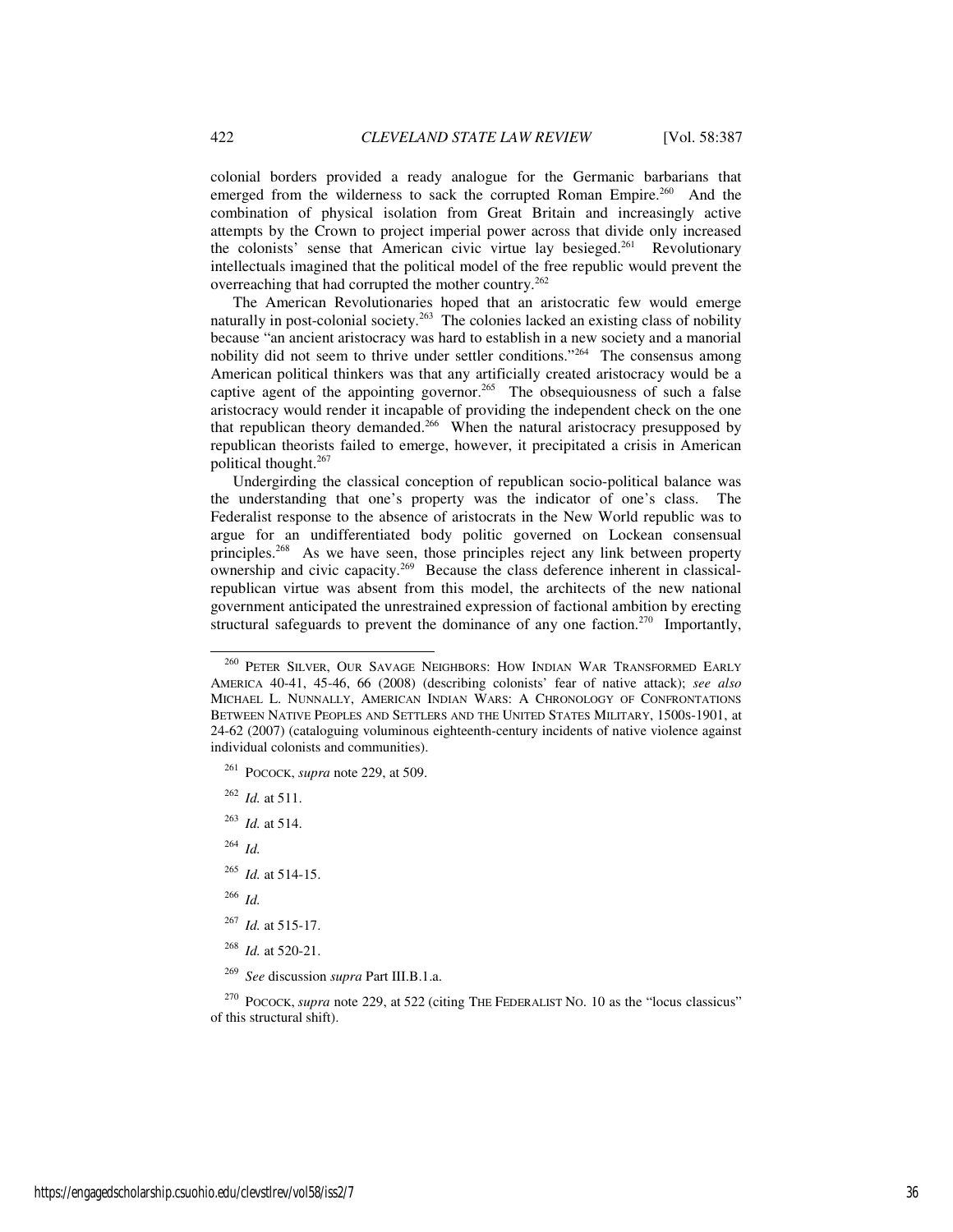"the capacity of this structure for absorbing and reconciling conflicting interests is without known limits."<sup>271</sup> Further, the separation of powers to address the needs of interest-group politics could be justified in familiar republican terms, allowing the American elite to deceive even themselves as to the sweep of their ideological transformation.<sup>272</sup>

Thus, the American departure from the stratification, deference, and predetermined social roles of classical republicanism necessitated the investiture of all citizens with both civic identity and political opportunity as birthrights. This recapitulation of classical republicanism set the stage for the Jacksonian democratic reforms that would eventually lead to universal suffrage. Lockean consent theory had earlier proven essential to American justifications for the rebellion against the British Crown. By turning again to Lockean consent theory to justify interest-group politics and resolve the crisis in republican political thought, the founders of the American republic struck a blow that would ultimately remove property as a precondition of political life. As this intellectual history shows, the American democratic experiment did not emphasize the purported conjunction of property ownership and civic identity. Rather, it refuted that connection in unequivocal terms.

#### 2. Property Rights, Natural Rights, and Natural Law

Some eminent-domain opponents argue that private property is a natural right, implying that ownership rights are absolute. Cicero defined natural law as "right reason conformable to nature, universal, unchangeable, eternal, whose commands urge us to duty, and whose prohibitions restrain us from evil. . . . This law cannot be contradicted by any other law, . . . [and] in all times and nations this universal law must for ever reign."273 Senator Sam Brownback provides a typical property-asnatural-right formulation: "Even before the existence of the United States, William Blackstone stated that 'the law of the land . . . postpone[s] even public necessity to the sacred and inviolable rights of private property.'"<sup>274</sup> But if Blackstone's inviolable private right is to garner the force of Cicero's natural law, it must be universal law, applying to all societies in all historical periods.

The nexus in the Anglo-American mind of property rights, personal liberty, and the opportunity for economic advancement has a long history, dating back at least to Magna Carta.<sup>275</sup> In 1215, British nobles compelled King John to agree that he could not seize the lands or crops of his subjects without compensating them for their

j

<sup>271</sup> *Id.*

<sup>272</sup> *Id.* at 525.

<sup>&</sup>lt;sup>273</sup> 16 CICERO IN TWENTY-EIGHT VOLUMES 211 (Clinton Walker Keyes trans. 1977).

<sup>274</sup> *S. Hearings*, *supra* note 63, at 46-47 (opening statement of Sen. Sam Brownback, Kan.) (alteration in original); *see also id.* at 64 (testimony Prof. Steven J. Eagle, George Mason University School of Law, Arlington, Va.) (arguing that property rights and human rights are indistinguishable); *id.* at 25 (testimony of Sen. Sam Brownback, Kan.) (arguing that one of the reasons *Kelo* was so contentious was because it seemed to imply that one's property was "not sacred"); Roger Pilon, *Town of Castle Rock v. Gonzales: Executive Indifference, Judicial Complicity*, 2005 CATO SUP. CT. REV. 101, Part II.A (2005).

<sup>275</sup> ELY, *supra* note 132, at 13.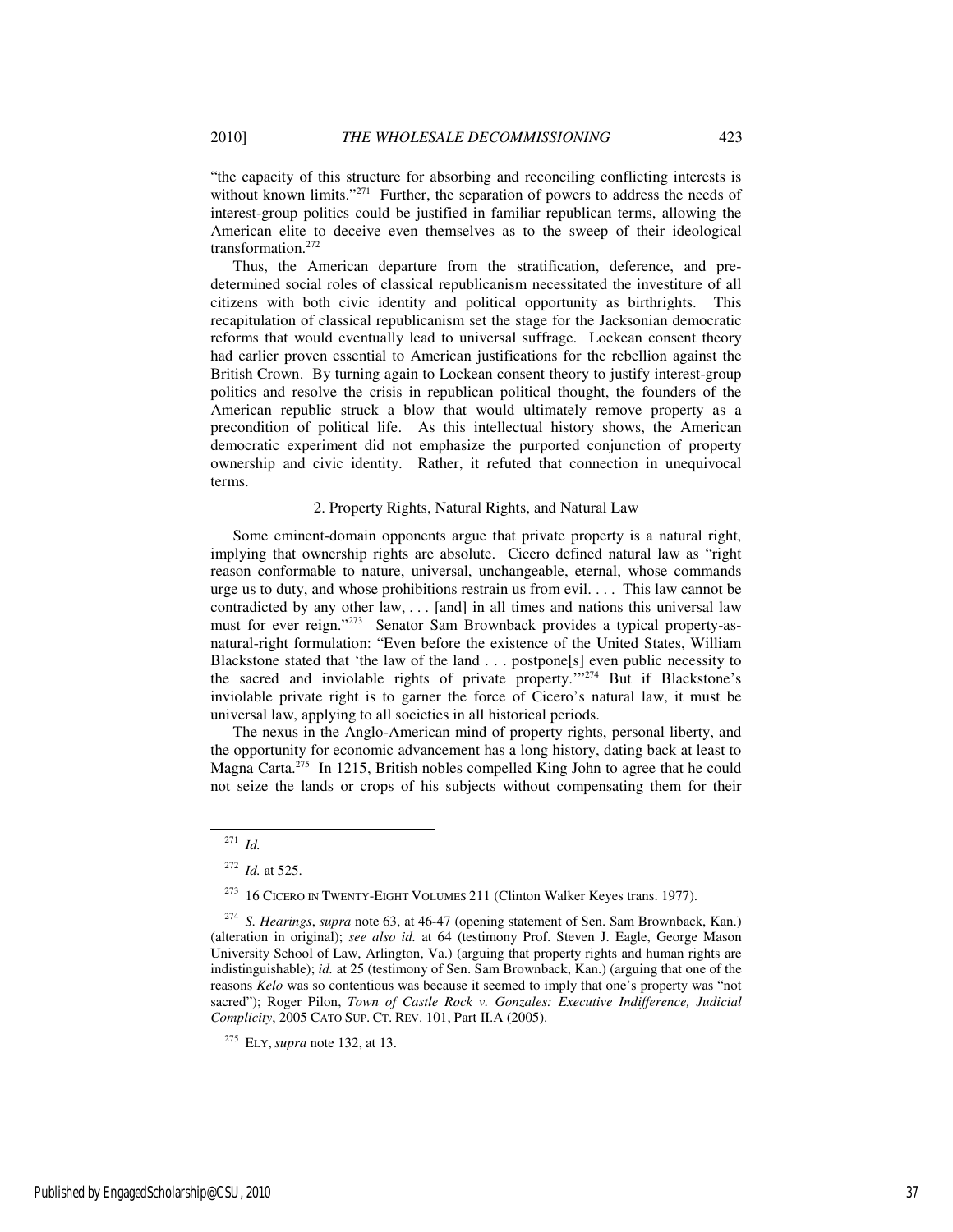losses.<sup>276</sup> Thus, the compensation requirement has limited Anglo-American eminent domain for almost eight hundred years. The length of a tradition, however, is insufficient to confer upon it the moral legitimacy of natural law. For instance, slavery—practiced in America and its predecessor colonies for over two hundred years<sup>277</sup>—was grounded in a tradition dating back to ancient times.<sup>278</sup> American slave owners justified the enslavement of Africans by denying the humanity of the enslaved population.<sup>279</sup> Unchecked prejudice, not natural law, provided the theoretical framework for treating human slaves as property.

In American legal theory, the very act of European discovery dispossessed Native Americans.<sup>280</sup> But the European explorer planting his flag upon a desolate beachfront effects a dispossession every bit as violent as any seizure of a Briton's lands or corn by the British monarch.<sup>281</sup> To the extent that they bothered, Anglo-American colonial theorists justified disregard for native title by citing the superiority of European agricultural cultivation over the natives' more pastoral modes of existence.<sup>282</sup> That assertion of superiority relies on utilitarian notions about productive land use, not any universal claim based upon natural law.<sup>283</sup> As an ironic aside, eminent-domain opponents who cite both Locke and natural law should beware, as Locke's writings unequivocally condone colonial expropriations of native real property.<sup>284</sup>

The American colonists did not sense a contradiction between their claims against the British government and their treatment of other cultures. The "natural rights" of the founding generation were their British constitutional rights under Blackstonian common law, rather than a set of universal rights derived from classical natural law.<sup>285</sup> Justifying their resistance to the Crown as a Lockean withdrawal of consent following abuse of their historical rights, the Revolutionaries fought to restore their rights as Englishmen—not to usher in a new era of universal human rights.<sup>286</sup> The genocidal treatment of Native Americans and the enslavement of

-

 $^{279}$  WINTHROP D. JORDAN, WHITE OVER BLACK: AMERICAN ATTITUDES TOWARD THE NEGRO, 1550–1812, at 304-08 (1968).

<sup>281</sup> *Compare* Magna Carta (1215), *with Johnson*, 21 U.S. at 574.

WILLIAM CRONON, CHANGES IN THE LAND: INDIANS, COLONISTS, AND THE ECOLOGY OF NEW ENGLAND 69, 77-81 (1983); *see also* DIANA WHITE HORSE CAPP, BROTHER AGAINST BROTHER: AMERICA'S NEW WAR OVER LAND RIGHTS (2002).

<sup>283</sup> CRONON, *supra* note 282, at 77-81.

<sup>284</sup> *Id.* at 78-80.

<sup>276</sup> *Id.* 

 $^{277}$  JOHN HOPE FRANKLIN & ALFRED A. MOSS, JR., FROM SLAVERY TO FREEDOM: A HISTORY OF AFRICAN AMERICANS 56-57, 58, 218 (7th ed. 1994).

<sup>278</sup> JUNIUS P. RODRIGUEZ, CHRONOLOGY OF WORLD SLAVERY 1, 4 (1999).

<sup>280</sup> Johnson v. M'Intosh, 21 U.S. 543, 574 (1823).

<sup>285</sup> Reid, *supra* note 246, at 48, 61, 68, 72, 75, 85, 87-88, 89. For an illuminating discussion of the distinction between the Lockean social contract arising out of the hypothetical state of nature and the distinctly British original compact between Crown and subject, which Locke also wrote about, see *id.* at 72-77.

<sup>286</sup> *Id.* at 48, 61, 68, 72, 75, 85, 87-88, 89.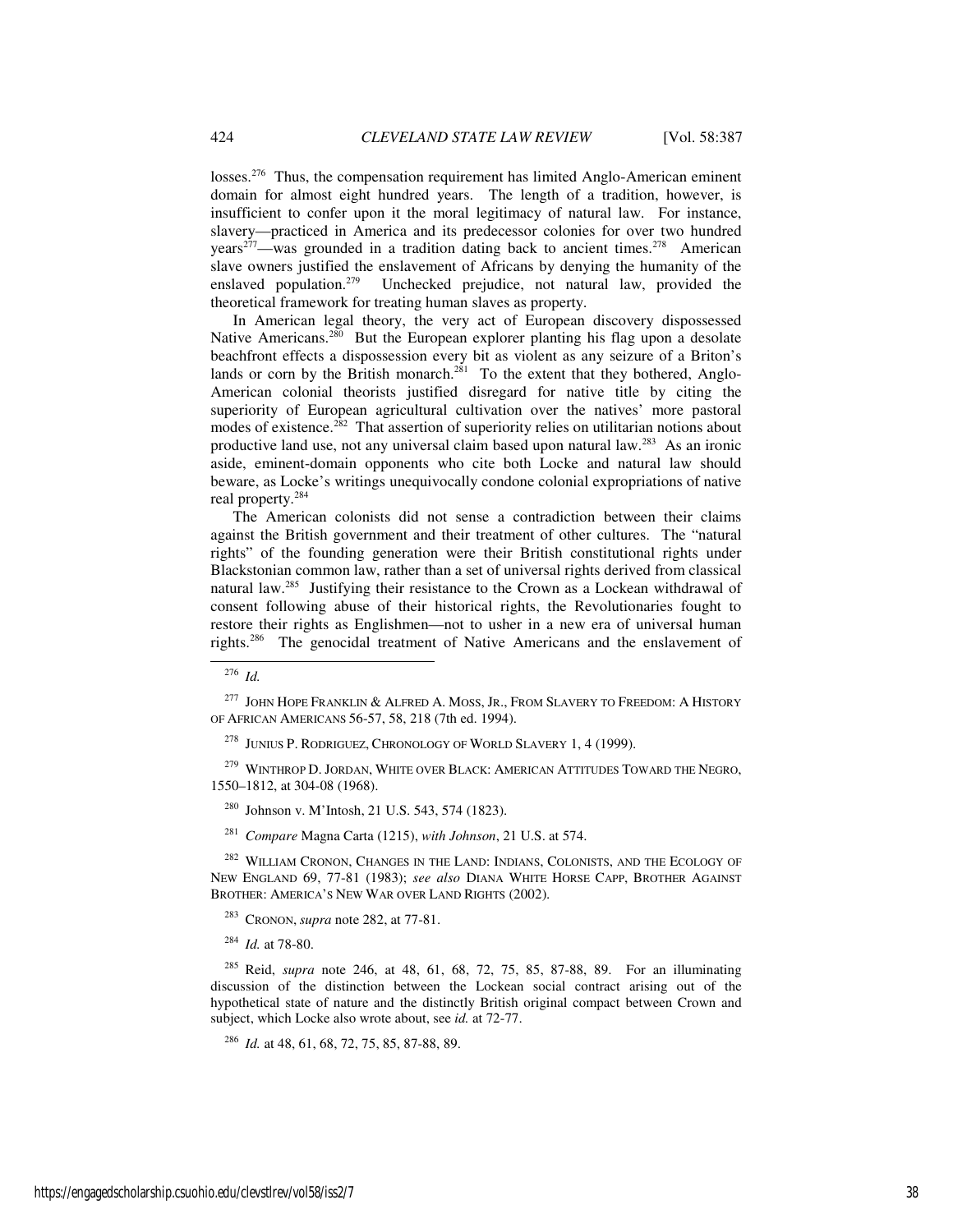imported Africans presented no ideological contradiction for the colonists. Those matters were outside the scope of the liberties that the revolutionaries fought so hard to redeem.<sup>287</sup> Thus, while there certainly was some correspondence between patently British original rights and universal rights derived from natural law, there were important distinctions as well. The European indifference to Native American land claims and the endorsement of chattel slavery in the New World undermine the moral absolutism of the natural-law argument against eminent domain in American

Libertarian assertions that property rights founded in natural law formed the centerpiece of the American constitutional project oversimplify the contemporaneous intellectual ferment. And the violations of natural law at the inception of the Anglo-American property system in North America doom any effort to cloak American real-estate title with absolute immutability based on the universalist principles of natural law. Moreover, the argument that natural rights derived from the English common law provide an inviolate right to property proves too much. An inviolate right to property would render the Takings Clause superfluous, for compensation is unnecessary if government cannot take private property in the first place. Accordingly, natural-law objections to public-purpose takings are also not well taken because they would curtail actual-use takings clearly within the powers granted by the Constitution.

### 3. Property Rights and the Rule of Law

Property-rights advocates argue that an unconditional right to private property is an essential characteristic of the rule of law. Professor Eagle framed this point by saying that "[t]he rule of law is inconsistent with the notion that everyone's property is up for grabs."<sup>288</sup> In her testimony before the House Subcommittee, Ms. Berliner implied that if some residents wish to remain in an area, the government has to let them.<sup>289</sup> And Michael Cristofaro, one of dispossessed homeowners in New London, stated:

In the end, it's not about the money—it is the loss of choice. With economic development in a free market, the property owner chooses whether or not to sell. In a free market, the price is determined by what the market will bear. Choice belongs both to the one selling—and the one buying. By keeping the threat of eminent domain in the municipal "toolbox" of economic development, government takes away a fundamental right of its citizens to choose.<sup>290</sup>

Emphasizing this theme of individual autonomy, Professor Eagle argued that, when interpreting the Takings Claus, the elision of public use, public benefit, and

-

cities.

<sup>287</sup> *Id.* at 53-54.

<sup>288</sup> *S. Hearings*, *supra* note 63, at 17 (statement of Prof. Steven J. Eagle, George Mason University School of Law, Arlington, Va.); *see also id.* at 29 (written response of Prof. Steven J. Eagle, George Mason University School of Law, Arlington, Va. to a question submitted by Sen. John Cornyn, Tex.); *id.* at 4 (statement of Sen. John Cornyn, Tex.).

<sup>289</sup> *H. Hearings*, *supra* note 25, at 47 (testimony of Dana Berliner, Institute for Justice, Washington, D.C.).

<sup>&</sup>lt;sup>290</sup> *Id.* at 25 (prepared statement of Michael Cristofaro, New London, Conn.).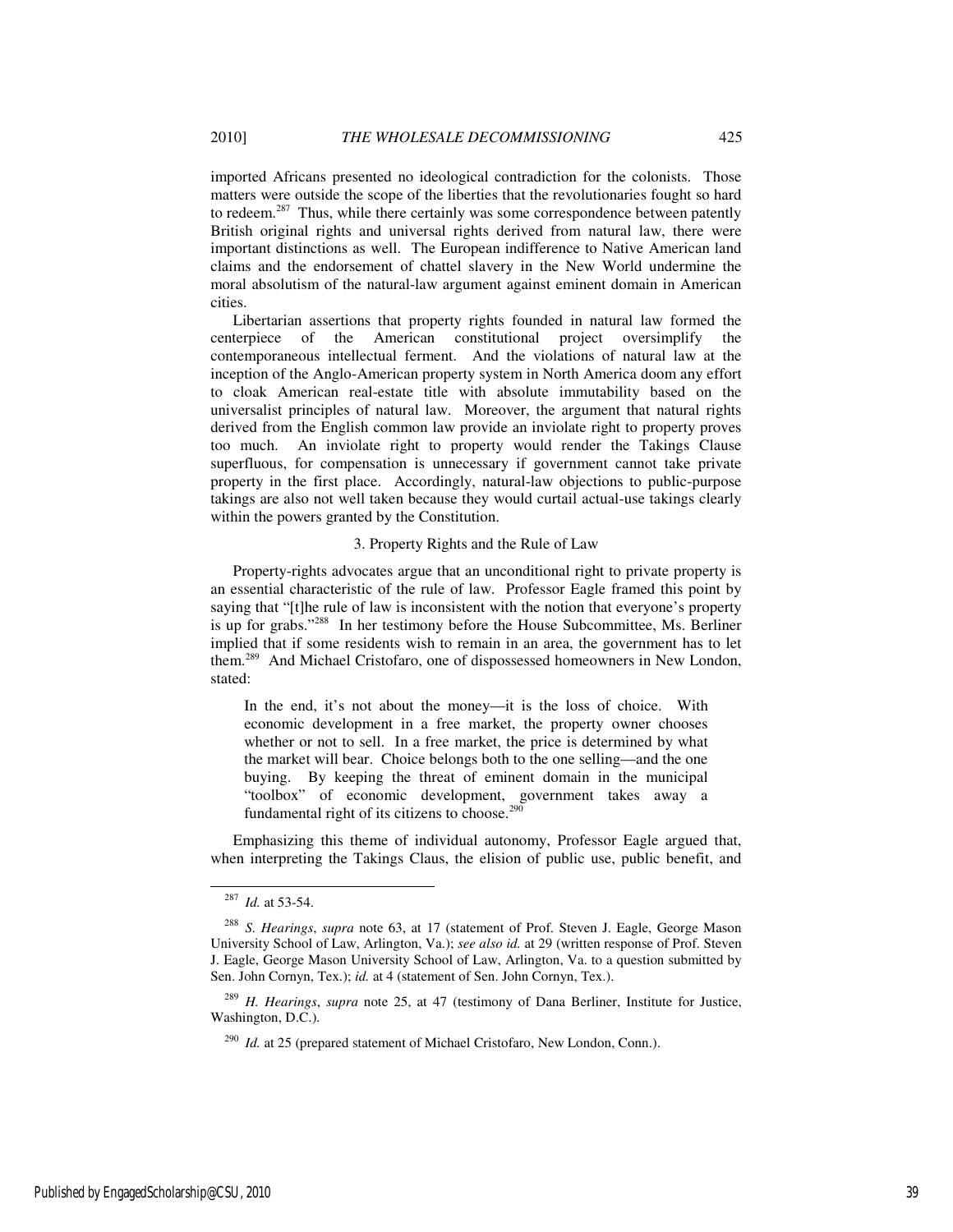public purpose "transmutes fee simple ownership into conditional ownership. In effect, the individual  $\dots$  now becomes a tenant at will."<sup>291</sup>

Those who maintain that public-purpose takings circumvent the Fifth Amendment's public-use requirement are saying that property is not relational. This objection implicitly projects an anachronistically modern understanding of the public/private distinction backward into history.<sup>292</sup> The objection also invokes the discredited Blackstonian myth of ownership as unqualified dominion.<sup>293</sup> Even opponents of public-purpose takings concede that property rights, from whatever source derived, are not absolute.<sup>294</sup> Throughout history, private ownership has conditioned—and been conditioned by—the owner's relationship to the rest of society.<sup>295</sup> Accordingly, Professor Eagle's implicit equation of fee simple title and unqualified dominion proves too much because it suggests that condemnations ought to be banned outright. Mr. Cristofaro's emphasis on the potential for coercion likewise applies in all eminent-domain cases.

But government can justifiably modify the rights of the freeholder when external costs reach a sufficient magnitude. The government should mediate individual behavior when it poses externalities—by preventing realization of a public good or itself generating a negative externality—above a certain threshold.<sup>296</sup> Admittedly, locating the boundary between public interest and private property is fraught with difficulty.<sup>297</sup> But Ms. Berliner's uncompromising insistence on the fulfillment of individual expectations, if it unduly compromises the public good, abuses the public fisc. Indulgence of such abuse causes harm to the polity as a whole.

### *C. The American Tradition Should Not Prevent Smart-Decline Takings*

Some opponents of eminent domain argue that public-purpose takings violate fundamental American values.<sup>298</sup> Continuous growth and individual property

<sup>292</sup> Chris Sagers, *Monism, Nominalism, and Public-Private in the Work of Margaret Jane Radin*, 54 CLEV. ST. L. REV. 219, 225-26 (2006).

<sup>293</sup> GREGORY S. ALEXANDER, THE GLOBAL DEBATE OVER CONSTITUTIONAL PROPERTY: LESSONS FOR AMERICAN TAKINGS JURISPRUDENCE 3-4 (2006).

<sup>294</sup> *See, e.g.*, *H. Hearings*, *supra* note 25, at 47 (testimony of Dana Berliner, Institute for Justice, Washington, D.C.) (indicating that the taking of abandoned property is legitimate, thus evidencing her beliefs both that property rights are not inviolate and that property is relational); *S. Hearings*, *supra* note 63, at 112 (prepared statement of Dr. Roger Pilon, Cato Institute, Washington, D.C.) (arguing that eminent domain is suspect on principle and should be disfavored, but admitting that the practicalities require it to mediate between individual and communal interests in holdout situations).

<sup>295</sup> Sagers, *supra* note 292, at 245-46.

<sup>296</sup> For an argument that American courts should adopt an explicit social-obligation norm as a touchstone of American takings jurisprudence, see ALEXANDER, *supra* note 293, at 223- 35.

<sup>297</sup> *See* Sagers, *supra* note 292, at 229-30.

<sup>298</sup> *H. Hearings*, *supra* note 25, at 74 (email from Margaret Cobb, Atlanta, Ga.) (contending that "[n]othing is more sacred to Americans than their land and their freedoms to worship as they please, and maintain privacy and opportunity"); *id.* at 63 (prepared statement

<sup>291</sup> *S. Hearings*, *supra* note 63, at 64 (testimony of Prof. Steven J. Eagle, George Mason University School of Law, Arlington, Va.).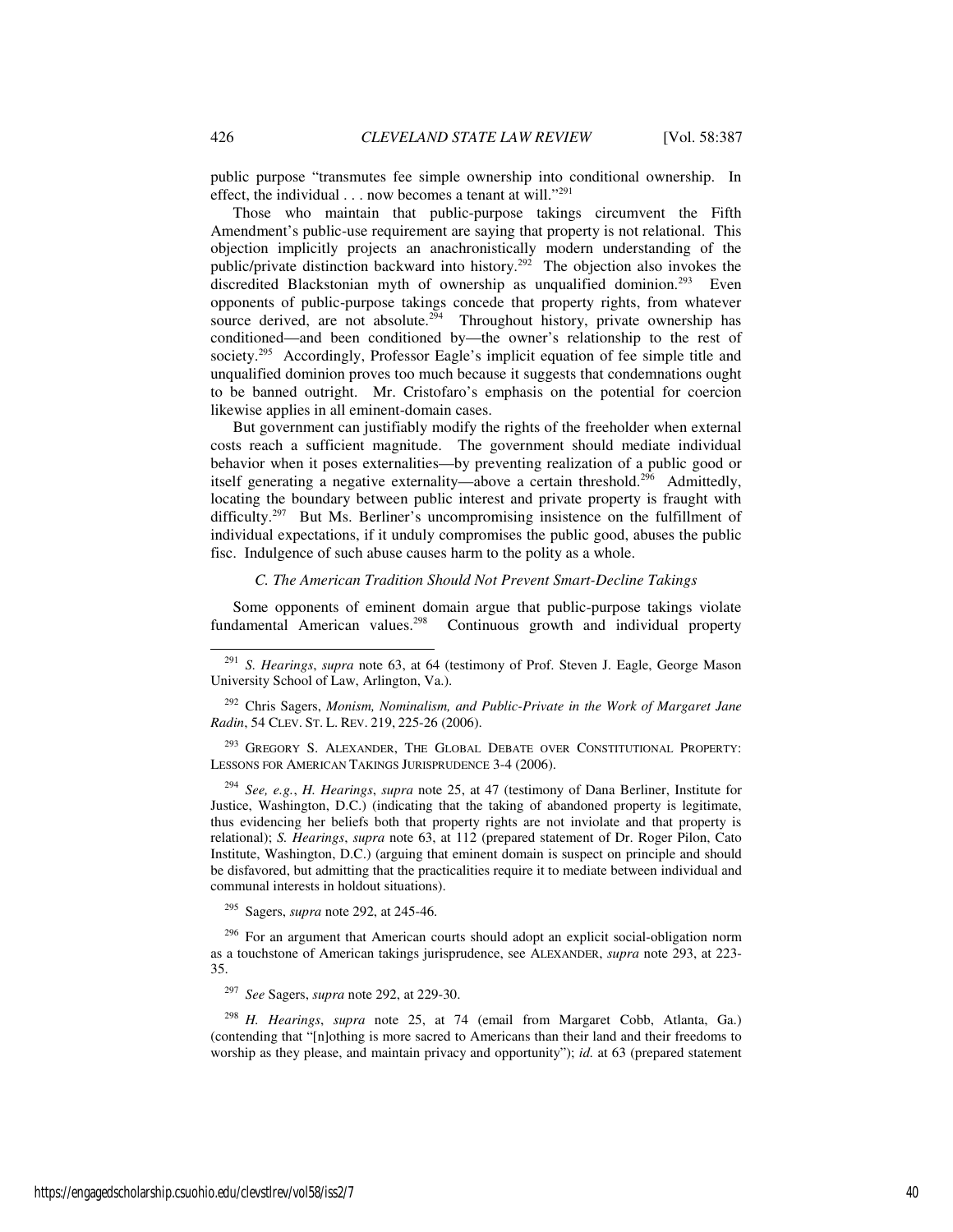ownership are such vital elements of American self-understanding that some observers will regard wholesale decommissioning as antithetical to our defining political mythology.<sup>299</sup> The national creation story sees physical expansion, economic growth, and individual property rights as central to public morals and democratic freedom.

Federalist thinkers analyzing the nation-building project through the lens of classical republicanism solved the conundrum of the absent American aristocracy. They fused the Lockean notion that civic identity is independent of property ownership with a system of structural checks against interest-group factionalism. Revolutionary thinkers also recapitulated the societal role of property by suggesting that imperial corruption could be postponed indefinitely, even in the face of geographic expansion, by the broad distribution of property ownership among the citizens.<sup>300</sup> The resultant agrarian republicanism combined with the millennialist and utopian strands of colonial thought to forge a powerful ideological impetus for westward expansion.<sup>301</sup> By "ideological," I mean deriving from "a partial vision of the world that appears to its proponents as well as to its victims as a universal vision."<sup>302</sup> The power of ideology explains how ideas about the way American society should be ordered—even if not accurate predictors of the social results that will flow from implementing those ideas—can motivate social action based on their apparent validity.

A regularly expanding supply of previously unowned land is the easiest context in which to balance the possessory interests of existing owners with the ideological desire to expose current non-owners to the putatively moralizing effects of land ownership.<sup>303</sup> In the late 1820s, American clergyman and frontier intellectual Timothy Flint coined the phrase "fee simple empire" to describe what he saw as the moral and aesthetic superiority of life on small Western farms.<sup>304</sup> Flint thought that widespread Western property ownership inculcated a set of values superior to both

 $299$  For a discussion of the role that growth plays in American self-image, see POCOCK, *supra* note 229, at 507.

<sup>300</sup> *Id.* at 511.

j

<sup>301</sup> *Id.* at 511-13.

<sup>302</sup> Robert W. Gordon, *Critical Legal Histories*, 36 STAN. L. REV. 57, 94 (1984).

<sup>303</sup> For a graphical representation of the expanding-pie concept, see EPSTEIN, *supra* note 242, at 4. For additional discussion of the concept and its place in the American selfunderstanding, see also POCOCK, *supra* note 229, at 528.

<sup>304</sup> HENRY NASH SMITH, VIRGIN LAND: THE AMERICAN WEST AS SYMBOL AND MYTH 140, 280 (1950) (quoting Timothy Flint, *Book Review of Alexander Hill Everett's AMERICA*, *in* 1 WESTERN MONTHLY REVIEW 169, 169-70 (July 1827)).

of Dr. Eni Foo, Ardmore, Pa.) (sharing that immigrant restaurant owners' eminent domain experience undermined their belief in America as a "land of freedom and justice, free from fear"); *id.* at 63 (email from Jim Campano, Somerville, Mass.) (arguing that condemnation of occupied residential property for economic development is "un-American" and "akin to going back to the days of kings and royalty when they could just come in and throw you out on the street"); *S. Hearings*, *supra* note 63, at 126 (testimony of Gopal K. Panday, Long Branch, N.J.) (asking Congress to stop politicians using eminent domain in contravention of "our 'Basic Entrenched Values' and 'Private Property'"); *id.* at 27 (testimony of Sen. Jon Kyl, Ariz.) (labeling private property "a bedrock of who we are" as Americans).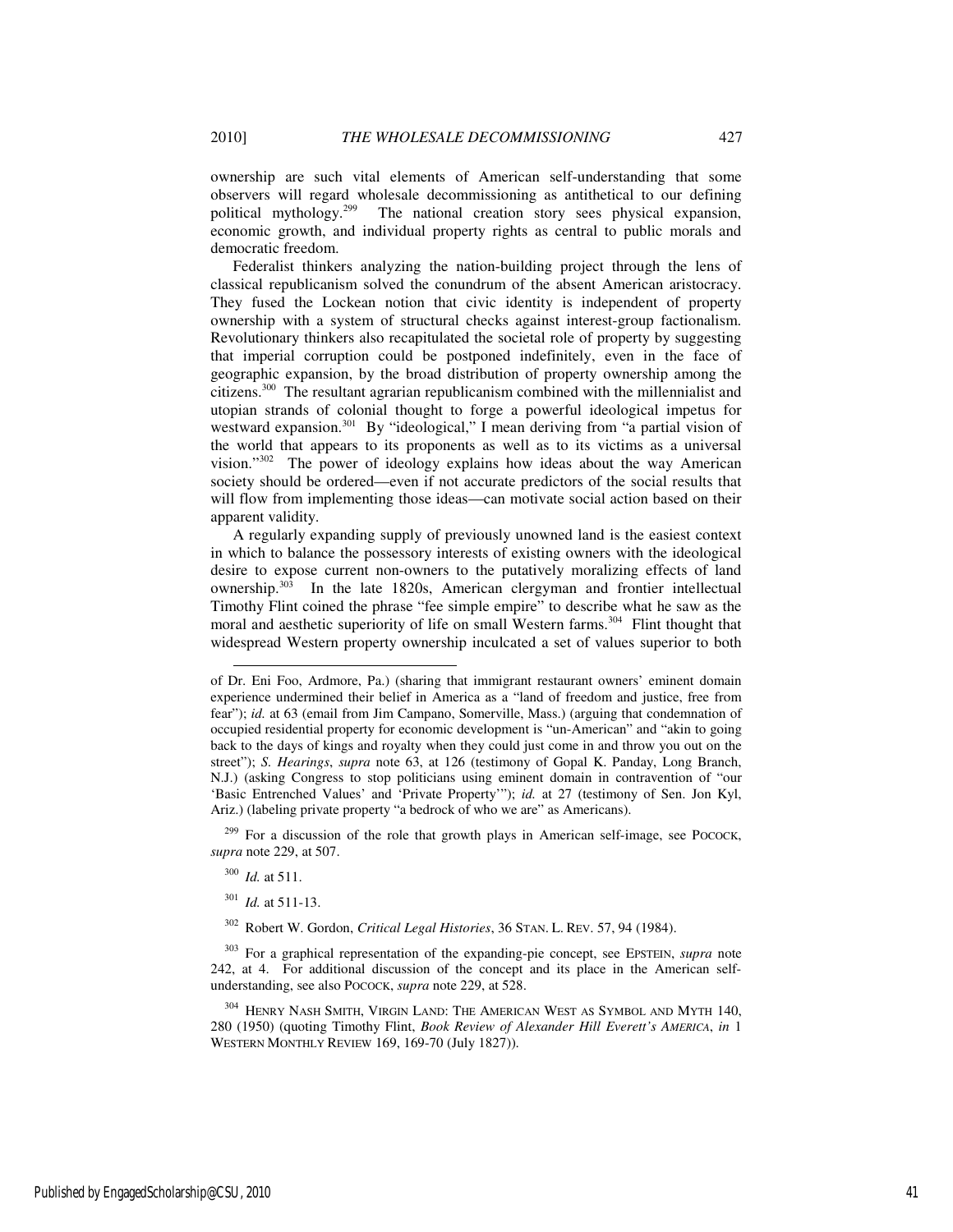the amoral existence of harried, unpropertied Northern mill workers and the corrupted planter indolence of the Southern plantation system.<sup>305</sup> Scholars have since used the phrase to describe the peculiarly American premise that the geographical expansion of individual property rights could preserve the moral character of a democratic polity.<sup>306</sup>

The American colonial arrangement, with a comparatively fluid social order and vast natural resources, presented the tantalizing possibility that non-owners could acquire property without a redistribution of the lands and other wealth of existing owners. This paradigm necessarily required negotiations with—or forcible dispossession of—the Native Americans previously occupying the land.<sup>307</sup> Despite the anxieties incident to the clash between native and European culture, the attractiveness of the available economic opportunities helped populate the British colonies.<sup>308</sup> And property played an essential role in the project of preserving the civic virtue of the new polity. For instance, the free alienation of property was an essential and novel element of Revolutionary thought. Noah Webster noted that property transfer was essential to preserving the virtuous dynamism of the fee simple empire, writing that "[a]n equality of property, with a necessity of alienation, constantly operating to destroy combinations of powerful families, is the very *soul of a republic*."<sup>309</sup>

But with growth in American cities grinding to a halt and even reversing itself, the potential for amelioration of underlying material inequalities by way of an everexpanding pie evaporates. Further, the present circumstances of poor homeowners in distressed parts of America's urban core directly contradict the notion that property ownership leads to a virtuous prosperity. If historical results suggest that property ownership fails to produce the political benefits ascribed to it, the prospect of such benefits, at least in situations where the failed promise is evident, should not be deployed to prevent efforts to remedy the consequences of our false hope. There is nothing but our own ideological preconceptions to deny that smart decline is a viable response to our present circumstances.<sup>310</sup> Acceptance of neutral or declining demand for urban land is jarringly unprecedented in the American consciousness, but need not remain so. As Professors Popper and Popper note:

<sup>305</sup> *Id.*

<sup>306</sup> *See, e.g.*, POCOCK, *supra* note 229, at 538-42; SMITH, *supra* note 304, at 133-44.

<sup>&</sup>lt;sup>307</sup> See generally DEE ALEXANDER BROWN, BURY MY HEART AT WOUNDED KNEE (1971); CRONON, *supra* note 282.

<sup>308</sup> ELY, *supra* note 132, at 10; *see also H. Hearings*, *supra* note 25, at 74 (email from Margaret Cobb, Atlanta, Ga.) (contending that property rights were one of the key reasons that Europeans settled America); *id.* at 61 (prepared statement of Carla J. Zambelli, Haverford, Pa.) (arguing that freedom of speech, freedom of religion, and the right to own property drew European settlers to the American colonies); *S. Hearings*, *supra* note 63, at 63 (testimony of Prof. Steven J. Eagle, George Mason University School of Law, Arlington, Va.) (contending that the promise of fee simple title was a key inducement to immigrants from Europe to the colonies).

POCOCK, *supra* note 229, at 534 (citation omitted).

<sup>310</sup> For a discussion of ideology's disorienting effect, see Gordon, *supra* note 302, at 94.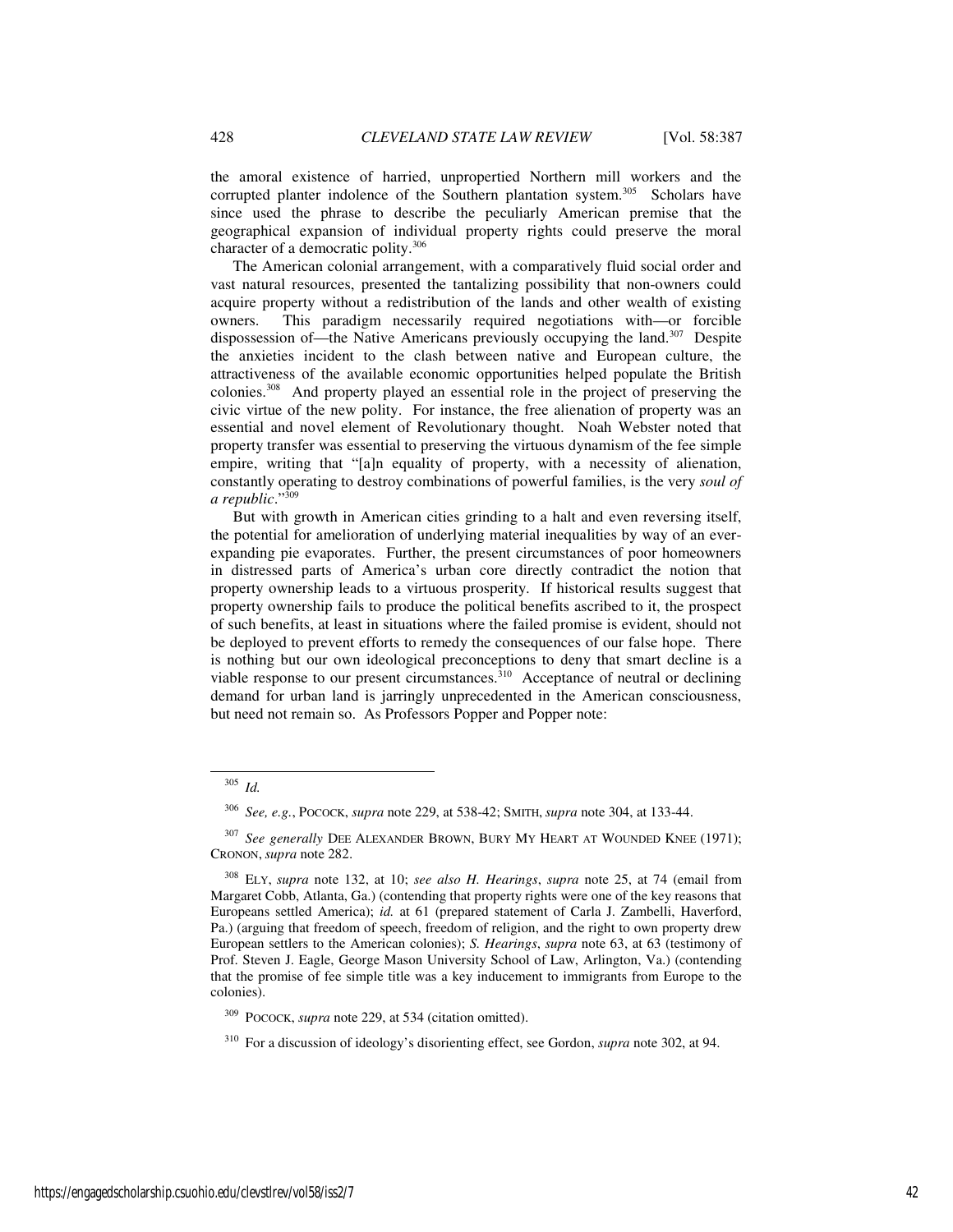Our history and our planning have given us a sense that the U.S. population is on a permanent roll, that it will inevitably continue to increase nearly everywhere. This belief has in it a strong element of myth. . . . [T]he American infatuation with growth has always meant overlooking an important chunk of reality.<sup>311</sup>

Fee simple empire, the American descendant of classical republicanism, is one variant of what Professor Robert W. Gordon has called evolutionary functionalism.<sup>312</sup> By evolutionary functionalism, Professor Gordon means the overarching idea "that the natural and proper evolution of a society . . . is towards the type of liberal capitalism seen in the advanced Western nations . . . , and that the natural and proper function of a legal system is to facilitate such an evolution."<sup>313</sup> The promise of fee simple empire breaks down in American cities precisely because of its excessively deterministic explanation of historical processes.<sup>314</sup> By retaining historical notions of fee simple empire in our collective consciousness, we needlessly inhibit our ability to envision forward-thinking policy solutions to the property abandonment that is eviscerating our aging cities.

# *D. Public-Purpose Takings—The Public-Policy Concerns*

Policy-based objections to public-purpose takings take three forms: objections to procedure, disavowal of benefit, and disputed costs. All three concerns can be resolved through compensation reform and the adoption of a Kaldor-Hicksefficiency test for public use.

### 1. Procedure-Focused Policy Objections

Procedural objections focus on the private owner's ability to rebut the government's asserted justification for the condemnation. They are grounded in the argument that the owner lacks sufficient opportunity to dispute the purported costs and benefits of the expropriation. In some cases, the government's abuse of the process can give its version of the costs and benefits an unfair rhetorical advantage. For instance, government officials sometimes deliberately obscure the planning process to reduce public participation.<sup>315</sup> Condemning authorities can also make selective use of experts, disparaging the conclusions of independent studies that support the private-owners' points of view.<sup>316</sup> The city and the developer often agree

l

<sup>315</sup> *S. Hearings*, *supra* note 63, at 158-59 (testimony of Andrea C. Zinko & Jody Casey, San Diego, Cal.) (detailing misinformation by authorities and lack of notice related to redevelopment project involving eminent domain in "the most heavily minority and lower income community" in San Diego, Cal.).

<sup>316</sup> *H. Hearings*, *supra* note 25, at 64 (prepared statement of Dr. Eni Foo, Ardmore, Pa.) (stating that township officials commissioned Urban Land Institute study group to validate eminent domain proposal, but dismissed the group as "experts [who] had never understood the Ardmore situation" when study results recommended historic preservation over eminent domain); see also id. at 93 (testimony of Scott A. Mahan, Ardmore, Pa.) (recounting the same events).

<sup>311</sup> Popper & Popper, *supra* note 13, at 20.

<sup>312</sup> Gordon, *supra* note 302, at 94.

<sup>313</sup> *Id.* at 59.

<sup>314</sup> POCOCK, *supra* note 229, at 537; Gordon*, supra* note 302, at 94.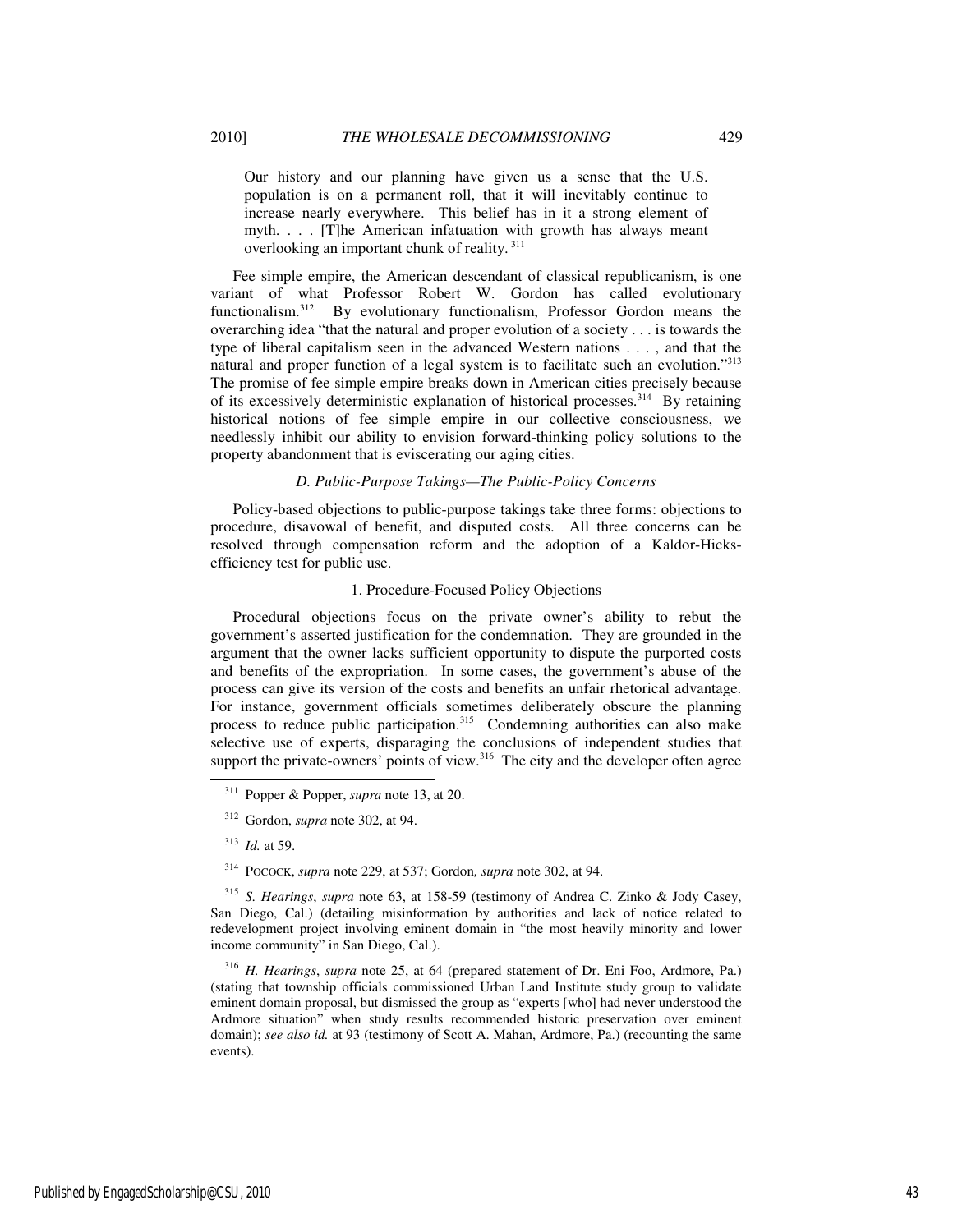to the details of a development project before announcing the deal, rendering the subsequent public hearings perfunctory.<sup>317</sup> When the planning authorities disempower private citizens in these ways, it can be hard for an individual owner to know where to turn for information and assistance.<sup>318</sup> The U.S. Supreme Court resolved these concerns by requiring in *Kelo* that any development plan used to justify a public-purpose taking be the product of a participatory planning process.  $319$ 

Some observers criticize public-purpose takings because they disproportionately affect the poor, the elderly, and racial or ethnic minorities.<sup>320</sup> These critics note that disadvantaged groups rarely participate in advance discussions about the decision to employ eminent domain, despite frequently being among the dispossessed.<sup>321</sup> In addition to their absence from the planning process, these groups are ill-equipped to contest an eminent domain action. As the NAACP's Hilary O. Shelton noted, "Condemnation in low-income or predominantly minority neighborhoods is often easier to accomplish because these groups are less likely or are often unable to

j

<sup>317</sup> *S. Hearings*, *supra* note 63, at 91 (prepared statement, Institute for Justice, Arlington, Va.); *see, e.g.*, *H. Hearings*, *supra* note 25, at 93 (prepared statement of Scott A. Mahan, Ardmore, Pa.) (describing Ardmore, Pa. hearings where the township officials ignored witnesses, who were granted no more than three minutes each to testify); *id.* at 64 (prepared statement of Dr. Eni Foo, Ardmore, Pa.) (describing same Ardmore, Pa. hearings).

<sup>318</sup> *H. Hearings*, *supra* note 25, at 131 (letter from Thomas J. Picinich, New London, Conn.) (communicating inability to obtain assistance from city government and referral instead to the redevelopment agency that was condemning his home). Utah has created an eminent-domain ombudsman to give citizens assistance and information when their property is threatened with eminent domain. *S. Hearings*, *supra* note 63, at 21 (testimony of Sen. Orrin Hatch, Utah).

<sup>319</sup> Kelo v. City of New London, 545 U.S. 469, 484 (2005).

<sup>320</sup> *See, e.g.*, *H. Hearings*, *supra* note 25, at 56 (prepared statement of Rep. John Conyers, Jr., Mich.) (echoing NAACP's concern that the burdens of eminent domain fall disproportionately upon minorities, elderly and poor); *S. Hearings*, *supra* note 63, at 4 (statement of Sen. John Cornyn, Tex.) (echoing the same concern); *see id.* at 12 (statement Hilary O. Shelton, National Association for the Advancement of Colored People, Washington, D.C.) (stating that racial and ethnic minorities are affected more frequently and more profoundly by eminent domain); *see also H. Hearings*, *supra* note 25, at 68 (prepared statement of Ken Taylor, Wayne, Pa.) (noting disproportionate impact of Ardmore, Pa. eminent domain on areas "where people of color live and shop" and suggesting that "the municipalities in this area are unwittingly participating in an economic form of discrimination for the sole purpose of generating greater tax revenues."); *S. Hearings*, *supra* note 63, at 143- 45 (statement Hilary O. Shelton, National Association for the Advancement of Colored People, Washington, D.C.) (citing instances of eminent domain actions against minorities); *id.* at 44 (statement of Linda Brnicevic & Cameron McEwen, Bound Brook, N.J.) (noting that eminent domain action following record flood was not stopped despite the fact that the predominance of Hispanics among affected Bound Brook, N.J. property owners led to U.S. Department of Justice civil rights action against the city).

<sup>321</sup> *See, e.g.*, *H. Hearings*, *supra* note 25, at 44-45, 49 (testimony of Hilary O. Shelton, National Association for the Advancement of Colored People, Washington, D.C.) (admitting that the NAACP's major objection to eminent domain is the lack of participation in the eminent domain decision-making process by minorities and their resulting disempowerment); *S. Hearings*, *supra* note 63, at 26, 27 (testimony of Sen. Jon Kyl, Ariz.) (arguing that the under-representation of poor in the development planning process is an insoluble problem).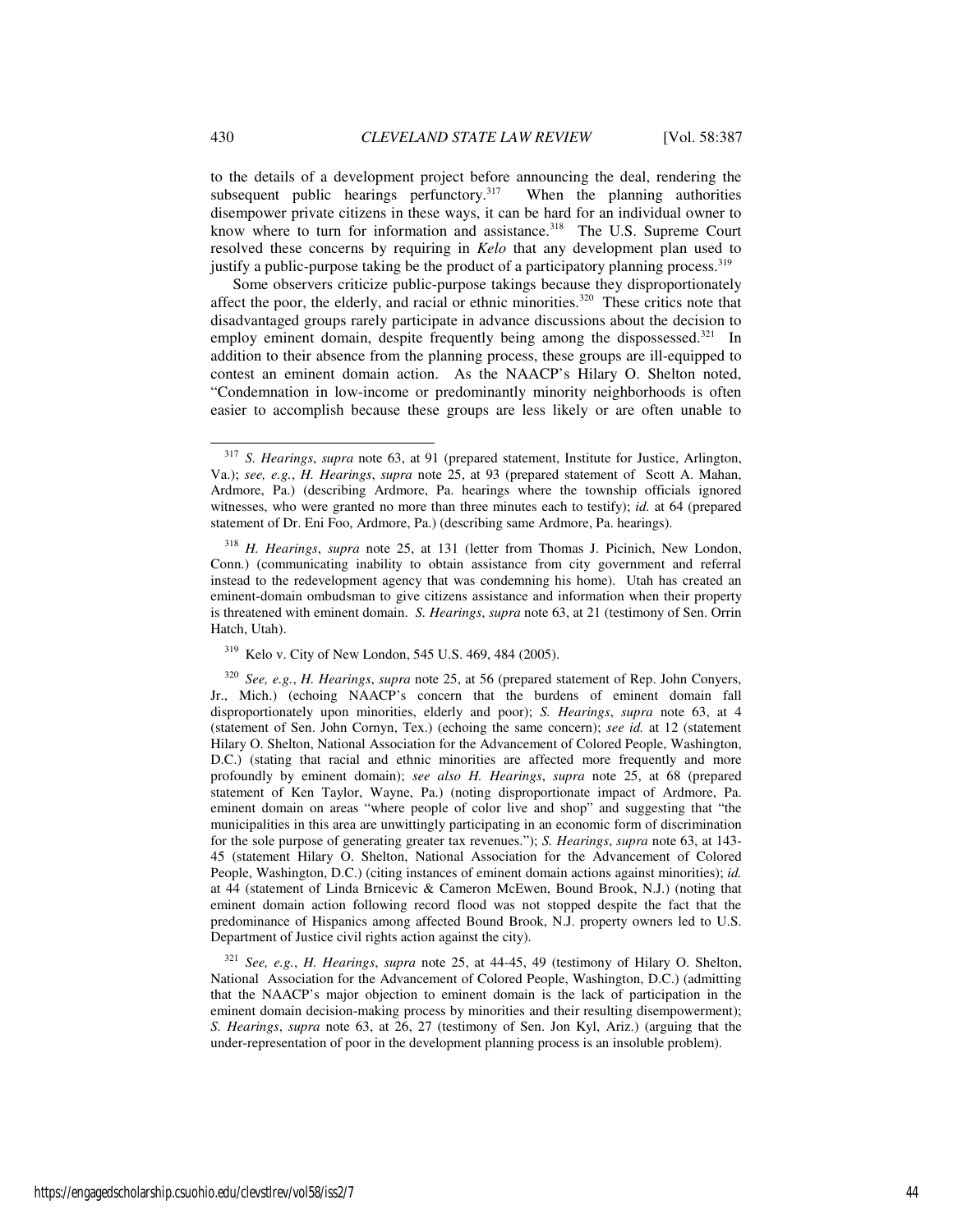j

contest the actions either politically or in our Nation's courts."<sup>322</sup> But political disempowerment lurks in all eminent-domain scenarios, not just those involving public-purpose takings. Statutory increases to the amount of compensation paid would both discourage municipalities from targeting the powerless and more equitably offset the burden of condemnation in those cases where municipalities used eminent domain.

Perhaps the most common objection to eminent-domain procedures is that they impose excessive costs on individuals who wish to challenge the government's action.<sup>323</sup> First, attorney costs present an often-insurmountable obstacle for private challengers. A property owner contesting the facial legitimacy of a condemnation collects no money if successful; the owner's legal victory merely compels the government to stop its eminent-domain action. $324$  The absence of damages requires owners to fund their legal expenses directly, an option that may be beyond their means. An owner who only litigates to obtain additional compensation might offer an attorney a percentage of any increased award. But the economics of such engagements are not attractive to most attorneys.<sup>325</sup> Some advocates have suggested that prevailing property owners should be granted a statutory right to recover

<sup>322</sup> *S. Hearings*, *supra* note 63, at 12-13 (statement Hilary O. Shelton, National Association for the Advancement of Colored People, Washington, D.C.).

<sup>323</sup> *See, e.g.*, *H. Hearings*, *supra* note 25, at 131, 132 (letter from Thomas J. Picinich, New London, Conn.) (complaining that he must post a deposit with the court before appealing compensation award for his home while still obligated to make mortgage payments to his private lender); *id.* at 97 (email from Andrina Sofos, Daly City, Cal.) (complaining that she must defend against condemnation of her commercial property with her own money while the city allegedly uses "HUD grants" to fund its legal costs); *id.* at 75 (prepared statement of Rosemary Cubas, Philadelphia, Pa.) (noting that low-income residents are forced to fight off eminent domain effort with limited resources that would otherwise have been used to reinvigorate the neighborhood); *id.* at 74 (email from Leon Howlett, Glendale, Ky.) (arguing that "those of us with little resources will suffer most" in the face of bullying abuse of eminent domain by local government); *S. Hearings*, *supra* note 63, at 103 (testimony Bruce R. MacCloud, Long Branch, N.J.) (describing personal and financial costs associated with his decision to fight eminent domain action); *id.* at 77 (statement of Don & Lynn Farris, Lakewood, Ohio) (citing loss of productivity in their business while they fought eminent domain).

<sup>324</sup> *See, e.g.*, *H. Hearings*, *supra* note 25, at 131, 132 (letter from Thomas J. Picinich, New London, Conn.) (reporting difficulty finding vigorous legal representation); *id.* at 23-24 (prepared statement of Michael Cristofaro, New London, Conn.) (describing discouragement from attorneys who saw no way to undertake the representation but through "large retainer fees" that the Cristofaros "wouldn't be able to recoup" from the city even in a winning case); *S. Hearings*, *supra* note 63, at 102 (testimony of Dorothy E. Littrell, Ogden, Utah) (citing attorney costs as motivation for her pro se representation in eminent domain fight in Ogden, Utah).

<sup>325</sup> *Compare S. Hearings*, *supra* note 63, at 26 (testimony of Sen. Jeff Sessions, Ala.) (noting that the costs to contest an eminent domain proceeding through trial are likely to exceed even a contingent fee amount on any additional compensation obtained for the private owner), *with id.* at 28 (testimony of Prof. Thomas W. Merrill, Columbia University School of Law, New York, N.Y.) (arguing that Congress should focus on increasing compensation awards because a prohibition of public-purpose takings would present no opportunity to structure a contingency fee).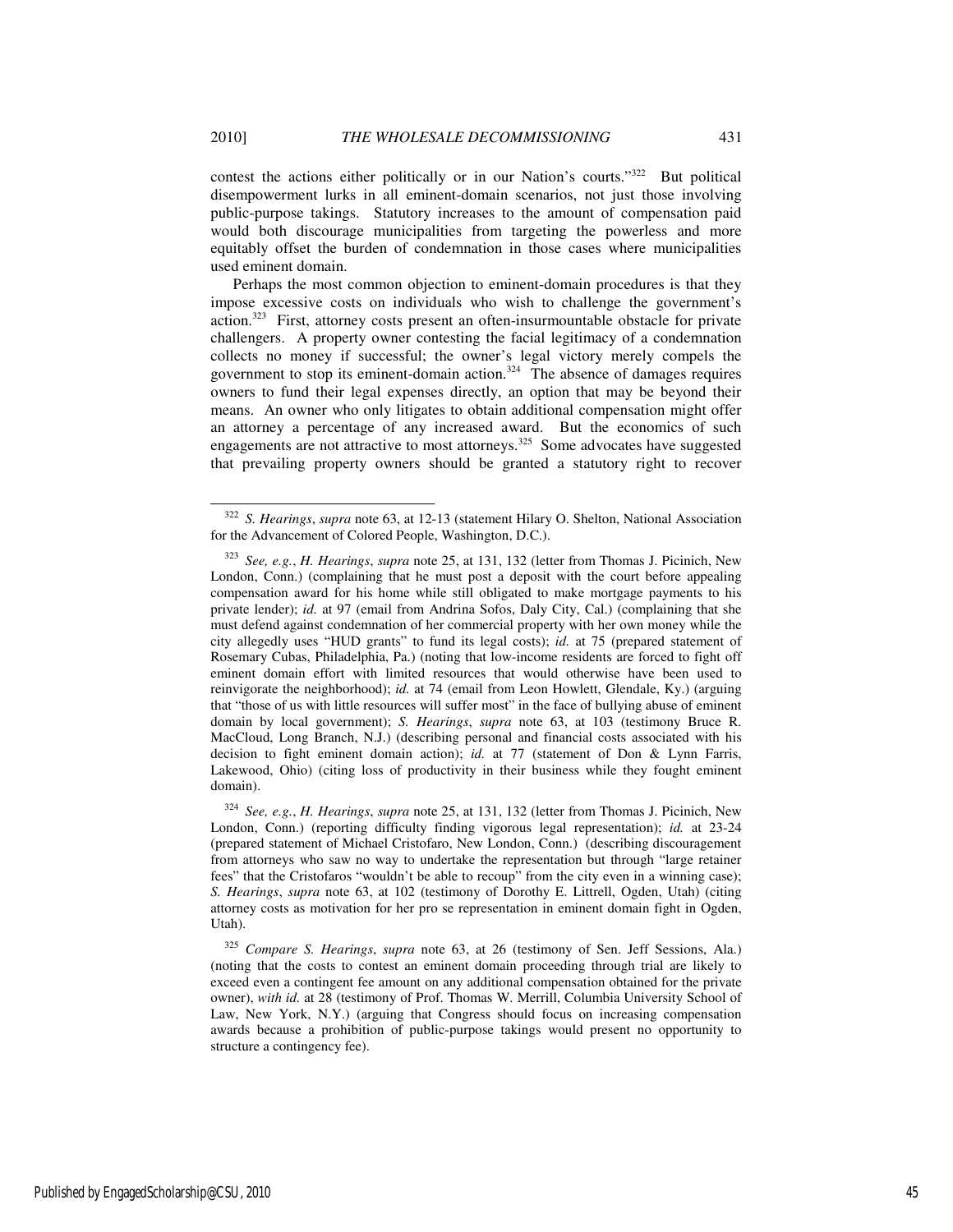attorney fees.<sup>326</sup> Statutory attorney fees, however, risk a flood of litigation. Idiosyncratic value awards force the government to fairly compensate the dispossessed owner, and a Kaldor-Hicks-efficiency standard ensures that governments will not commence unjustified condemnations. These solutions maximize the incentives for negotiated sales between owners and governments, thereby reducing the need for compulsory purchases in the first place. Thus, these solutions reduce the risks associated with a statutory resolution of the attorney-fee challenge by reducing the instances in which the parties will resort to litigation.

Standing problems also present considerable obstacles for property owners. Professor Eagle argues that federal courts wrongly delay standing for property claims couched in constitutional terms. $327$  For instance, a property owner cannot claim a constitutional violation until the city formally initiates eminent-domain proceedings, even when the city announces the possibility of eminent domain years in advance. In addition to being unable to prospectively challenge the legitimacy of the taking itself, owners cannot contest the adequacy of a compensation award until they have received confirmation of the putatively inadequate amount from the condemning authority. $328$ 

The resulting temporal uncertainty presents affected property owners with a Hobson's choice about the maintenance of their property.<sup>329</sup> If they do not invest, they risk foreclosure and building-code enforcement because the mere announcement of the government's intent to use eminent domain does not suspend

<sup>326</sup> *H. Hearings*, *supra* note 25, at 148 (prepared statement of Elaine J. Mittleman, Falls Church, Va.) (noting that contingent fees do not help business or residential tenants, as they will not collect beyond their actual costs, and arguing for statutory recovery of attorneys' fees for successful private litigants).

<sup>327</sup> *S. Hearings*, *supra* note 63, at 68 (testimony Prof. Steven J. Eagle, George Mason University School of Law, Arlington, Va.).

<sup>328</sup> *See, e.g.*, *H. Hearings*, *supra* note 25, at 132 (letter from Thomas J. Picinich, New London, Conn.) (complaining as a homeowner forced to make mortgage payments of \$1,200 per month for two years following the seizure and demolition of his home to preserve his rights to contest his compensation award in court); *id.* at 100-01 (letter from Carl & Arleen Yacobacci, Derby, Conn.) (indicating that extended litigation timeline to challenge any compensation award means that their business would fold long before their claim was resolved).

<sup>329</sup> *See, e.g.*, *id.* at 147 (prepared statement of Elaine J. Mittleman, Falls Church, Va.) (arguing for earlier grant of federal standing to relieve owners' uncertainty while waiting for their taking claims to ripen and noting that delay in eminent domain proceedings leaves owners and commercial tenants at risk that "any funds expended on maintenance or upkeep may be wasted if the building will eventually be torn down"); *id.* at 100 (letter from Carl & Arleen Yacobacci, Derby, Conn.) (complaining that condemning authority maintained a cloud of uncertainty that prevented prudent decision-making by private owners); *S. Hearings*, *supra* note 63, at 44 (statement of Linda Brnicevic & Cameron McEwen, Bound Brook, N.J.) (complaining of municipal authority to seize flooded residential and commercial property at any time during or after the U.S. Army Corps of Engineers' completion of a flood control project, leaving the affected property owners to contemplate whether to repair the flood damage while facing the prospect of eminent domain for a ten- to fifteen-year timeframe); *id.* at 42 (testimony of Robert Blue, Hollywood, Cal.) (noting that the prospect of eminent domain has discouraged his family from making investments in their business or its premises for two years).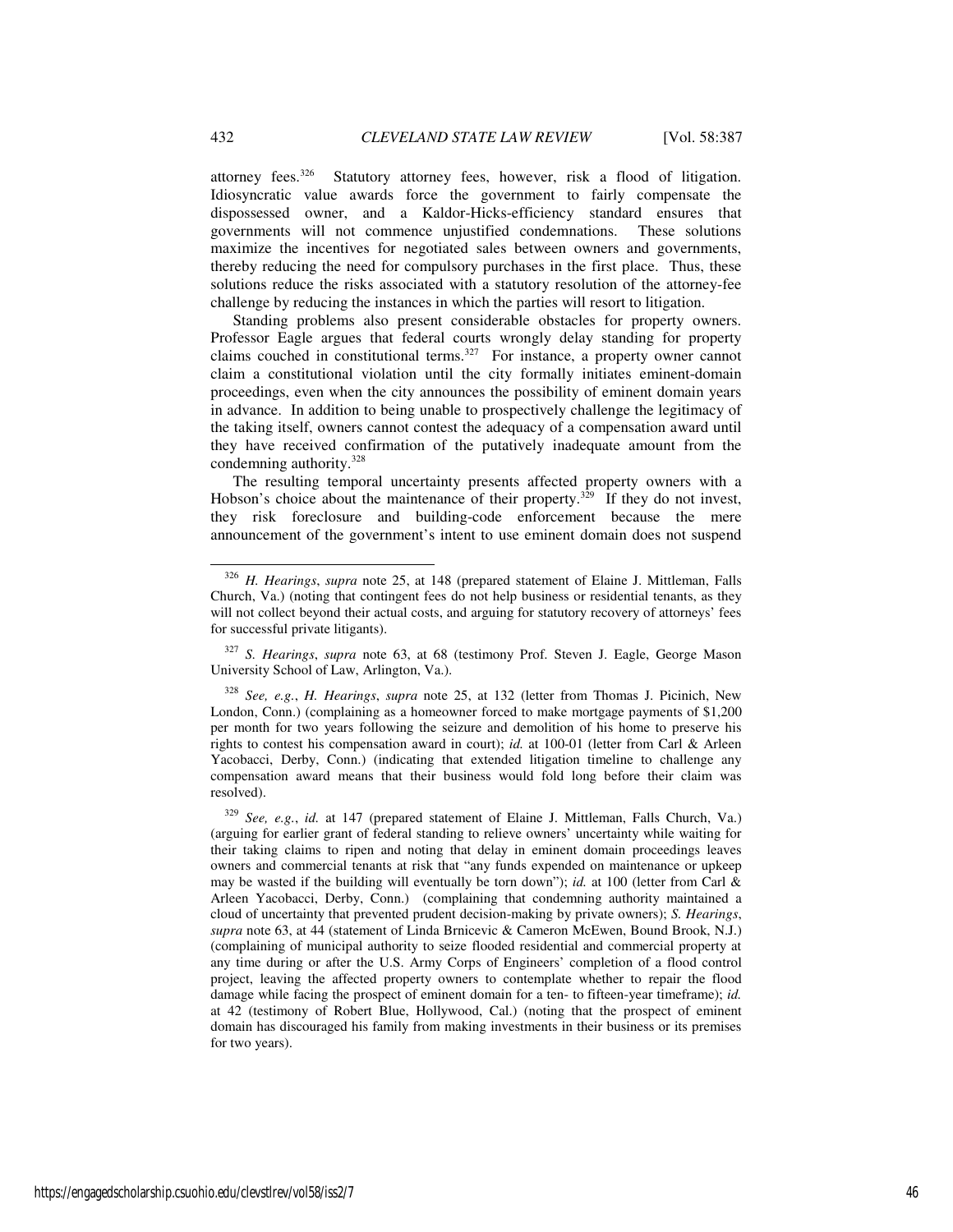the owner's mortgage, property-tax, or maintenance obligations. But if an owner does invest and the threatened seizure occurs, current compensation law makes no allowance for the investment or attempted use that the condemnation cuts short.

When *Kelo* was before the Connecticut Supreme Court, Justice Peter T. Zarella dissented from the majority's approval of New London's condemnations.<sup>330</sup> Justice Zarella argued that the government should have to prove by clear and convincing evidence that the purported benefits were likely to materialize.<sup>331</sup> By putting the condemning authority to its proof at the outset, a clear-and-convincing evidentiary standard coupled with a Kaldor-Hicks-efficiency test for public use enables courts to quickly map the dispositive issues and take the evidence necessary for their resolution.<sup>332</sup> Thus, armed with an effective rule of decision, courts could grant standing earlier and alleviate a significant financial burden on individuals challenging condemnations.

### 2. Benefit-Focused Policy Objections

Even in instances where fair procedures are scrupulously observed, critics note that government officials frequently overvalue the projected economic gains from public projects.<sup>333</sup> Despite lofty promises of economic stimulus and job creation, economic-development projects involving eminent domain often underperform.<sup>334</sup> Eminent-domain opponents argue that economic-development projects can be done without employing eminent domain at all.<sup>335</sup> Critics also insist that smaller economic-development projects—which are less likely to need eminent domain for land assembly—are more likely to succeed.<sup>336</sup> In some cases, cities use eminent

-

<sup>333</sup> *See, e.g.*, *S. Hearings*, *supra* note 63, at 30 (written response of Prof. Steven J. Eagle, George Mason University School of Law, Arlington, Va. to a question submitted by Sen. John Cornyn, Tex.); *see generally* Louis De Alessi, *Implications of Property Rights for Government Investment Choices*, 59 AM. ECON. REV. 13 (1969).

<sup>334</sup> *See, e.g.*, *H. Hearings*, *supra* note 25, at 143 (prepared statement of Elaine J. Mittleman, Falls Church, Va.) (observing that economic-development benefits are frequently overstated); *S. Hearings*, *supra* note 63, at 39 (testimony of Dana Berliner, Institute for Justice, Washington, D.C.) (noting that Toledo, Ohio condemned 83 homes and 16 businesses in 1999 to facilitate expansion of DaimlerChrysler automotive plant only to see significantly less than expected job growth); *see also id.* at 102 (testimony of Dorothy E. Littrell, Ogden, Utah) (noting that Ogden, Utah has debts of \$76 million on projects that failed to live up to economic-development expectations); *id.* at 90 (prepared statement of Institute for Justice, Arlington, Va.) (observing that economic-development benefits are frequently overstated).

<sup>335</sup> *See, e.g.*, *H. Hearings*, *supra* note 25, at 131(letter from Thomas J. Picinich, New London, Conn.) (noting that, while his home was ostensibly needed to create a four-lane access road to the new Pfizer complex and other to-be-determined development, the existing two-lane road "had previously easily handled traffic from the much larger Naval Underwater Sound Lab"); *S. Hearings*, *supra* note 63, at 90 (prepared statement of Institute for Justice, Arlington, Va.).

<sup>336</sup> *See, e.g.*, *S. Hearings*, *supra* note 63, at 77 (testimony of Don & Lynn Farris, Lakewood, Ohio) (suggesting that smaller projects are less risky and better engage citizens as

<sup>330</sup> Kelo v. City of New London, 843 A.2d 500, 574-602 (Conn. 2004) (Zarella, J., dissenting in part), *aff'd*, 545 U.S. 469 (2005).

<sup>331</sup> *Id.* at 596.

<sup>332</sup> For a fuller discussion of the judicial mechanics of this proposal, see *infra* Part IV.A.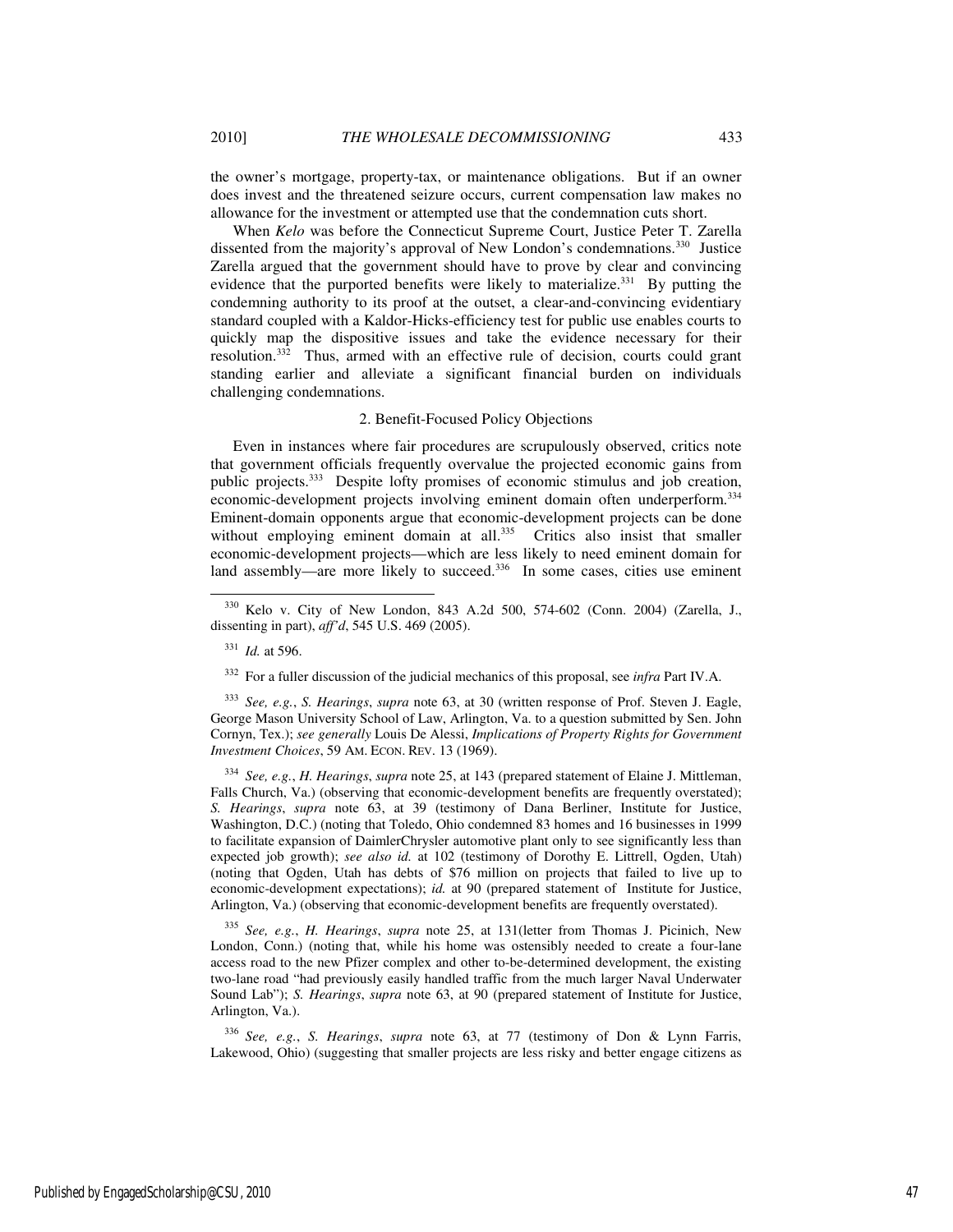domain for a project despite a successful private project nearby that has no coerced land sales.<sup>337</sup> In other cases, the developer never builds the end use that ostensibly justified the condemnation.<sup>338</sup> Furthermore, the use of eminent domain to attract companies pits communities against one another, meaning that the loss of tax base in another—perhaps equally distressed—community offsets the economic benefit realized by the condemning authority.<sup>339</sup> Business relocation decisions are distorted when government subsidy—including low-cost land assembly through eminent domain—encourages businesses to relocate to areas that are not naturally advantageous for the company.<sup>340</sup>

Professor Richard A. Epstein doubts that government officials can be trusted to set aside personal motives and quash high-profile proposals that lack true social benefits.<sup>341</sup> Public officials frequently overinvest in projects to burnish their image.<sup>342</sup> Eminent domain should not be used to execute projects that, while creating the impression of bold leadership, produce only a marginal net social benefit. Such projects are not Kaldor-Hicks efficient and would be barred if courts

j

agents of community improvement); *id.* at 43 (testimony of Robert Blue, Hollywood, Cal.) (citing local newspaper article stating that smaller projects are more likely to succeed).

<sup>337</sup> *See, e.g.*, *id.* at 58-59 (letter from Bart Didden, Port Chester, N.Y.) (stating that Port Chester, N.Y. was condemning his land, despite his signed lease and approved building permits to construct a new CVS drugstore, so that the village could convey the land to a "preferred developer" who planned to install a Walgreens drugstore on the property); *id.* at 42 (testimony of Robert Blue, Hollywood, Cal.) (noting that the property owner across the street is pursuing a comparably-sized redevelopment project with no government subsidy, including no eminent domain).

<sup>338</sup> *H. Hearings*, *supra* note 25, at 74 (email from Leon Howlett, Glendale, Ky.) (noting that, after assembling 1,500 adjacent acres for a Hyundai factory, county condemned his 110 acre farm—only to see Hyundai opt for a site in Alabama); *id.* at 68 (email from "Daniel," Rock Hill, Mo.) (recounting Rock Hill, Mo. aldermen's designation of neighborhood as blighted with no subsequent redevelopment despite passage of nearly a decade and condemnation on another occasion—purportedly to build community center—that resulted in sale to private developer); *id.* at 23 (prepared statement of Michael Cristofaro, New London, Conn.) (describing New London's expropriation of his parents' first home for a sea wall that was never built); *id.* at 10 (testimony of Dana Berliner, Institute for Justice, Washington, D.C.) ("The homes [in New London, Conn.] are—some of them are being taken for something or another. No one knows what. Some of the homes are being taken for an office the developer already [has] said it's not going to build."); *S. Hearings*, *supra* note 63, at 39 (testimony Dana Berliner, Institute for Justice, Washington, D.C.) (noting lack of construction activity at condemned New Cassel, N.Y. site that church congregation intended to build new church on, forcing church to rent elsewhere for years).

<sup>339</sup> *S. Hearings*, *supra* note 63, at 31 (written response of Prof. Steven J. Eagle, George Mason University School of Law, Arlington, Va. to a question submitted by Sen. John Cornyn, Tex.); *id.* at 18 (statement of Prof. Steven J. Eagle, George Mason University School of Law, Arlington, Va.)

<sup>&</sup>lt;sup>340</sup> *Id.* at 17 (statement of Prof. Steven J. Eagle, George Mason University School of Law, Arlington, Va.).

<sup>341</sup> EPSTEIN, *supra* note 242, at 7-18; *see also* Thomas W. Merrill, *Rent Seeking and the Compensation Principle*, 80 NW. U. L. REV. 1561 (1986) (reviewing EPSTEIN).

<sup>342</sup> De Alessi, *supra* note 333, at 19-20.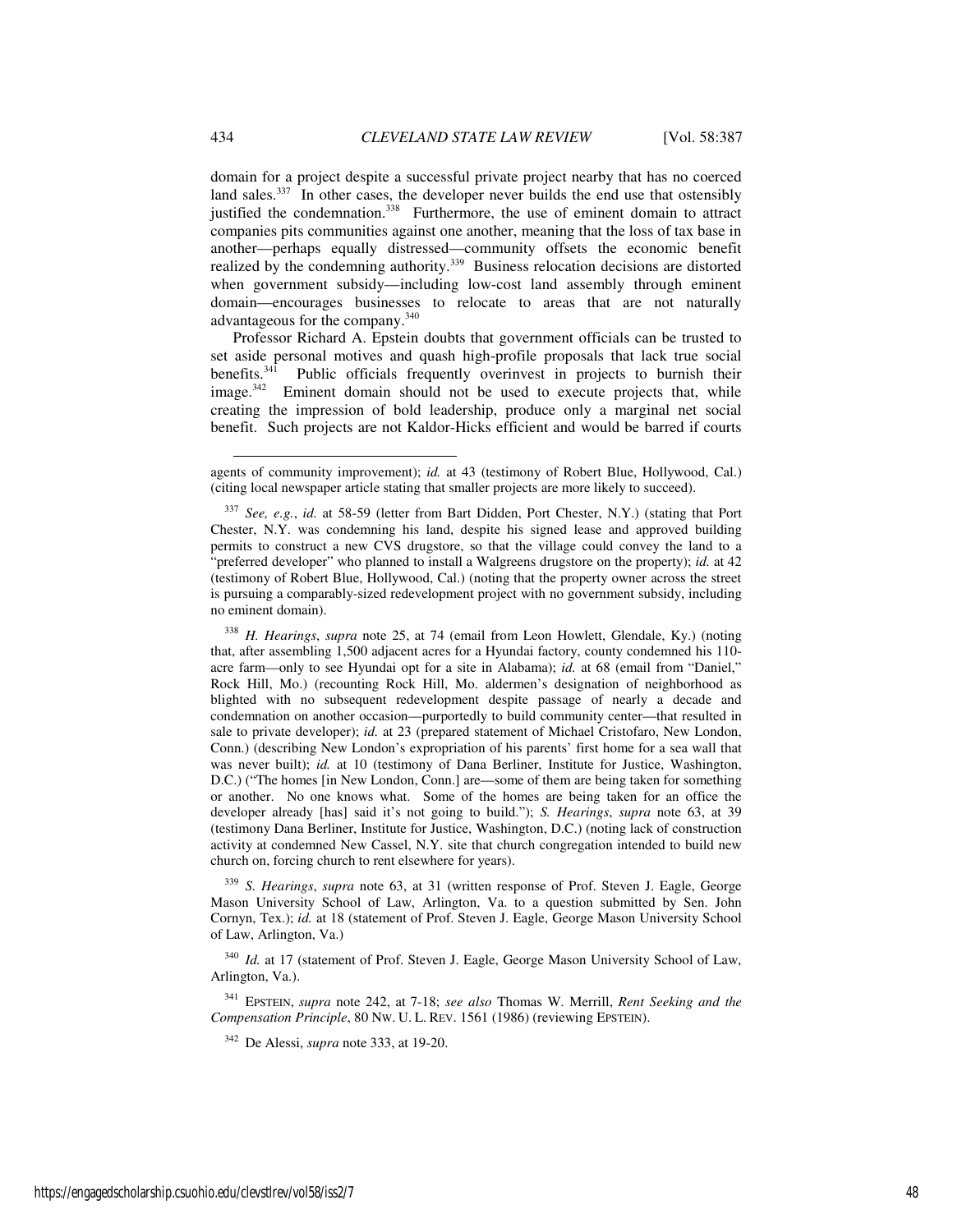interpreted the public-use requirement as requiring such efficiency. Officials sponsoring municipal-contraction proposals prove their own humility by acknowledging the strategic value of retreat. Rapacious or megalomaniacal public officials are unlikely to pursue a wholesale-decommissioning strategy because it lacks both glamour and immediate profit. Also, the cost-savings justification for smart-decline takings is less prone to overstatement than inherently more speculative revenue-enhancing proposals because the municipality's historical capital expenditure and operating expense records are readily available.

In the condemnation context, a pervasive conflict of interest heightens the risk of bad-faith governmental behavior. The opportunity to exercise eminent domain in furtherance of projects that produce collective benefits tempts local government officials to downplay their obligation to safeguard the interests of each individual citizen.<sup>343</sup> As Senator Jeff Sessions remarked, "The city, let's be frank, has a conflict of interest. The city is going to get a lot more property tax, and the county and the State will if you have got an expensive home or an expensive development there than a middle-class home."<sup>344</sup> Professor Eagle concurred, noting:

The path of least resistance for state legislators is to avoid making hard choices concerning taxes, social need, and among programs competing for public funding. It is easier to encourage distressed cities to profit from condemning homes and small businesses, assembling their small lots into large parcels more attractive to commercial development, and transferring these at nominal cost as a subsidy for businesses that might bring jobs and taxes. In a real sense, then, condemnation for economic development is of direct financial benefit to the State."<sup>345</sup>

<sup>343</sup> *S. Hearings*, *supra* note 63, at 18 (statement Prof. Steven J. Eagle, George Mason University School of Law, Arlington, Va.) (noting that the condemning authority's tendency to focus on the logic and quality of the deal, as between that authority and the private developer, ignores the inadequacy of compensation received by individual condemnees).

<sup>344</sup> *Id.* at 25 (testimony of Sen. Jeff Sessions, Ala.); *see also H. Hearings*, *supra* note 25, at 59 (prepared statement of American Farm Bureau Federation, Washington, D.C.) (suggesting that states' interest in maximizing local revenues will limit their interest in denying local governments an opportunity to increase the value of the property tax base by discouraging eminent domain abuse); *id.* at 101 (testimony of Dorothy E. Littrell, Ogden, Utah) (arguing that redevelopment agencies provide an opportunity for elected officials to don a different hat and avoid accountability to the electorate); *id.* at 79 (statement, Dan Freier, Minneapolis, Minn.) (arguing that mayor's support of eminent domain that will adversely affect affordable housing is driven by the mayor's desire for a marquee project to support his upcoming run for a Minnesota State Senate seat); *id.* at 17-18 (statement of Prof. Steven J. Eagle, George Mason University School of Law, Arlington, Va.) (noting that cities and states, because of their dependence upon tax revenues, have an incentive to be obsequious toward private development partners).

<sup>345</sup> *S. Hearings*, *supra* note 63, at 65 (testimony Prof. Steven J. Eagle, George Mason University School of Law, Arlington, Va.); *see also id.* at 13 (statement of Hilary O. Shelton, National Association for the Advancement of Colored People, Washington, D.C.) (noting the self-interest that motivates state and local governments to "replace areas of low property value with those with higher property values"); *id.* at 7 (statement of Susette Kelo, New London, Conn.) (arguing that taking of her home and others was simply to increase municipal tax revenues).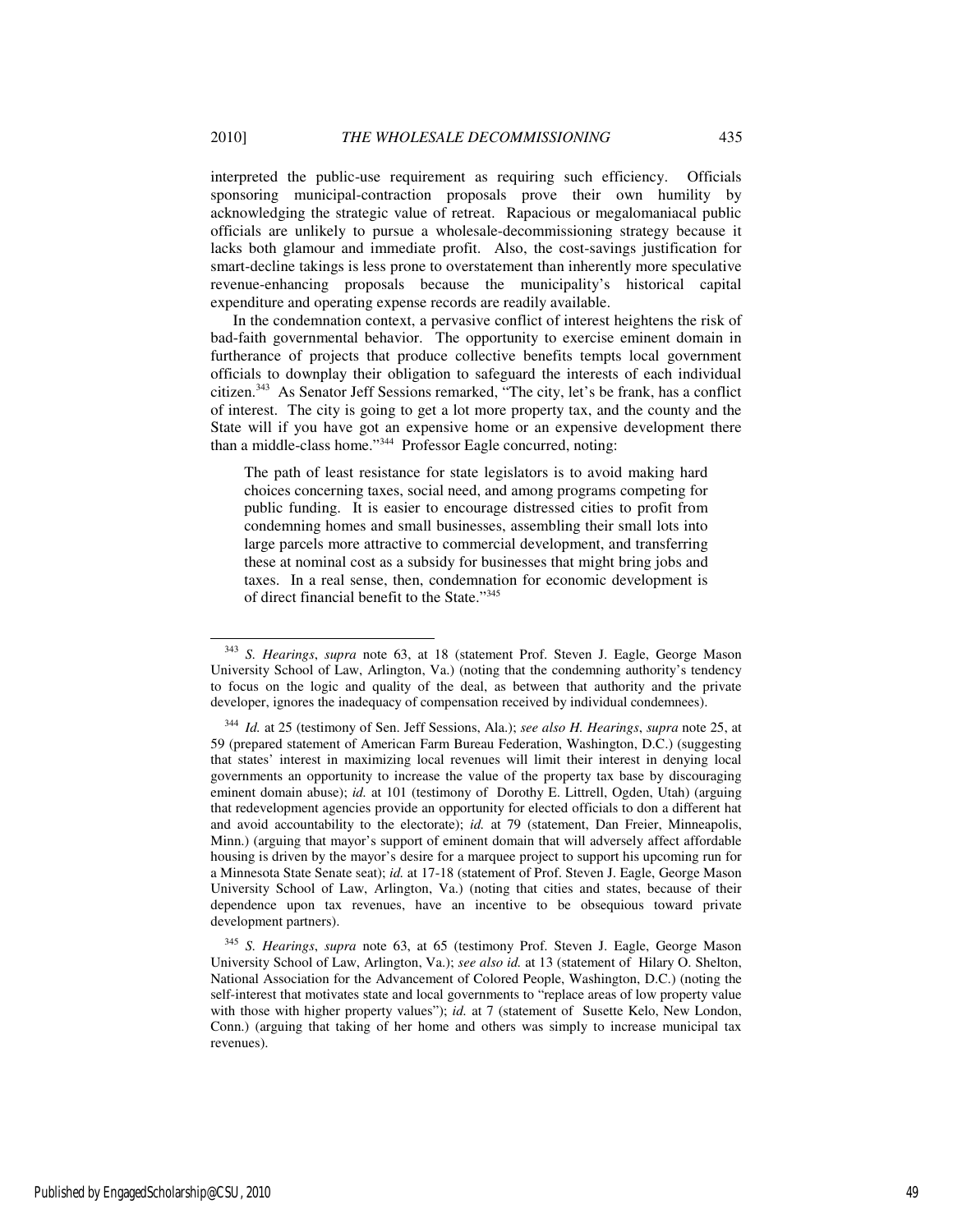Justice Sandra Day O'Connor argued in her *Kelo* dissent that it is hard to separate redevelopment-taking gains that accrue to the city from those that benefit the private developer.<sup>346</sup>

Used wantonly, eminent domain exposes the government to accusations that the development proposal is merely an expression of preference for certain land uses.<sup>347</sup> As Mr. Shelton observed, "Many studies contend that the goal of many of these displacements is to segregate and maintain the isolation of the poor, minority, and otherwise outcast populations."<sup>348</sup> A related concern is that eminent domain constitutes a reverse wealth transfer from the less fortunate to those at the top of the local political and economic hierarchy.<sup>349</sup> Justice O'Connor's oft-quoted remark eloquently conjures the image of a grasping government bent on reverse wealth transfers: "The specter of condemnation hangs over all property. Nothing is to prevent the state from replacing any Motel 6 with a Ritz-Carlton, any home with a shopping mall, or any farm with a factory."<sup>350</sup> The Institute for Justice warns that eminent domain for economic development opens the door to land speculation by the city itself.<sup>351</sup> All too often the actions of local condemning authorities confirm these

<sup>348</sup> *S. Hearings*, *supra* note 63, at 12 (statement of Hilary O. Shelton, National Association for the Advancement of Colored People, Washington, D.C.).

<sup>349</sup> *Id.*; *see also id.* at 69 (testimony of Prof. Steven J. Eagle, George Mason University School of Law, Arlington, Va.); *id.* at 26 (testimony of Sen. Jon Kyl, Ariz.); *id.* at 17 (statement of Prof. Steven J. Eagle, George Mason University School of Law, Arlington, Va.).

 $350$  Kelo v. City of New London, 545 U.S. 469, 503 (2005) (O'Connor, J., dissenting). For favorable citations to Justice O'Connor's remark, see, e.g., *S. Hearings*, *supra* note 63, at 4 (statement of Sen. John Cornyn, Tex.).

<sup>351</sup> *S. Hearings*, *supra* note 63, at 88 (prepared statement of Institute for Justice, Arlington, Va.).

<sup>&</sup>lt;sup>346</sup> *Id.* at 70 (testimony Prof. Steven J. Eagle, George Mason University School of Law, Arlington, Va.) (quoting O'Connor's *Kelo* dissent at 545 U.S. at 502); *see also id.* at 17 (statement of Prof. Steven J. Eagle, George Mason University School of Law, Arlington, Va.).

<sup>347</sup> *See, e.g.*, *H. Hearings*, *supra* note 25, at 69 (prepared statement of Ken Taylor, Wayne, Pa.) (asserting that public-purpose takings constitute "a financially-motivated class, [sic] war"); *id.* at 61 (prepared statement of Carla J. Zambelli, Haverford, Pa.) (calling publicpurpose takings "economic segregation and class warfare"); *id.* at 59 (prepared statement of American Farm Bureau Federation, Washington, D.C.) (noting that agricultural use, because it generates a lower return on investment in land, is more vulnerable to eminent domain for economic development); *id.* at 42 (testimony of Michael Cristofaro, New London, Conn.) (arguing that the New London redevelopment plan sought the replacement of poor and middle-class homeowners by a residential elite); *S. Hearings*, *supra* note 63, at 7 (statement of Susette Kelo, New London, Conn.) (arguing that the New London redevelopment plan sought the replacement of poor and middle-class homeowners by a residential elite). Notably, good national data regarding the prevalence of eminent domain was not available when Congress was considering legislative responses to *Kelo*. U.S. GOV'T ACCOUNTABILITY OFFICE, REPORT TO CONGRESSIONAL COMMITTEES, EMINENT DOMAIN: INFORMATION ABOUT ITS USES AND EFFECT ON PROPERTY OWNERS AND COMMUNITIES IS LIMITED 13-14 (2006) (GAO-07-28), *available at* www.gao.govcgi-bin/getrpt?GAO-07-28; *see also* Jesse Saginor, Eminent Domain and Its Use as an Economic Development Tool 279 (2006) (unpublished Ph. D. dissertation, Cleveland State University), http://proquest.umi.com/pqdweb?did=1172122571 &sid=10&Fmt=6&clientId=3951&RQT=309&VName=PQD&cfc=1.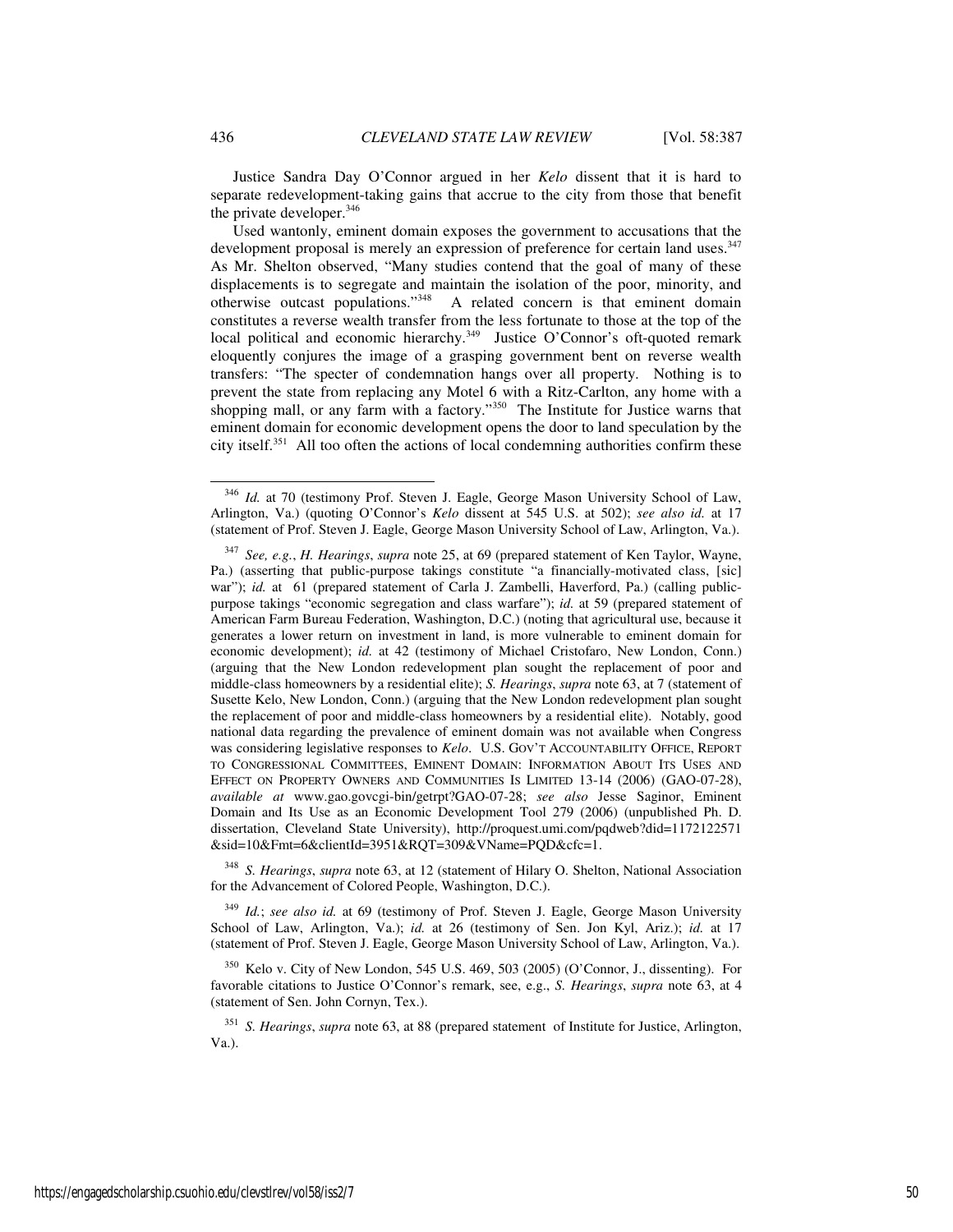the core injustice in most eminent-domain abuse cases is a compensation problem, not a scope-of-the-takings-power problem. Requiring condemning authorities to adequately compensate the affected owners renders accusations of wealth transfer untenable. The owners' wealth will change its form, but the overall value of that wealth remains the same.

Another common charge against public-purpose takings is that they constitute a conspiracy of government officials and private elites to dispossess ordinary citizens.<sup>353</sup> As Professor Eagle observed about Justice Stevens' inclusionary planning process in *Kelo*:

<sup>352</sup> *See, e.g.*, *H. Hearings*, *supra* note 25, at 69 (prepared statement of Stanford Cramer, Harrisburg, Pa.); *S. Hearings*, *supra* note 63, at 137 (testimony of Daniel P. Regenold, Cincinnati, Ohio) (noting that Evendale, Ohio employed the threat of eminent domain to gain control over owners because it was advised that "everyone was doing it"); *Id.* at 44 (statement of Linda Brnicevic & Cameron McEwen, Bound Brook, N.J.) (recounting story of Bound Brook, N.J., where city officials responded to the worst flood on record by commencing eminent domain to replace the flooded residential and commercial buildings with "a private developer's office park"); *Id.* at 37 (testimony of Dana Berliner, Institute for Justice, Washington, D.C.) (arguing that *Kelo* has only encouraged governments to take property for private development and listing examples).

<sup>353</sup> *See, e.g.*, *H. Hearings*, *supra* note 25, at 142 (news article submitted by Bart Didden, Port Chester, N.Y.) (submitting newspaper article detailing the unseemly connections between village officials, a private developer, and local attorneys condemning land for economicdevelopment project); *id.* at 131 (letter from Thomas J. Picinich, New London, Conn.) (claiming, as a homeowner, that "a Pfizer executive's wife organized the theft of my neighborhood"); *id.* at 103 (testimony of Brian Calvert, Derby, Conn.) (accusing "multi billionaire company" of colluding with government to use eminent domain to obtain land at below-market prices); *id.* at 100 (letter from Carl & Arleen Yacobacci, Derby, Conn.) (complaining that condemning authority allowed developer to miss several planning deadlines while significantly altering project scope); *id.* at 77 (email from Nick Ericson, Duluth, Minn.) (accusing Duluth Housing Redevelopment Authority of preferential letting of contracts in connection with public housing at private homeowner's expense); *id.* at 63 (prepared statement of Dr. Eni Foo, Ardmore, Pa.) (relating opinion that township's efforts to condemn their restaurant was intended to convey title to "a powerful and rich developer"); *id.* at 62 (email from Rosa Sutton Holmes, Riviera, Fla.) (bemoaning the taking of a close friend's property in West Palm Beach, Fla. for the benefit of other private owners, CSX Transportation, and the State of Florida without proper payment); *S. Hearings*, *supra* note 63, at 138 (testimony of John Seravalli, Daytona Beach, Fla.) (complaining that St. Louis, Mo. ground lessees made sizable contributions to local politicians in exchange for condemnation of ground lessor's underlying land and title transfer to ground lessees); *id.* 124-25 (letter from Barbara J. Morley, Lincoln, Neb.) (complaining of expropriation to benefit "the politically powerful" who delayed and then constructed a failed low-income housing project, despite owner's significant plans for redevelopment and fresh investment); *id.* at 103 (testimony of Bruce R. MacCloud, Long Branch, N.J.) (reporting city's selection of private developer subsequently imprisoned for bribery and extortion of public officials elsewhere—as the beneficiary of redevelopment plan that employed eminent domain extensively); *id.* at 83 (testimony of Michael B. Hetzel, Shady Cove, Or.) (reporting developer's use of political connections to expropriate twenty-year owner's property to create dead-end street into gated residential subdivision despite owner's voluntary offer to sell and subsequent thirty-percent price reduction); *id.* at 81-82 (letter from Wright Gore III, Freeport, Tex.) (reporting that wellconnected developer never approached waterfront property owners with offer for voluntary purchase, instead inducing city officials to employ eminent domain); *id.* at 77 (statement of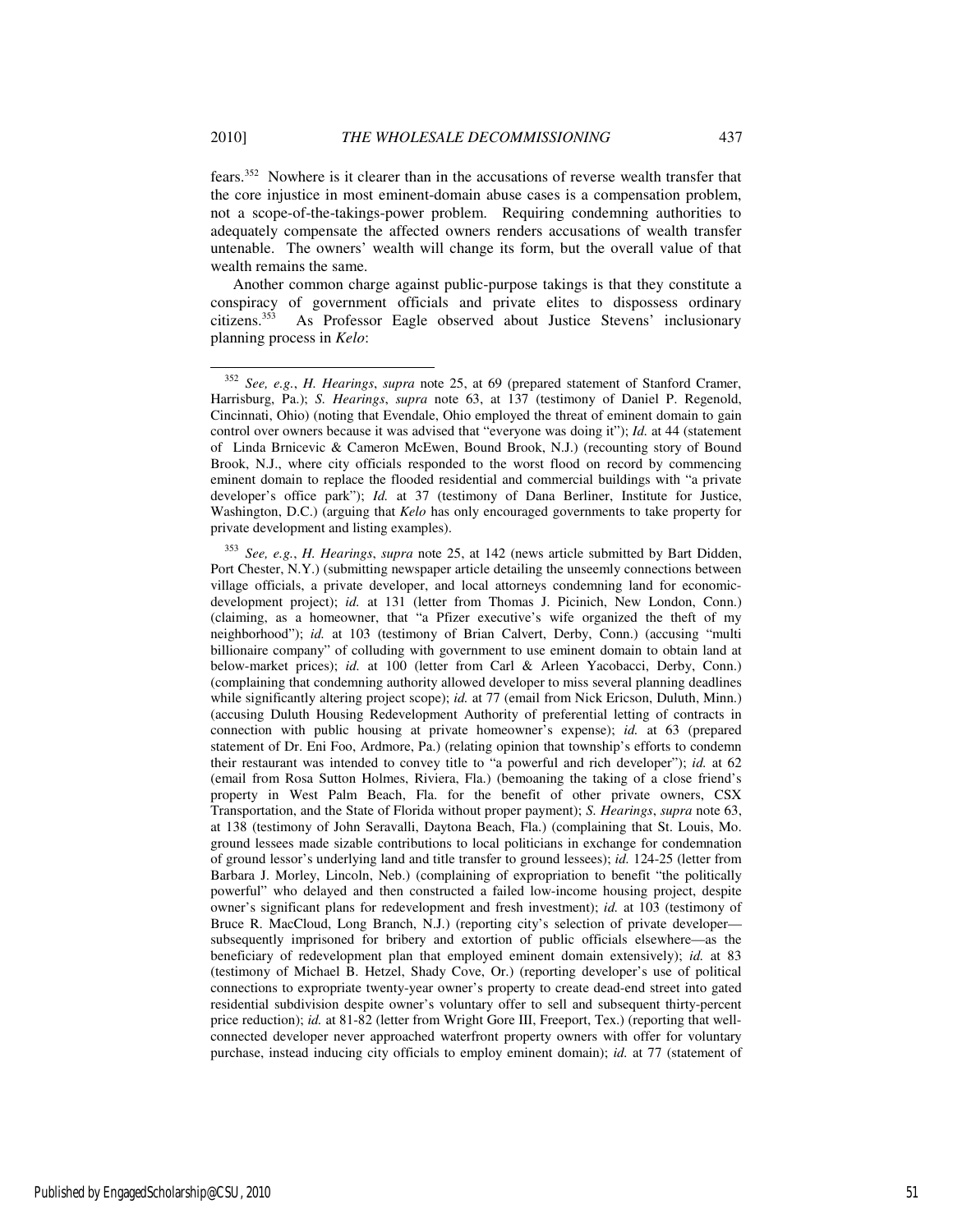This description seems somewhat na[ï]ve. In most communities, political, commercial and financial elites are personally well-acquainted and connected through a multitude of social, civic and professional relationships. One hand washes the other. This does not necessarily imply corruption or overt favoritism. Nevertheless, in the nature of things, the well-connected have a decided advantage. For these groups, the raw material of both civic and personal gain is often the property of the less well-off and less well-connected.<sup>354</sup>

This sort of abusive civic conspiracy can arise as easily in a direct-governmentuse, common carrier, or blight-remediation taking as in an economic-development taking.<sup>355</sup> Once again, including subjective value in the amount of compensation paid provides a solution by reducing the profitability of collusive land deals.

### 3. Cost-Focused Policy Objections

Cost-centered arguments against public-purpose takings focus on either the social costs of rendering property rights ephemeral or the inadequacy of the compensation granted to the affected property owner. Individual fairness is central to my proposed resolution of the eminent-domain controversy. Accordingly, I postpone its treatment until the full discussion of that solution in Part IV of this Note, $356$  addressing only the social-cost objections here among the policy considerations associated with the scope of the public-use requirement. A common pragmatic objection to eminent domain is that security of ownership encourages individual owners to husband scarce

Don & Lynn Farris, Lakewood, Ohio) (reporting that mayor and private developer signed memorandum of understanding to use eminent domain to support developer's project without public discussion); *id.* at 56 (statement of Dr. Mark T. Dahl, Afton, Minn.) (suggesting that subdivision developer and former planning commissioner requested mayor and city council to condemn land of other private owners to provide an intended subdivision with a second access road); *id.* at 49 (opening statement of Sen. Sam Brownback, Kan.) (noting that Norwood, Ohio initiated condemnation action using a blight study commissioned by the developer who stood to take title to the properties after their condemnation).

<sup>354</sup> *S. Hearings*, *supra* note 63, at 17 (statement of Prof. Steven J. Eagle, George Mason University School of Law, Arlington, Va.); *see also H. Hearings*, *supra* note 25, at 110-11 (prepared statement of Dr. Roger Pilon, Cato Institute, Washington, D.C.); *S. Hearings*, *supra*  note 63, at 69 (testimony Prof. Steven J. Eagle, George Mason University School of Law, Arlington, Va.); *id.* at 30 (written response of Prof. Steven J. Eagle, George Mason University School of Law, Arlington, Va. to a question submitted by Sen. John Cornyn, Tex.) (describing how private parties can identify "arbitrage opportunities" in real estate markets and extract excess value through an opaque partnership with government involving eminent domain and subsequent aggregation of parcels); *id.* at 8 (statement of Susette Kelo, New London, Conn.) (asking Congress to send a message to "special interests" that benefit from eminent domain abuse).

<sup>355</sup> *See, e.g.*, *S. Hearings*, *supra* note 63, at 127 (statement of Daryl Penner, Kansas City, Mo.) (decrying condemnation of 70-year-old tuxedo-rental store with large downtown clientele and significant square footage to make way for new sports arena and 18-story corporate headquarters favored by civic elites); *id.* at 126 (testimony of Gopal K. Panday, Long Branch, N.J.) (arguing that city's blight designation is a falsehood designed to transfer private property to the hands of a favored developer).

<sup>356</sup> *See infra* Part IV.C.1.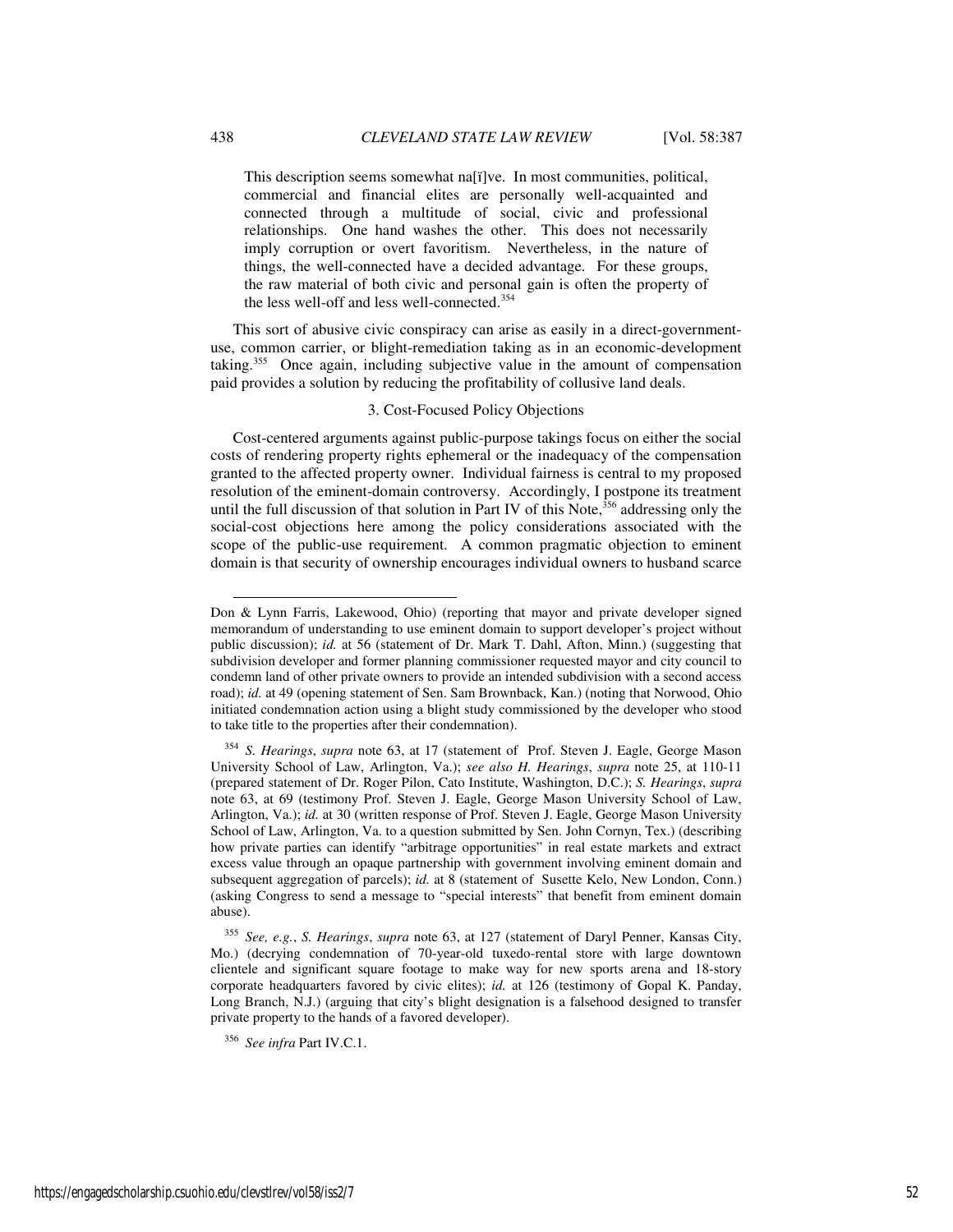resources and to deploy those resources in value-maximizing ways.<sup>357</sup> Eminent domain arguably imposes demoralization costs on the community by destroying the incentive to productivity that secure private ownership generates.<sup>358</sup> As Mr. Shelton observed:

The incentive to invest in one's community financially and otherwise directly correlates with the confidence in one's ability to realize the fruit of such efforts.

By broadening the permissible uses of eminent domain in a way that is not limited by specific criteria, many minority neighborhoods will be at increased risk of having property taken, and there will be even less incentive to engage in community-building and improvement.<sup>359</sup>

It is important to recall that wholesale decommissioning is economically justifiable only where the husbandry and useful employment of urban land has largely ceased.<sup>360</sup> Used judiciously, eminent domain in response to urban abandonment is more likely to spur investment than to retard it.

Manhattan's colonial history provides a useful example of how eminent domain can catalyze productive investment. New York's unique colonial charter gave the municipal corporation control over significant real-estate holdings.<sup>361</sup> This control became a major source of municipal power and the management of its real estate became the principal activity of colonial city government.<sup>362</sup> In its humble early years, New York City granted land to private citizens with an understanding that the city would repossess the property if the recipient failed to either develop the property as required or maintain the improvements on an ongoing basis.<sup>363</sup> This creative use of land grants and eminent domain mobilized private enterprise toward certain

<sup>357</sup> *See, e.g.*, RICHARD A. POSNER, ECONOMIC ANALYSIS OF THE LAW 32 (7th ed. 2007).

<sup>358</sup> Michelman, *supra* note 31, at 1165; *see also H. Hearings*, *supra* note 25, at 75 (prepared statement of Rosemary Cubas, Philadelphia, Pa.) (arguing that eminent domain discourages low-income communities trying to improve their surroundings); *id.* at 73 (prepared statement of Cristina Huerta Rodriguez, Ogden, Utah) (expressing hesitancy to make desired improvements such as planting a garden, interior painting, and installing new carpet because of uncertainty regarding their continued ownership); *id.* at 71 (email from John & Barbara Bernwell, St. Louis, Mo.) (decrying uncertainty generated by Rock Hill, Mo. eminent domain action as the cause of prevarication as to whether or not they should build a deck and wheelchair lift to assist the handicapped husband in entering and leaving the home); *S. Hearings*, *supra* note 63, at 76 (testimony of Prof. Steven J. Eagle, George Mason University School of Law, Arlington, Va.) (characterizing eminent domain for economic development as "socially demoralizing"); *id.* at 42 (testimony of Robert Blue, Hollywood, Cal.) (noting that the prospect of eminent domain has discouraged his family from making investments in their business or its premises for two years).

<sup>359</sup> *S. Hearings*, *supra* note 63, at 13 (statement of Hilary O. Shelton, National Association for the Advancement of Colored People, Washington, D.C.).

<sup>360</sup> *Shrinking Cities*, *supra* note 7, at 34.

<sup>361</sup> HARTOG, *supra* note 229, at 21-23.

<sup>362</sup> *Id.* at 33-34, 43.

<sup>363</sup> *Id.* at 51-52.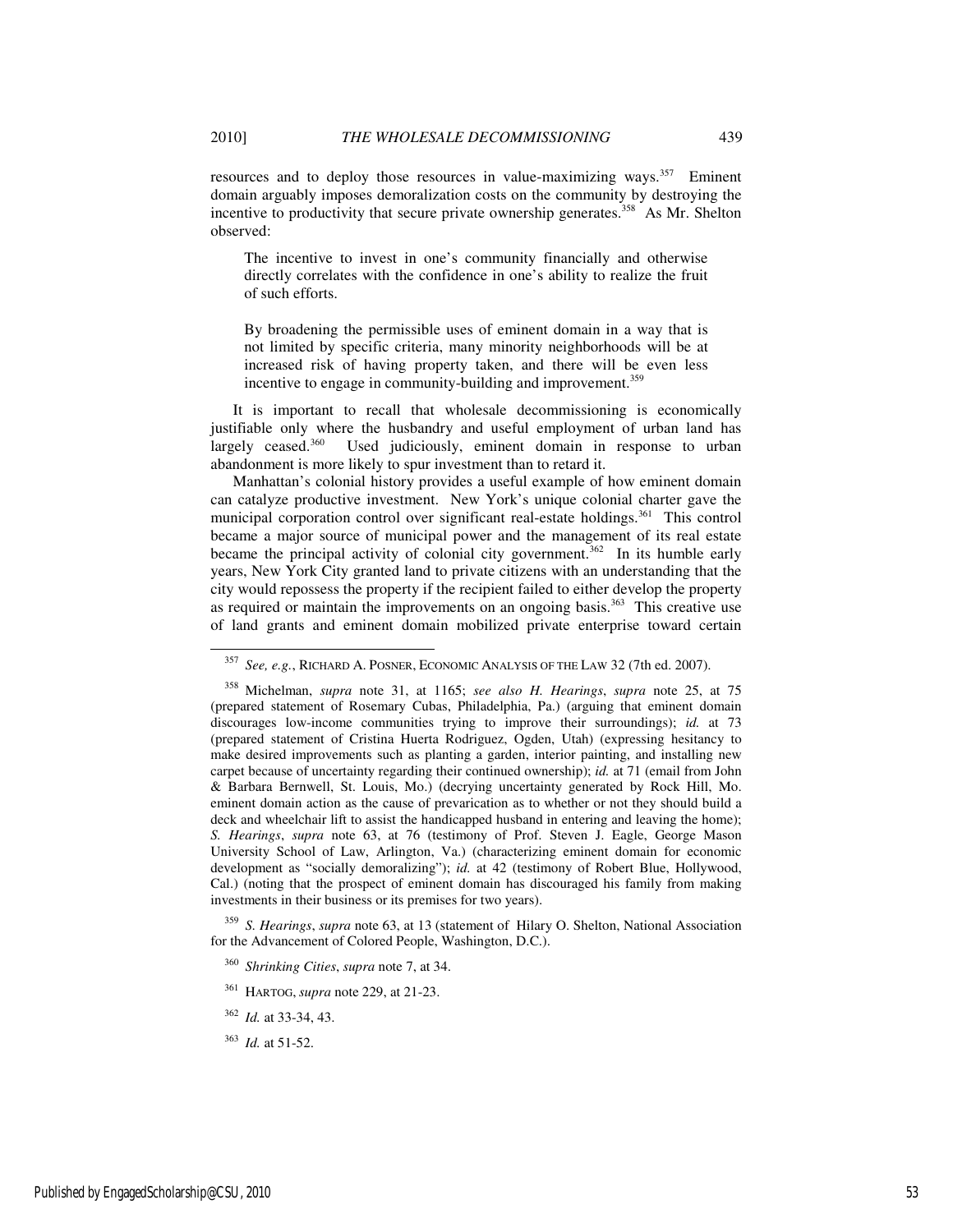desired economic activities, particularly the development of public infrastructure such as streets and wharfs.<sup>364</sup> Reinforcing the city government's stewardship role, colonial New York could repossess its waterlot grants if the owner failed to develop and maintain the property in a manner beneficial to the community as a whole.<sup>365</sup>

An emphasis on productive use as a justification for ownership reinforces the understanding of America as a democratic meritocracy founded on personal responsibility and hard work.<sup>366</sup> Professor Michelman called this theory of property a "social functionary" approach.<sup>367</sup> As he noted, "an owner viewed as a social functionary seems to have no moral claim [to property]. . . . The justification for his ownership is his functional, not his personal merit. His province is to husband, cultivate, and manage in the interest of all."<sup>368</sup> If landowners know that fallow urban property might be subject to seizure, they will be more likely to use the land productively themselves or sell it to someone who will. At the same time, the constitutional requirement of just compensation for any taking redeems for them the personal wealth that the property represents in their hands. Wholesale decommissioning produces social-functionary benefits at the community level, as well. The strategy geographically concentrates those parties who are willing to invest in urban markets.<sup>369</sup> This concentration will foster synergies between private parties and allow government to support those parties at lower cost.<sup>370</sup>

#### IV. SMART DECLINE, JUST COMPENSATION, AND KALDOR-HICKS EFFICIENCY

Eminent-domain abuse is real. Unfortunately, that abuse is not limited to publicpurpose takings. Considering eminent domain in the smart-decline context deflates obfuscatory rhetoric and reframes ossified debates about public-purpose takings. The adoption of a Kaldor-Hicks-efficiency test will focus judicial attention on a comparison between the gains to society from the taking and its harm to individual owners. Combining this focus with an insistence on full economic recovery by the dispossessed owners will prevent eminent-domain abuse, regardless of the intended subsequent use of the land.

## *A. Public Use, Judicial Competence, and a Proposed Solution*

In one glaring instance of eminent-domain abuse, the Susquehanna Area Regional Airport Authority sought to condemn the business property of Stanford Cramer, a private airport-parking operator at the Harrisburg, Pennsylvania airport.<sup>371</sup>

j

<sup>367</sup> *See generally* Michelman, *supra* note 31, at 1206-08.

<sup>368</sup> *Id.* at 1207.

<sup>369</sup> *Shrinking Cities*, *supra* note 7, at 34-35.

<sup>370</sup> *Id.*

<sup>371</sup> *H. Hearings*, *supra* note 25, at 69 (prepared statement of Stanford Cramer, Harrisburg, Pa.).

<sup>364</sup> *Id.* 

<sup>365</sup> *Id.*

<sup>366</sup> *But see S. Hearings*, *supra* note 63, at 41 (testimony of Dana Berliner, Institute for Justice, Washington, D.C.) (contending that eminent domain contradicts American values of hard work and independence).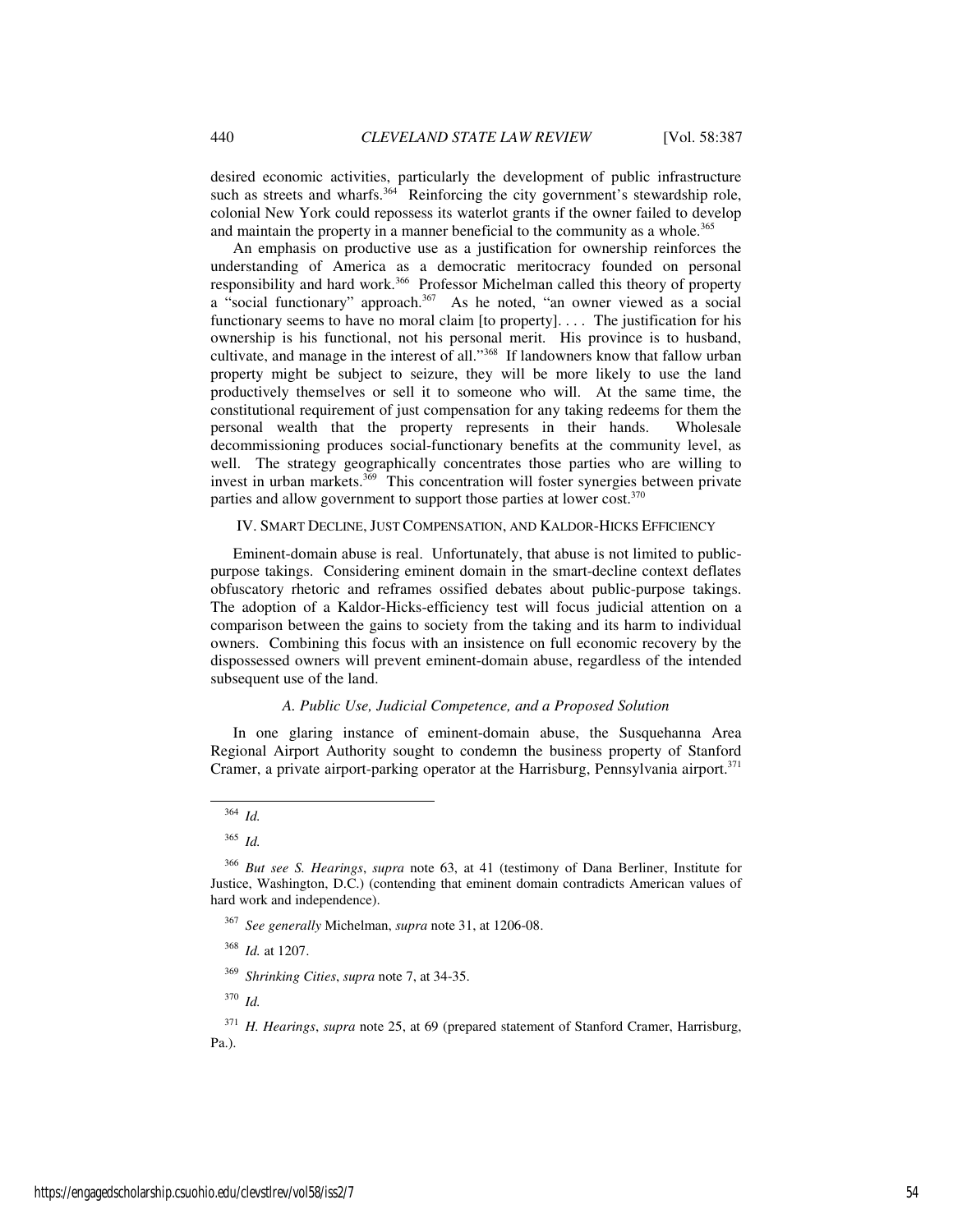Ostensibly, the Airport Authority needed the private operator's property for "airport purposes" or "for a cargo facility and airport repair area," but one inevitable consequence of the condemnation would be to establish a parking monopoly for the airport-owned parking facility.<sup>372</sup> In a vivid illustration of the conflict-of-interest problem that permeates this area of the law, the Airport Authority board voted on whether to condemn property. $373$  The taking in this instance is a direct-governmentuse taking, not a public-purpose taking, but the odor of injustice hangs as heavily here as in any other case. As the property owner put it, "Although the [*Kelo*] ruling does not directly impact my case, it has done so indirectly. The ruling has put a spotlight on all eminent domain cases and how unfair the process can be."374

Consider also Daryl Penner's case in Kansas City, Missouri, where eminent domain forced his tuxedo-rental business to exchange large quarters in a competitively advantageous downtown location for premises at a distant mall.<sup>375</sup> Despite being subsequently used for economic redevelopment, the city seized Mr. Penner's land in a blight-remediation taking, not a *Kelo*-style economicredevelopment taking.<sup>376</sup>

Among the myriad stories of eminent-domain abuse that emerged in the wake of *Kelo*, none presents a more poignant argument for the subjective value of land than Mississippi landowner Mark Bryant's letter to Congress. His plaintive request is so rich with troublesome valuation problems that it is worth quoting at length:

Our family owns a tract of land that has been in our family for generations. My father had inherited this land from his mother who had inherited it from her parents. The foundation stones of the log cabin occupied by my great-grandparents still remain on the property underneath a magnolia tree that is one of the largest most people have ever seen. It has been my dream that one day I would build a house on that property for my family. That dream is now destroyed.

An oil company [told us they were planning a pipeline] through our property. We informed them at the time that we were not interested in selling the land or in granting an easement. They told us that if we didn't agree, they could take the land by eminent domain. Some other families in the area did not want to give up their land either, but gave into [sic] coercion and the threat of eminent domain court proceedings which they could ill afford.

My family and I chose to try and fight the effort, . . . We knew that this company's pipeline was not a public utility, and the only ones who would benefit from this venture would be the company's stockholders. . . . Our attempt to force the company to prove "public use" was futile....

<sup>372</sup> *Id.* 

<sup>373</sup> *Id.* 

<sup>374</sup> *Id.* at 70.

<sup>375</sup> *S. Hearings*, *supra* note 63, at 127 (letter from Daryl Penner, Kansas City, Mo.).

<sup>376</sup> *Id.*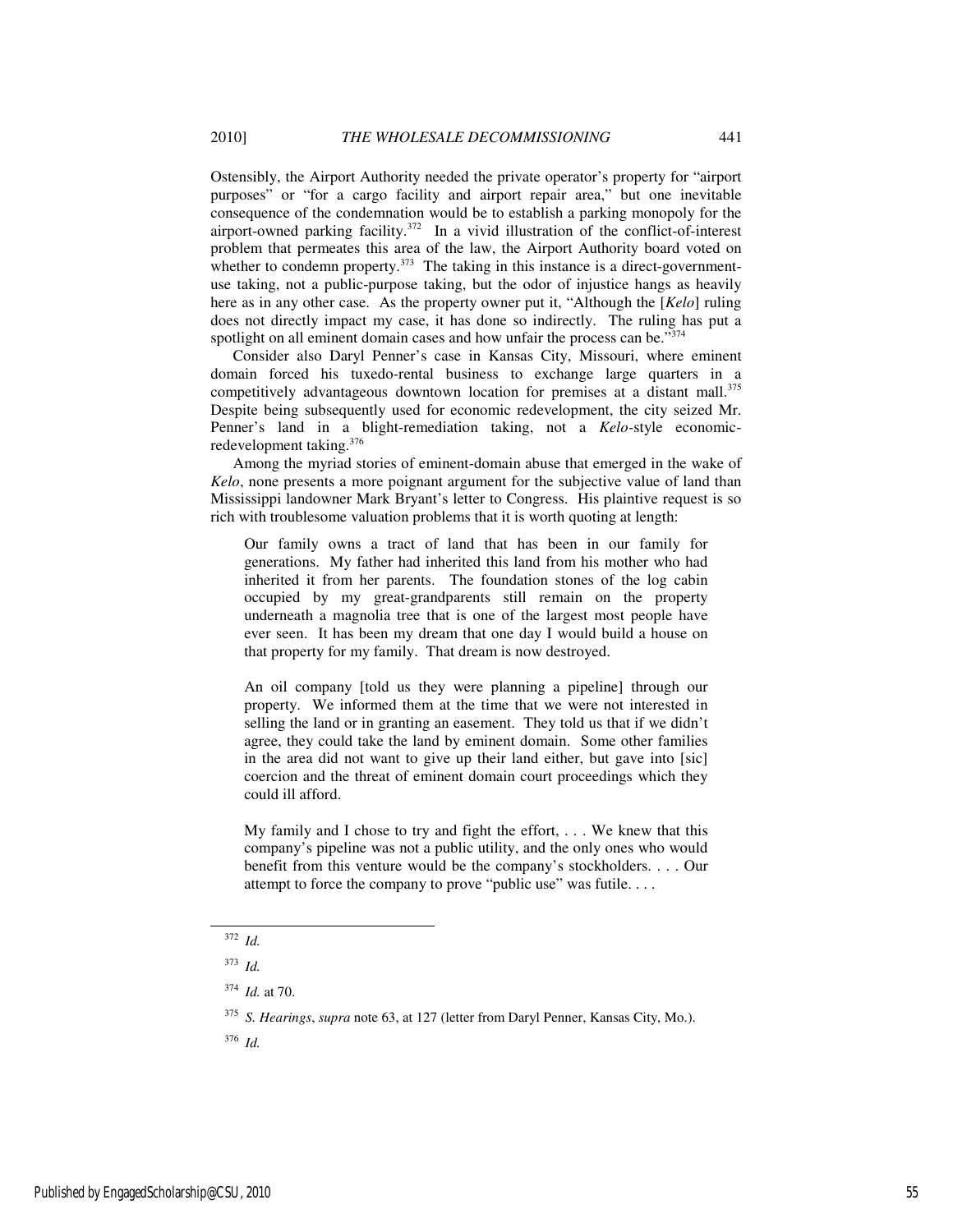We believe that this taking was unnecessary, that this company modified or changed the route of this pipeline to avoid other properties prior to bringing their legal proceedings against us, even through they denied in court that they could not [sic] change the route for anyone. It is believed that the company favored the well-connected in determining the final route of this pipeline. The route does not cross the state in a straight line, but zig-zags across the countryside, avoiding some properties entirely, for no apparent reason.

My father served in this nation's military and retired to our farm in Mississippi to raise three sons on land that he hoped to leave to them. My mother, his widow, is 77 years old and had hoped to spend the twilight years of her life knowing that this land would pass to her sons to build their homes on. I cannot describe how heartbroken she was when she realized that the old magnolia tree would be cut down, and that the ancestral home site would be wiped away by bulldozers. My two brothers and I have also served this country and had hopes of raising our families on this land. That won't happen for me and my family. The place where I had planned on building a home, the best part of the property, will have a pipeline running through it, and the "just compensation" for losing this dream of a future home is not enough to buy a similar tract of land with such an ideal home site somewhere else. My father, my brothers, and I wore uniforms and protected this nation, believing that this nation's government would, in turn, protect our rights. We were mistaken.

The legal system called us "defendants," yet we had done no wrong to be accused of, except that we had resisted the will of powerful men. Our land had been "condemned," yet there was no slum. The land was plentiful with trees, many planted by hand by my family, and wild game.

This experience has left us with no faith in our legal system and no confidence in our government or our laws. Our government has given the power of eminent domain to private entities whose only god is money and whose only motive is profit. $377$ 

Mr. Bryant's letter recapitulates all of the major objections to eminent domain. He is the quintessential sympathetic owner. First, he frames his plea in compelling fashion. His plainspoken exposition of the issues lends his viewpoint credibility. He lays out a clear and rational claim to idiosyncratic value, touching on the family's husbandry of the land and the sentimental value of the homestead. Simultaneously, Mr. Bryant employs a mystical tone that subtly invokes sacred symbols. The image of the expansive magnolia tree shading the ancestral cornerstone gives physicality to his dream of eventually building his own home on the site. Mr. Bryant also characterizes his adversaries as disciplines of Mammon, aligning himself allegorically with the Christ that threw the money-changers from the temple. He also poignantly juxtaposes his family's military service for the common good with

<sup>&</sup>lt;sup>377</sup> *Id.* at 52-53 (statement of Mark Bryant, Smith County, Miss.).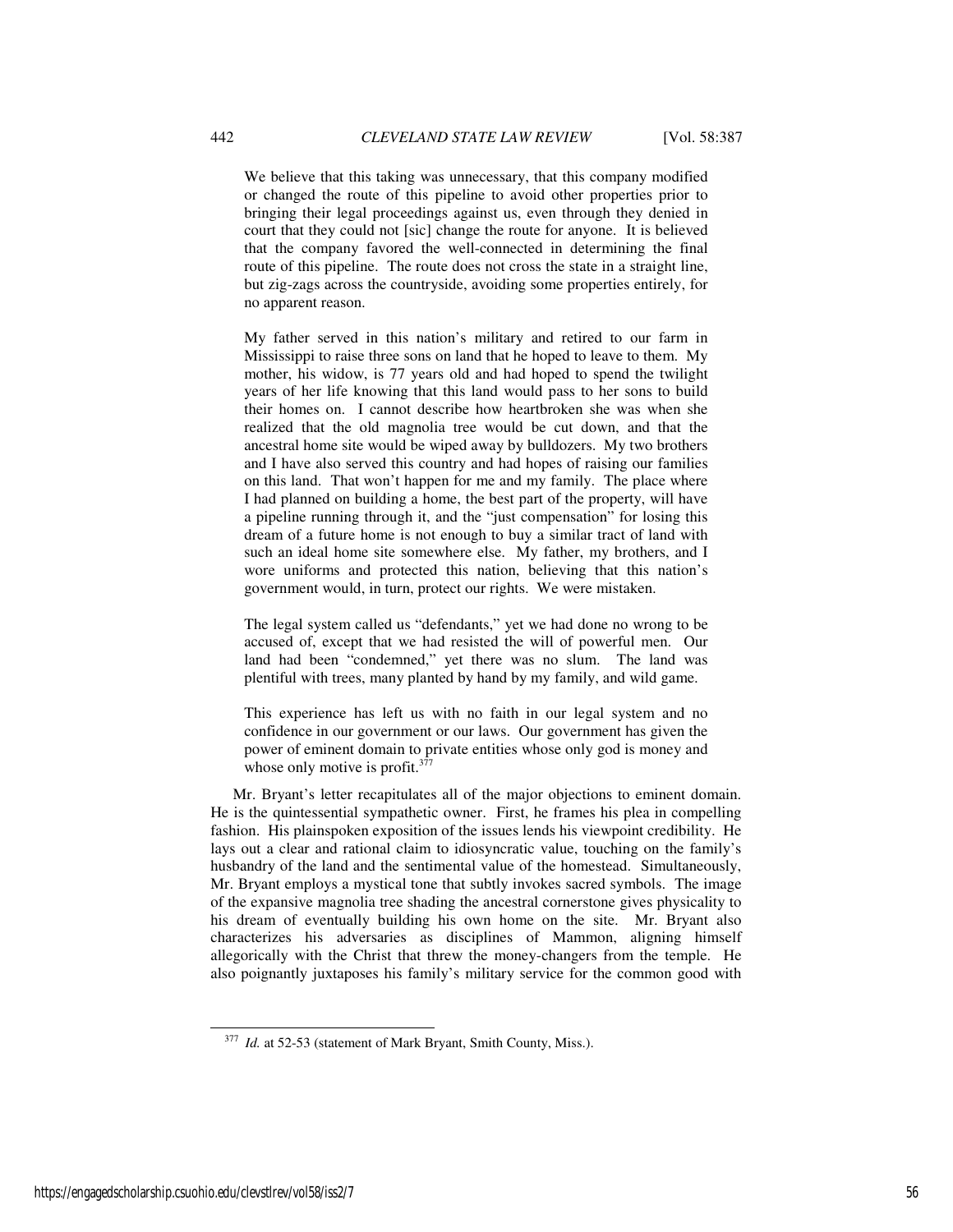an implied vision of eminent domain as a betrayal ostensibly in furtherance of that common good.

Having established a rapport with the reader, Mr. Bryant skillfully presents the eminent-domain action as an affront to human dignity. The condemnation disturbed his previously settled expectations regarding possession and use. Again, he particularizes the loss imposed on the family with a vision of bulldozers plowing up the ancient foundation and felling the cherished magnolia tree. In Mr. Bryant's case, the offense is compounded by the indignity that a proud and innocent man feels at being labeled a defendant. Most egregiously, the condemnation detrimentally impacts the family, particularly his elderly and widowed mother.

Amplifying his grievance, Mr. Bryant asserts that the condemning authority has unclean hands. "Powerful men" had the ear of government and were lined up against this family. Mr. Bryant advances the notion that some owners had sufficient political clout to influence the pipeline's route, and he does so in terms that convey his frustration at not being able to uncover and foil the scheme. He closes by accusing the government of breaking its obligation to honor the best aspirations of individual citizens in exchange for their allegiance. The reader is left with a distinct sense that this property owner has been wronged.

Mr. Bryant adroitly delegitimized the condemnation that his family suffered. But the effectiveness of his narrative critically depends on a compelling set of underlying facts. Jurors understand ancestral homesteads and multigenerational ownership and can put a price on those things. Jurors can also discern undue political influence, evaluate the obligation of government to serve the governed, and discount the government's version of social utility appropriately. In Mr. Bryant's case, it is likely that a jury would assign a large dollar amount to his assertions of idiosyncratic value. Accordingly, under the legal test that I propose, only an exceptionally beneficial project with little prospect of success in any other location would produce enough net economic benefit to make an expropriation of Mr. Bryant's land an optimizing transaction in Kaldor-Hicks-efficiency terms. The tragedy of Mr. Bryant's story is that he lost his property in exchange for inadequate compensation and to a land use that did not benefit society. Preventing future injustices of this sort requires just-compensation reform and a Kaldor-Hicks-efficiency standard to determine what constitutes public use.

In *Kelo*, Justice Stevens declined to adopt Justice Zarella's clear-and-convincing evidentiary standard,  $378$  worrying that it would draw the federal judiciary into "'empirical debates over the wisdom of takings.'"<sup>379</sup> But the judicial branch—and particularly the trial jury—is in a far better position than any executive agency or legislative body to evaluate the credibility of the parties' claims. Executive and legislative actors must formulate prospective rules without the ballast of a specific fact situation, whereas the judiciary can heuristically resolve eminent-domain challenges on a case-by-case basis.

A burden-shifting approach would incorporate Kaldor-Hicks efficiency into a judicial paradigm that simultaneously tests the legitimacy of the government's proposed action and the reasonableness of the owner's asserted idiosyncratic value. First, the government should have the burden of demonstrating that the challenged

<sup>378</sup> *See supra* text accompanying notes 329-30.

<sup>&</sup>lt;sup>379</sup> Kelo v. City of New London, 545 U.S. 469, 488 (quoting Midkiff v. Haw. Hous. Auth., 467 U.S. 229, 242-43 (1984)).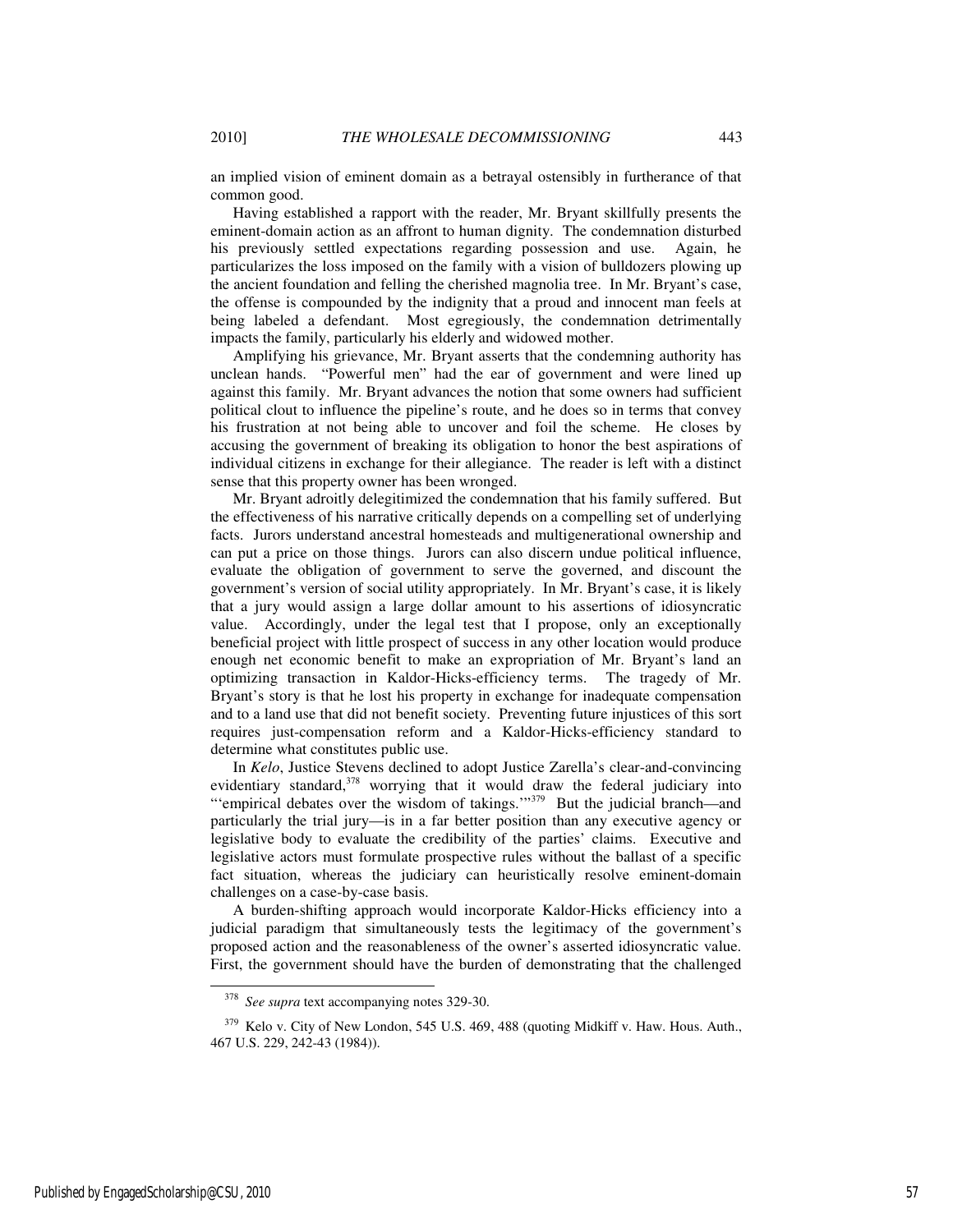condemnation will move the community closer to Professor Hicks' optimized economic condition. To do so, the government will need to posit some dollar amount as the compensation due to the complaining owner. If the government shows clearly and convincingly that the taking increases economic optimization at its posited compensation amount, the burden then shifts to the owner to contest that compensation amount. Owners might offer objective evidence, such as alternate appraisals of fair-market value, and subjective value, such as explanations of any idiosyncratic value. Then, the jury would weigh the credibility of the objective and subjective evidence as it would in any personal-injury case. Although the jury process will not be perfect, cities and owners presently argue the merits in the media, with no pressure other than public opinion to force the government to accept reasonable compromises. Juries can harness the common sense of the community to evaluate governments' claims of purported benefit and owners' claims of subjective value. This, the collective wisdom of the jury opposes the coercive power of the State.

The opposing risks of a grasping government and a holdout owner are present whether the proposed taking is to erect a new city hall, build a public highway, clear title to a nuisance-causing abandoned building, or decommission a neighborhood. Direct-government-use, common-carrier, and blight-remediation takings all bring the same opportunities for abuse. An affront to individual dignity or public subsidy of an unneeded project is neither more nor less likely in these areas than in the economic-development-takings context.

For instance, critics charge that the power of eminent domain encourages cities to browbeat landowners on price.<sup>380</sup> This perverse incentive exists regardless of the purported reasons for the condemnation. Mark Bryant's case did not involve a public-purpose taking, but rather a common-carrier taking to benefit a private natural-gas-distribution company. In another instance of common-carrier eminentdomain abuse, a different natural-gas-distribution company employed threats of eminent domain—and numerous other questionable tactics—in an effort to install a potentially profitable pipeline in rural Tennessee that was arguably unnecessary for the public good.<sup>381</sup> In both situations, the property owners did not face a *Kelo*-style economic-redevelopment taking. Rather, they faced a common-carrier taking to benefit a publicly-regulated utility. The prevalence of the "bogus blight" cases also illustrates the difficulty of *a priori* legal definition of public use.<sup>382</sup>

<sup>380</sup> *See, e.g.*, *H. Hearings*, *supra* note 25, at 50, 51 (testimony of Dana Berliner, Institute for Justice, Washington, D.C.); *S. Hearings*, *supra* note 63, at 91 (prepared statement of Institute for Justice, Arlington, Va.).

<sup>381</sup> *S. Hearings*, *supra* note 63, at 146-48 (prepared statement of Sumner Trousdale Opposing Pipeline, Tenn.).

<sup>382</sup> *Id.* at 73-74 (testimony of Prof. Steven J. Eagle, George Mason University School of Law, Arlington, Va.) (stating that condemning authorities frequently mischaracterize eminent domain for economic development purposes as economic development for blight remediation purposes); *see, e.g.*, *H. Hearings*, *supra* note 25, at 92-93 (prepared statement of Scott A. Mahan, Ardmore, Pa.) (reporting that Ardmore was not blighted when the takings occurred); *id.* at 76 (email from Donald J. Umhoefer of Menomonee Falls, WI) (reporting village's use of dubious blight designation to threaten eminent domain in furtherance of economic development); *id.* at 64 (prepared statement of Dr. Eni Foo, Ardmore, Pa.) (reporting that ULI study recommending historic preservation rather than eminent domain caused township officials to rush through a blight designation for the area "using a very vague definition and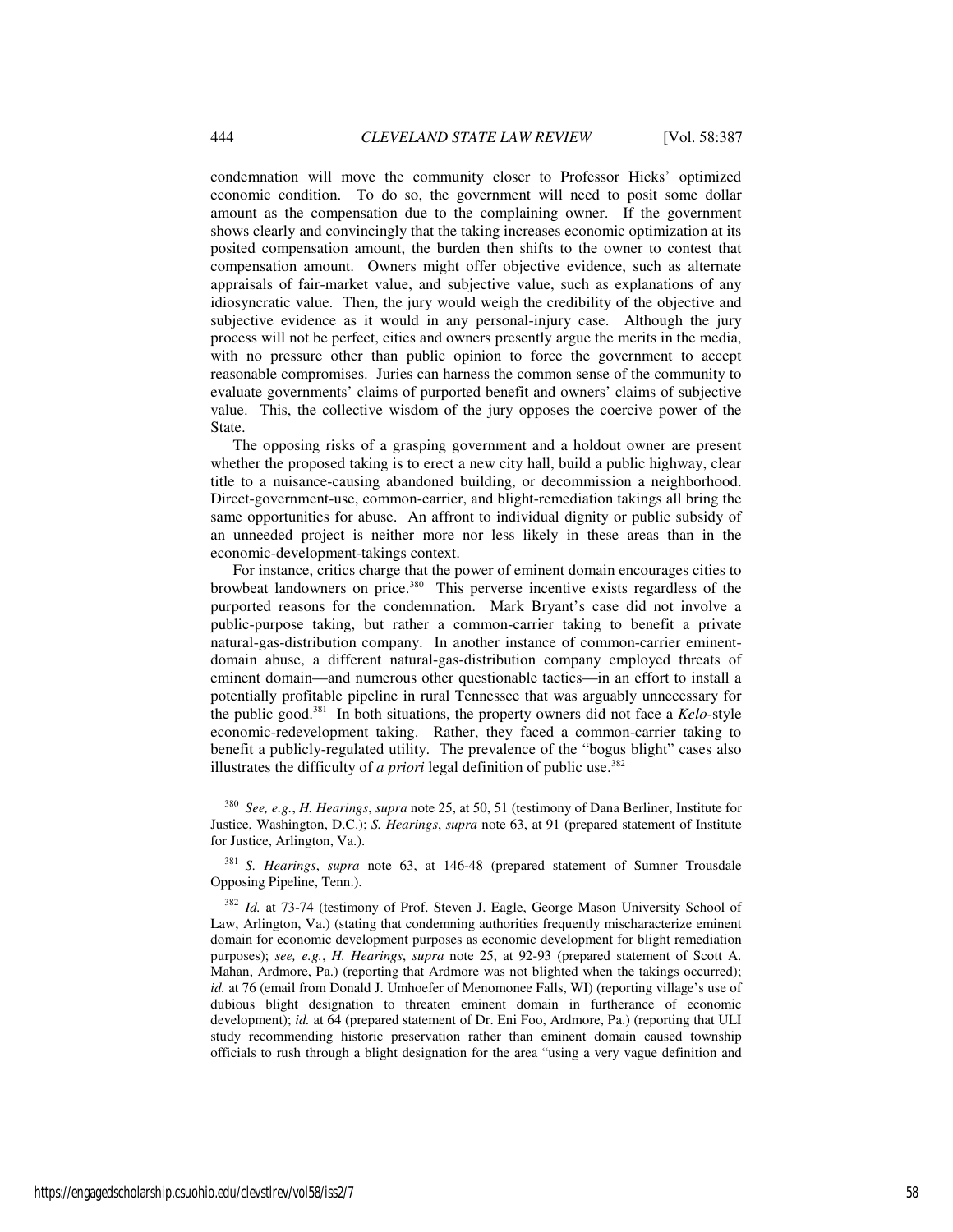It is tempting to suggest a ban on *Berman*-style blight-remediation takings as well as *Kelo*-style economic-redevelopment takings.<sup>383</sup> But it is very hard to develop a principled ground on which to reject these sorts of public-purpose takings that does not undermine the Court's justification for economic-growth takings such as in the irrigation, hydroelectricity, and mining cases. Justice Peckham approved publicpurpose takings to support growth, explicitly conflating "public use" with "public purpose" and "public interest."<sup>384</sup> Even admitting the shakiness of *Bradley*'s doctrinal foundation, a century of precedent is a lot to uproot in a legal system that values *stare decisis*. And limited government—despite its analytical seductiveness—may not be a sufficiently compelling objective to justify forgoing economic growth. Fortunately, we can split the horns of these jurisprudential and policy dilemmas by correcting the ways in which the law calculates just compensation.<sup>385</sup> Instead of confining municipal bullying to a few hard-to-define contexts, it makes more sense to develop an approach to eminent domain that substantially removes the bullying behavior in all cases.

#### *B. The Political Utility of Smart-Decline Takings*

The rhetoric of property-rights advocates evokes deep strands of American myth that spring from the pro-growth mentality of fee simple empire. Consider this passage from Ms. Berliner:

<sup>383</sup> *Compare H. Hearings*, *supra* note 25, at 114 (prepared statement of Dr. Roger Pilon, Cato Institute, Washington, D.C.) (arguing that allowing blight-remediation takings unjustifiably expands government power), *with id.* at 51 (testimony of Dana Berliner, Institute for Justice, Washington, D.C.) (arguing that *Kelo*-style "eminent domain for private parties" will spawn "infinitely more abuse").

<sup>384</sup> *See generally* Fallbrook Irrigation Dist. v. Bradley, 164 U.S. 12, 158-61 (1896).

legal loophole. Anyone in its rightful [sic] mind would not believe that Ardmore was 'Blighted'"); *S. Hearings*, *supra* note 63, at 138 (testimony of John Seravalli, Daytona Beach, Fla.) (complaining that St. Louis, Mo. designated apartment buildings as blighted on questionable grounds with the collusion of the building owners so as to permit condemnation of the buildings and the underlying land followed by redevelopment of the properties by the building owners); *id.* at 137 (testimony of Daniel P. Regenold, Cincinnati, Ohio) (reporting that Evendale, Ohio obtained questionable blight designation so that it could use the threat of eminent domain as negotiating leverage during its land assembly process); *id.* at 126 (testimony of Gopal K. Panday of Long Branch, N.J.) (arguing that city's blight designation is a falsehood designed to transfer private property to the hands of a favored developer); *id.* at 124 (letter from Barbara J. Morley, Lincoln, Neb.) (describing abusive blight designations in Lincoln, Neb. involving manipulating the boundary of a redevelopment area to affect the admixture of blighted and non-blighted properties and noting that one such charade resulted in a "blighted area" that included Warren Buffett's home); *id.* at 77 (statement of Don & Lynn Farris, Lakewood, Ohio) (reporting that Lakewood, Ohio homes were considered blighted for lack of two-car attached garages, two full bathrooms, central air, and other upscale amenities); *id.* at 7 (statement of Susette Kelo, New London, Conn.) ("My neighborhood was not blighted; it was a nice neighborhood where people were close.").

<sup>385</sup> *S. Hearings*, *supra* note 63, at 20 (testimony of Prof. Thomas W. Merrill, Columbia University School of Law, New York, N.Y.) (arguing that Congress can legislate on the meaning of just compensation under its Section 5 powers granted by the Fourteenth Amendment).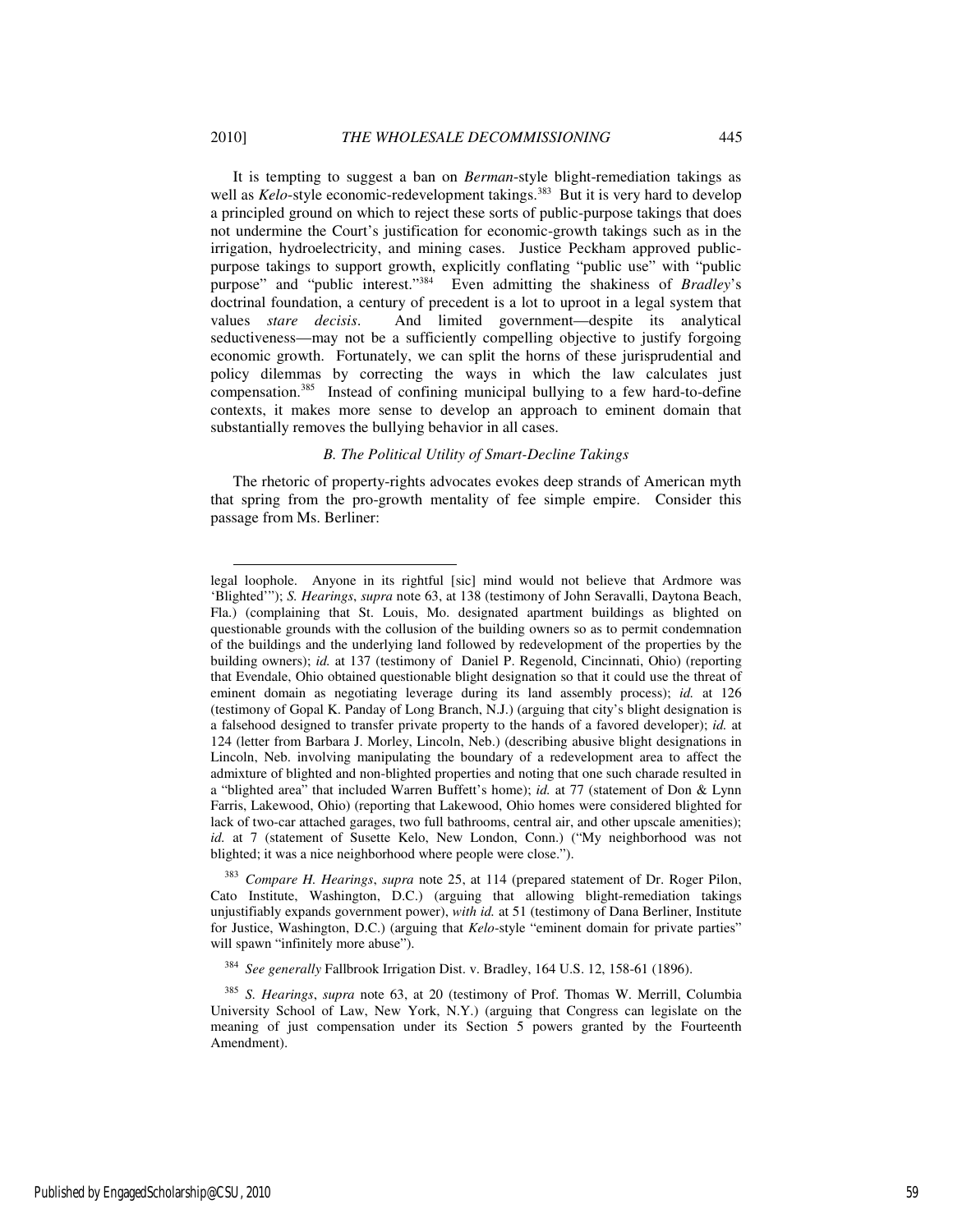Eminent domain sounds like an abstract issue, but it affects real people. Real people lose the homes they love and watch as they are replaced with condominiums. Real people lose the businesses that they count on to put food on the table and watch as they are replaced with shopping malls. And all this happens because localities find condos and malls preferable to modest homes and small businesses. . . . *Using eminent domain so that another, richer, better-connected person may live or work on the land you used to own tells Americans that their hopes, dreams and hard work do not matter as much as money and political influence. The use of eminent domain for private development has no place in a country built on traditions of independence, hard work, and the protection of property rights.*<sup>386</sup>

The government's tendency to inadequately define the social benefits of economic-development takings provides great latitude for emotionally compelling stories to contradict the economic efficiency of the taking. The empirically rigorous justification for smart-decline takings clears the field of overheated rhetoric and allows for an honest assessment of the issues involved. By short-circuiting the rhetoric while presenting the same property-rights claims from the affected individual owners, smart-decline takings enable a look past the rhetoric to the underlying legal issues.

For decades, conservatives have argued that nuisance law can address urban blight. With some modernizing adjustments—such as community-based receivership actions to remove spot blight in viable neighborhoods and land banking for communities with broad redevelopment needs *and* foreseeable demand for urban land—nuisance law can likely do much of the job.<sup>387</sup> But in cities that have lost a huge proportion of their population—such as Cleveland, Detroit, Buffalo, and other vertical cities—even land banking cannot offset the city's excess infrastructuremaintenance and service-delivery costs. Eminent-domain opponents miss a valuable opportunity to curtail abusive government takings when they neglect to challenge municipal pursuit of an unrealistically nostalgic growth agenda.<sup>388</sup>

Smart-decline takings resonate with conservative arguments for smaller government. Wholesale decommissioning, by shrinking the city's infrastructure footprint, necessarily reduces the scope of the local government. Eminent domain assists wholesale-decommissioning efforts by unequivocally extinguishing private property rights. Smart-decline takings are validated by a rigorously empirical justification of demonstrated cost savings for the public and improved opportunities for the individual. Wholesale decommissioning also eliminates public subsidy of terminally defunct neighborhoods. Unlike the present economic-development shell games decried by Professor Eagle, smart decline helps balance the municipal budget without imposing external costs on other jurisdictions. By addressing the fiscal

<sup>&</sup>lt;sup>386</sup> *Id.* at 41 (testimony of Dana Berliner, Institute for Justice, Washington, D.C.) (emphasis added).

<sup>387</sup> *See generally* Samsa, *supra* note 71.

<sup>388</sup> For an example of a property rights advocate showing deference to the prevailing progrowth mentality, see *S. Hearings, supra* note 63, at 41 (testimony of Dana Berliner, Institute for Justice, Washington, D.C.) ("Congressional action [to contain the *Kelo* result or otherwise curb eminent domain abuse] will not stop progress.").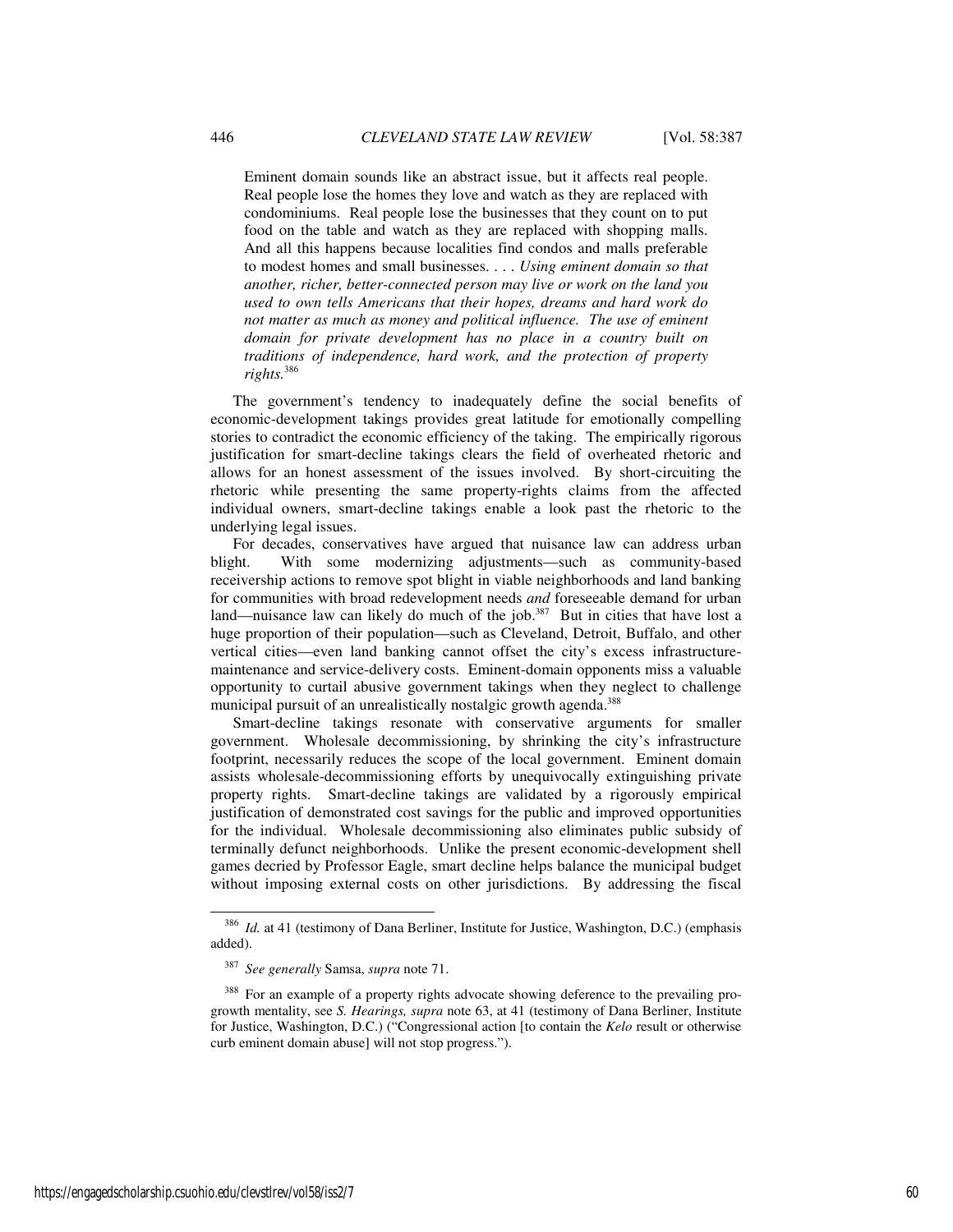mismatch, smart-decline takings also offer at least the prospect of tax reductions another conservative touchstone—without compromising service quality. For all of these reasons, smart-decline takings are more likely to win conservative support than conventional economic-development takings.

In another reversal of traditional roles in the eminent-domain debate, the strongest resistance to the wholesale decommissioning of desolate neighborhoods may come from liberals concerned about government desertion of urbanites grappling with already tenuous circumstances. For instance, Mr. Shelton contended that:

[T]o the extent that such exercise of the takings power is more likely to occur in areas with significant racial and ethnic minority populations, *and even assuming a proper motive on the part of government*, the effect will likely be to upset organized minority communities.

This dispersion both eliminates established community support mechanisms and has a deleterious effect on those groups' ability to exercise what little political power they may have established.<sup>389</sup>

In contexts where conditions warrant wholesale decommissioning, population densities are so low that any discussion of existing community-support mechanisms or local political power becomes macabre.

Viewed more closely, smart-decline takings provide individual owners stranded in economic isolation through no fault of their own with a way out by giving them financial value in exchange for their ownership interests. Genuine compensation reform gives good-faith owners a real opportunity for a richer community life elsewhere in the city. For those owners who profess a preference for the isolated lifestyle prevalent in barren urban neighborhoods, appropriate levels of compensation will enable them to move to a truly rural environment. With proper remuneration restoring much of the individual agency lost through the compulsory purchase, just compensation will ameliorate liberals' social-justice concerns about smart-decline takings.

The Kaldor-Hicks-efficiency standard, when combined with just-compensation reform, will also remedy a common problem: municipalities frequently use eminent domain to cover up their incompetence as assemblers of land.<sup>390</sup> Watching

<sup>389</sup> *Id.* at 13 (statement of Hilary O. Shelton, National Association for the Advancement of Colored People, Washington, D.C.) (emphasis added).

<sup>390</sup> *H. Hearings*, *supra* note 25, at 144 (prepared statement of Elaine J. Mittleman, Falls Church, Va.) (reporting that the District condemned an existing shopping center with viable mix of stores to erect new shopping center with no new anchor tenant and assuming the availability of HUD funds despite earlier sanctions for repeated mismanagement of federal funds); *id.* at 92-93 (prepared statement of Scott A. Mahan, Ardmore, Pa.) (relating discovery of plan to condemn his business premises by letter); *id.* at 76 (email from Donald J. Umhoefer, Menomonee Falls, Wis.) (relating discovery of plan to condemn his home by certified letter); *id.* at 72, 73 (prepared statement of Cristina Huerta Rodriguez, Ogden, Utah) (noting that local homeowners discovered in their morning newspaper that the city was going to acquire their property to facilitate construction of a Wal-Mart Supercenter—by eminent domain, if necessary—and describing boorish city behavior such as daily phone calls urging them to sell "voluntarily," false deadlines or incorrect reports that neighbors had voluntarily sold, and abusive language during negotiating meetings); *id.* at 71 (email from John & Barbara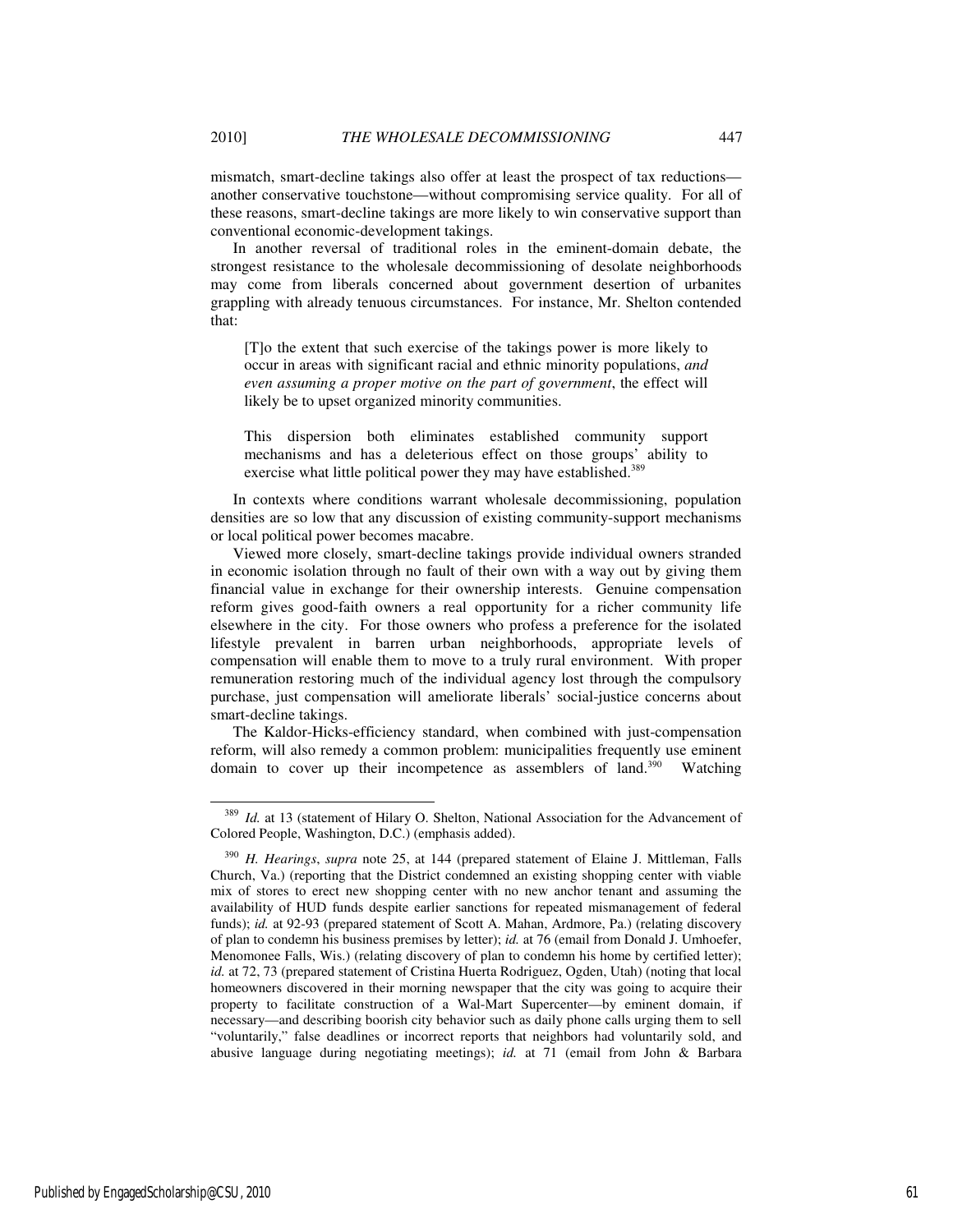documentary interviews of the parties in *Kelo* taken after the Supreme Court's decision, it is impossible to ignore the cocksure and even entitled demeanor of the individuals working for the government.<sup>391</sup> On the other side, Susette Kelo's bellicose tone conveys the impression of someone provoked into fighting as much for its own sake as for any deep-seated philosophical objections. Ms. Kelo learned of the city's plans to seize her home through her local newspaper rather than a respectful face-to-face conversation with a city employee. Noting this publicrelations blunder and the contemptuous self-assurance of the city employees interviewed, one has to wonder if New London could have avoided the litigation entirely with a more tactful negotiating approach.

Consider also Mr. Cristofaro's description of New London's blundering approach to acquiring his parents' second home after taking his parents' first home by eminent domain for a sea wall that was never built:

Nevertheless, when the Fort Trumbull development was proposed, no one from the city even bothered to come and talk to him. Now, he's from the old country. He just wants to be treated like an individual, with some human dignity. Instead, they came with harassments, intimidations, and just outright threats.<sup>392</sup>

The fact that the elder Mr. Cristofaro was a retired city employee with twentyseven years of service compounded the insult.<sup>393</sup> Surely someone in city government had a relationship with this former employee that might have led to a consensual sale.

Contrast New London's approach with Representative Trent Franks' story of an enlightened public official's avoidance of eminent domain through adroit negotiations. In a case involving public land assembly for an impending dam construction project, one owner rebuffed repeated envoys offering to purchase his property.<sup>394</sup> Eventually, the project director personally visited the man and asked

<sup>392</sup> *H. Hearings*, *supra* note 25, at 23 (testimony of Michael Cristofaro, New London, Conn.).

<sup>393</sup> *Id.* 

Bernwell, St. Louis, Mo.) (decrying wastefulness of Rock Hill, Mo. eminent-domain action); *id.* at 63 (prepared statement of Dr. Eni Foo, Ardmore, Pa.) (describing township letter to longtime local business owners informing them of imminent arrival of appraiser to determine condemnation value of property and summoning them to appear before a township official to be told their rights); *S. Hearings*, *supra* note 63, at 9 (statement of Rev. Fred Jenkins, N. Hempstead, N.Y.) (reporting that N. Hempstead allowed his congregation's building permit application to remain pending for roughly eighteen months while failing to inform congregation of town's plans to condemn partially built church that congregation had purchased with intent to complete).

<sup>&</sup>lt;sup>391</sup> DUKE UNIV. SCH. OF L., DISTINCTIVE ASPECTS OF AMERICAN L. SERIES, KELO V. CITY OF NEW LONDON, 545 U.S. 469 (2005), www.distinctiveaspects.org (2006); *see also* Gerald Torres, *Eighty-Third Cleveland-Marshall Fund Visiting Scholar Lecture: Legal Change*, 55 CLEV. ST. L. REV. 135, 145 (2007) (arguing that the New London government was "out of step with the community" and exhibited "civic disrespect" by acting to further corporate economic goals rather than citizen interests).

<sup>&</sup>lt;sup>394</sup> *Id.* at 52 (testimony of Rep. Trent Franks, Ariz.).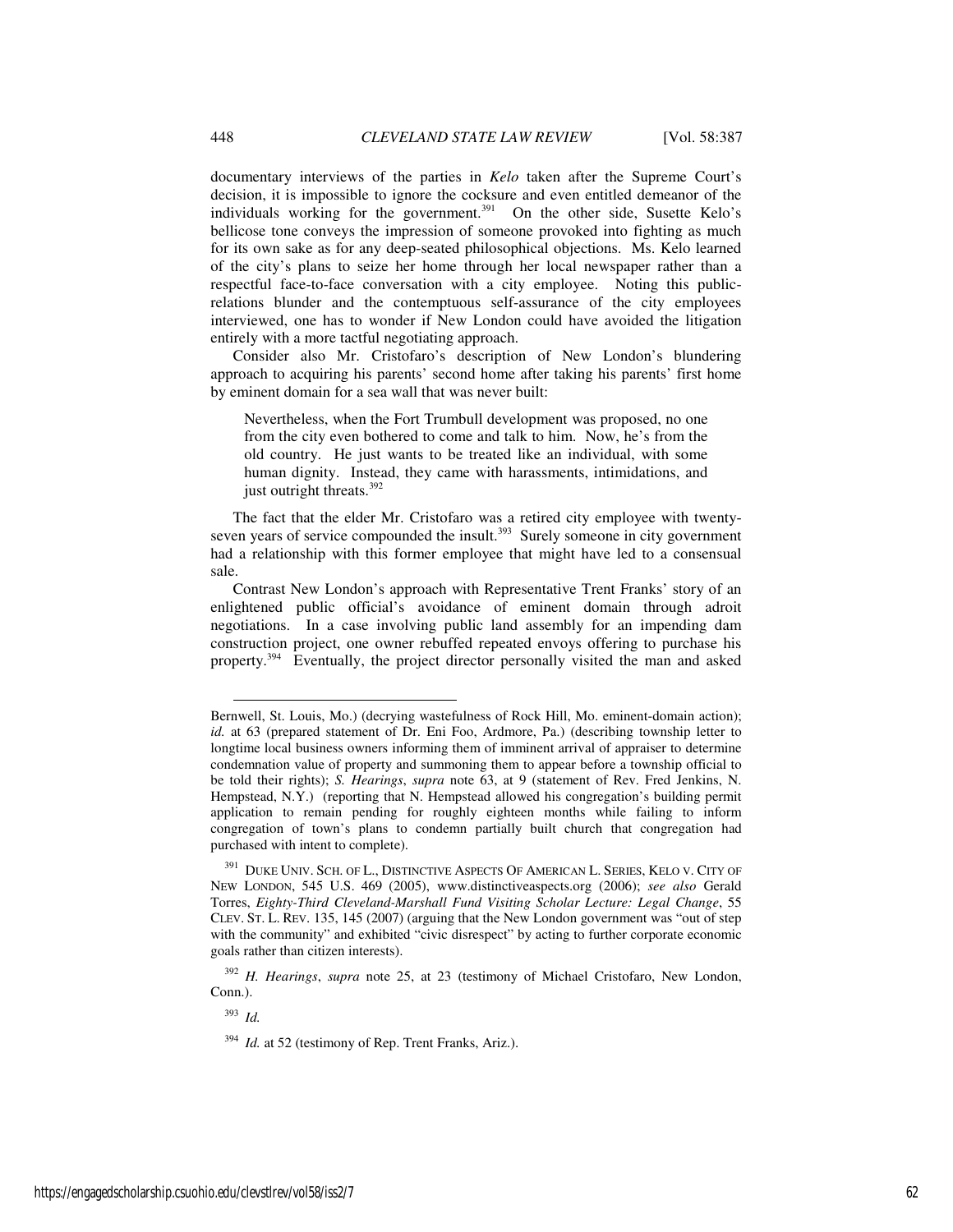why he would not sell.<sup>395</sup> Recounting the private owner's reply, Representative Franks said:

[The property owner] said my mother was born in that back room. He says my grandfather homesteaded this property, and I was born there, and my grandfather, when he built this place and built that hearth, he lit the fire, and it hasn't gone out since. And it's not going out on my watch.

Sometimes we fail to remember that there's more than just economic considerations in people's concern for their property.

Now, I understand the way that they resolved that was that they paid him for the house, and they picked the entire thing up and left the fire burning and moved it to a place that was acceptable to him.<sup>396</sup>

One striking aspect of the eminent-domain debate is that one of the most active opponents of eminent-domain abuse, the Institute for Justice, has given very little thought to compensation reform. Before the House Subcommittee, Ms. Berliner said, "[J]ust compensation is not our main area. In general it's important that people be left in a position that's not worse than the one they started in. But beyond that, the technicalities of how to put that together is something we could discuss. It's a complicated issue."<sup>397</sup> Does the property-rights movement's neglect of Does the property-rights movement's neglect of compensation reform blind them to a market-based solution to eminent-domain abuse? The prospect of just compensation—coupled with the transaction costs of the condemnation proceeding itself—made it worthwhile for Senator Franks' hydroelectric power administrator to move the hearth-tender's house. Including the dollar value of the unextinguished hearth fire in the homeowner's just compensation would harness the power of the free market, another conservative panacea, to curb governmental enthusiasm for eminent domain without banning outright this occasionally legitimate tool.

Holding cities to the same standard of competence as private developers by making their land-assembly successes more dependent upon their aptitude in negotiating at voluntary prices may result in many cities exiting the landdevelopment game entirely. This might not be a bad thing. Instead of spending public dollars rearranging title to existing landed assets, cities might deploy their economic-development budgets to support local entrepreneurship, improve educational opportunities, reduce the local tax burden, or otherwise generate new wealth for citizens.<sup>398</sup> A shift to wealth-creation strategies rather than landredistribution strategies, while perhaps more difficult for public officials, also reduces the frequency of eminent-domain proceedings' inherent governmental conflict of interest.

<sup>395</sup> *Id.*

<sup>396</sup> *Id.*

*Id.* at 52 (testimony of Dana Berliner, Institute for Justice, Washington, D.C.).

<sup>398</sup> *S. Hearings*, *supra* note 63, at 77 (statement of Don & Lynn Farris, Lakewood, Ohio) (commenting that resources used to fight eminent-domain battle could have been better deployed improving the neighborhood).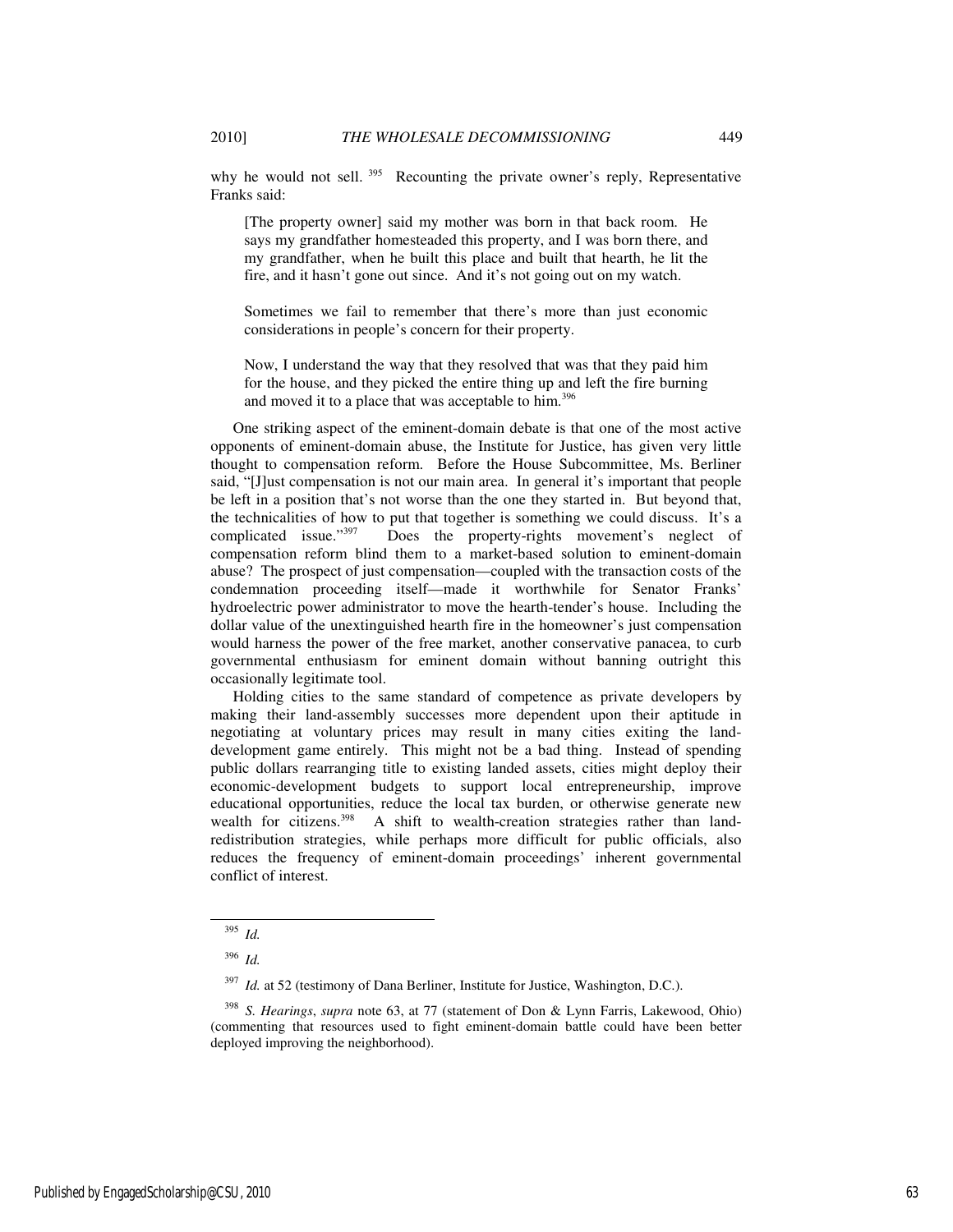By increasing compensation protections without completely barring publicpurpose takings, sensible eminent domain reform would still allow local governments to catalyze private land development in their jurisdiction. For example, municipal government could provide funding assistance to developers negotiating with high-compensation sellers. Cities could mitigate developers' assembly-failure risk by offering developers an opportunity to "put" partially assembled projects to the city's land bank at a modest discount from objective fair market value. As a last resort, the government could still employ eminent domain when the owner's insistence on a clearly unreasonable valuation threatened a project with substantial verifiable positive externalities.

#### *C. Identification and Resolution of the Dispositive Legal Issues*

Having removed distracting symbolic appeals from the discourse and given all sides reasons to renew the dialogue about eminent domain, an opportunity arises for genuine resolution of the two legitimate issues driving Americans' concerns about governmental takings. First, Americans want to know that they are being treated fairly by their government, and adequate compensation for the seizure of property is essential to that impression of fairness. Viewed in this light, a person denied access to adequate compensation by insufficient process is actually making an insufficientcompensation objection. Second, Americans want to know that their government is not compelling them to bargain away their land for frivolous, uncertain, or nefarious reasons.

### 1. Fair Remuneration for the Property Owner

Commentators almost always discuss condemnation's harm to individual owners in terms of the monetary award's failure to compensate for the owner's loss.<sup>399</sup> In the most easily corrected cases, owners receive an insufficient dollar value for their properties' objective fair market values. The discrepancy might emerge because the government's threat of eminent domain artificially depresses the owners' selling prices.<sup>400</sup> Alternatively, the government's demolition or neglect of nearby structures

<sup>399</sup> *H. Hearings*, *supra* note 25, at 98 (email from Andrina Sofos, Daly City, Cal.) (admitting that she would not be objecting if the government paid "the right price" for her commercial property).

<sup>400</sup> *See, e.g.*, *id.* at 131 (letter from Thomas J. Picinich, New London, Conn.) (reporting harassment by brokers threatening eminent domain if he did not agree to sell his home); *id.* at 100 (letter from Carl & Arleen Yacobacci, Derby, Conn.) (reporting threat of eminent domain in concert with developer's bid for roughly half of privately-appraised value); *id.* at 78 (email from Gail Hunter, Midwest City, Okla.) (reporting capitulation to a "voluntary" sale after repeated threats that she would get less if she forced the city to condemn her home because of the asserted likelihood of the three appraisers "to side with the city"); *id.* at 77 (email from Nick Ericson, Duluth, Minn.) (reporting condemnation for less value of property listed for sale); *S. Hearings*, *supra* note 63, at 137 (testimony of Daniel P. Regenold, Cincinnati, Ohio) (reporting that Evendale, Ohio obtained questionable blight designation so that it could use the threat of eminent domain as negotiating leverage during its land-assembly process); *id.* at 79 (statement of Dan Freier, Minneapolis, Minn.) (reporting that developer made a "low ball offer" for his apartment building and a concurrent threat of eminent domain if he didn't accept the offer).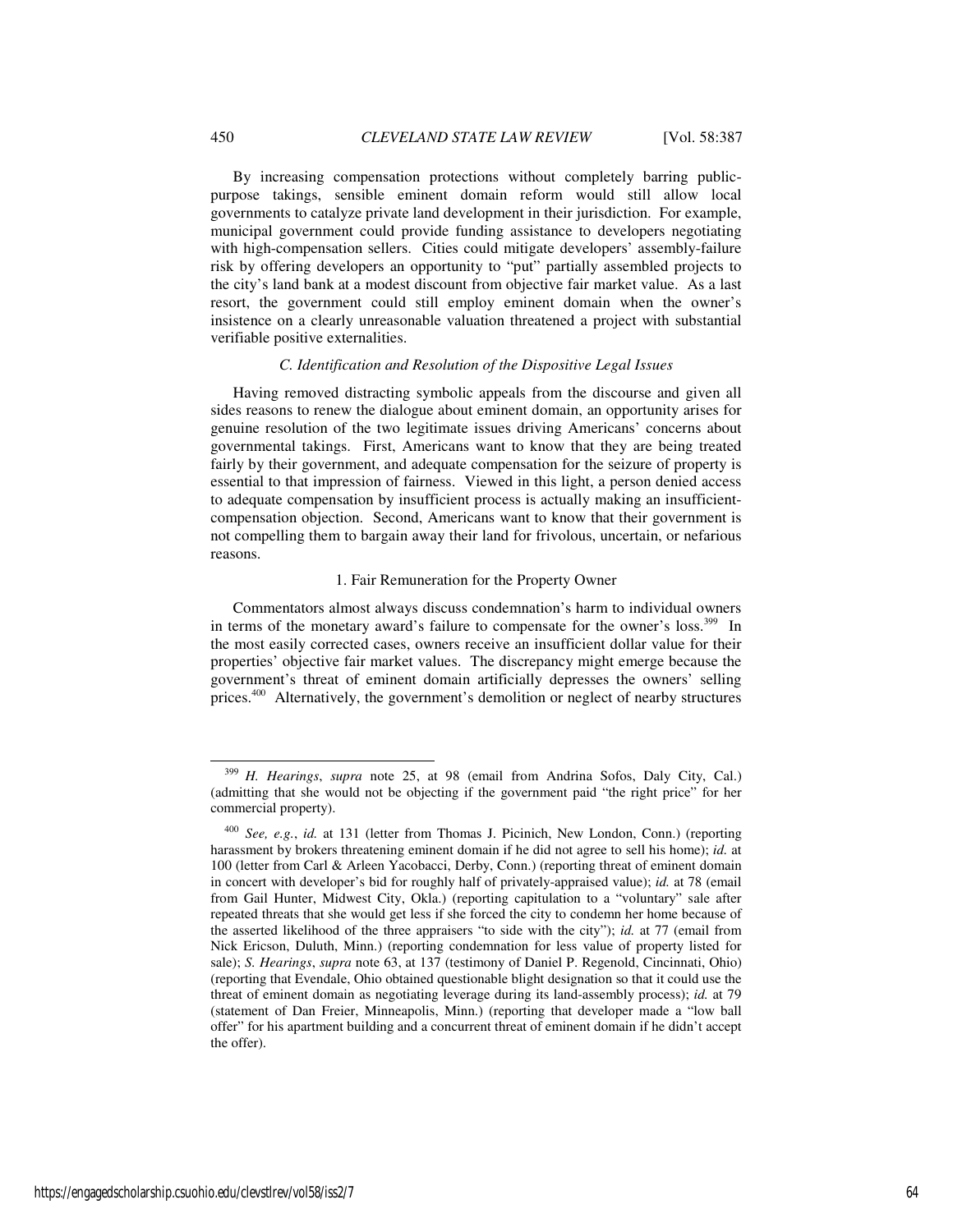often detracts from the appraised value of the owners' properties.<sup>401</sup> In the most egregious cases, the government actively obstructs the private owners' efforts to obtain full value for their properties.<sup>402</sup> Disagreement about price is intrinsic to all

value by using familiar techniques of administrative review. Some critics argue that the real harm of a public-purpose taking is the loss of the owner's idiosyncratic interest in the property.<sup>403</sup> Admittedly, subjective-value claims

compulsory purchase actions. Courts can readily resolve disputes about objective

<sup>402</sup> *See, e.g.*, *id.* at 131 (letter from Thomas J. Picinich, New London, Conn.) (reporting negative effect of city's destructive asbestos sampling on homeowner's appraisal); *id.* at 131- 32 (letter, Thomas Picinich, New London, Conn.) (reporting valuation of properties using distant comparables rather than prices paid in adjacent voluntary sales for the same landassembly project, resulting in a downward shift in appraised value from \$230,000 to \$130,000); *id.* at 74-75 (email from Gylbert Coker, New York City, N.Y.) (expressing frustration with his mother's inability to collect the compensation owed to her by New York City for a condemnation of her Harlem property in 1990 and indicating that his family endured a similar struggle to collect compensation in the 1940s for condemned property in Florida); *id.* at 73 (prepared statement of Cristina Huerta Rodriguez, Ogden, Utah) (describing discrepancy between appraised land value for condemned property at \$2.15/sf, Wal-Mart's alleged willingness to pay \$7.00/sf, and comparable vacant commercial land selling for \$14.00/sf in the vicinity); *id.* at 72 (prepared statement of Cristina Huerta Rodriguez, Ogden, Utah) (describing low valuations received from city appraisers and improperly-performed reappraisal after she challenged the initial valuations).

<sup>403</sup> POSNER, *supra* note 357, at 56; *see also S. Hearings*, note 63, at 30 (written response of Prof. Steven J. Eagle, George Mason University School of Law, Arlington, Va. to a question submitted by Sen. John Cornyn, Tex.) (noting that non-consensual property sales are not selfjustifying); *see, e.g.*, *H. Hearings*, *supra* note 25, at 113 (letter from Thomas J. Picinich, New London, Conn.) (reporting expropriation despite investment of time and money restoring home); *id.* at 63 (prepared statement of Dr. Eni Foo, Ardmore, Pa.) (reporting intended reliance on condemned restaurant business for retirement income); *id.* at 42 (testimony of Hilary O. Shelton, National Association for the Advancement of Colored People, Washington, D.C.) (emphasizing that compensation, to be adequate, must account for the vital importance of social networks on the lives of poor people because of their greater propensity to barter for services such as babysitting or meeting a repairman at the residence); *id.* at 22-23 (testimony of Michael Cristofaro, New London, Conn.) (describing his parents' immigration from Italy, purchase of a home, installation of gardens and vineyard, taking of that home by New London by eminent domain for a sea wall that was never built, purchase of another home, brother's return to the second home with wife and children to be closer to the grandparents after twenty years in the Air Force, and New London's taking of that second home by eminent domain for the Pfizer project); *S. Hearings*, *supra* note 63, at 42 (testimony of Robert Blue, Hollywood, Cal.) (describing the importance of location to his three-generation family business in Los Angeles, Cal., saying, "We have many returning customers who remember our location more than our name—they remember the luggage store 'near the corner of Hollywood and Vine'"); *id.* at 29 (written response of Prof. Steven J. Eagle, George Mason University School of Law, Arlington, Va. to a question submitted by Sen. John Cornyn, Tex.) (arguing that an individual's home or business serves as a "center of family life, a repository of individual

<sup>401</sup> *H. Hearings*, *supra* note 25, at 131 (letter from Thomas J. Picinich, New London, Conn.) (reporting negative effect of city's neglect of already-assembled properties on homeowner's appraisal); *id.* at 100 (letter from Carl & Arleen Yacobacci, Derby, Conn.) (reporting that the government allowed city-owned buildings to deteriorate, including partial demolitions, one building's roof collapsing, and the establishment of a semi-permanent construction zone on Main Street to the detriment of remaining businesses, so as to lower the value of the privately held property in the area).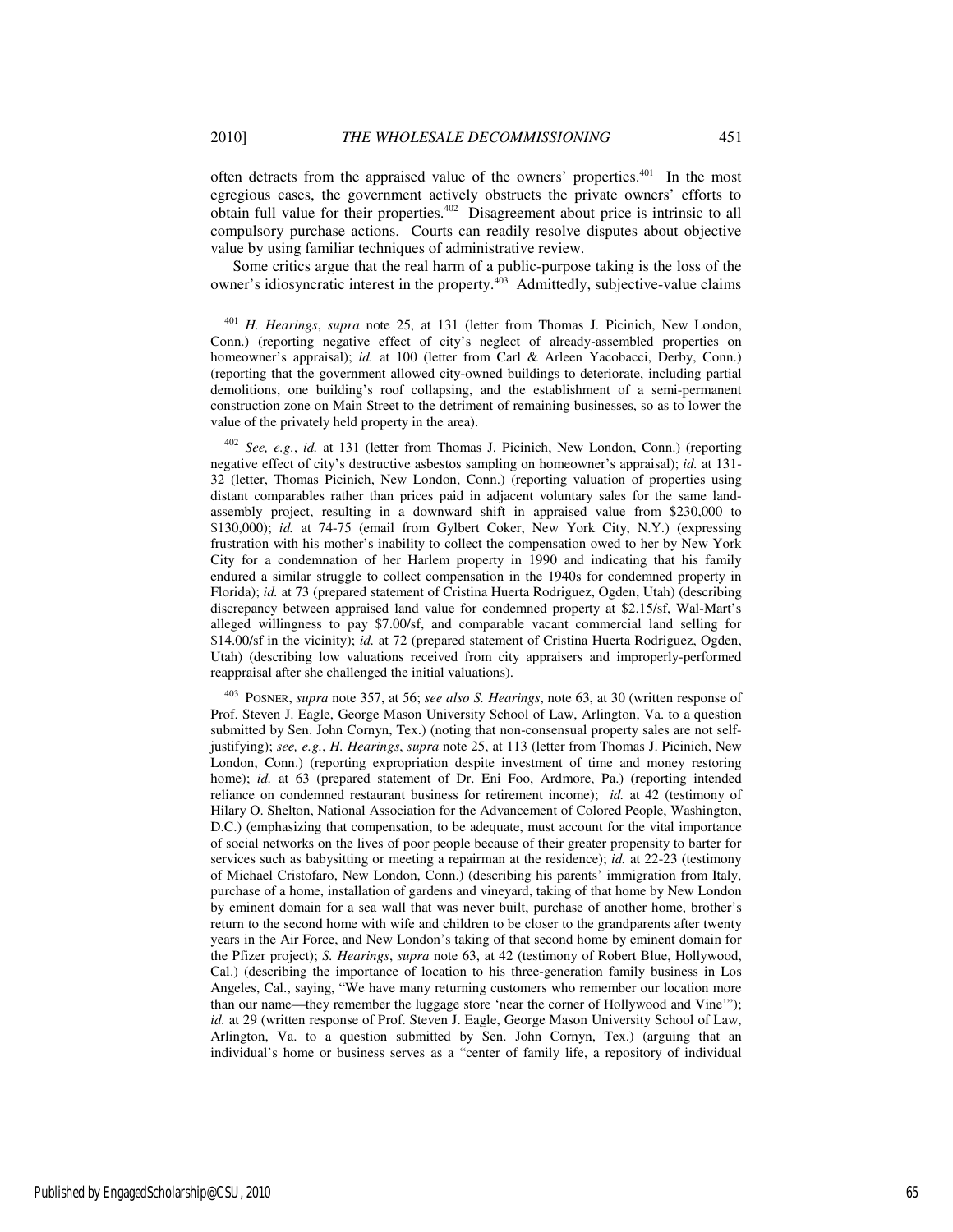will occasionally present thorny valuation issues. In some relatively straightforward cases, the legally-defined scope of just compensation omits verifiable situationspecific costs such as relocation expenses $404$  or the loss of a favorable lease.  $405$ 

<sup>404</sup> *S. Hearings*, note 63, at 13 (statement of Hilary O. Shelton, National Association for the Advancement of Colored People, Washington, D.C.) ("In fact, one study from the mid-1980s showed that 86 percent of those relocated by an exercise of eminent domain power were paying more rent at their new residence, with the median rent almost doubling."); *see also H. Hearings*, *supra* note 25, at 146 (prepared statement of Elaine J. Mittleman, Falls Church, Va.) (discussing inadequacy of Uniform Relocation Act's statutory compensation for business relocation expenses and the special hardship that relocated small businesses experience in trying to adjust to doing business in a new location); *id.* at 102 (email from Brian Calvert, Derby, Conn.) (noting that business owner would be amenable to relocate if able to replicate his current operating environment, but city-developer partnership has only offered "a pittance"); *id.* at 100-01 (letter from Carl & Arleen Yacobacci, Derby, Conn.) (describing inability to relocate their business with the funds that they expect to receive as compensation for the taking of their current premises and perfunctory relocation assistance from city officials); *id.* at 97 (email from Andrina Sofos, Daly City, Cal.) (describing lack of compensation for capital expenditures to bring commercial property into compliance with environmental regulations); *id.* at 75 (email from John Geither, Shawnee, Kan.) (reporting receipt of only 20% of his sandwich shop's relocation costs, despite eighteen months remaining on lease); *id.* at 72 (prepared statement of Cristina Huerta Rodriguez, Ogden, Utah) (describing improvements and personalizing touches added to their home that were disregarded by the relocation specialist assigned to their case as not pertinent to the compensation formula); *id.* at 71 (email from John & Barbara Bernwell, St. Louis, Mo.) (decrying unfairness of Rock Hill, Mo. eminent domain action to take their home when they have invested hard work and money to render the home suitable for them to age in place, especially the handicapped husband); *id.* at 68 (prepared statement of Ken Taylor, Wayne, Pa.) (attributing "steady reduction in affordable housing and shopping" in Ardmore, Pa., area to eminent domain's elimination of lower-rent residential and commercial structures); *id.* at 63 (email from Jim Campano, Somerville, Mass.) (recounting 1958 use of eminent domain during the urban renewal era to destroy a viable low-cost urban village in the West End of Boston).

<sup>405</sup> *H. Hearings*, *supra* note 25, at 75 (email from John Geither, Shawnee, Kan.) (reporting a year of lost business before reopening sandwich shop in new location); *id.* at 4 (testimony of Rep. Jerrold Nadler, N.Y.) (noting that renters do not receive compensation for the loss of their leasehold interest); *S. Hearings*, *supra* note 63, at 127 (statement of Daryl Penner,

memories, and an extension of the owner's personality" as well as a financial asset); *id.* at 25 (testimony of Sen. Sam Brownback, Kan.) (noting that, for many farmers, their land may only be worth a relatively small amount used as a farm, but it is an integral part of who they are and they may be adamantly opposed to selling it); *id.* at 15 (statement of Prof. Thomas W. Merrill, Columbia University School of Law, New York, N.Y.) (noting that people have "important aspects of their personal identity invested" in their property); *id.* 13, 19 (statement and testimony of Hilary O. Shelton, National Association for the Advancement of Colored People, Washington, D.C.) (emphasizing that compensation, to be adequate, must account for the vital importance of social networks on the lives of poor people because of their greater propensity to barter for services such as babysitting or meeting a repairman at the residence); *id.* at 8-9 (statement of Pastor Fred Jenkins, North Hempstead, N.Y.) (describing investments of time and money by N. Hempstead, N.Y. church congregation to purchase land and partiallyconstructed church, clear the site of debris, obtain construction financing, and apply for building permits before losing the property through eminent domain); *id.* at 7 (statement of Susette Kelo, New London, Conn.) (describing improvements and personalizing touches she made to her home).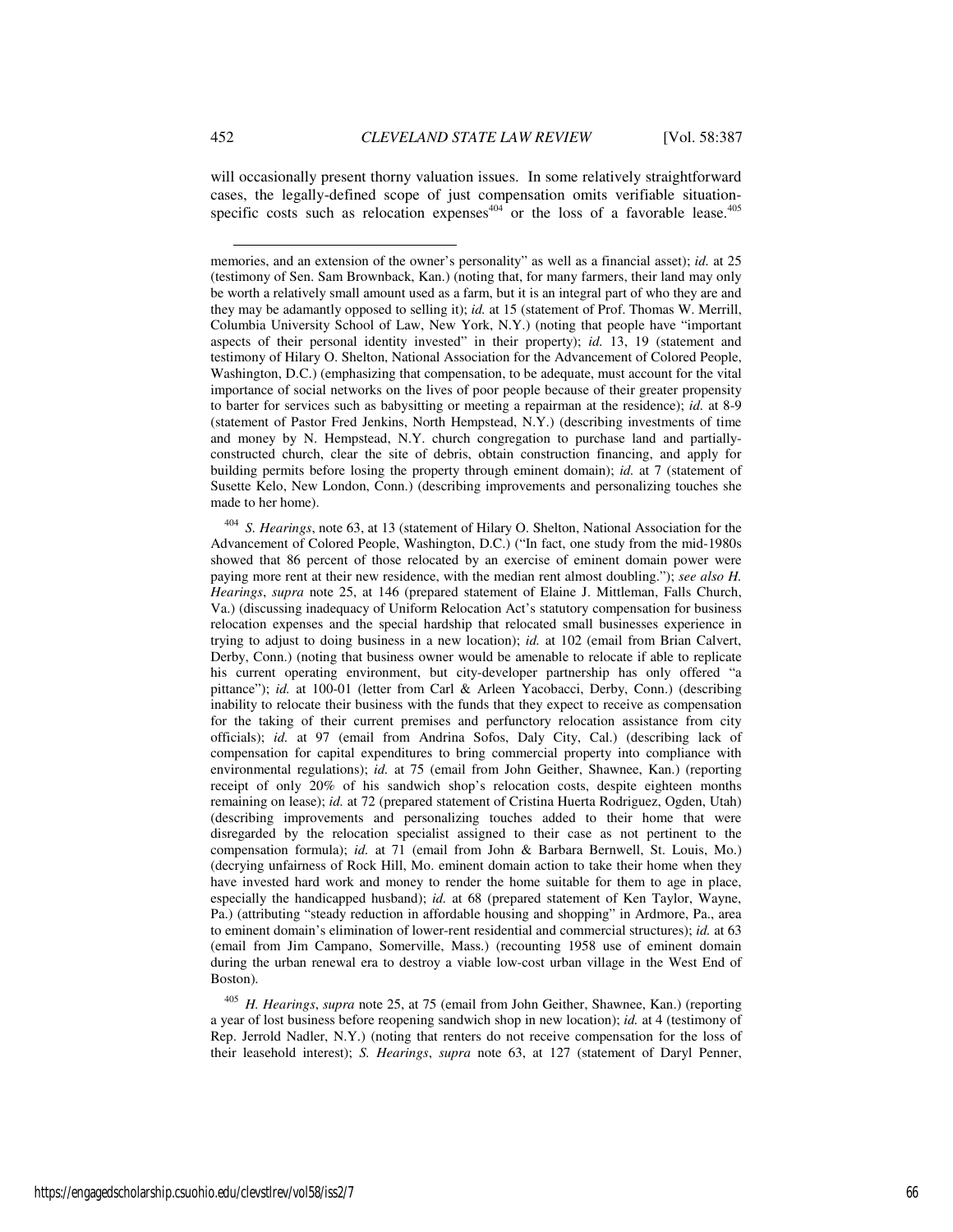Simply expanding the definition of just compensation to include reasonable idiosyncratic value will allow affected owners an opportunity to prove and recover these losses. Cases where the land itself has idiosyncratic value are harder to monetize. While many owners view urban land as a fungible commodity, undercompensation of those owners who have genuine subjective reasons to value their property in excess of the fair-market price violates our sense of fairness.

The additional valuation can derive from many sources. An elderly resident may have raised his family in a home now surrounded by desolation. A business owner's custom improvements to her real property may be vital to her operations, may retain little resale value, and may be cost-prohibitive to relocate. A church's proximity to convenient arterial roadways may play a major part in filling the sanctuary on Sundays.

Eminent-domain opponents argue, however, that courts cannot determine the appropriate level of additional compensation in these situations.<sup>406</sup> Professor Eagle argued that an accurate valuation of costs and benefits related to eminent domain is not possible, saying, "Since there is no way to determine how much the condemnee *really* values his or her residence or business parcel, and since subsidies are convoluted, there is no way to be sure that condemnation and retransfer to private developers adds to, or subtracts from, society's welfare."<sup>407</sup> Senator Jon Kyl went so far as to say that just compensation cannot possibly offset the owner's loss, saying, "[W]hen you say at least you get paid in condemnation, . . . my response is [that] it is like the old thing, ['W]ell, other than that Mrs. Lincoln, how did you like the play?['] It is not exactly a good result. It is still taken from you."<sup>408</sup>

This interest, however, can be monetized in any number of ways.<sup>409</sup> Courts routinely make equitable-compensation awards in other kinds of cases, even in wrongful death claims.<sup>410</sup> It is unreasonable to contend that property losses are less

<sup>406</sup> *See generally* Barros, *supra* note 25.

<sup>407</sup> *S. Hearings*, *supra* note 63, at 71 (testimony of Prof. Steven J. Eagle, George Mason University School of Law, Arlington, Va.).

<sup>408</sup> *Id.* at 27 (testimony of Sen. Jon Kyl, Ariz.).

<sup>410</sup> *See, e.g.*, Credit Bureau Enters., Inc. v. Pelo, 608 N.W.2d 20 (Iowa 2000) (comparing to unjust enrichment).

j

Kansas City, Mo.) (decrying condemnation of 70-year-old tuxedo-rental store with large downtown clientele and significant square footage without adequate compensation to reflect the prime location, resulting in the inability to rent in the new development or obtain premises nearby); *id.* at 79 (statement of Dan Freier, Minneapolis, Minn.) (noting that renters of affordable units in his condemned apartment building will have difficulty finding comparably priced accommodations and that the compensation they will receive will not offset the higher rents they will likely have to pay).

<sup>409</sup> *H. Hearings*, *supra* note 25, at 143 (prepared statement of Elaine J. Mittleman, Falls Church, Va.) (arguing that current compensation processes grant an inappropriate land assembly windfall to the end user); *S. Hearings*, *supra* note 63, at 122 (testimony Prof. Thomas W. Merrill, Columbia University School of Law, New York, N.Y.) (suggesting a compensation premium of one percent above fair market value for each year of continuous occupancy and a mechanism for distributing some of the land-assembly windfall to the dispossessed prior owners); *id.* at 73-74 (testimony of Prof. Steven J. Eagle, George Mason University School of Law, Arlington, Va.) (arguing that persons dispossessed be allowed to "participate" in the redevelopment project).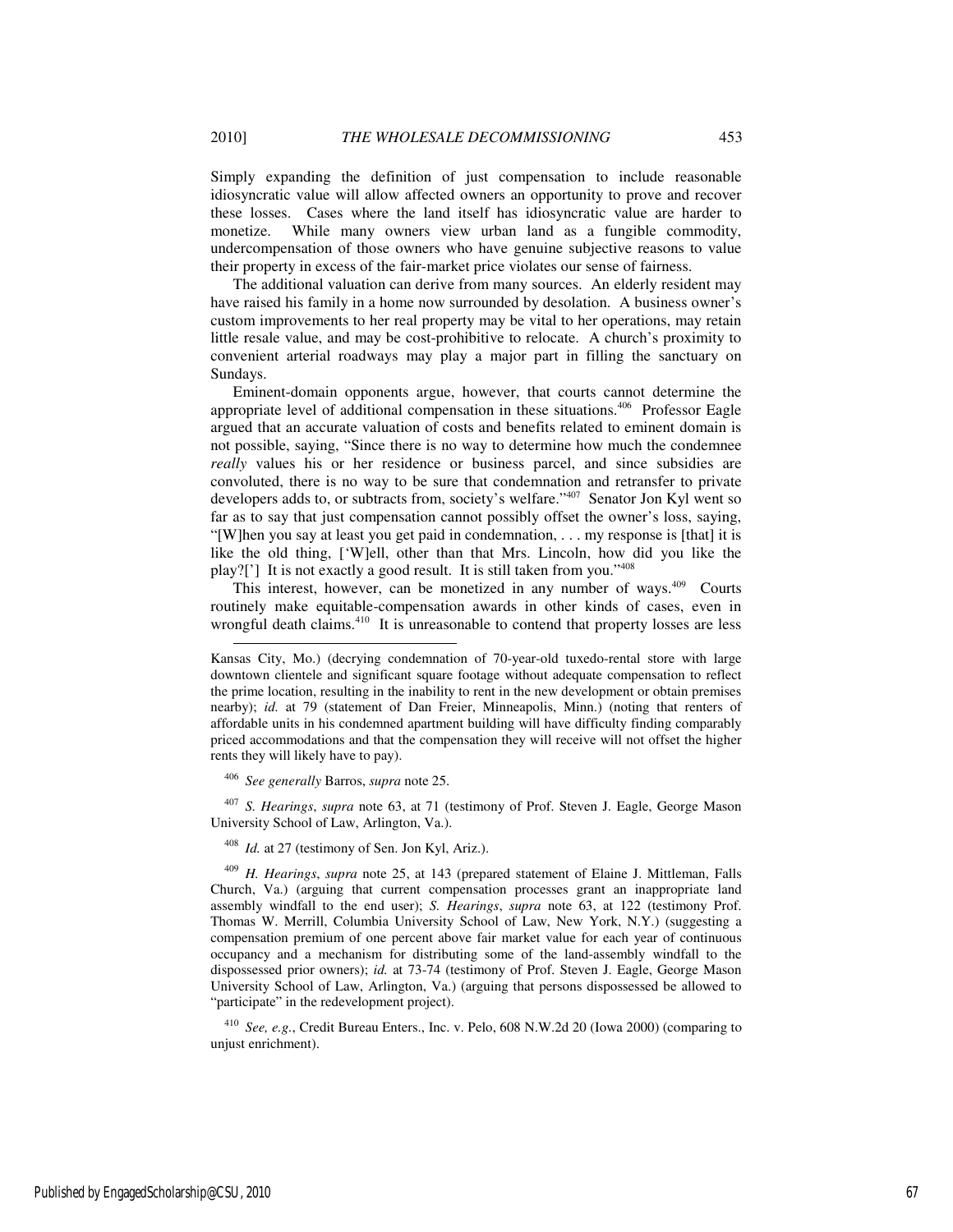amenable to valuation than the loss of life itself. The fact-finder can determine the propriety of heightened compensation by the usual inquiry into the particular circumstances of each case through the adversary system. Courts can also employ the techniques used to monetize tort awards to establish the appropriate dollar amount of additional compensation above fair market value to reflect the nature and duration of the affected owner's subjective investment.<sup>411</sup> After a relatively small number of test cases, most disputes about proper compensation will be settled, thus mitigating any drain on judicial resources threatened by this approach.

Opponents might object that raising compensation awards to reflect idiosyncratic value will hinder the land assembly necessary for patently public uses such as roads and firehouses. The riposte to this argument is that the harm to the dispossessed owner is the same regardless of society's subsequent use of the property. If that subsequent use is sufficiently necessary to justify truncating the individual's property interests, then the resulting economic gain should be sufficient to fully offset the owner's loss.

Professor Eagle argued that idiosyncratic value creates a moral problem in eminent-domain cases, stating, "While owners typically are described as greedy holdouts, their unwillingness to sell often is based on their special attachment to the land resulting from sentimental reasons or the economic value derived from good will or customization of the land or building to suit their particular business needs."<sup>412</sup> But most sentimental value and all customization expenses can be compensated for with money. Any argument that attacks public-purpose takings because the dispossessed owner's loss ostensibly cannot be fully monetized is overbroad. The Fifth Amendment plainly contemplates monetary compensation for direct-government-use and common-carrier takings. To argue that Susette Kelo's loss cannot be monetized while Stanford Cramer's,<sup>413</sup> Mark Bryant's,<sup>414</sup> or Darryl Penner's<sup>415</sup> can is to sketch a distinction that cannot be sustained.

For most urban real estate parcels, the assertion that no amount of money can compensate an owner for his or hers involuntary sale is specious. At some dollar value, whatever elements are idiosyncratically compelling about the location can be recreated or transplanted. Consider this exchange before the Senate Judiciary Committee:

Chairman Specter. Ms. Kelo, do you have a personal identity with your property; that is to say, will money compensate for the taking, as you see it, having been so close to it for so long?

Ms. Kelo. There are things that you can't— Chairman Specter. Is money enough to take your property, Ms. Kelo?

<sup>411</sup> *See, e.g.*, Martin v. United States, 471 F. Supp. 6 (D. Ariz. 1979) (establishing an award by examining the valuation of harm).

<sup>412</sup> *S. Hearings*, *supra* note 63, at 31 (written response of Prof. Steven J. Eagle, George Mason University School of Law, Arlington, Va. to a question submitted by Sen. John Cornyn, Tex.).

<sup>413</sup> *See supra* text accompanying notes 370-73 (explaining direct-government-use taking).

<sup>414</sup> *See supra* text accompanying note 376 (explaining common-carrier taking).

<sup>415</sup> *See supra* text accompanying notes 374-75 (explaining blight-remediation taking).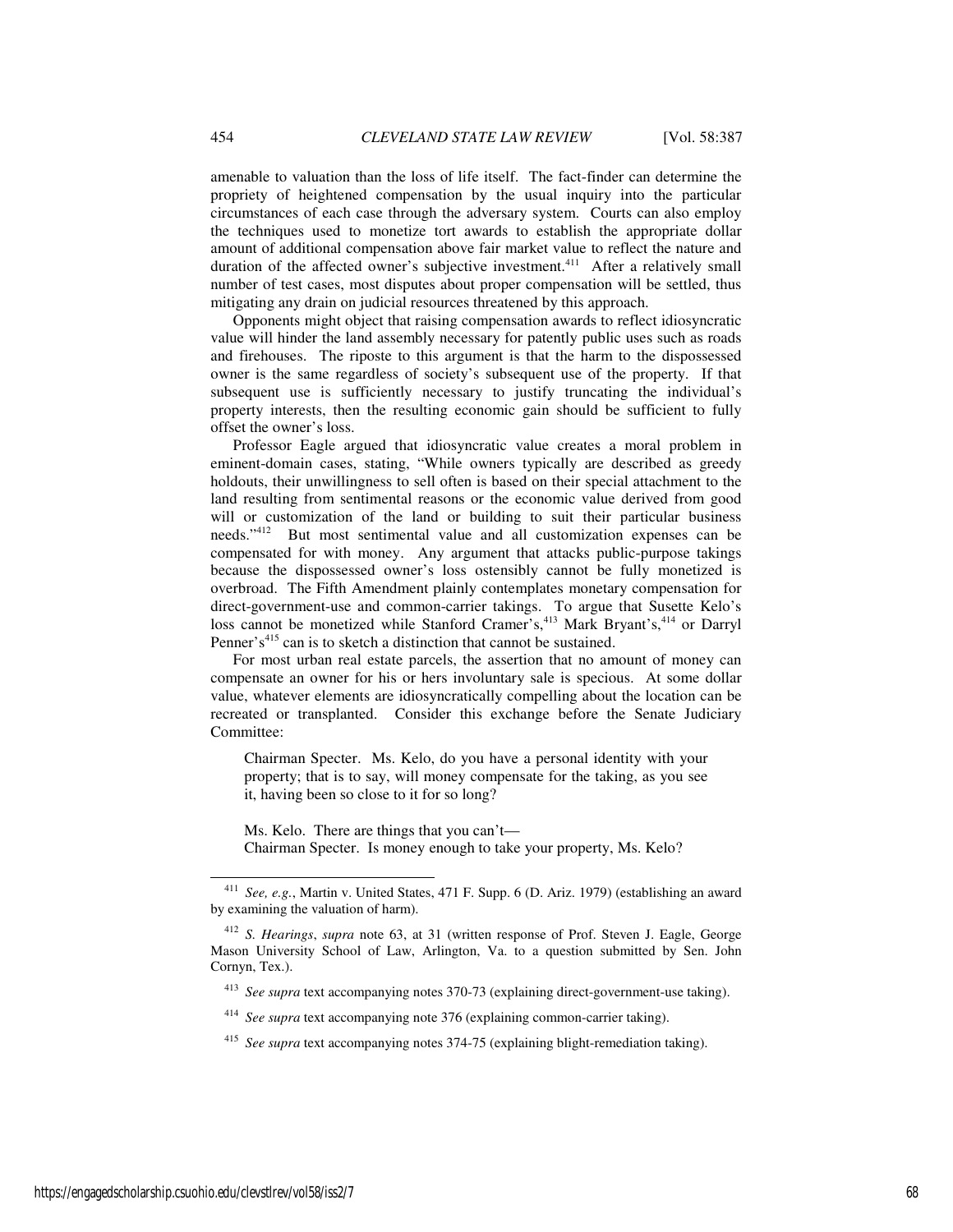Ms. Kelo. No. There are some things that you just can't put a price on, sir.

Chairman Specter. Pastor Jenkins, is money sufficient to take your church?

Rev. Jenkins. Well, our property was not for sale and money cannot really pay back what we lost.<sup>416</sup>

Can it really be said that these two owners, each of whose connection to the property existed for less than a decade, have such a fundamental attachment to the land that *no* amount of money would suffice to compensate them for its idiosyncratic value in their perspective?

At some dollar figure, the compensation would be sufficient to move the building itself. A large enough sum would enable Ms. Kelo to buy one of the planned new condos while living in a luxury hotel downtown or a bed-and-breakfast on the coast until the developer completed construction. At some level of compensation, Pastor Jenkins' congregation could recover its investment in the condemned property, buy and clear some other existing parcels, pay for any consultants or lobbyists needed to obtain building permits, and construct a new church. While the individual owner's legitimate interests in the property might not represent enough financial value to permit any of these specific outcomes, it is spurious to suggest that the monetary equivalent of those aggregated interests is an infinite number of dollars.

The implication is that the right to wealth stability is a basic value. When people say "property rights," they mean, in large part, the right to gain value from their land. The argument is that eminent domain threatens the American Dream, perhaps reasonably summarized as middle-class wealth creation through homeownership. Property creates wealth because it has value that appreciates and it can be leased or sold to realize that value increase. Choosing when to realize that value, and at what price, is central to the endeavor. When owners are in extreme geographic isolation in a formerly urban environment, they really ought to move, for their own benefit as well as that of the community. Inner-city homeowners may actually *wish* to be taken out of title,<sup>417</sup> but they face an irredeemably depressed value for their home—often their most significant financial asset—and almost complete illiquidity in the homesale market. When accompanied by compensation sufficient to allow such residents to relocate to safe, affordable housing in a more vibrant neighborhood, smart-decline takings do not impose significant harms on these isolated inner-city residents.

### 2. A Legitimate Boon to Society

Defining the public-use requirement as the generation of a widely distributed positive externality is more likely to limit eminent-domain abuse than any effort to

<sup>416</sup> *S. Hearings*, *supra* note 63, at 19-20 (testimony of Susette Kelo, New London, Conn. & Rev. Fred Jenkins, N. Hempstead, N.Y.).

<sup>417</sup> *See, e.g.*, Perkins & Breckenridge, *supra* note 12; David Runk, *Detroit Wants to Save Itself by Shrinking*, ASSOCIATED PRESS FINANCIAL WIRE (Mar. 8, 2010), *available at*  http://www.huffingtonpost.com/2010/03/08/detroit-wants-to-save-its\_n\_490680.html (last visited April 10, 2010).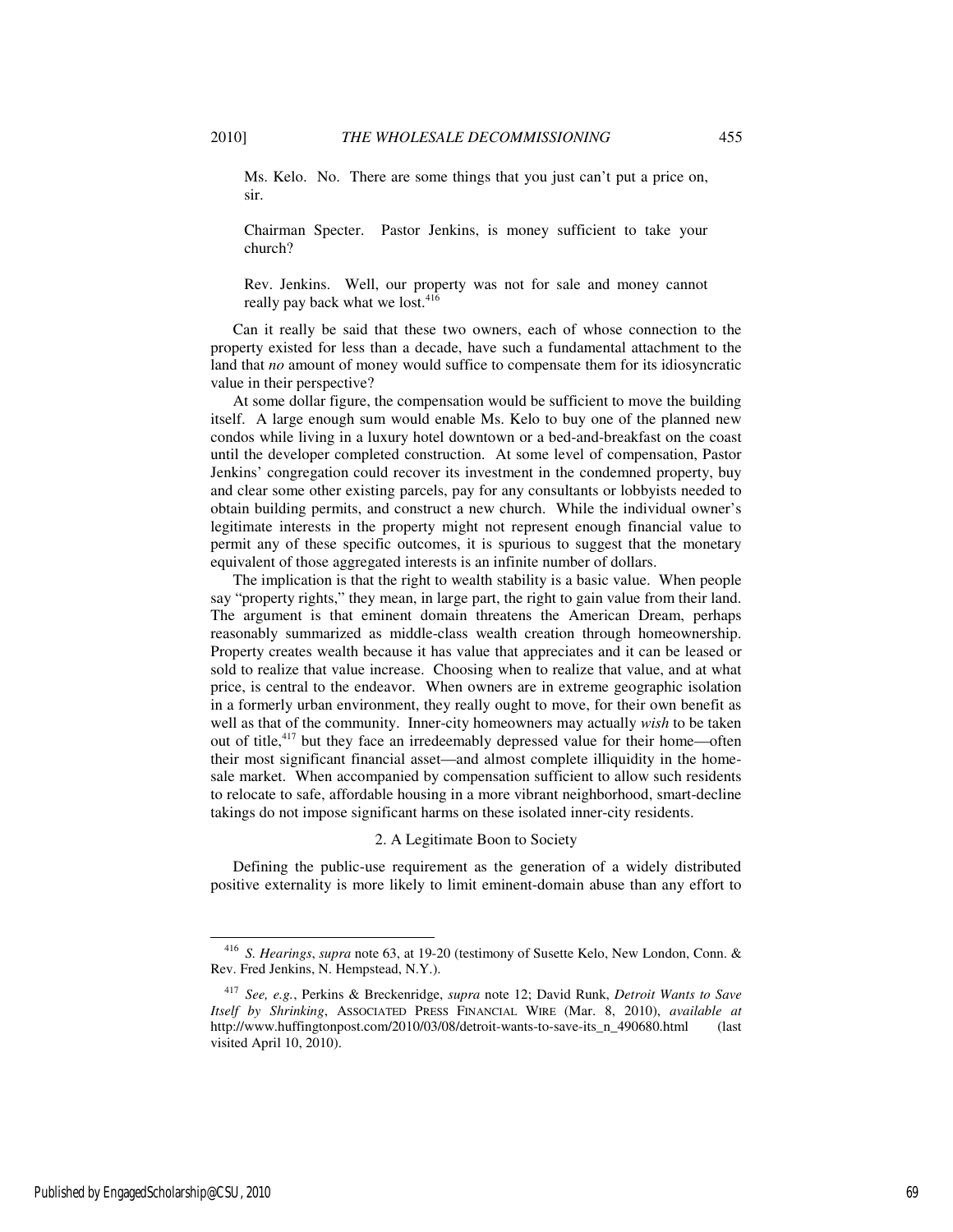classify some such public goods as constitutional and others unconstitutional.<sup>418</sup> A person adequately compensated in the process of an inefficient project (one not Kaldor-Hicks efficient and, therefore, not a public use) does not complain *as a property owner*; rather, he or she complains—as we all should—*as a taxpayer*. And his or hers complaint is not that his or hers rights to use and alienate Blackacre are being trampled upon, but rather that his or hers tax dollars are being squandered.

But the fairness claims of individual owners to compensation for subjective value are in tension with the social-utility claims of the remainder of the community to efficient public services. The conflict can best be resolved by heightened compensation awards,<sup>419</sup> as illustrated by a consideration of the various options available in the Rawlsian original position.<sup>420</sup> Philosopher John Rawls suggested that rights are distributed justly in a given political system if we would vouch for the fairness of that distribution *before* we knew our social position in that system.<sup>421</sup> Using this approach, property rights are justly distributed if we would find that their arrangement properly balances the competing interests of individual owners and the public at large. But we need to make this determination independent of our status as an individual owner subject to condemnation, an employee of the condemning authority, or an interested third-party taxpayer.

Let us assume that it would be highly beneficial to the city budget to force holdout owners to leave the most severely affected neighborhood in a vacant vertical city. There are two scenarios under current law:

If the law prohibits the use of eminent domain to remove unwilling sellers, the law leaves the recalcitrant owner in increasing isolation holding real estate assets that continue to plummet in value. The community-at-large must continue to bear the inefficiency costs of providing basic municipal services to that address.

If the law permits the use of eminent domain and requires the condemning authority to provide only conventional fair-market compensation, the law punishes the dispossessed owner for her stewardship of the property during the period of neighborhood decline by an inadequate recovery of her investment. The law relieves the community of the externalities associated with vacancy, but the community reaps a windfall by forcing

<sup>418</sup> *Compare H. Hearings*, *supra* note 25, at 56 (prepared statement of Rep. John Conyers, Jr., Mich.) (arguing for restrictive categorization of certain specified outcomes as "public use"), *with S. Hearings*, *supra* note 63, at 15-16, 116-20 (testimony of Prof. Thomas W. Merrill, Columbia University School of Law, New York, N.Y.) (asserting the futility of any effort to draw such a bright-line rule in general terms).

<sup>419</sup> *See, e.g.*, Weiner, *supra* note 217, at 13 (describing Rhode Island's choice to impose just-compensation minimum of 150% of fair market value for economic-development takings); *see also* Lawrence Blume, Daniel L. Rubinfeld, & Perry Shapiro, *The Taking of Land: When Should Compensation be Paid?*, 99 Q. J. ECON. 71 (1984) (advocating the view that just compensation be viewed as a form of publicly-administered condemnation insurance).

<sup>420</sup> *See* MARK TEBBIT, PHILOSOPHY OF LAW: AN INTRODUCTION 84-88 (2000); Michelman, *supra* note 31, at 1218-24.

<sup>&</sup>lt;sup>421</sup> JOHN RAWLS, A THEORY OF JUSTICE 18-19 (1972).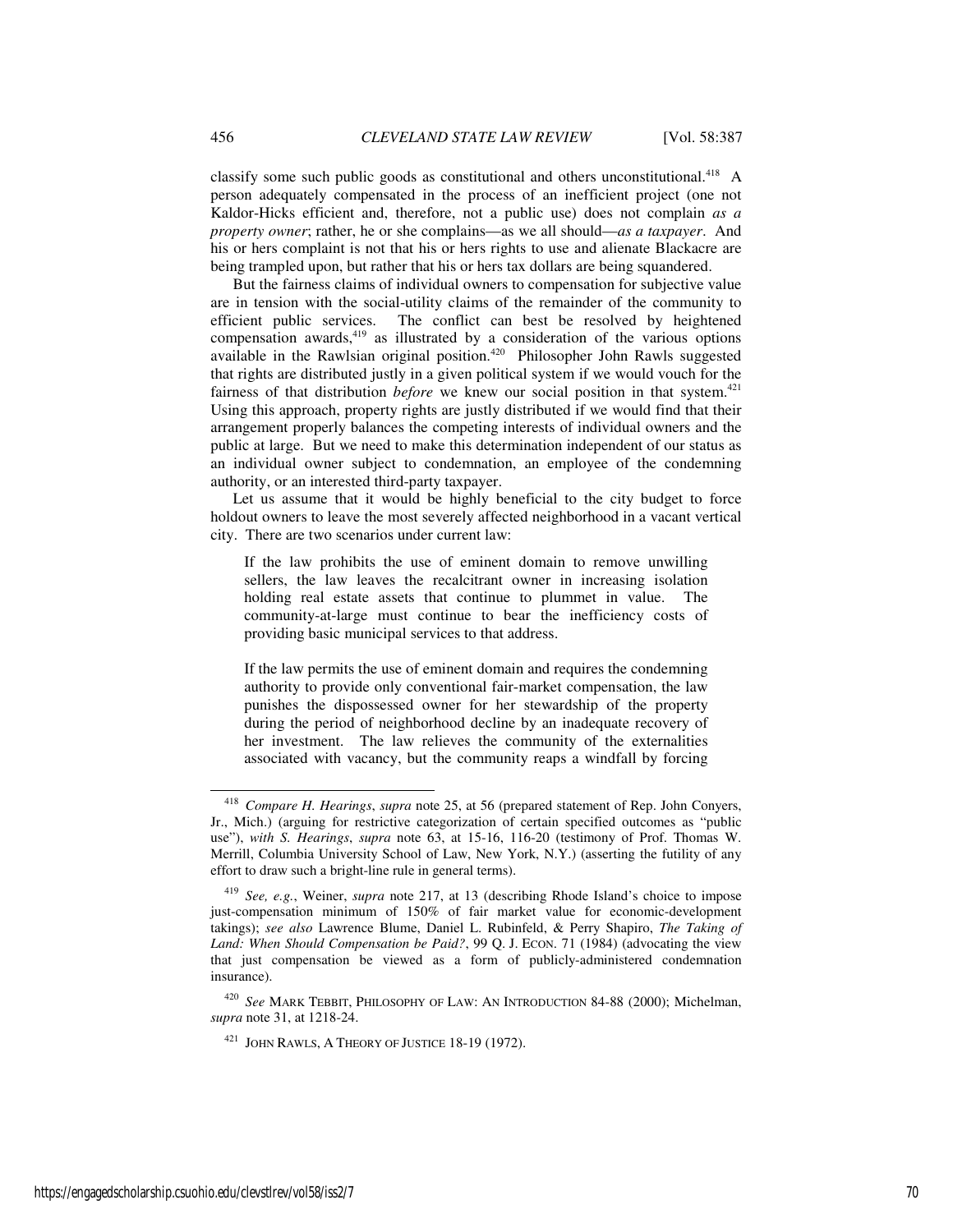the individual owner to sacrifice value that, while not marketable, resonates with reasonable understandings of economic loss.

There is, however, a third option available to state lawmakers:

If the law permits the taking, but requires the payment of heightened compensation, the law refunds the subjective costs incurred by the owner during her period of investment to her out of the social benefit (as represented by the tax revenue garnered from the community as a whole). If the municipal contraction plan does not make economic sense with the payment of heightened compensation, then the projected net social gain is not sufficient to justify dispossessing the owner who kept her faith with the city.

This approach to the conflict between individual property rights and collective social benefit in the eminent-domain context reframes the problem as one of reciprocal rights.<sup>422</sup> Individual owners have a right to their idiosyncratic preferences for discrete pieces of land. Other city taxpayers have a right to the efficient provision of city services. According to the Coase theorem, the legal assignment of a right is irrelevant if transaction costs are low.<sup>423</sup> Denying the power of eminent domain gives the individual owner an irrevocable veto, exercised by simply naming a price beyond the efficiency gain to the city. While the appropriate level of compensation is critical to preserving the bargaining strength of the individual owner, eminent domain itself is necessary to compel the negotiation.<sup>424</sup>

Professor Hicks himself noted that "[t]he main practical advantage of our line of approach is that it fixes attention upon the question of compensation."<sup>425</sup> Hicks also acknowledged that the question of which situations deserve compensation is not a matter for economic science, but rather a question based on personal value judgments.<sup>426</sup> The Fifth and Fourteenth Amendments to the U.S. Constitution require compensation in eminent-domain proceedings. And the personal value judgments that determine the amount of compensation ought to be those of the community at large, as represented by the lay jury.

Monetizing subjective value can be difficult in practice, but Professor Kaldor noted the importance of doing so in 1939. In a comment readily applicable to the eminent-domain context, he said, "[I]ndividuals might, as a result of a certain political action, sustain losses of a non-pecuniary kind . . . [such as] in cases where individuals feel that the carrying out of the policy involves an interference with their individual freedom."<sup>427</sup> Professor Kaldor went on to note, "Only if the increase in total income is sufficient to compensate for such losses, and still leaves something

<sup>&</sup>lt;sup>422</sup> For a general discussion of the economic consequences of reciprocal rights, see R. H. Coase, *The Problem of Social Cost*, 3 J.L. & ECON. 1, 15 (1960).

<sup>423</sup> *Id.*

<sup>424</sup> *Id.* at 16.

<sup>425</sup> Hicks, *supra* note 85, at 711.

<sup>426</sup> *Id.* at 711-12.

<sup>427</sup> Kaldor, *supra* note 85, at 551 n.1.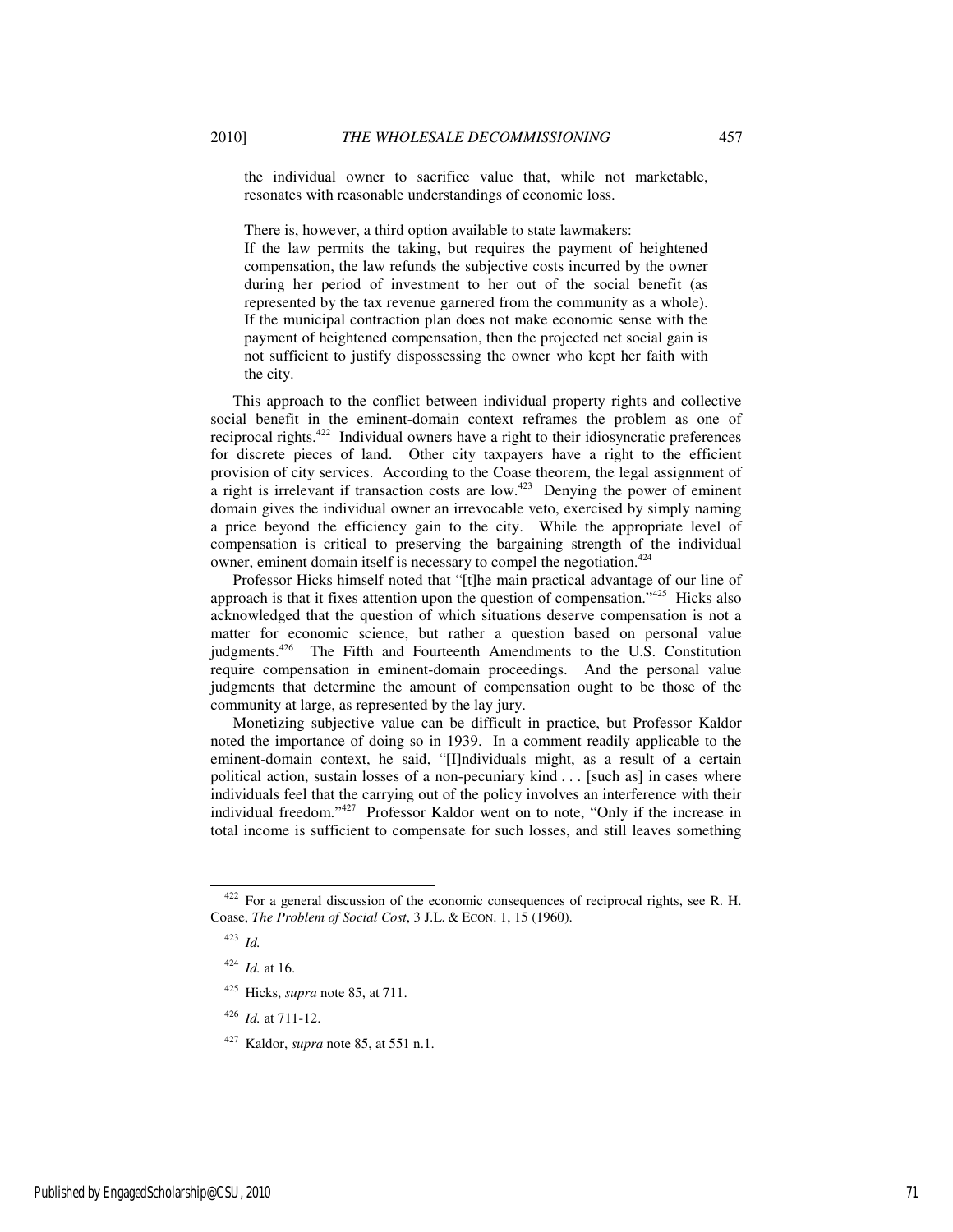over to the rest of the community, can [the political action] be said to be 'justified' without resort to interpersonal comparisons."<sup>428</sup>

The evaluation of an eminent-domain petition always involves a balancing of individual and communal interests. When the economic benefits to the community as a whole significantly outweigh the harm to the dispossessed owner, federal courts have consistently found a public purpose and permitted the taking.<sup>429</sup> When municipal economic conditions are dire and urban land markets have failed, the same sort of Kaldor-Hicks efficiency arguments justify smart-decline proposals.<sup>430</sup> Therefore, federal courts should permit takings for the public purpose of realizing an empirically supported comprehensive plan for municipal contraction.

On its face, the proposal that a city should abandon some of its neighborhoods appears to contradict the growth emphasis in the Supreme Court's public-purposetakings doctrine. But smart decline resulting in a smaller city is predicated on the fact that the city is too big for the population that wants to live there.<sup>431</sup> By shrinking, the city reduces the tax burden it imposes on its residents, increases its ability to provide government services, and ultimately ameliorates the dysfunctional impact that urban vacancy has on metropolitan society.<sup>432</sup> Just as the recruitment of private investment to create quasi-public infrastructure serves a public purpose, the relocation of landowners to eliminate excess urban vacancy can yield significant public benefits.

Economic vitality is the overarching goal of the public-purpose rationale. $433$ When smart decline is as likely to revitalize the community as more conventional planning strategies, it would be nonsensical to declare growth-oriented takings valid public uses while rejecting smart-decline takings. Attempts to grow the current population of older cities to a level commensurate with their existing infrastructure are unlikely to yield significant results because those historical population levels were unsustainable anomalies.<sup>434</sup> In vacant cities, municipal contraction should predictably increase economic vitality by enabling municipalities to increase their regional competitiveness on taxes and services.<sup>435</sup>

Furthermore, prospective estimates of the potential public benefit from conventional development projects are susceptible to exaggeration.<sup>436</sup> The benefits of wholesale decommissioning are quantifiable with much greater precision because cities have ready access to their historical cost data regarding both service delivery and infrastructure maintenance. When supported by appropriate proof of the

-

<sup>432</sup> *Id.* at 39-42.

<sup>428</sup> *Id.* 

<sup>429</sup> Kelo v. City of New London, 545 U.S. 469, 477-78 (2005).

<sup>430</sup> *See* Michelman, *supra* note 31, at 1174 n.18.

<sup>431</sup> *Shrinking Cities*, *supra* note 7, at 34.

<sup>433</sup> *See Kelo*, 545 U.S. at 484; Berman v. Parker, 348 U.S. 26, 33 (1954); Fallbrook Irrigation Dist. v. Bradley, 164 U.S. 112, 164 (1896).

<sup>434</sup> *See* FOGELSON, *supra* note 60, at 6-7; *Shrinking Cities*, *supra* note 7, at 34-35.

<sup>435</sup> *Shrinking Cities*, *supra* note 7, at 42.

<sup>436</sup> De Alessi, *supra* note 333, at 19-20.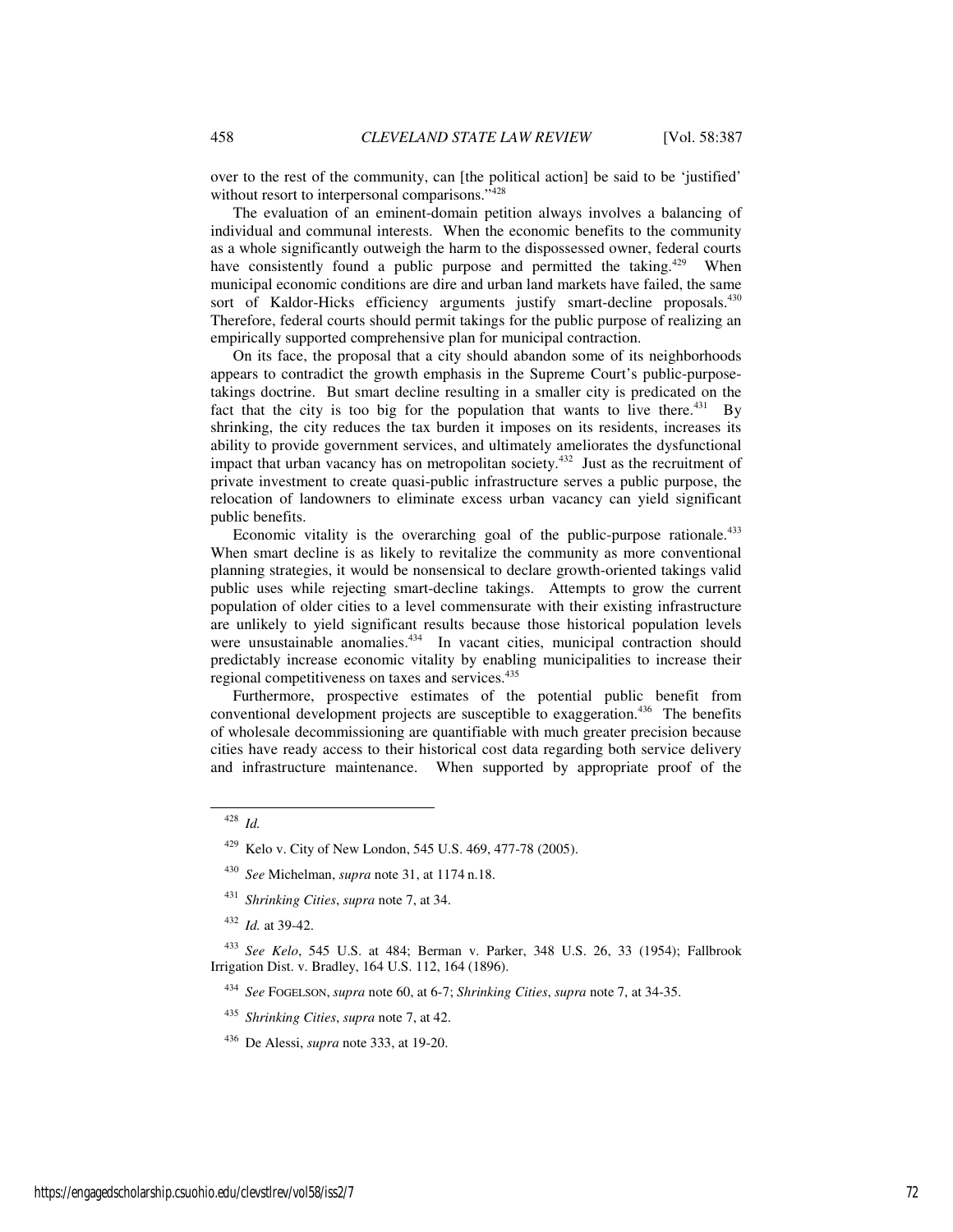possible cost savings, municipal contraction will represent a far less speculative

source of net social gain than many growth-oriented public-development plans.<sup>437</sup> Maximizing social utility in the difficult operating environment presented by vacant central cities improves the lives of citizens and empowers them to engage in the maintenance of the political and economic systems that ensure liberty. Municipal contraction supports this utility maximization by concentrating the city's remaining energies in preparation for stable, efficient governance without precluding future development. That public purpose is as essential as others that the Supreme Court has already endorsed.<sup>438</sup>

Because it restores a sustainable relationship between the supply and demand for urban land, wholesale decommissioning of vacant urban neighborhoods should fall within the permissive federal doctrine of public-purpose takings.<sup>439</sup> The philosophical rationale for municipal contraction contains compelling arguments for the use of eminent domain under state law, where the public-use requirement has recently been defined much more narrowly than in the federal context. By highlighting the social utility of municipal contraction, proponents may convince states that eminent domain is an essential tool for revitalizing their outmoded urban centers.

## V. CONCLUSION

Eminent-domain opponents are correct to identify condemnation law as an area of American law rife with injustice. Current doctrine allows local governments to run roughshod over the rights of ordinary Americans, but the locus of abuse is not the one that property rights advocates typically identify. By attempting a categorical approach to the meaning of the public-use requirement, they render their argument both over inclusive and under inclusive. Interpreting the public-use requirement as antithetical to all public-purpose takings unnecessarily forecloses the ability of the community to successfully complete essential projects—whether an irrigation network, a hydroelectric dam, or a wholesale decommissioning. Simultaneously, property-rights advocates turn a deaf ear to owners victimized by equally coercive takings in furtherance of unnecessary or unfair highway and fuel-pipeline projects. Finally, coupling the categorical approach with the elusive definitional boundary of blight remediation provides disingenuous condemning authorities with a means of circumventing the public-use requirement altogether.

-

<sup>&</sup>lt;sup>437</sup> *Id.* (discussing temptation of managers to overstate projected benefits and difficulty of overstating projected costs); *see also* Lefcoe, *supra* note 203, at 808 n.21 (quoting the New London project manager regarding the "very difficult" nature of conducting a cost-benefit analysis for the project contested in the *Kelo* case).

<sup>438</sup> *See, e.g.*, *Kelo*, 545 U.S. at 469 (finding a public purpose for municipal economic development); Haw. Housing Auth. v. Midkiff, 467 U.S. 229 (1984) (finding a public purpose for diffusion of fee simple title); *Berman*, 348 U.S. at 26 (finding a public purpose for blight removal); Mt. Vernon-Woodberry Cotton Duck Co. v. Ala. Interstate Power Co., 240 U.S. 30 (1916) (finding a public purpose for power generation); *Bradley*, 164 U.S. at 112 (finding a public purpose for irrigation of crops).

<sup>439</sup> *See supra* Part III.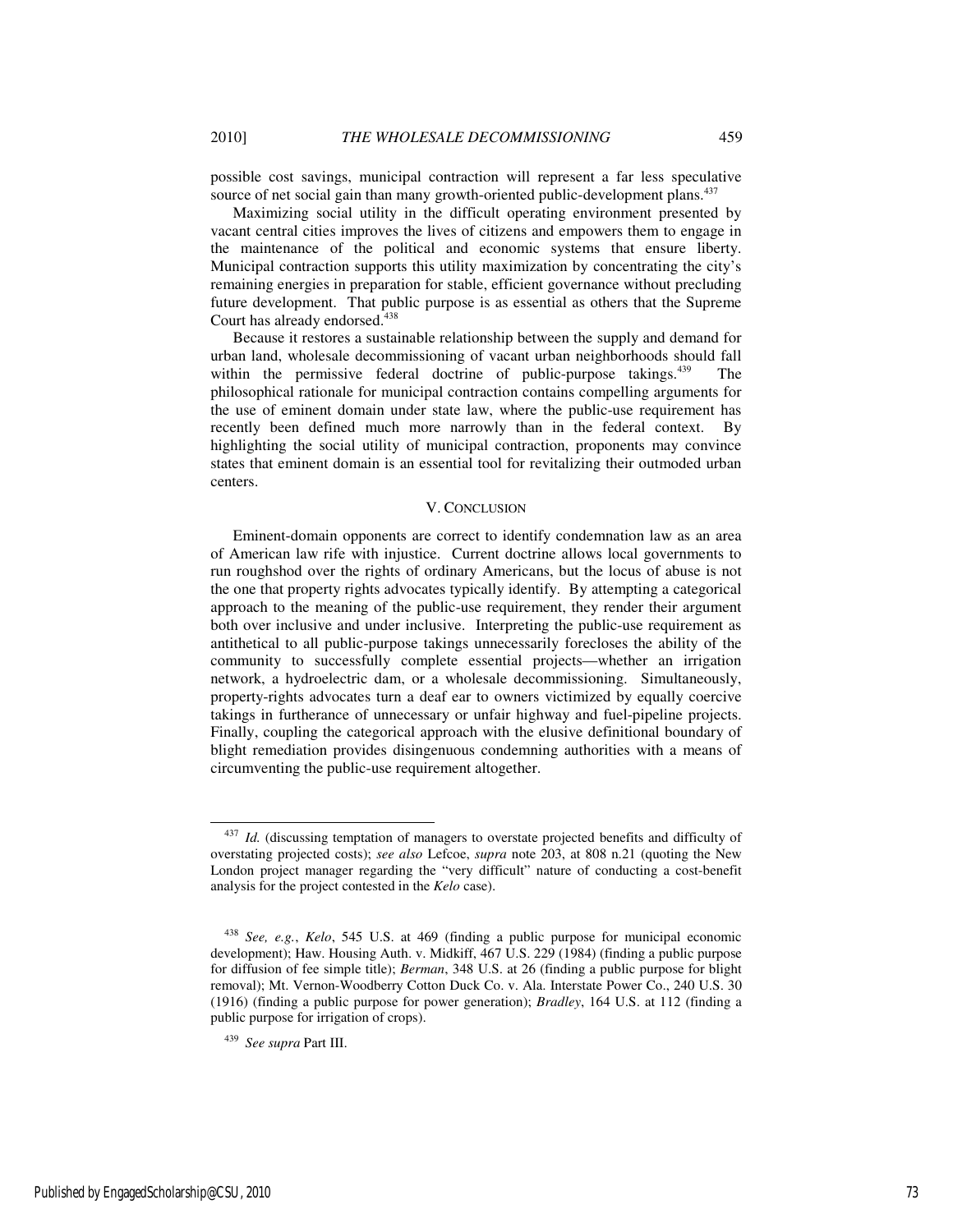By conceding a Kaldor-Hicks-efficiency test for "public use" and focusing on obtaining more sensible compensation for affected property owners, property-rights advocates will more effectively forestall eminent-domain abuse. A scheme that properly compensates dispossessed owners for their loss—and grants them the opportunity for case-specific redress through the courts—would most plainly reflect the full economic value of competing land uses. By monetizing the idiosyncratic value of land to existing owners, compensation reform would more adequately remedy the harm caused in all eminent-domain cases. Such reform would also reduce the frequency of eminent-domain actions by reducing the opportunity for windfall profits. Ironically, resolving the compensation issue will reduce the frequency of takings by enabling courts to deploy free-market valuation principles to test whether public projects are truly justified on a cost/benefit analysis.

Requiring compensation for good-faith subjective value also forces governments to either become more adept at the land-assembly process or exit the business. Limiting government land-development activities reduces the scope of the eminentdomain power's inherent governmental conflict of interest. At the same time, preserving the power of eminent domain will prevent truly abusive holdout owners from thwarting public projects deemed essential by the land-use markets themselves. Governments cannot use eminent domain to unjustifiably speculate in urban land if they must convincingly demonstrate net social benefit after fair remuneration to the harmed owners. And requiring that condemning authorities offer this evidence contemporaneously with the announcement of their redevelopment plan will save individual owners from years of indeterminacy in the shadow of a threatened condemnation. Such a requirement will also encourage diligent economic analysis by planners, saving municipalities from squandering their scarce resources on marginal redevelopment concepts.

Returning to the question posed at the outset of this Note, the law should allow shrinking cities—like Detroit, Cleveland, Buffalo, and Youngstown—to extinguish private title and shutter vacant neighborhoods through compulsory purchase. Law is sometimes slow to embrace new thinking from other academic disciplines, but it is time that the law accepted the senescence of the vertical city. But recognizing that such cities are no longer the dynamos they once were is not the same as admitting defeat. The American city has proven wildly successful in redistributing wealth and opportunity to tremendous numbers of its former residents. The onset of affluence enabled millions of Americans to improve their material circumstances by putting some distance between themselves and the discomfiting aspects of the urban experience. While the resulting isolation of less affluent citizens in the urban core creates moral and policy challenges, the reality is that most people with the means to leave are unwilling to live in distressed central-city neighborhoods.

Just as rational commercial landlords respond to adverse market conditions by reducing their gross leasable area to align supply with demand, cities should acknowledge the market evidence of their overcapacity and consolidate the municipal footprint. Using eminent domain to contract municipal boundaries is good public policy. Unlike the private landlord-tenant relationship, cities have a fiduciary obligation to their citizens to maximize the collective welfare. This concern for the common good makes the case for urban geographic reorganization even more compelling than the strictly economic motivations that cities and landlords share. A categorical definition of the public-use requirement, motivated by excessively ideological preconceptions about the meanings of property and growth